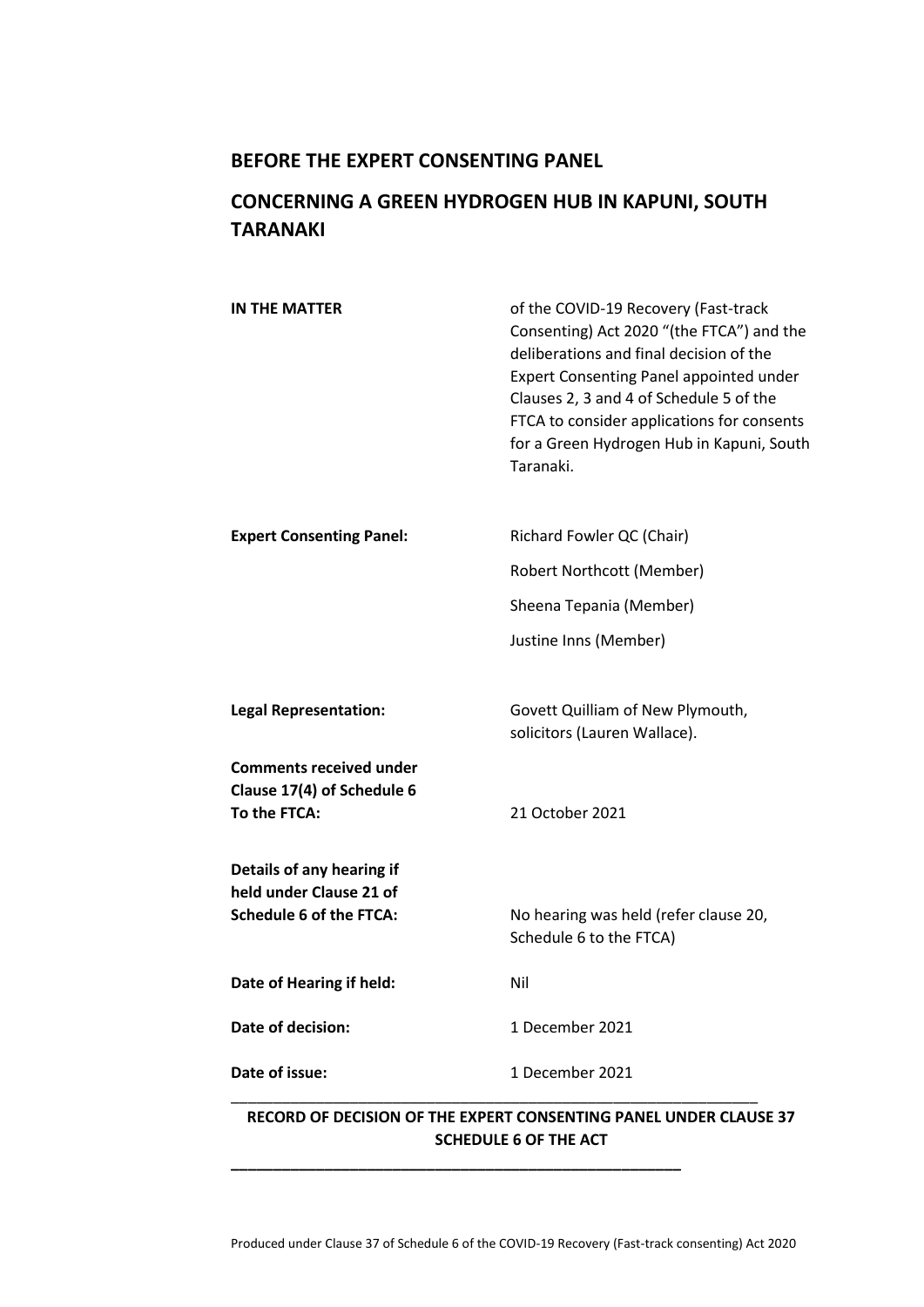# **Contents**

| Part J: Assessment against relevant policy statements in planning instruments47 |  |
|---------------------------------------------------------------------------------|--|
|                                                                                 |  |
|                                                                                 |  |
|                                                                                 |  |
|                                                                                 |  |
|                                                                                 |  |
|                                                                                 |  |
|                                                                                 |  |
|                                                                                 |  |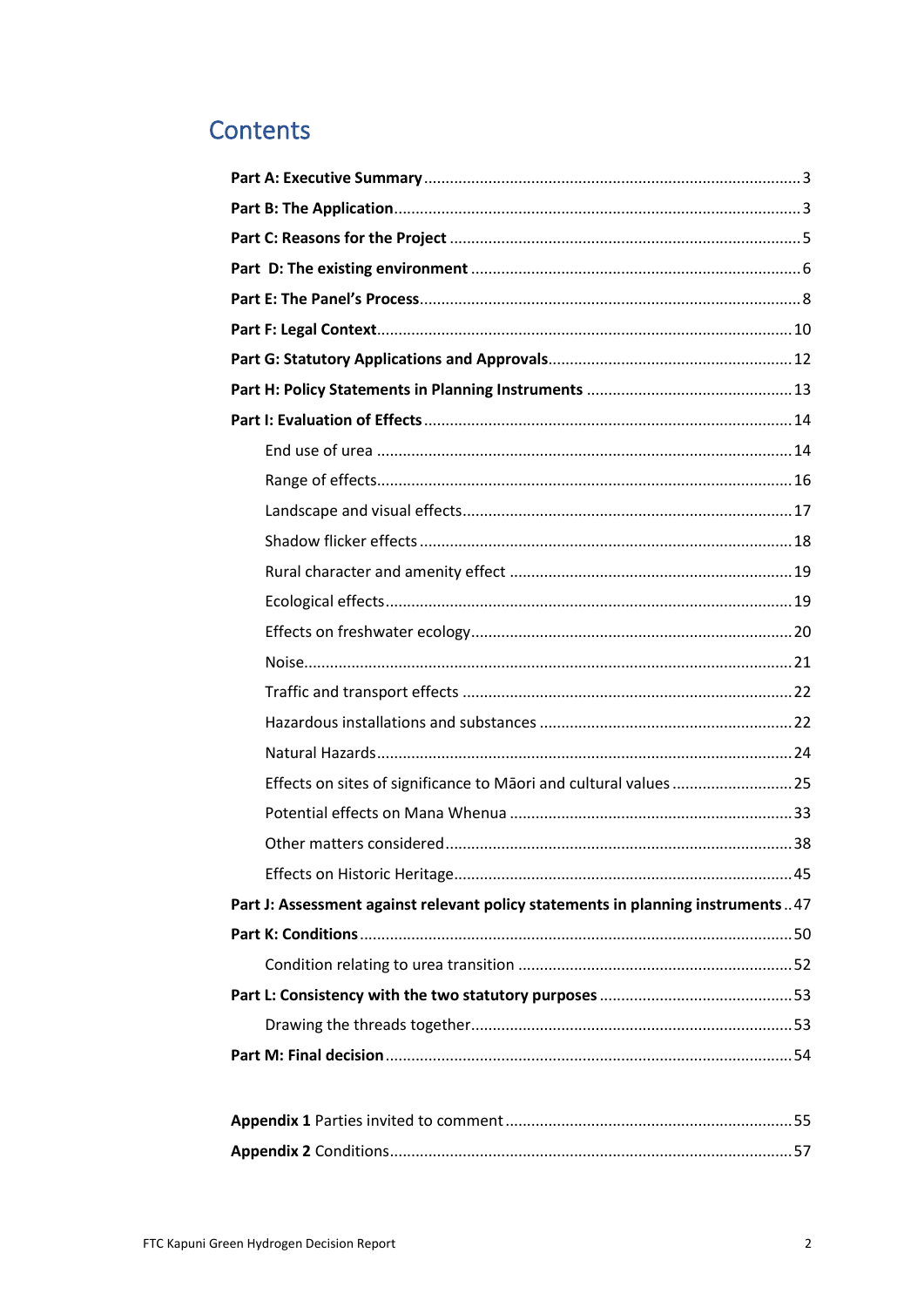# Part A: Executive Summary

- 1. This is an urgent application for resource consents by Hiringa Energy Limited and Ballance Agri-Nutrients Limited ("Hiringa" or "the applicants") to develop a renewable ("green") hydrogen hub at Kapuni, South Taranaki ("the project"). Electricity will be generated from four large wind turbines to be sited on a property known as the PKW Farm, to provide baseload power to the nearby Ballance Agri-Nutrients Kapuni Ammonia – Urea Manufacturing Plant and to produce hydrogen from water via electrolysis and fuel for commercial and heavy transport.
- 2. Hiringa sought a referral from the Minister for the Environment to an expert consenting panel under the FTCA. The Minister accepted that the purpose of the FTCA would be met by the project and referred it to this expert consenting panel ("the Panel").
- 3. The Panel considered the application, as did the parties from whom it was required to invite comment. A catchment of other parties that the Panel would invite comment from was also identified. Comments were duly received from 16 parties. A comprehensive response to those comments was received from Hiringa, including modified suggested conditions.
- 4. Subject to conditions, the Panel grants consent to all of the project for a term of 35 years from the date of grant.

# Part B: The Application

- 5. The applicants are Hiringa Energy Limited and Ballance Agri-Nutrients Limited.
- 6. The types of resource consent sought are:
	- (a) land use consent;
	- (b) water permit;
	- (c) discharge consent.
- 7. The project sites for the wind turbines are located at 271-359 Kokiri Road, Kapuni, Taranaki, and the electrolysis plant and hydrogen production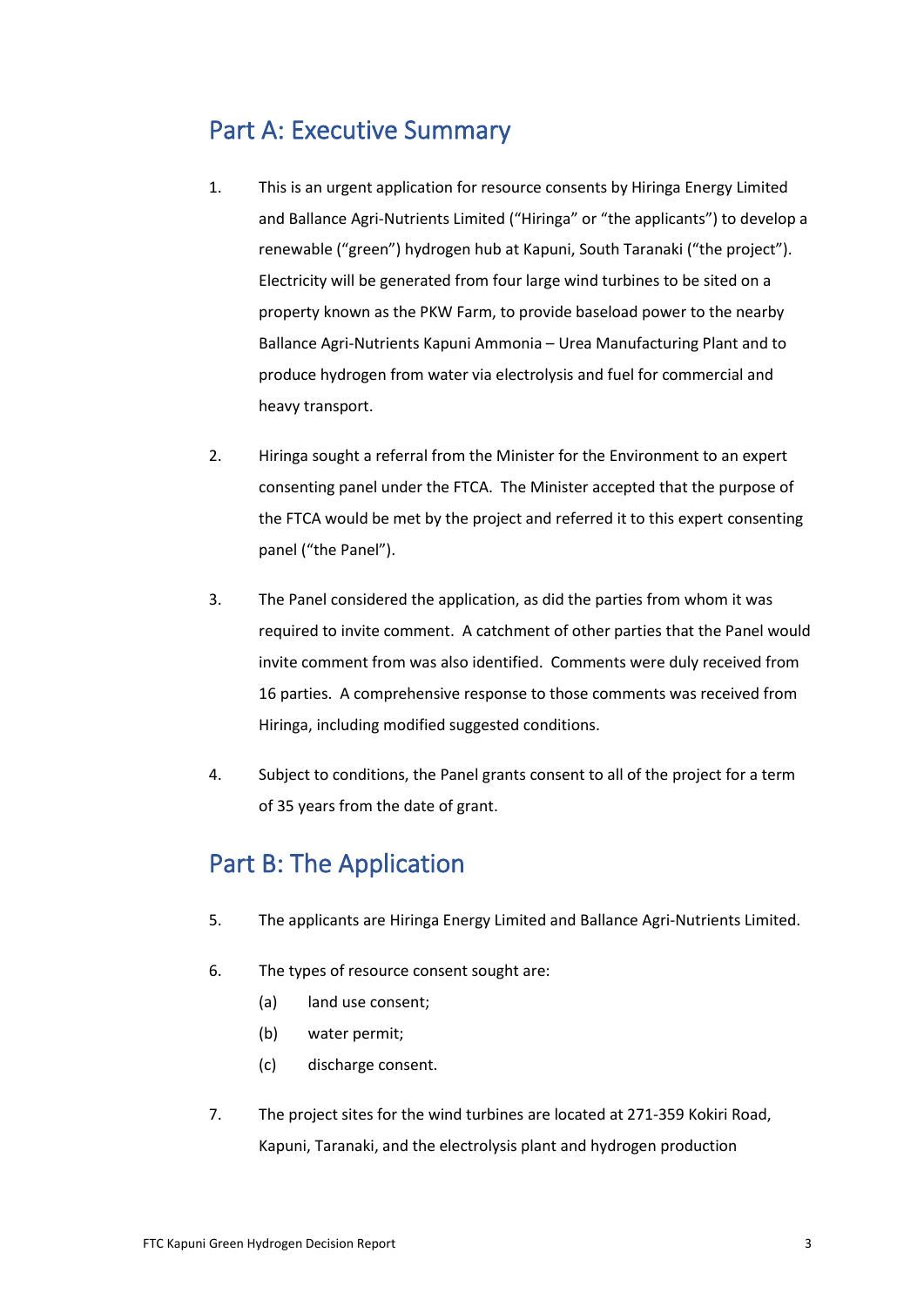infrastructure is to be located at 309 Palmer Road, Kapuni, Taranaki ("the Ballance Plant").

- 8. Two site options had originally been proposed for the underground electricity cable alignment between the two sites in the application as filed, but eventually the applicants have elected option two, namely a route across the wind turbine site to Kokiri Road reserve, which is some 20m wide with a two lane 6m wide carriageway with grass berms either side, thence crossing Kokiri Road and proceeding along the south side of Kokiri Road across two road culverts. When nearing Palmer Road the route crosses back across Kokiri Road and heads northwards crossing Ngatimanuhiakai 21A and 21B1 Blocks and Part Section 44 Block XV Kaupokonui SD. The cable then crosses Skeet Road reserve (similar formation to Kokiri Road, with two lanes) and traverses Lot 2 DP 499347 to ultimately connect with the Ballance Plant. Ngatimanuhiakai 21A and 21B1 Blocks, Part Section 44 Block XV Kaupokonui SD and Lot 2 DP 499347 are in the ownership of the Luscombe family, contain dwellings and are farmed as one unit.
- 9. The project structures involve the construction and operation of four wind turbines and associated electricity infrastructure including underground power cables.
- 10. The proposed wind turbines will be located on the volcanic ring plain of Taranaki Maunga, and will be approximately 14km to the south east of the outer edge of Te Papakura o Taranaki (Egmont National Park) and approximately 23.6km from the mountain summit.
- 11. The scale of the four proposed wind turbines is significant. The maximum height of the proposed wind turbine tips is 206m and will have a total generation capacity of 24-25Mw. The wind turbines will have a rotor-diameter of 162m.
- 12. Aside from the construction of the turbines, the project structures involve construction and installation of the electrolysis plant and hydrogen production infrastructure within the Kapuni plant site and installation of hydrogen storage, loadout and refuelling activities, with a substation and switch room constructed near the base of turbine 3.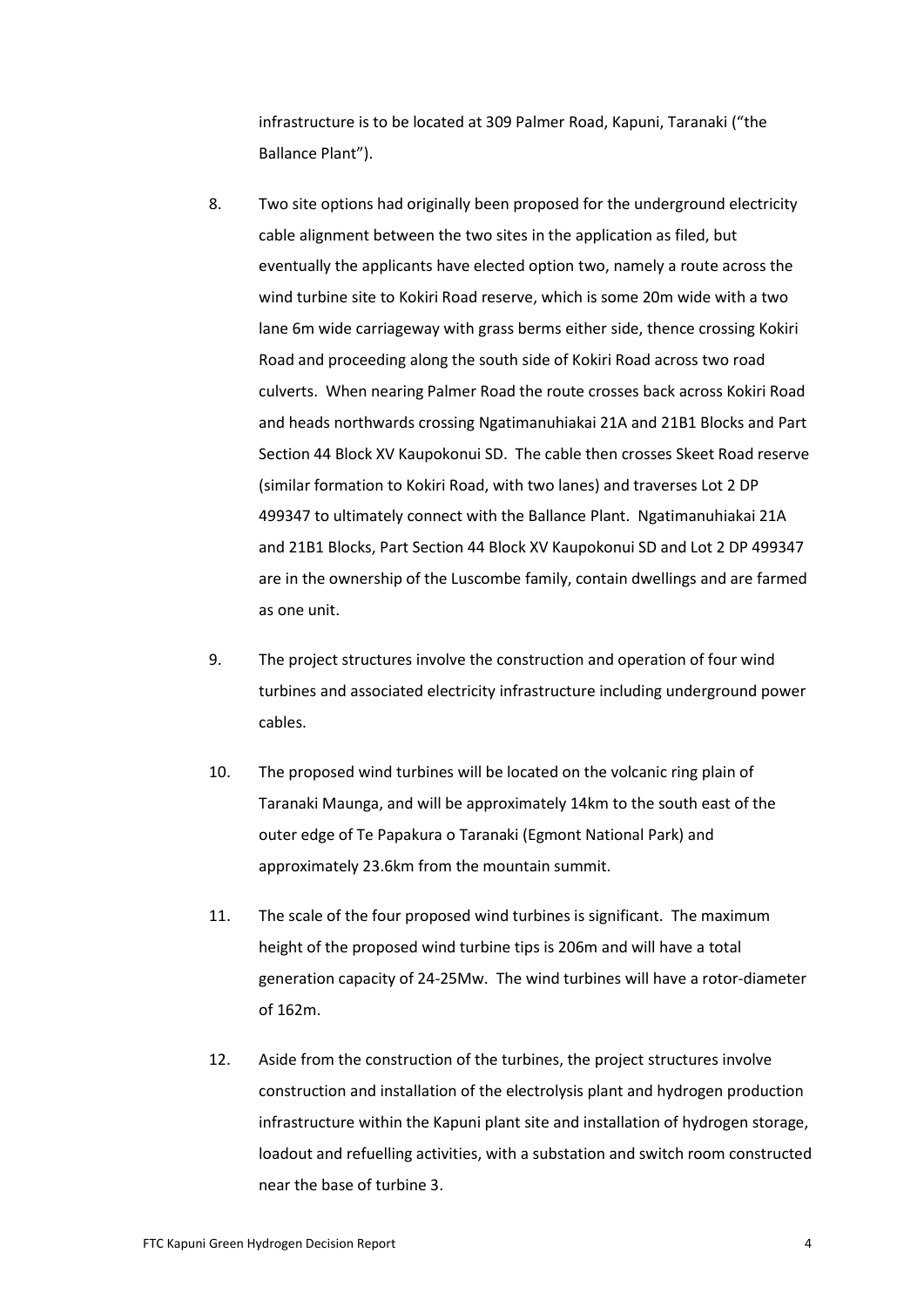- 13. The resulting "green" hydrogen produced will be used as follows:
	- (a) Initially 100% will be combined with atmospheric nitrogen to produce ammonia and green urea at the Kapuni plant;
	- (b) Over a five year period a planned transition will occur to approximately 100 % usage as fuel for the transport sector as the hydrogen transport market develops; and
	- (c) That form of fuel will support the development of a green hydrogen and transport hub for South Taranaki.
- 14. Excess power generated by the wind turbines during peak electricity production will be fed into the local distribution network.

# Part C: Reasons for the Project

- 15. The purpose of the project is to develop an industrial-scale low emissions energy facility which produces commercially sustainable green hydrogen to be used for industrial and transport applications to enable de-carbonisation of industry, and to assist with New Zealand's transition to a low emissions economy.
- 16. On 13 November 2019 New Zealand became the first country in the world to make a legally binding commitment to limit global warming to within 1.5 degrees Celsius of pre-industrial levels by enacting the Climate Change Response (Zero Carbon) Amendment Act 2019.
- 17. The particular focus of this project is on heavy industry and heavy transport sectors. The objective is to enable commercially viable hydrogen production to replace the highest emitting vehicles with zero emission solutions. In this regard, and outside the scope of this application, Hiringa is developing a hydrogen transport refuelling infrastructure network in New Zealand. Comprehensive network development is intended to service key routes to avoid restricting heavy transport operations and to enable the creation of regional hydrogen hubs.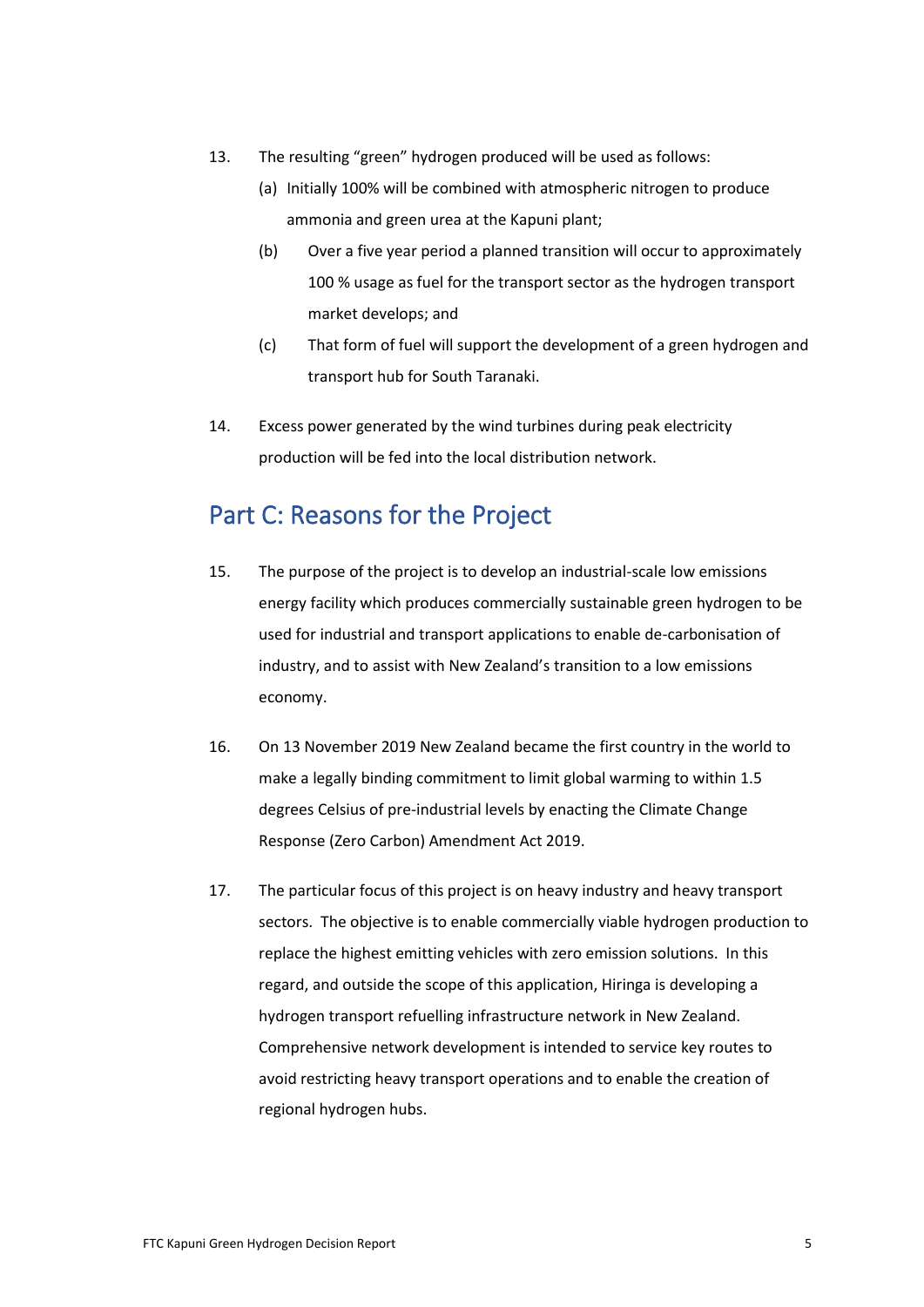- 18. Taranaki, and in particular the South Taranaki District, has historically been supported by an established oil and gas industry workforce and energy services supply chain. This workforce is at risk of job losses following the government announcement on 12 April 2018 that no new offshore petroleum exploration permits would be granted, signalling an end to new offshore petroleum exploration and production. Methanex, one of Taranaki's largest employers generating \$800M a year in export earnings and making up 10% of the local economy, has confirmed that 75 jobs will be lost after closing one of its plants.
- 19. The project offers the opportunity to create an average of 40 full time equivalent jobs over an 18-month period in engineering, design and construction.
- 20. The existing Ballance Plant is a significant employer in the South Taranaki District, and the Plant site provides 130 full time jobs and 20 direct contracts.

# Part D: The existing environment

- 21. The wind turbine site is located on the west side of Kokiri Road. The site is flat to gently sloping generally north to south, and crossed by farm tracks and tributaries of the Waiokura and Kapuni streams. The land is predominantly in pasture with some small stands of trees and hedges along with dwellings and associated garages / sheds and residential landscaping located on the farm. There are several other sheds (e.g. pump sheds, hay sheds) located across the site, with the main milking shed and feed shed located close to Kokiri Road. An underpass provides cows access to that part of the farm located on the east side of Kokiri Road.
- 22. South Taranaki's prevailing winds tend to be westerlies from the Tasman Sea, complemented by southeasterlies through Cook Strait. Wind speeds have been monitored at the wind turbine site, including via an 80m high Met mast installed in late 2020. The Met mast is a temporary structure and will be removed before the turbines are installed. However, the data collected confirms the wind resource (particularly the westerly wind) at the site is world class, with high-capacity factor.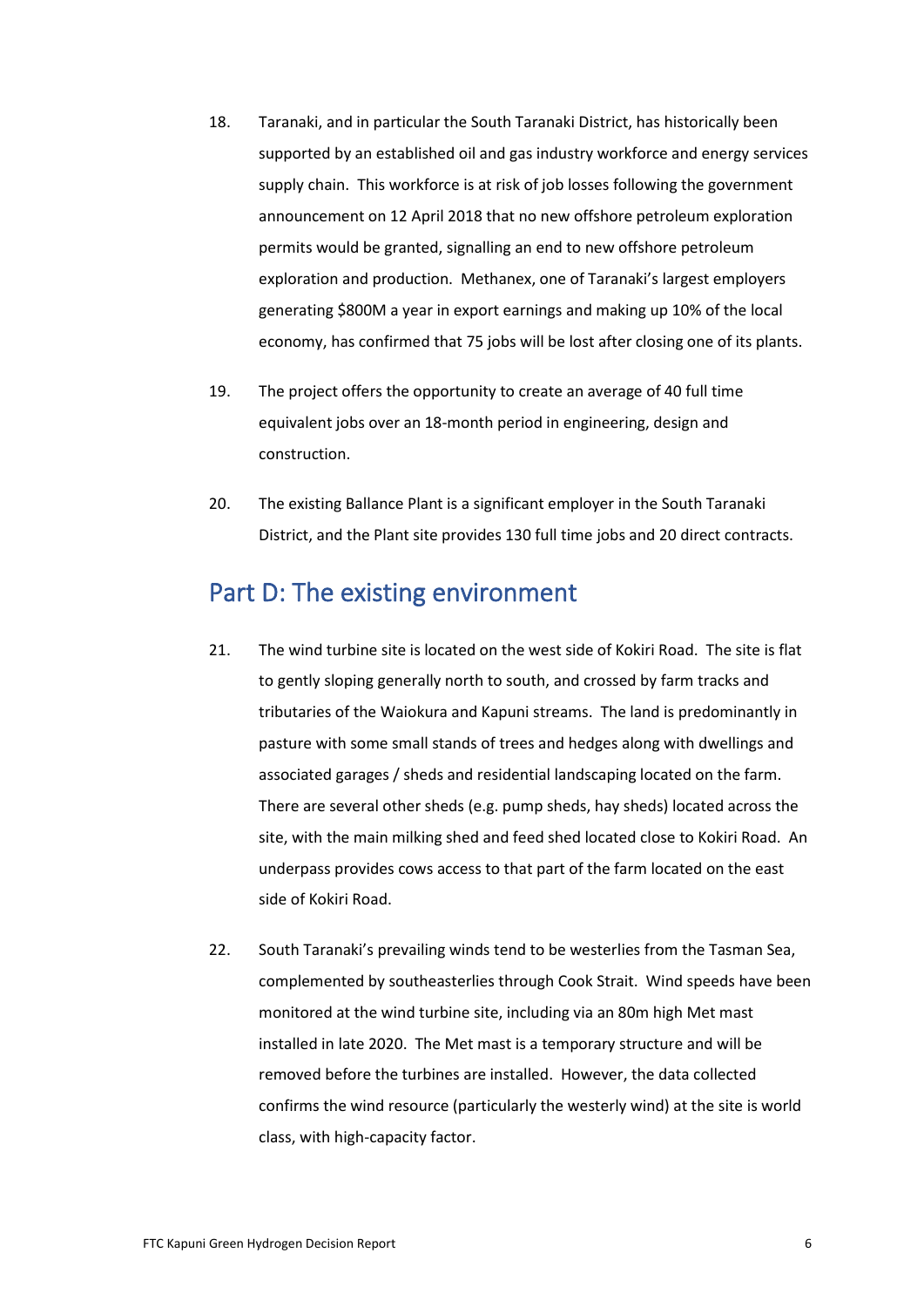- 23. The sites for electricity routes outside of the wind turbine site follow rural roads and road reserve until reaching the proximity of the Ballance Plant. The Kokiri Road Reserve is some 20m wide with a two-lane 6m wide carriageway with grass berms on either side. On the south side of Kokiri Road the route crosses two existing road culverts before heading northwards across three farm blocks, then crossing Skeet Road reserve to ultimately connect with the Ballance Plant.
- 24. Fonterra's Lactose Manufacturing Plant is located 3km to the west of the Ballance Plant and the Kapuni A Railway Line runs from the Fonterra Plant along the northern boundary of the Ballance Plant.
- 25. The Ballance Plant itself is located on the west side of Palmer Road immediately opposite the Kapuni Production Station and the Kapuni Gas Treatment Plant, both owned and operated by Todd Energy. These facilities together with several large scale rural industrial activities form a ruralindustrial hub at Kapuni.
- 26. The Ballance Plant is located on flat to gently rolling land, crossed by tributaries of the Kapuni Stream with riparian planting. Approximately half of the site is occupied by buildings, equipment, ponds and sealed vehicle-accessible areas. The remaining areas are grassed, with some used for the irrigation of wastewater. Multiple gas pipelines and high voltage electricity cables are located within the site. The Ballance Plant has a two-way vehicle crossing onto Palmer Road, constructed and marked to roading standards with exiting controlled by a stop intersection.
- 27. Outside of the large scale industrial / rural industry sites, the land use is predominantly dairy farming and includes dwellings on most farms.
- 28. The broader environment constitutes the volcanic ring plain of the South Taranaki District, characterised by the andesitic cone of Taranaki Maunga, visible across much of the district. The ring plain forms a gently sloping landscape towards the coast, merging into both marine terraces and hill country to the east. The pastoral landscape includes shelter belts, boxthorn hedge rows, small wood lots and groups of amenity trees, with incised stream gullies originating from the Maunga.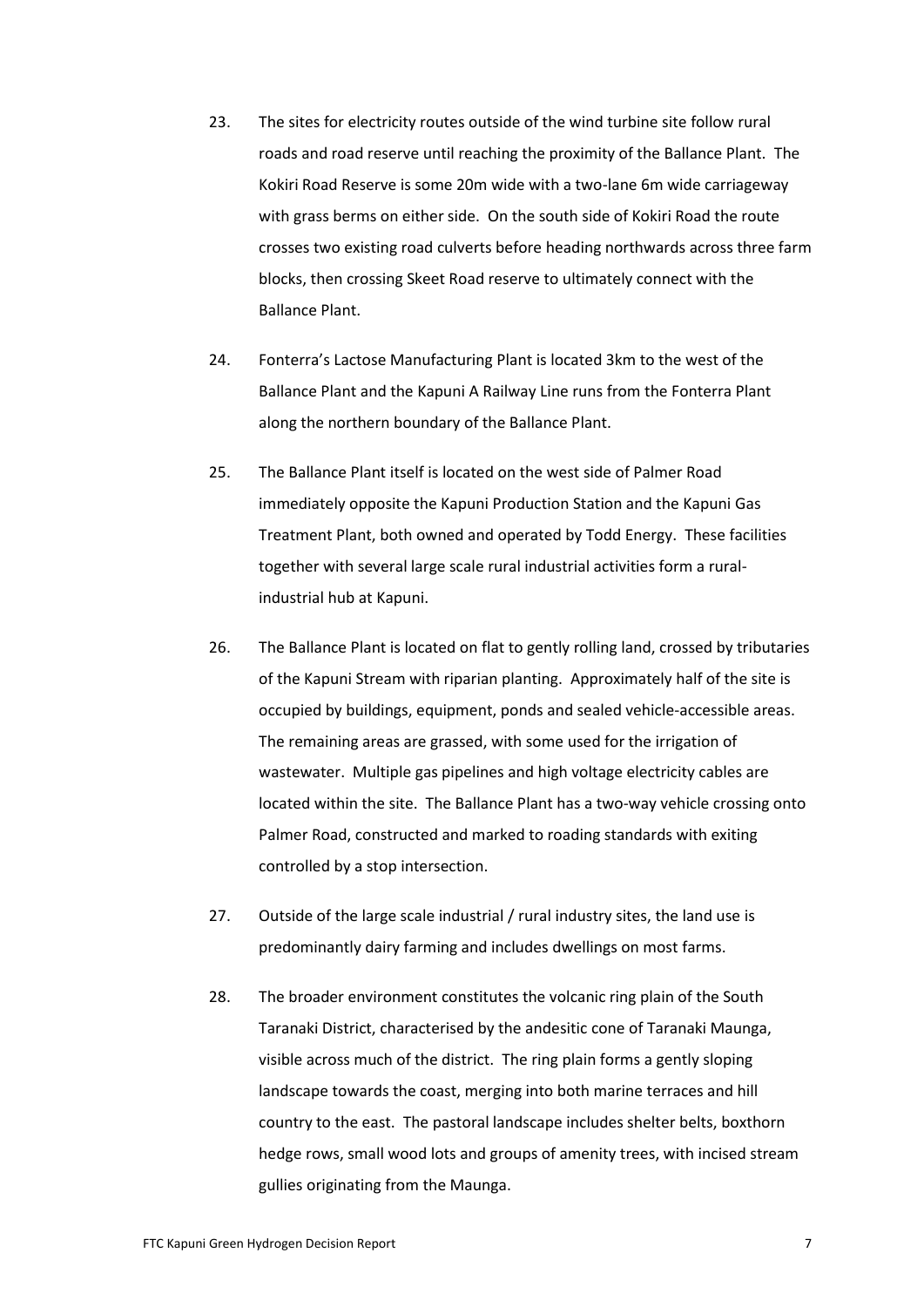29. Outside of the industrial hubs, the overwhelming existing visual theme is one of a working pastoral setting.

# Part E: The Panel's Process

30. In this part of the decision the Panel records the process it followed:

# Meetings / Site Visits

- 31. Three members of the Panel met and conducted an all-day site visit on 7 October 2021. The fourth member, Ms Tepania, was prevented from attending by Covid-19 alert level rules in Auckland. She subsequently visited the site on 12 November 2021 and was taken to the same locations the other three members had already visited.
- 32. The Panel conducted the following meetings by Zoom:
	- (a) 24 September 2021;
	- (b) 27 October 2021;
	- (c) 5 November 2021;
	- (d) 18 November 2021;
	- (e) 26 November 2021; and
	- (f) 30 November 2021.

# Invitations to comment

- 33. By letters dated 30 September 2021 the Panel invited comments on the project from those parties listed in Clause 17(4) of Schedule 6 of the FTCA.
- 34. The Panel also invited comments from parties under Clause 17(5) of Schedule 6.<sup>1</sup> Comments were required by 21 October 2021. Late comments were accepted from the Department of Conservation on 29 October 2021.
- 35. All comments received were sent to the applicants and, in accordance with Clause 19 of Schedule 6, the Panel required their response by 2 November 2021 which was provided, along with a response to the Department of Conservation comments on 4 November 2021.

 $1$  As listed at Appendix 1 to this decision.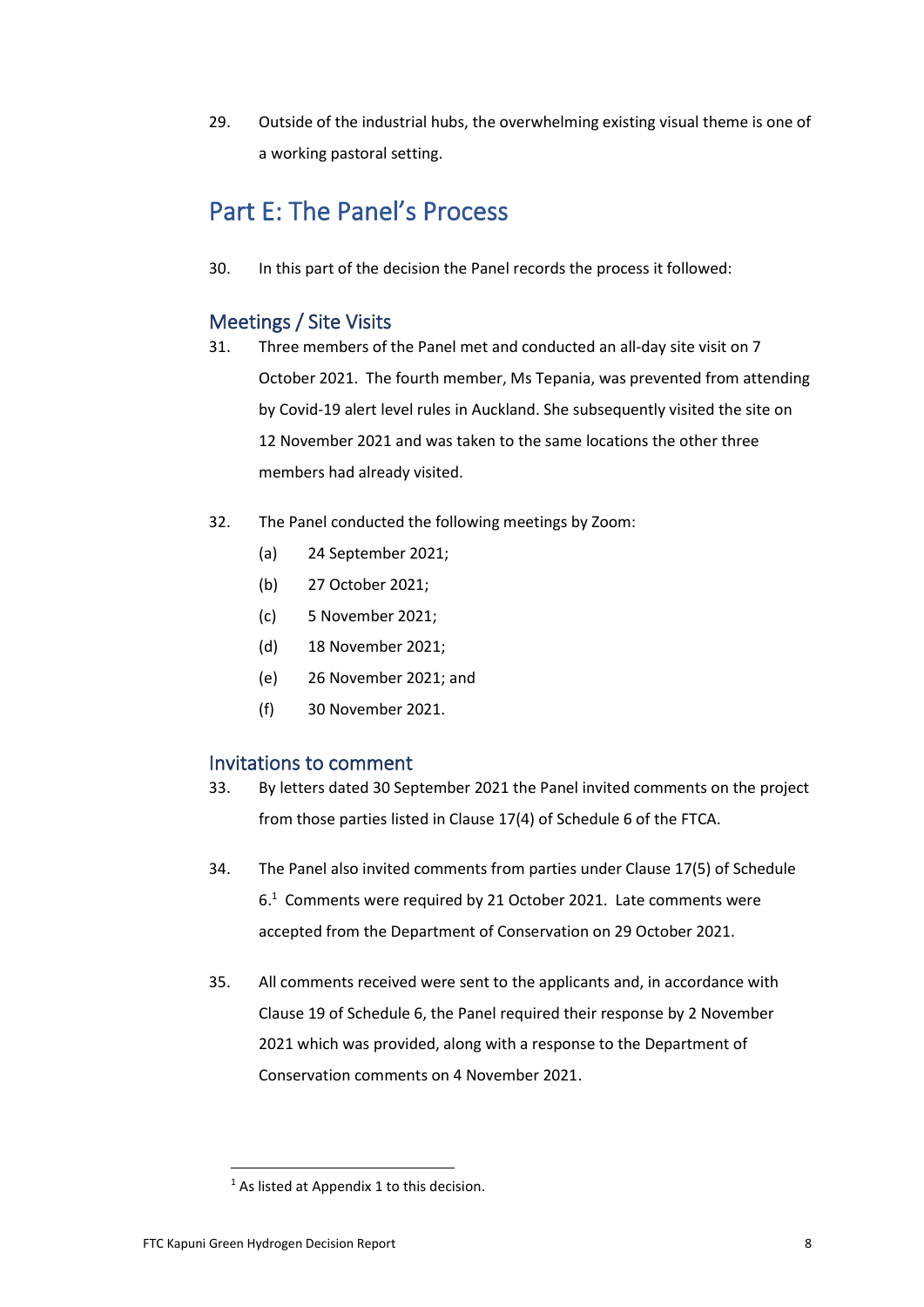36. The comments received and the applicants' responses have all been considered by the Panel. A number of them are referred to and discussed below at Part I: Evaluation of Effects.

## Further information from Applicant

37. Pursuant to Minute No.2 the Panel sent a request for further information from the applicants asking for detailed assessments of landscape and visual effects for four marae: Mawhitiwhiti Marae (Omahuru Road), Oeo Pa (South Road), Ōkare Ki Uta Marae (Taikatu Road), and Tāwhitinui Marae (South Road). It was requested that the assessment include panorama views and single frames from the marae sites showing the relationship with Taranaki Maunga and the wind turbine site as had already been provided for three other marae. The further information was provided by the applicants on 13 October 2021.

## **Hearing**

38. The Panel's decision was that a hearing was not required on any issue.

### **Conditions**

- 39. A set of draft conditions was developed by the Panel based, in part on those provided as part of the application. An invitation to comment on draft conditions was sent to the applicants, the South Taranaki District Council and those parties who had responded to the invitations to comment.
- 40. Detailed responses were received from:
	- (a) Heritage New Zealand;
	- (b) Department of Conservation;
	- (c) Greenpeace Aotearoa, Environmental Defence Society Incorporated, Royal Forest & Bird Protection Society of NZ;
	- (d) Te Korowai o Ngāruahine;
	- (e) Parininihi ki Waitōtara;
	- (f) South Taranaki District Council;
	- (g) Taranaki Regional Council; and
	- (h) the applicants.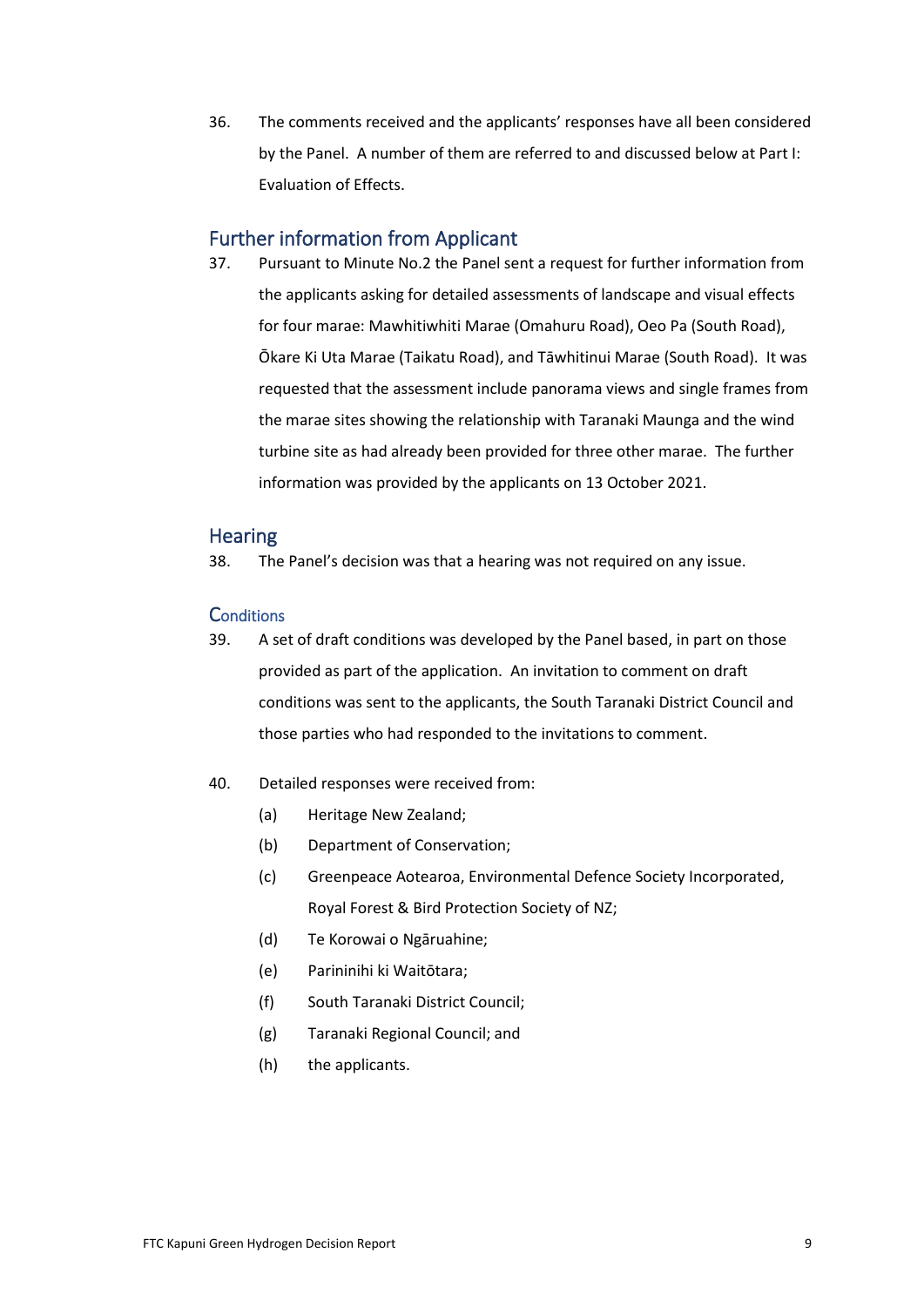# Part F: Legal Context

- 41. The role of an expert consenting panel appointed under the FTCA has now been settled by a number of previous panel decisions. The lodestar guidance is the decision on the application for a Matawii Water Storage Reservoir at Kaikohe dated 27 October 2020 chaired by Judge Newhook (former Principal Environment Court Judge). Although that decision related to a project listed in the FTCA, rather than one referred to an expert consenting panel by the Minister, it nonetheless is a very useful and guiding analysis of the FTCA process and decision making. Although there are some differences with referred projects, a great deal of the analysis in the Matawii decision is applicable here.
- 42. While it is not intended to reinvent the wheel already settled in the Matawii decision, it is appropriate to give an indication of the track the Panel has followed in its legal analysis here.
- 43. The starting point is section 12 of the FTCA which sets out the relationship between the FTCA and Resource Management Act 1991 ("the RMA"). Very simply, the FTCA Schedule 6 process supplants the RMA one, but remains subject to the RMA purpose and principles.
- 44. For referred projects, Clause 31 of Schedule 6 of the FTCA sets out the matters to which the Panel must have regard. Relevantly for this application they are as follows:
	- *(a)* "*When considering a consent application in relation to a referred project and any comments received in response to an invitation under Clause 17(3), a panel must, subject to Part 2 of the Resource Management Act 1991 and the purpose of this Act, have regard to:*
		- *i. Any actual and potential effect on the environment of allowing the activity; and*
		- *ii. Any measure proposed or agreed to by the consent applicant to ensure positive effects on the environment to offset or*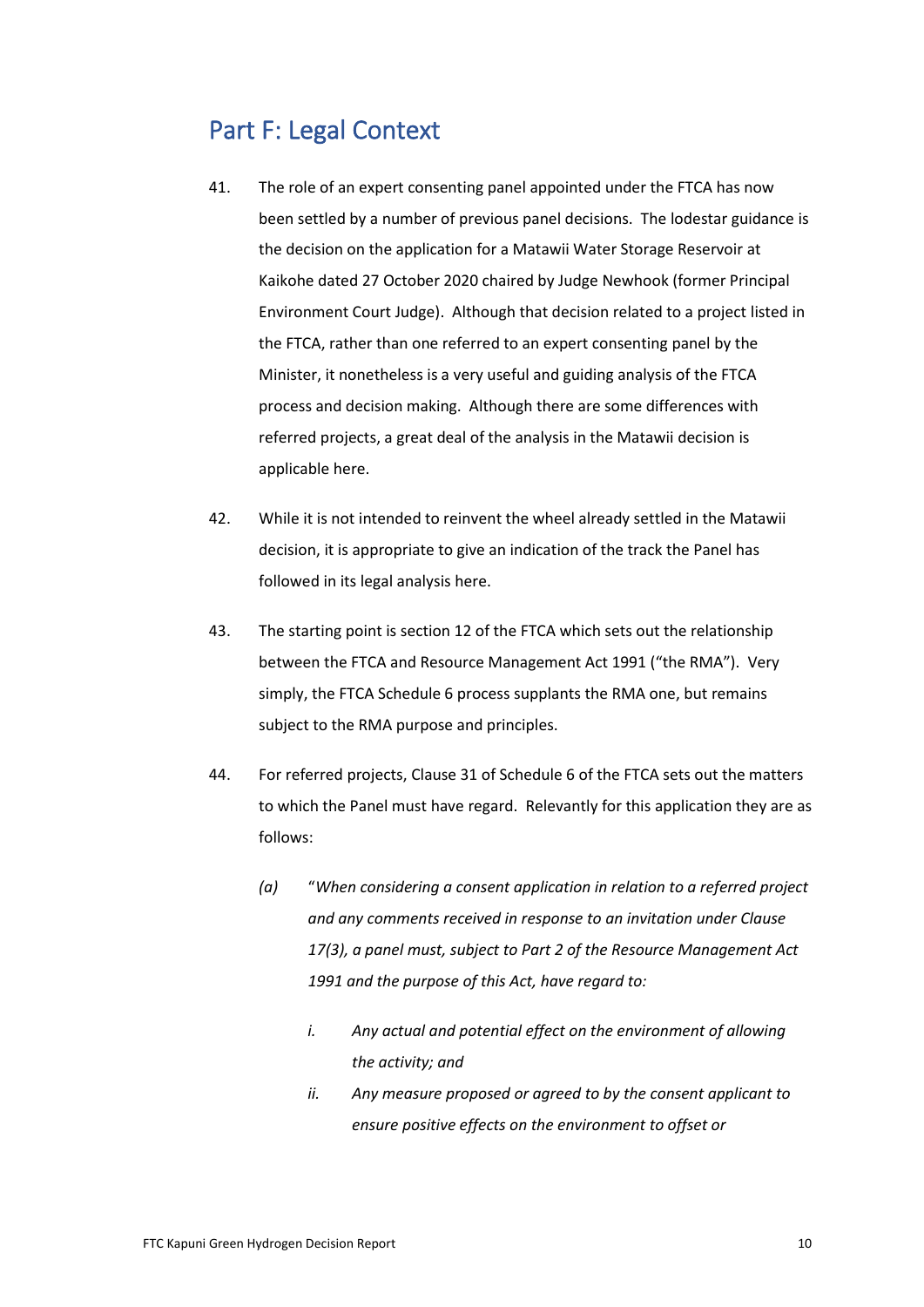*compensate for any adverse effects that will or may result from allowing the activity; and*

- *iii. Any relevant provisions of any of the documents listed in Clause 29(2); and*
- *iv. Any other matter the panel considers relevant and reasonably necessary to determine the consent application.*
- *(b) In respect of the matters listed under sub-clause 1, a panel must apply section 6 of this Act (Treaty of Waitangi) instead of section 8 of the Resource Management Act 1991 (Treaty of Waitangi)."*
- 45. Clause 31(4) of Schedule 6 enables a panel to disregard an adverse effect of the activity on the environment if a national environmental standard or a plan permits an activity with that effect.
- 46. Clause 31(5) lists matters that a panel must not have regard to, but save for the written approvals none of those are relevant here.
- 47. Returning to the key criteria listed in Clause 31(1) there is an obvious kinship with section 104 of the RMA, but with the expansion to consider offset and compensation. There is also an important reference to the purpose of the FTCA. Section 4 of the FTCA provides:

*"The purpose of this Act is to urgently promote employment to support New Zealand's recovery from the economic and social impacts of COVID 19 and to support the certainty of ongoing investment across New Zealand, while continuing to promote the sustainable management of natural and physical resources."*

48. The decision in Kohimarama Retirement Home dated 23 September 2021 discussed the duality of statutory purposes, and went on to make the observation that the fact that the Minister has found the purpose of the FTCA to be satisfied for an application to be referred to an expert panel does not absolve a panel from its obligation to discretely examine that purpose (see [38] – [39] and [45]). In that decision the Panel made an apt observation as to its carriage of the two statutory purposes in that case at [47]: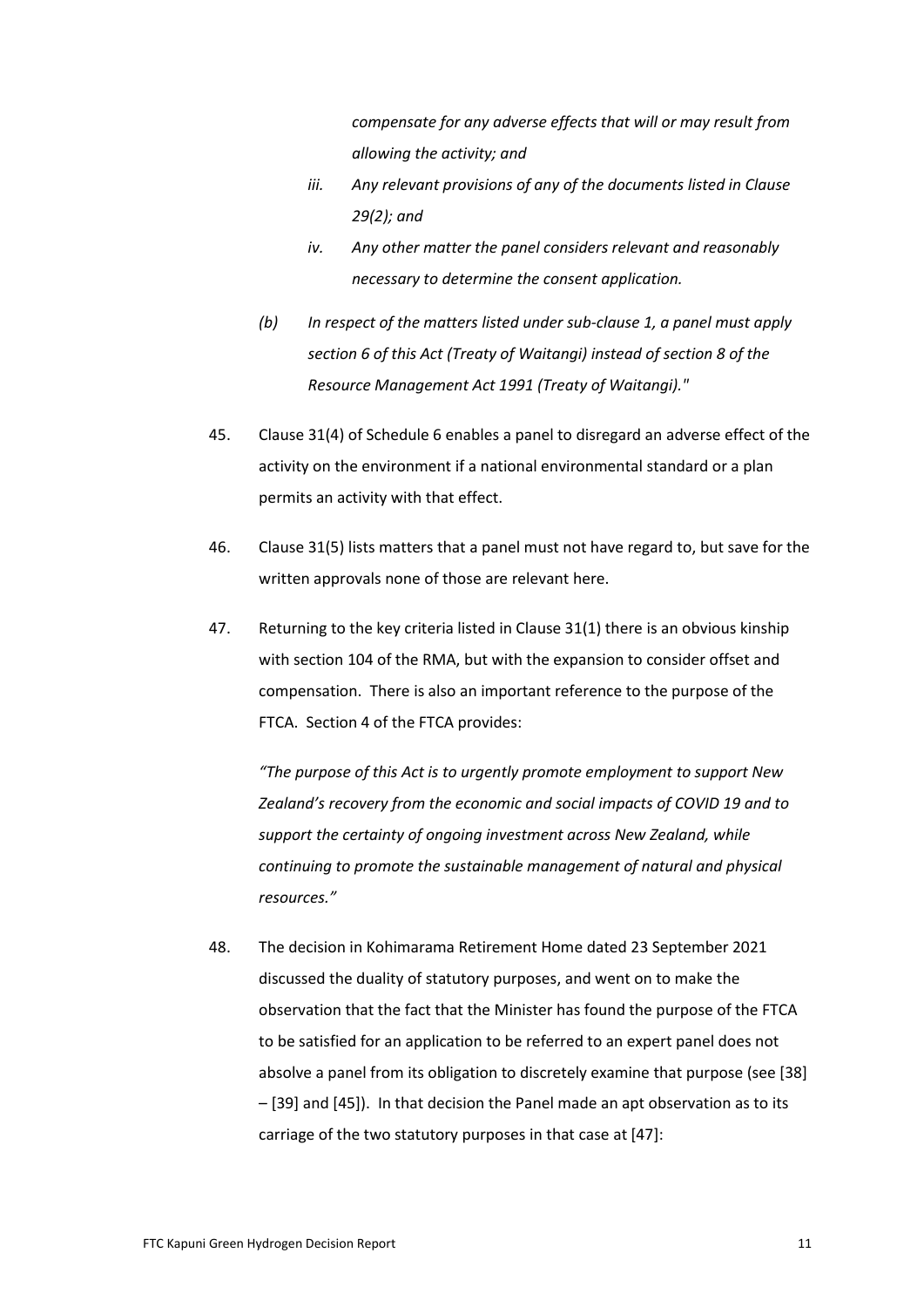*"In the language of section 4 FTCA, we accept that the project is readily able to support New Zealand's recovery from the economic and social impacts of COVID 19 and to support the certainty of ongoing investment across New Zealand. We also accept that this can be urgently achieved. Where we are more challenged is with the assertion that the effects of the project in its present form will continue to promote the sustainable management of natural and physical resources." [47].*

# Part G: Statutory Applications and Approvals

- 49. In a hierarchical statutory sequence, the relevant instruments under which consents are required are now set out in summary form.
- 50. The Resource Management (National Environmental Standards for Freshwater) Regulations 2020 ("NES-FW") would require approval of the proposed culvert within the tributary of the Waiokura Stream on the wind turbine site as a discretionary activity, since it would not comply with the permitted activity conditions.
- 51. The Resource Management (National Environmental Standard for Assessing and Managing Contaminants in Soil to Protect Human Health) Regulations 2011 ("NES-CS") will require consent as a discretionary activity under Regulation 11 for the disturbance of soil due to the Ballance Plant being a HAIL site (because activities are undertaken on it that are included on the Ministry for the Environment's 'Hazardous Activities and Industries List'), the duration of the soil disturbance exceeding two months and there not being a detailed site investigation in existence.
- 52. The South Taranaki District Plan became operative on 22 January 2021 and several consents are required under it:
	- (a) The Wind Turbine Site does not meet the definition of "small scale renewable energy generation" and would be a discretionary activity under Energy Rule 13.1.4(a)(iii);
	- (b) The Ballance Plant would not comply with the concept plan and performance standards for the site, including the location and size of buildings and width of vehicle crossings and would be a discretionary activity under Rural Industrial Zone Rule 8.1.4(b) and (c);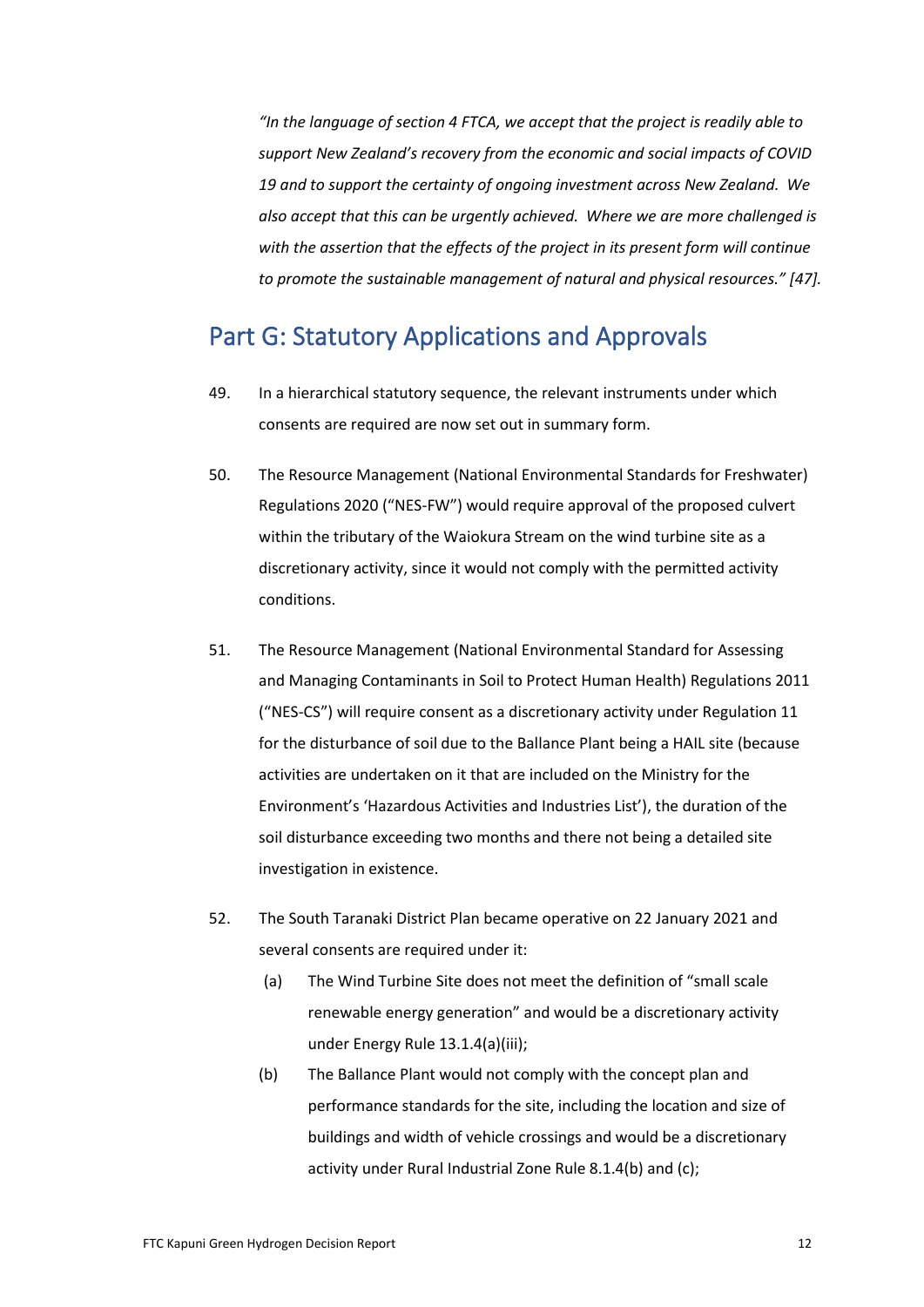- (c) The Ballance Plant vehicle crossings would not meet the construction performance standards, since they will be wider than 9 metres and they would be a discretionary activity under Parking and Transportation Rule 10.1.3.
- 53. The Regional Freshwater Plan for Taranaki ("RFWP"), as amended by the Plantation Forestry Regulations 2018, would require the following consents:
	- (a) The Wind Turbine Site, cable route and Ballance Plant will require earthworks volumes exceeding the permitted volumes, and earthworks and works may need to be undertaken in the winter period which would be controlled activities under Rules 25, 26 and 27.
	- (b) The Wind Turbine Site may require groundwater to be taken from the excavations and discharged after treatment to land and / or water surface if de-watering of the turbine foundations is required, and that would be a discretionary activity under Rule 43;
	- (c) The Wind Turbine Site would not meet permitted conditions if dewatering of the turbine foundations is required and if groundwater taken exceeds a daily volume of 50 $m<sup>3</sup>$  or a rate of 1.5 l/s and would be a controlled activity under Rule 49;
	- (d) The Wind Turbine Site includes a replacement culvert to be installed in the bed of the stream tributary on the wind turbine site to facilitate access, and that would be a discretionary activity under Rule 64 by reason of not meeting all the conditions for a permitted activity under Rule 57.

# Part H: Policy Statements in Planning Instruments

- 54. There are a number of relevant policy statements in the various planning instruments.
- 55. The most significant of these are addressed in the Evaluation of Effects later in this decision. For present purposes the following can be identified as:
	- (a) National Policy Statements: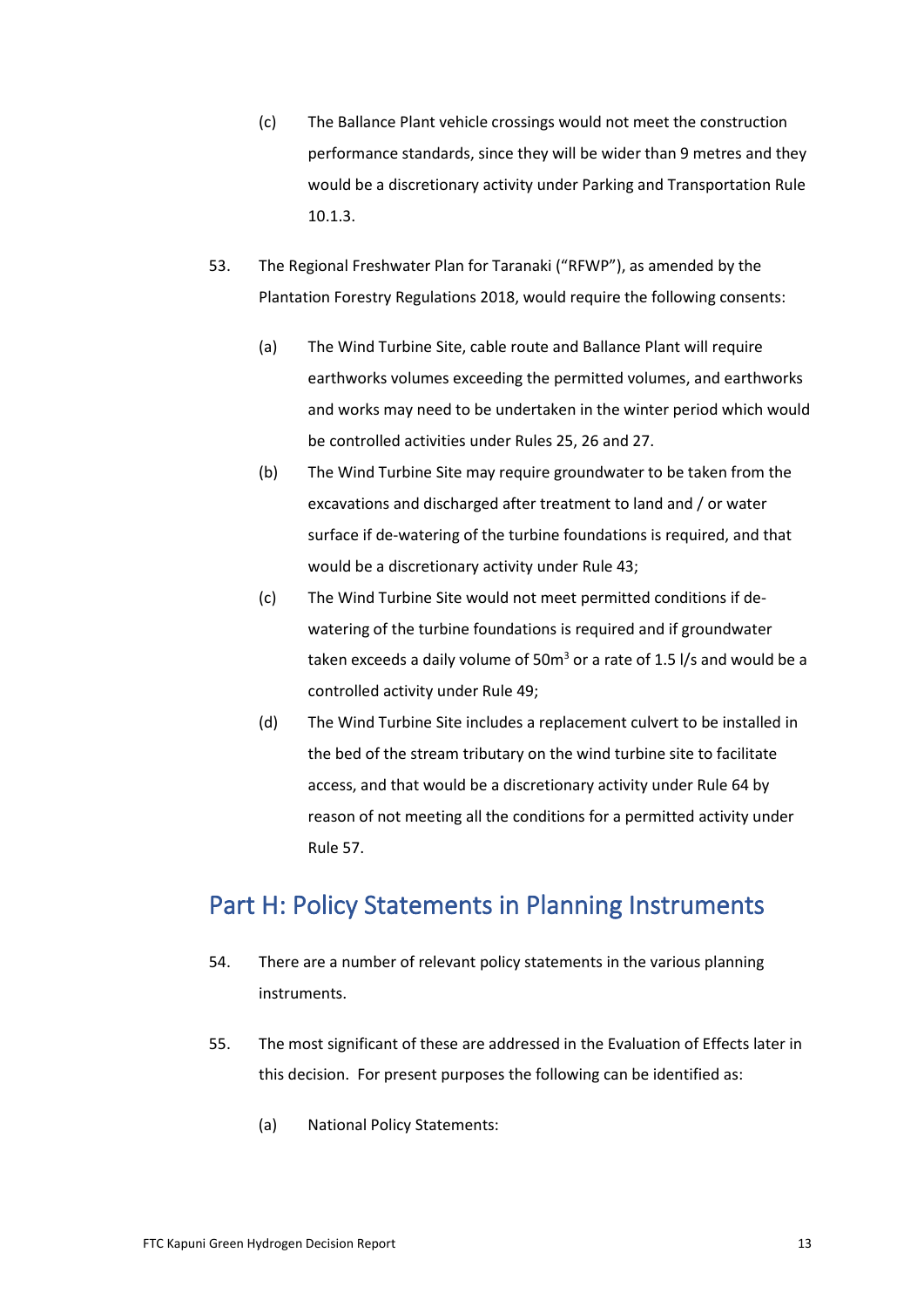- i. National Policy Statement for Renewable Energy Generation 2011 ("NPS-REG");
- ii. National Policy Statement for Freshwater Management 2020 ("NPS-FM");
- iii. New Zealand Coastal Policy Statement (2010) ("NZCPS");
- (b) Regional Policy Statement for Taranaki;
- (c) Regional Freshwater Plan for Taranaki, Objectives and Policies; and
- (d) South Taranaki District Plan:
	- i. Section 2.1 Rural Zone;
	- ii. Section 2.6 Rural Industrial Zone;
	- iii. Section 2.8 Transportation;
	- iv. Section 2.9 Hazardous Substances and Contaminated Land;
	- v. Section 2.10 Energy;
	- vi. Section 2.11 Network Utilities;
	- vii. Section 2.12 Historic Heritage;
	- viii. Section 2.7 Tangata Whenua;
	- ix. Section 2.14 Integrated Land Use and Infrastructure Planning, Urban Growth and Financial Contributions;
	- x. Section 2.18 Waterbodies; and
	- xi. Section 19 Natural Hazards.

# Part I: Evaluation of Effects

## End use of urea

56. A potential adverse effect jointly asserted by Greenpeace Aotearoa, the Environmental Defence Society and Forest and Bird was the end use and consequences from the continuing production of urea at the Ballance Plant. It is worth addressing this first. They commented that in so far as the energy (albeit "clean") produced by the project would be utilised to produce urea as a synthetic nitrogen fertiliser, that would be a key enabler of intensive dairying, which is said to be the single largest source of greenhouse gas emissions in New Zealand, and also a direct and indirect cause of freshwater pollution. In essence, the point being made was that urea production as an end use outweighed the claimed environmental benefits of the project unless or until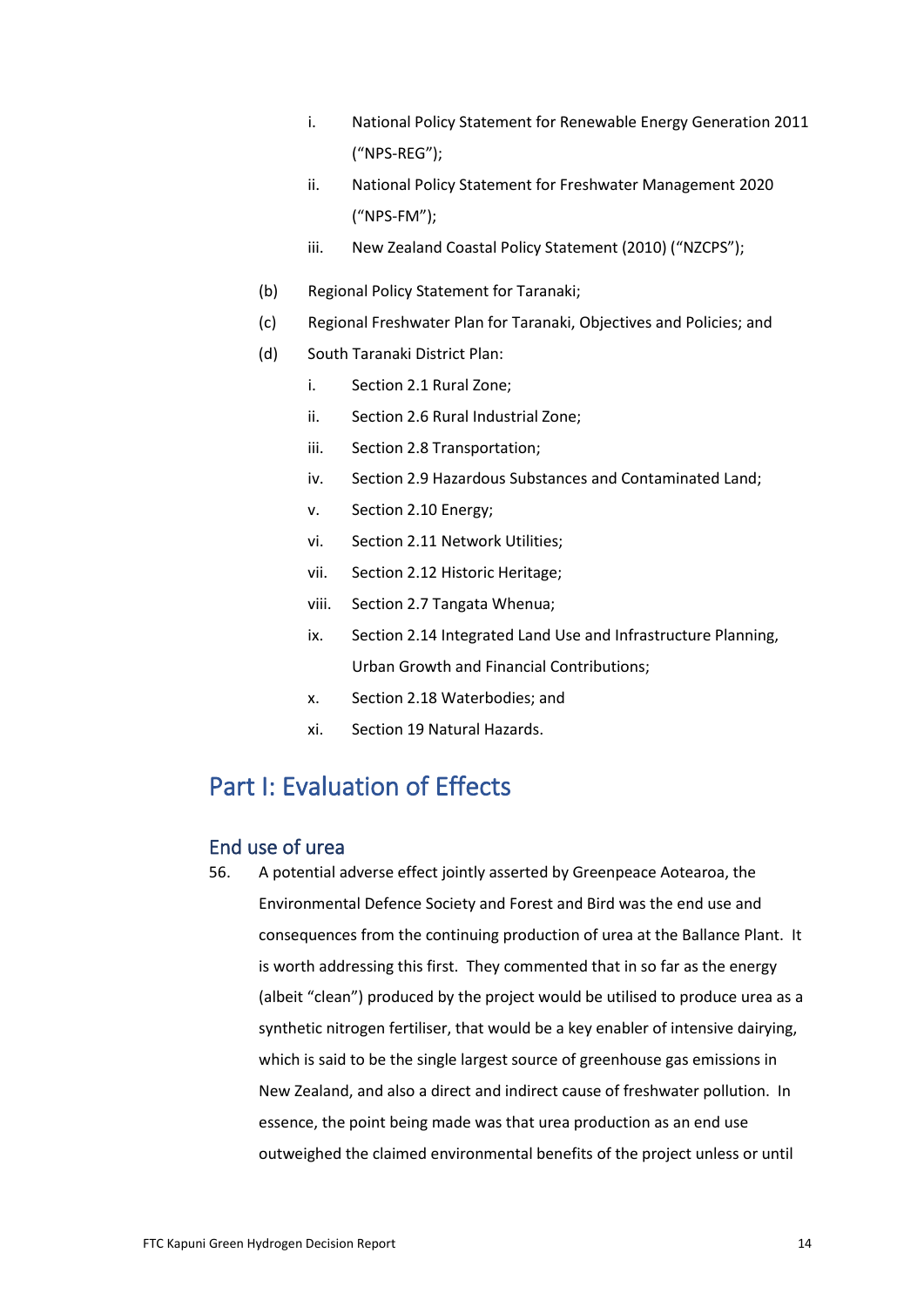the end use of green hydrogen production was entirely for the transport market.

- 57. As the Ngati Awa litigation<sup>2</sup> has demonstrated, the whole question of assessing whether an end use that is otherwise lawful is a disenabling adverse effect has its complexities. In this case it requires a careful review of what is proposed and the profiles of the current and intended production.
- 58. The Ballance Plant is the only ammonia manufacturing plant in New Zealand, and currently relies on electricity from the grid and natural gas from nearby gas fields.
- 59. The application asserts that urea produced locally offsets urea that would otherwise be imported – typically from production methods that have higher emissions due to use of coal and ocean transport. According to the Assessment of Environmental Effects (Appendix T6.1) 7,000 tonnes per year of urea produced by green hydrogen will offset 12,500 tonnes of greenhouse gas emissions. The Assessment of Environmental Effects (Appendix T 8.2) also states that 607,000 tonnes of urea were used in New Zealand in 2019, of which the Ballance Plant produces currently 265,000 tonnes. Since the Ballance Plant is the only ammonia manufacturing plant in New Zealand it would seem that 56% of the urea used in New Zealand is imported. 7,000 tonnes produced annually by this project from green hydrogen would be only 1.15% of the total urea used in New Zealand.
- 60. It should also be noted that the Taranaki Regional Council has granted consents for water take and discharges associated with the current urea production that expire in 2035.
- 61. Critically, the proposal is that over a five-year period the utilisation of green hydrogen will transition from 100% urea production (i.e. 7,000 tonnes per year) to entire use for fuel cells as the electric fleet is expected to increase.
- 62. In the view of the Panel, taking into account the very small fraction of the annual tonnage that would be immediately attributable to production from

<sup>2</sup> *Te Runanga o Ngati Awa v Bay of Plenty Regional Council* [2020] NZHC 3388.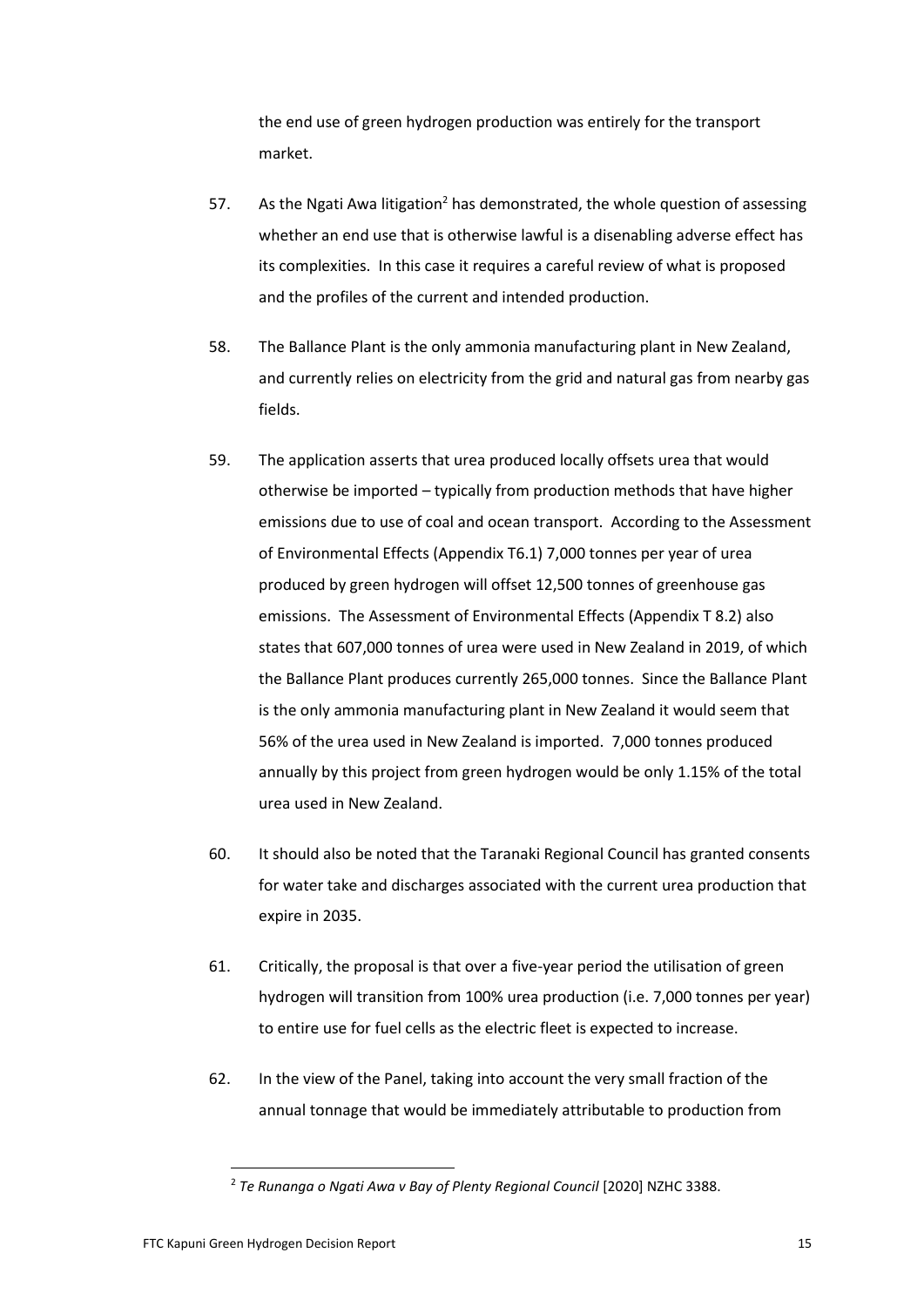green hydrogen, and then the intended transition, there is a danger that to disenable this proposal on the basis of the urea production end use would be to throw the baby out with the bathwater vis-à-vis the much more ambitious and significant greenhouse gasses / climate change reductions that will be achieved through the increasing use of hydrogen fuel in heavy transport. We therefore do not consider that this is a reason to deny the availability of fasttrack consenting, or to decline consent itself. However, it has some relevance to the process of transition.

## Range of effects

- 63. Turning then to the effects that ought to be evaluated in this application, the Assessment of Environmental Effects identified the following actual or potential effects:
	- (a) Physical effects on the locality:
		- i. Landscape and visual effects;
		- ii. Shadow flicker effects;
		- iii. Rural character and amenity effect.
	- (b) Ecological effects:
		- i. Effects on terrestrial ecology including birds and bats;
		- ii. Effects on freshwater ecology;
	- (c) Noise;
	- (d) Traffic and transport effects;
	- (e) Hazards:
		- i. Hazardous installations and substances;
		- ii. Natural hazards;
	- (f) Effects on sites of significance to Māori and cultural values;
	- (g) Effects on historic heritage values; and
	- (h) Effects on people in the neighbourhood and wider community.
- 64. The Panel does not disagree with this identification. However, not all of these effects require detailed evaluation in this decision, and more detailed evaluation has been reserved (along with discussion of mitigation steps) for the more evident, prominent or possibly controversial effects. For the record, the Panel does not consider any effect or potential effect omitted from discussion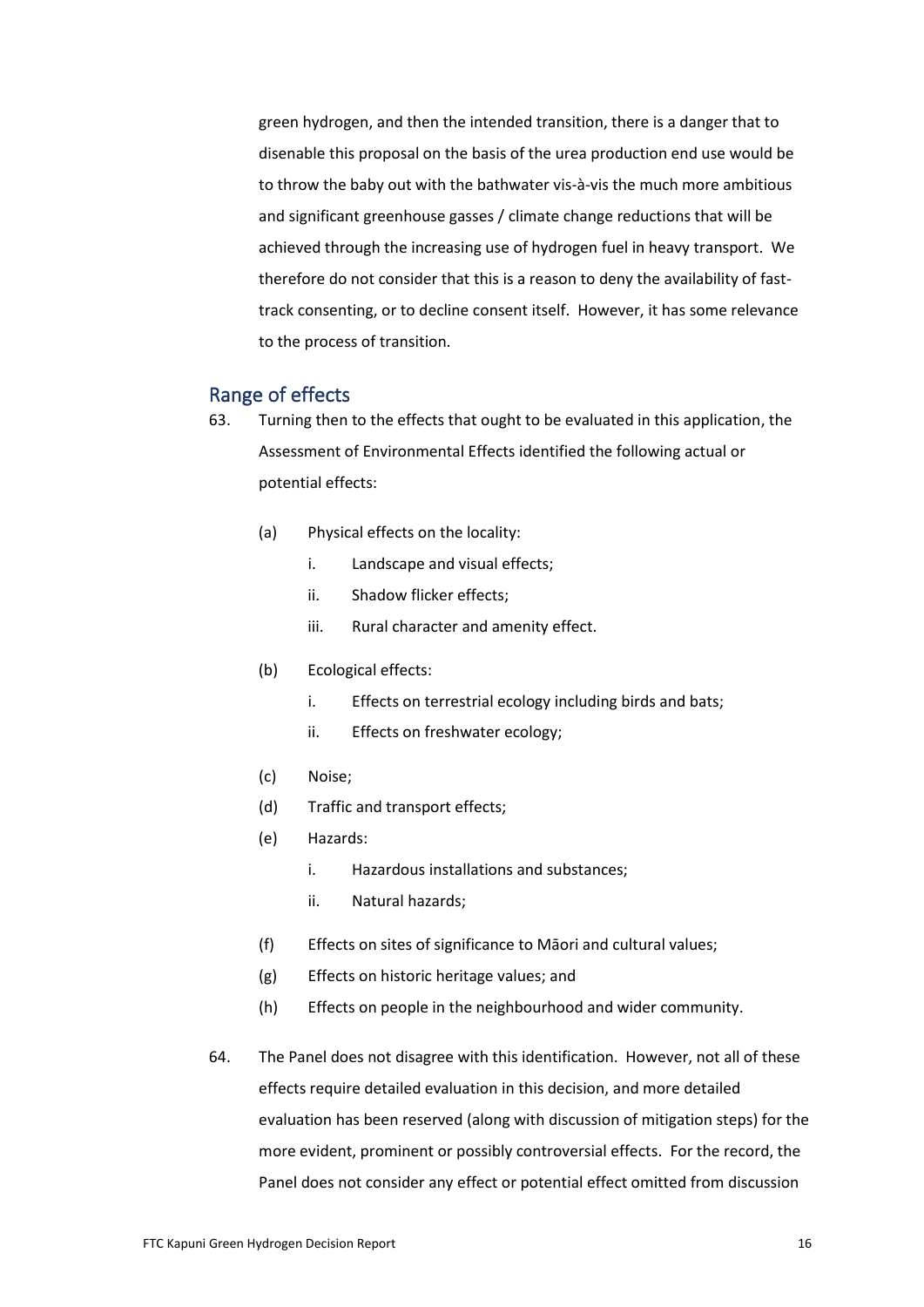in this section to be disenabling to the application – either discretely or cumulatively.

## Landscape and visual effects

- 65. An important potentially adverse effect is the visual impact of the turbines. While the site earthworks and access tracks are of minimal landscape significance, as is the removal of a short section of one hedgerow, the turbines are, by any measure, a very significant landscape issue given their height.
- 66. The Panel notes that full visual simulations were completed as part of the Assessment of Environmental Effects using "wire frame models" that involve inserting the turbine layout and heights into the wind farm software model and generating images from particular viewpoints. The wire frame images illustrate the scale of the turbines and their relationship to the viewpoint.
- 67. At a 206m tip height (when the blade is standing vertically) there are no other built elements of that height or scale on the Taranaki Maunga ring plains. Further, the form of the turbines and their dynamic movement also contribute to their visibility.
- 68. The assessment establishes that adverse visual effects will be experienced from a limited number of private properties, and those have been identified. The visual effects from these properties are primarily those with an open and panoramic view of Taranaki Maunga from the internal and/or external living areas. However, many land owners of these properties have extensively planted around their dwellings for wind protection and enclosure, and thus views towards the Maunga or towards the turbines are screened.
- 69. Given the height of the turbines, there is very limited opportunity to mitigate adverse visual effects. Really only tree planting close to the viewpoint can provide effective screening. For properties where such screen planting does not exist currently and the visual effects are high, the applicants have offered tree planting, and a mechanism for offering and completing agreements in that regard is volunteered in the conditions.
- 70. As to broader views, the evidence shows that at viewing distances of 2km or less, the visual effects are generally moderate, sometimes greater, but beyond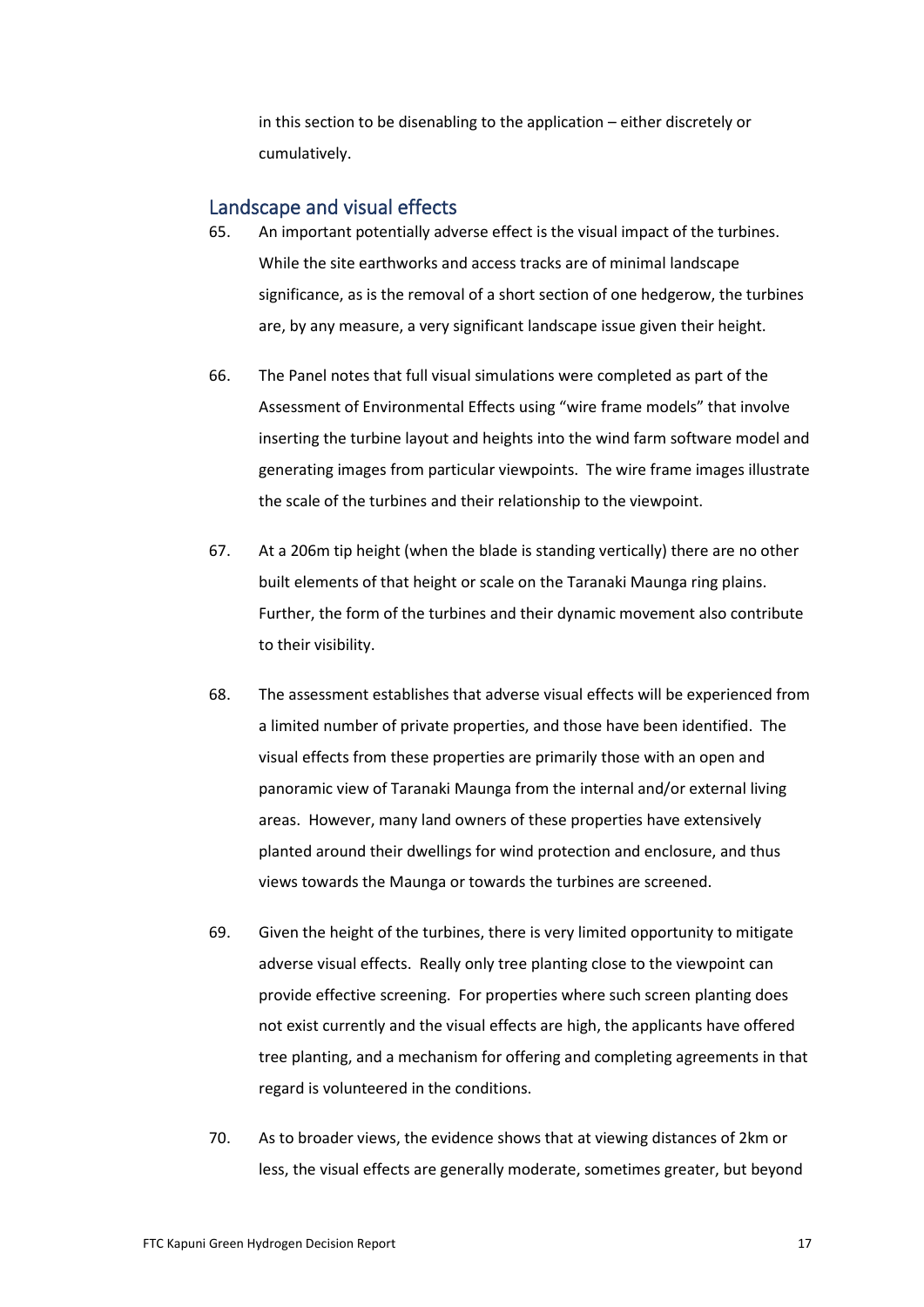this the visual effects rapidly diminish. At distances of 3-5km or more, the dominant horizontal nature of the ring plain means that the turbines are generally visually absorbed into the wider landscape.

- 71. From roads and other public areas, the views are transient and ever changing as the viewpoint moves. Weather conditions also have a major influence on visibility.
- 72. The site is well separated from the surrounding towns and settlements and from both State Highway 3 and State Highway 45. The scale of Taranaki Maunga remains the dominant element in the landscape and its presence provides an overall context.
- 73. In terms of the broader impact on landscape character, the Panel concludes that while the turbines will introduce a new prominent element into the ring plain landscape, they will not visually dominate it, any more than either the Kapuni Gas Plant or Ballance Plant already do. In that sense, while the turbines will be prominent when viewed from various places on the ring plain, the nature and scale of the landscape is such that the four turbines can be successfully accommodated without significant adverse landscape and visual effects together with appropriate planting conditions for the benefit of a relatively small number of properties that are more directly adversely affected.
- 74. However, that does not address the adverse effect on landscape character for iwi for whom the connection with the Maunga and its influence on the wider landscape holds special value. In this sense the landscape effects of the turbines overlap with adverse cultural effects, and we will address that in much more detail later in this Section.

## Shadow flicker effects

75. Shadow flicker casting intermittent shadows as the sun passes behind rotating turbine blades is capable of becoming a tangible and irritating adverse effect on residential amenities. This has been addressed in respect of this application with conditions that refer to established international guidelines that have daily and annual temporal thresholds. The applicants have adopted those guidelines in the relevant conditions, which would only be applicable, in any event, where affected property owners have not provided written approval.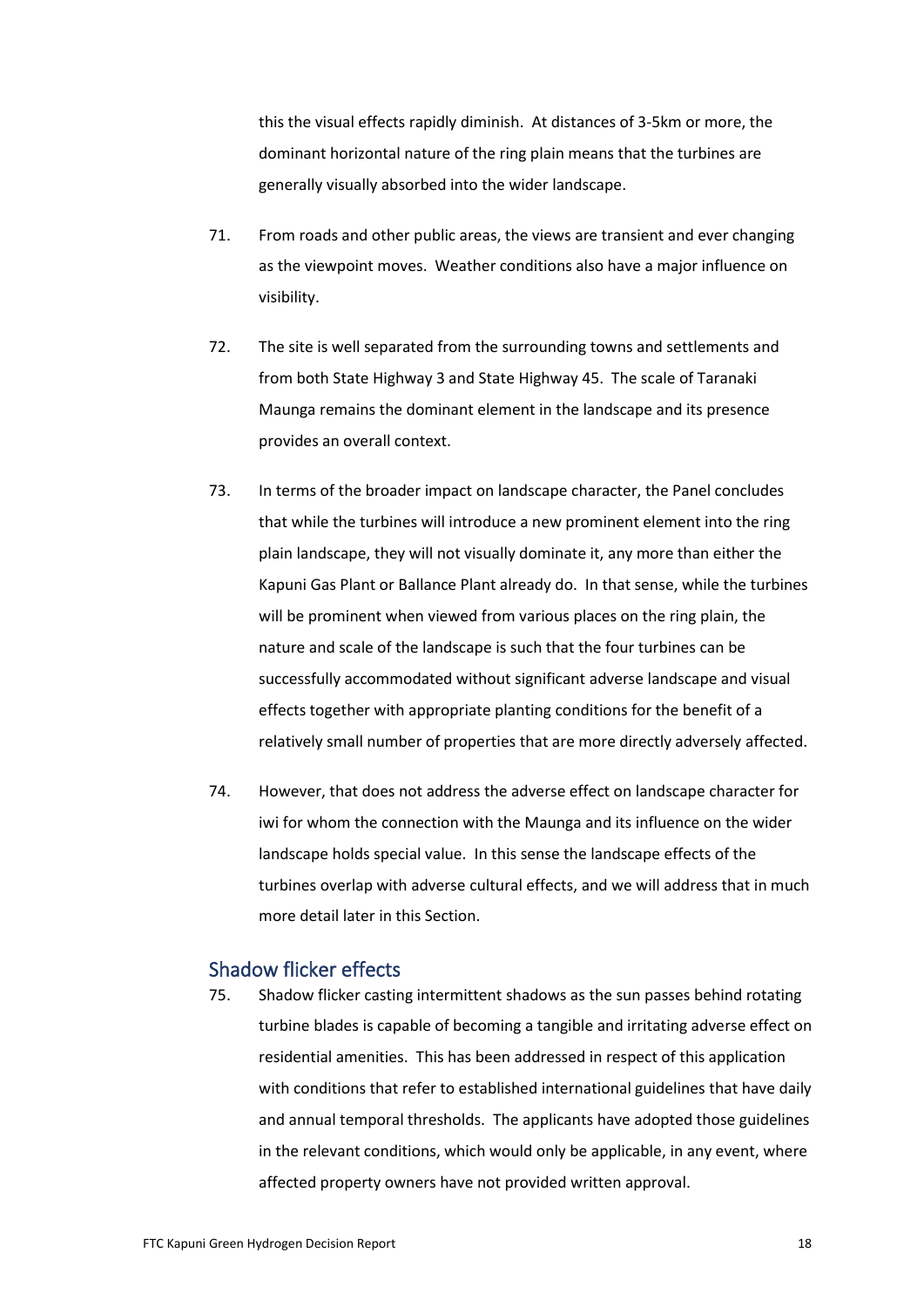76. The Panel considers further evaluation of this effect is not required.

### Rural character and amenity effect

- 77. Aside from effects on visual amenity attributable to the wind turbines addressed elsewhere, there is no other discernible effect on the rural character and amenities of the area. The wind turbine site remains a working farm, and other than the occasional incursion for maintenance of the turbines, etc, the site will continue to operate in that way with stock able to graze right up to the turbines themselves.
- 78. The proposed facilities at the Ballance Plant site are within the Rural Industrial Zone and part of the hub of industrial activity at Kapuni. There are no discernible adverse effects on rural character and amenity values that could be attributable to that part of the project either.

## Ecological effects

- 79. The potential from bird-strike in respect of birds colliding with the turbines was the subject of assessments and surveys. The applicants' evidence was that the turbine site is not a key migration route for migratory birds and that the north south configuration of the turbines further reduces exposure to the striking of migrating birds.
- 80. The Department of Conservation nonetheless commented on this issue by observing that "not all pathways of NZ migrants are known" and therefore stated that it cannot be determined whether the turbines will have an adverse effect, and also included a request for consideration of the likelihood of bats being struck by the turbines.
- 81. In response the applicants set out the methodology they had followed, starting with a desktop evaluation which concluded that the site was unlikely to be a bird migrant flight path. However, for the avoidance of doubt observations had been carried out for two weeks during the peak northward movement of South Island Pied Oystercatcher in January 2020. The results of that study were that a single bird crossed the site over two weeks. Perhaps more significantly, the study observed larger numbers of birds at some distance to the east, following an existing predicted flight path east of Taranaki Maunga and in the vicinity of State Highway 3. From further analysis the expert conclusion was that the site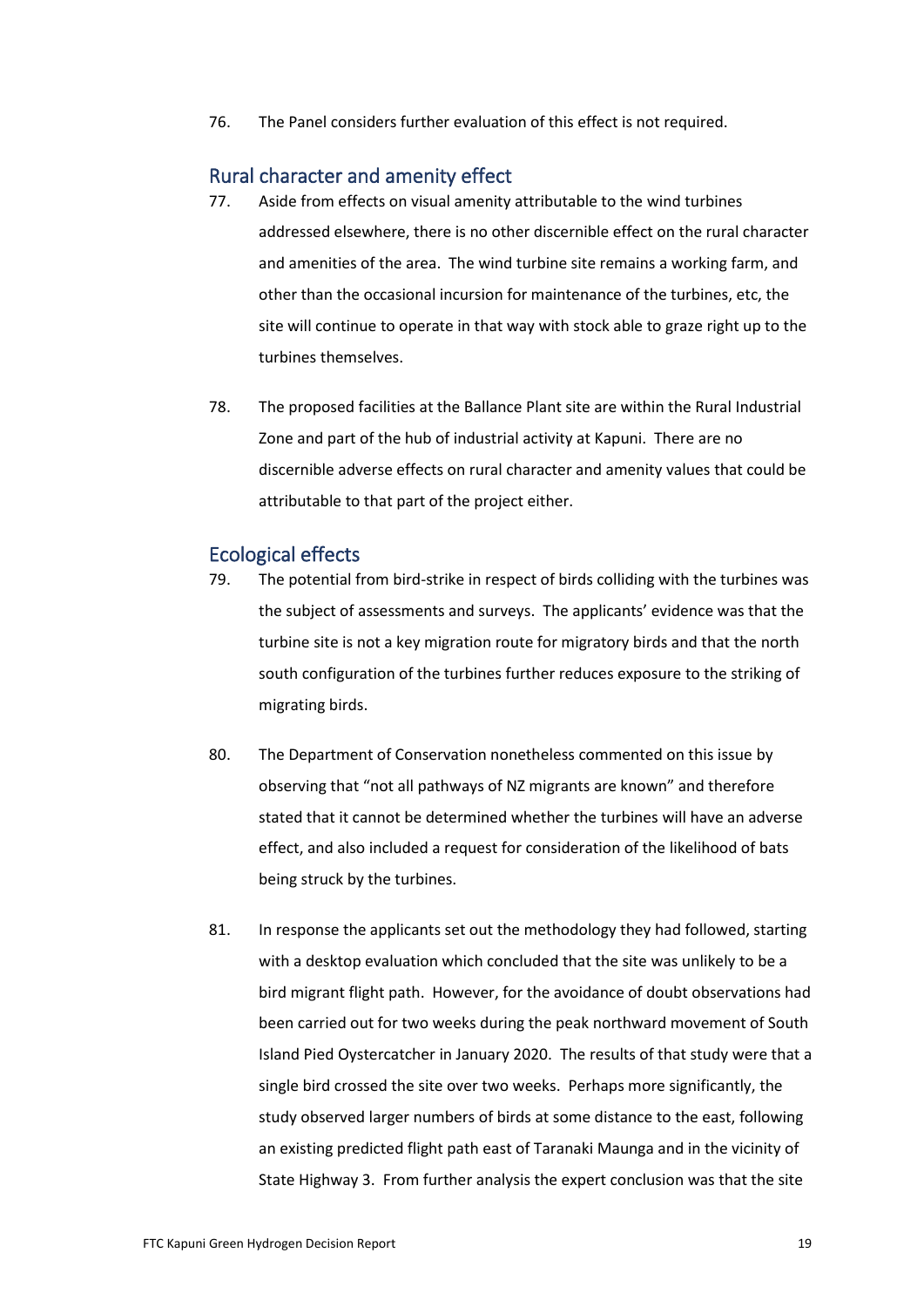did not provide a core or season habitat for any of the species that the Department of Conservation had identified. The expert evaluation noted that of the five most abundant migrants, four (Banded Dotterel, Black Stilt, Eastern bar-tailed Godwit and Wrybill) have not been recorded in the area and were not recorded by the summer survey. The independent reviewer, Mr Craig, agreed with that evaluation and took the view that the department's request "appears to confuse a desire to know versus a calculation of the risk of an adverse effect."

- 82. The Panel accepts the applicants' evidence that the turbines do not pose a risk of collision to bats or migrating birds, and accepts the evidence that migrant species will not be present at this site in sufficient numbers to justify post construction collision monitoring.
- 83. The position regarding the possible presence of lizards was rather different. The Department of Conservation noted that lizard species may be present in the hedgerows or parts of the hedgerows that will be removed as part of the project. The Department recommended a lizard survey prior to any works, and if lizards are detected that a Lizard Management Plan should be prepared.
- 84. The applicants accepted that although the Assessment of Environmental Effects had recommended a survey and the development of a Lizard Management Plan for rescue and relocation, this had not been included in the suggested conditions. The applicants offered augmenting conditions and that issue has been accordingly addressed.

### Effects on freshwater ecology

- 85. Other adverse ecological effects could be those that may potentially result from discharges associated with site development and earthworks from sediment mobilising in wind and stormwater, both during and after earthworks. Sediment in runoff to streams can reduce water quality and impact on freshwater habitats. Further, crossings of water courses raise issues of impeding fish passage.
- 86. The ecological assessment in the Assessment of Environmental Effects concluded that the application sites have generally low ecological attributes. Nonetheless, the project does raise issues of control of possible adverse effects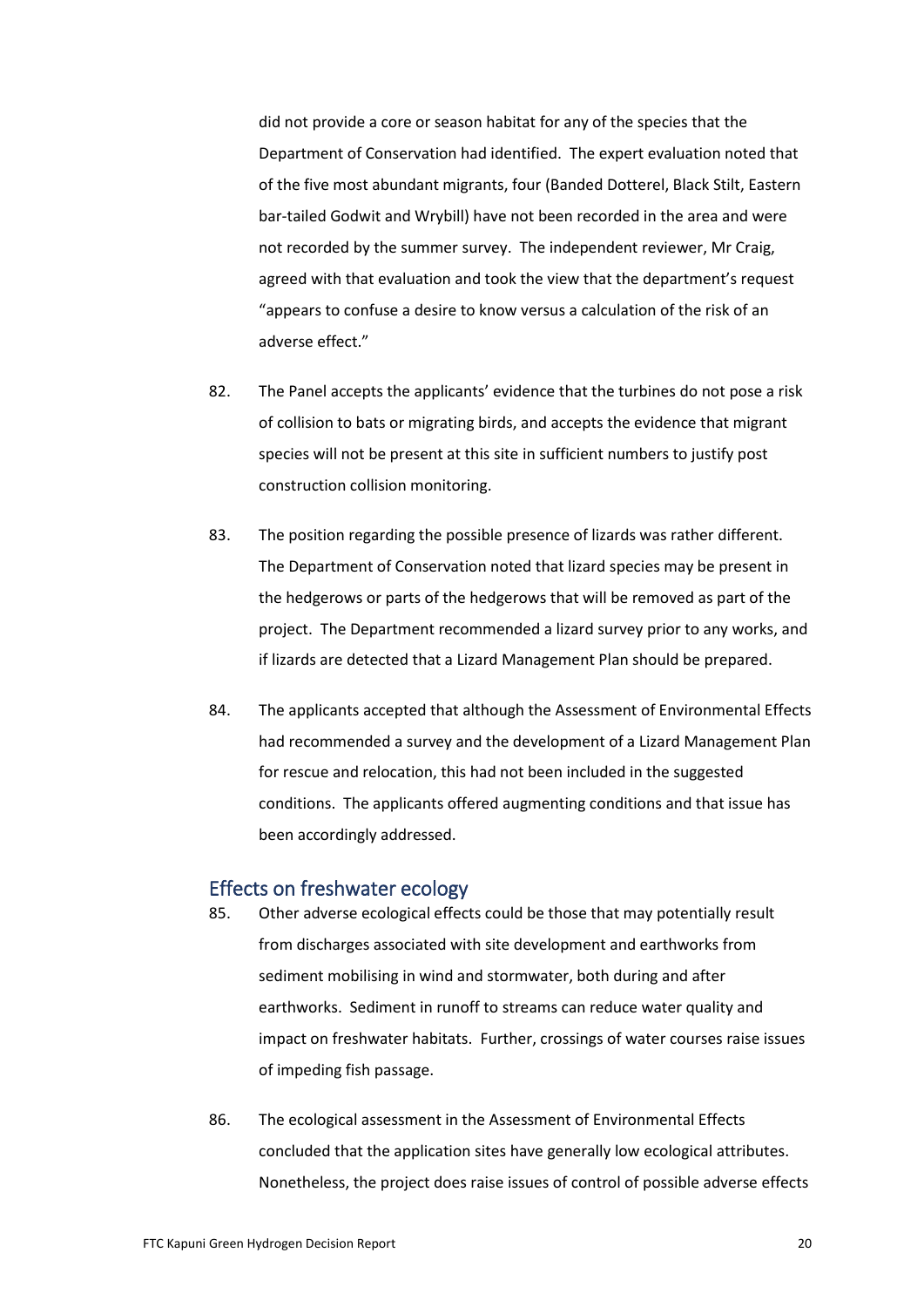during construction earthworks, under-boring of streams, design and installation of the culvert to maintain fish passage, and planting mitigation. These possible effects have been identified by the applicants to be addressed by means of conventional management plans that include detailed design for sediment control methods and mitigation measures relating to stormwater and groundwater capture, retention and filtering structures and devices to minimise adverse effects on nearby streams from the discharge/overland flow of stormwater and groundwater from soil disturbance both at the wind turbine site and at the Ballance Plant, as well as the sites associated with the power cable route. Bulk earthworks are proposed to be undertaken in summer months avoiding fish spawning season and other factors that influence potential for adverse effects.

87. The suggested control measures and management plans identified in the volunteered and standard conditions do not appear to have attracted particular comment or controversy, and the Panel accepts that with these appropriate mitigation steps there will be no or minimal adverse effects on freshwater ecology.

### Noise

- 88. The South Taranaki District Plan does contain assessment matters at Section 20.5.12 for large scale renewable electricity generation and activities relating to noise which refers to NZS 6808:2010 and NZS 6882:2008. Section 2.5.13 of the Plan sets a list of assessment matters for wind farm noise.
- 89. There are three main activities that have the potential to generate adverse noise effects:
	- (a) Construction activities;
	- (b) Operation of the turbines affecting amenity values; and
	- (c) Operation of the turbines affecting stock and animals.
- 90. Construction activities are exempt from the noise performance standards under the plan and are managed under NZS 6803:1999 (Acoustics – construction noise). Assessment shows construction noise will be well within those requirements and confined to daylight hours in any event. While there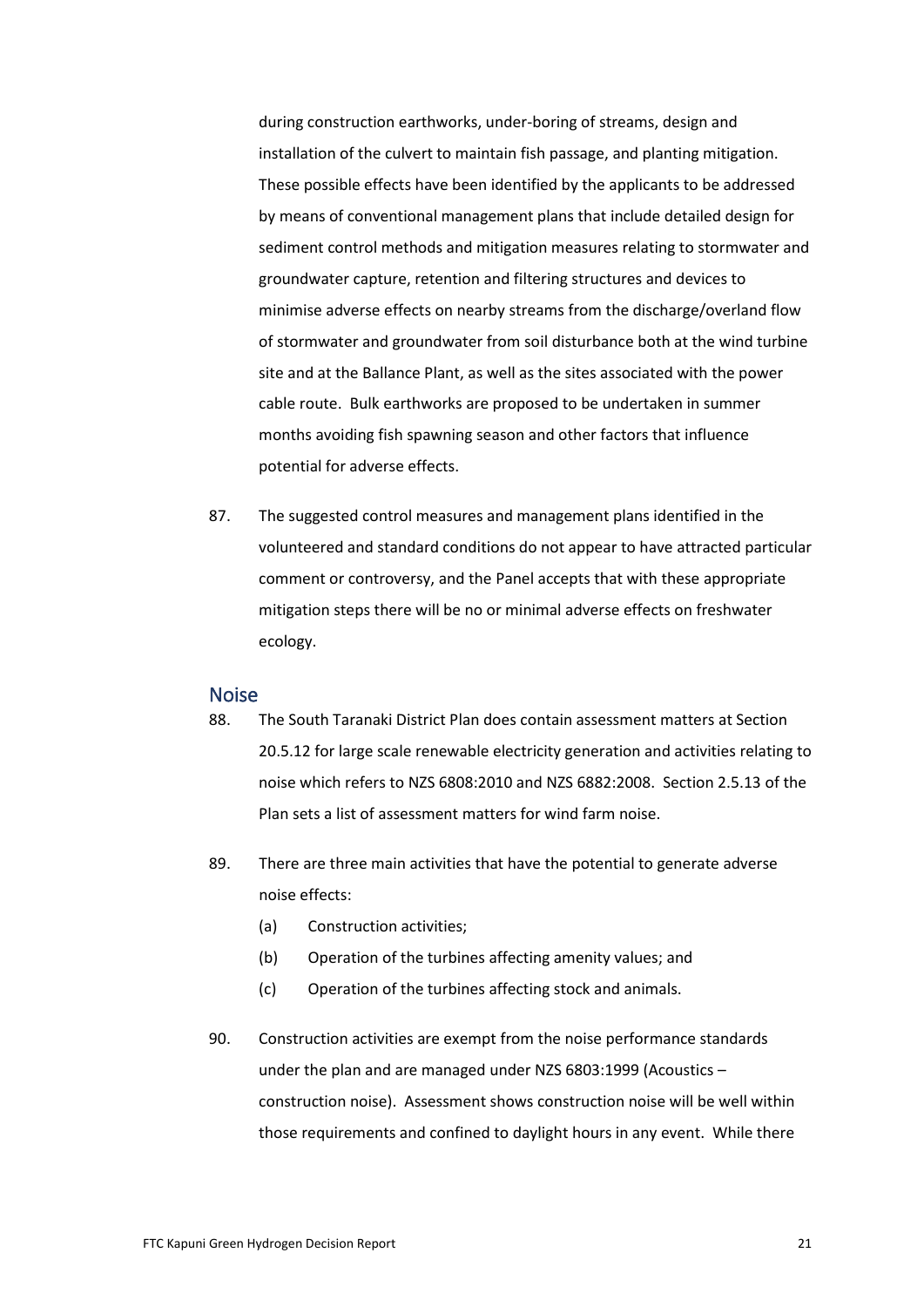will be short term noise, there is low habitation in the immediate environment and the proposed distances to surrounding buildings are significant.

- 91. Modelling of turbine noise concludes that the maximum noise predicted at the closest dwelling house will be less than the trigger for which background sound level measurements would be required. Notwithstanding that, the applicants have had those undertaken. Those measurements show that the maximum proposed noise level with the highest noise level at any notional boundary will be well within the maximum limit specified by NZS 6808. The approach the applicants have taken therefore is that although not strictly required, noise monitoring conditions have been offered.
- 92. Sheep, cows and horses are not typically disturbed by wind turbines, and will graze right up to the base of the towers.
- 93. The expected noises from hydrogen generation and refuelling equipment at the Ballance Plant will be negligible due to the close proximity and dominance of the other surrounding activities.
- 94. On this evidence the Panel concludes that there will be nil or minimal adverse noise effects from the activities at the sites, either during construction or during ordinary operation.

## Traffic and transport effects

95. Other than the benefits to decarbonisation of the transport industry, there are no effects of any particular moment to be evaluated vis-à-vis the operation of the project itself once constructed. However, there will be traffic and transport effects during construction itself, and in particular the transportation associated with installation of the turbines, and to a much lesser extent, the pipelines. These have been addressed in conditions that include the provision of a transport and traffic plan during construction. On that basis the Panel does not consider there are likely to be adverse effects that have been insufficiently managed that would disenable the project.

# Hazardous installations and substances

96. Comprehensive assessment of the possible risks attributable to hazardous installations and substances was included in the Assessment of Environmental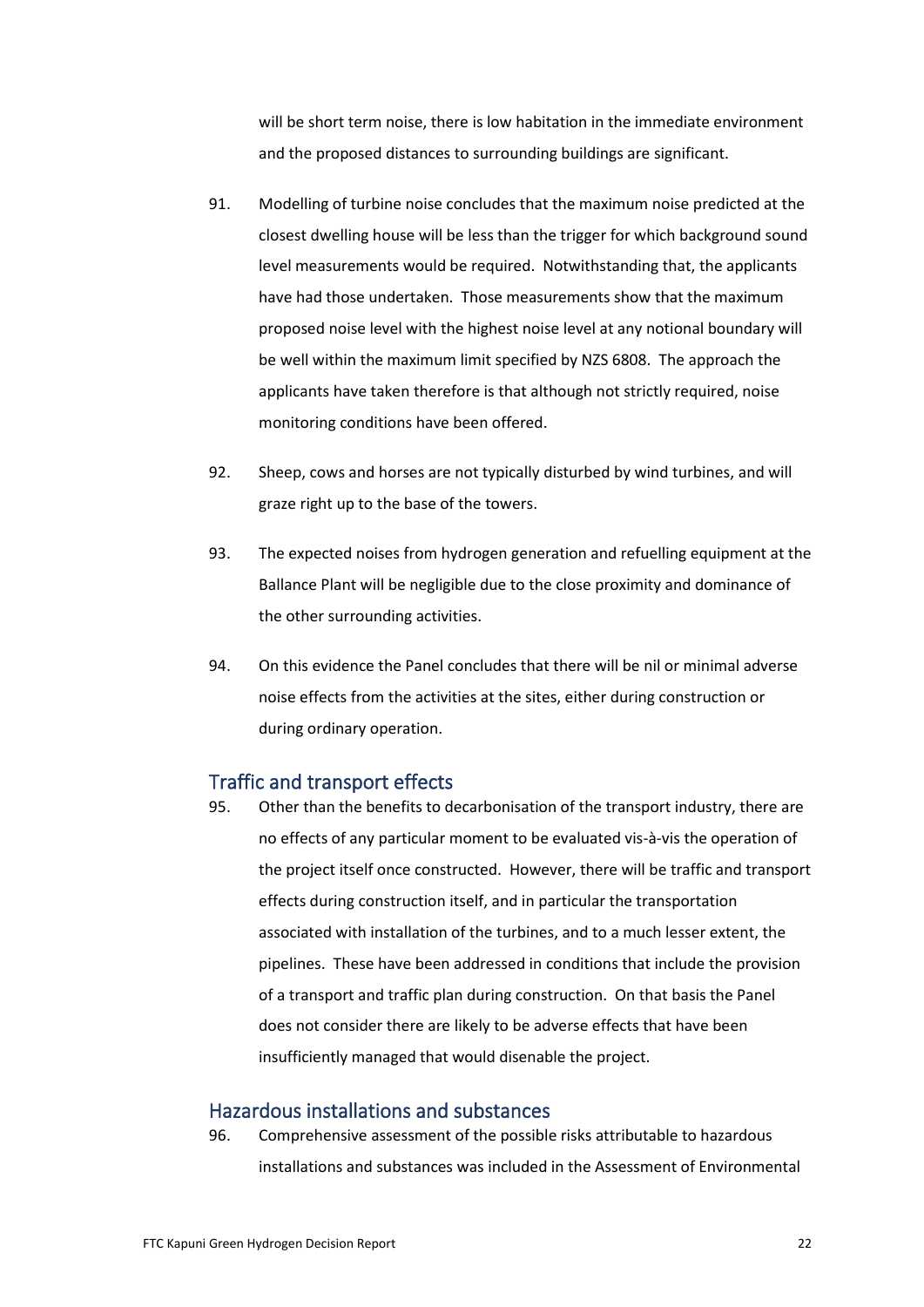Effects with appropriate conditions suggested, including an emergency response plan.

- 97. In comments subsequently provided, Generation Zero raised the issue of whether the cumulative risk associated with all surrounding hazardous facilities had been comprehensively addressed as required under the South Taranaki District Plan.
- 98. The Panel accepts that cumulative risk is a concern for congested facilities, but equally accepts the expert evidence that the separation distances between the refuelling station and the core Ballance Plant (and the surrounding facilities) are sufficient such that it could not be expected that an event at one facility would escalate into causing a major incident at another facility.
- 99. Further, it seems that there is a mutual aid agreement between Todd Energy and the Ballance Plant which will include Hiringa so that if there were an emergency in progress at one site, the neighbouring sites can take the appropriate measures to protect their plant, and to provide aid.
- 100. The Panel also notes with regard to the risk assessment findings undertaken by Worley NZ that the contours for the electrolyser and the refuelling station do not extend beyond the site boundary, and the lesser risk contours applicable to more sensitive receptors (e.g. schools, office buildings etc) do not extend further than the Todd Energy carpark.
- 101. The only exception of risk contours extending into other hazardous areas is the piping from the electrolyser to the Ballance Plant. Although a release from a buried section of hydrogen piping was not modelled, a release of the entire underground piping inventory was modelled as a release at the end of the piping (where it rises above ground at the refuelling station) to assess the worst-case consequence of a release. On account of that modelling the consequences and effects of a release from the underground piping has been assessed and the risk considered to be minimal.
- 102. An assessment of immediate and delayed explosion scenarios was specifically included in the risk assessment, and the results summarised in the Assessment of Environmental Effects. For the purposes of that assessment the strongest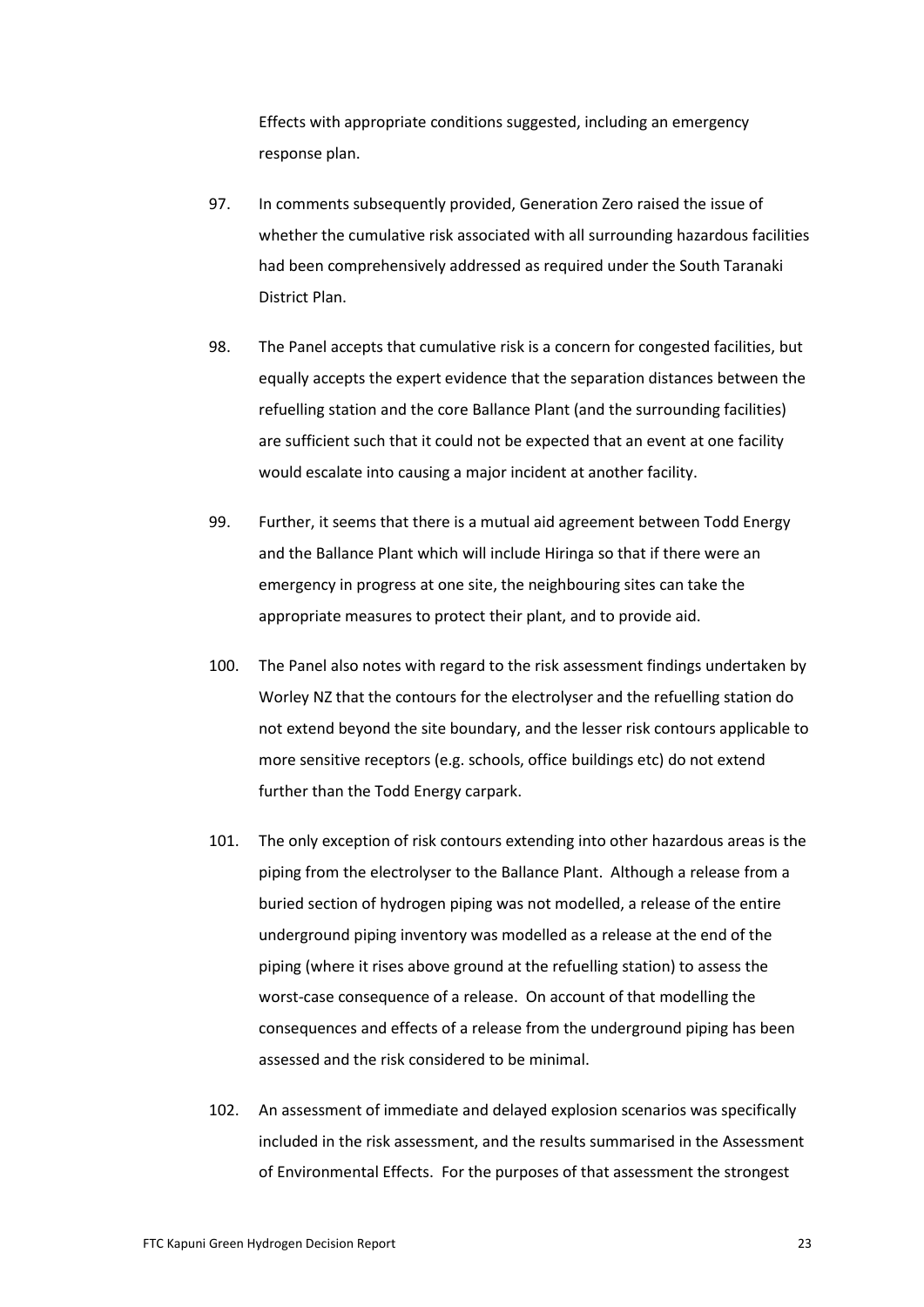blast strength scenario was applied and the effects from the modelled explosion scenarios assessed against various listed industry accepted criteria. The results set out in that risk assessment are considered by the Panel to be managed to a point that can be characterised as being as low as reasonably practicable.

103. Finally on this topic it is noted by the Panel that hydrogen has been used for several decades in New Zealand in the manufacturing sector without significant incident. The Ballance Plant already manufactures hydrogen from natural gas in significantly higher quantities than will be produced by the proposed works. In the view of the Panel the proposed works in that sense do not add any new hazards to the Ballance Plant, and do not increase the current risk profile for that site.

# Natural Hazards

104. The South Taranaki District Plan Section 19 states policy considerations for natural hazards and then at Section 20.5.12 identifies the following assessment matters in respect of large-scale renewable electricity generation activities:

*"the extent to which the activity may exacerbate or be adversely affected by natural hazards."*

- 105. That compels some consideration of the relevant natural hazards.
- 106. As to risk from a volcanic event, it cannot be avoided that a major eruption of Taranaki Maunga could result in destruction of the sites. However, in so far as the site is within volcanic – generated land slide, lahar and flood hazard zones, 80% of Taranaki is also within this area. In the event of an actual or impending eruption of significant magnitude, the wind turbines would be shut down and the facilities at the Ballance Plant managed in accordance with a Hazard Management Plan.
- 107. In respect of seismic and land slip stability, the turbines are on relatively flat areas with engineered foundations. Risk of instability vis-à-vis these hazards is considered very low.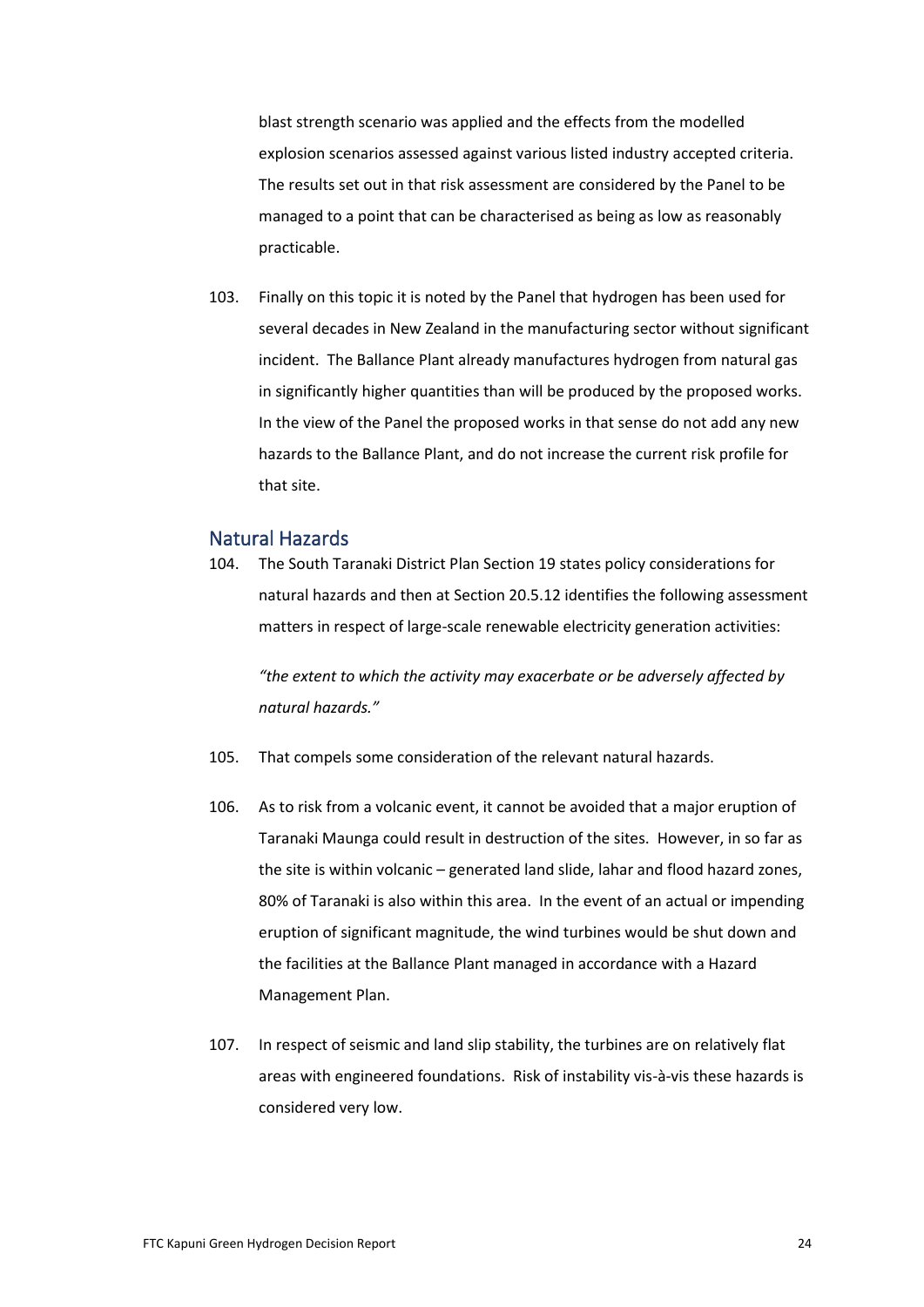- 108. Only small tributaries are in close proximity of the site which will mostly remain in permeable pasture with overland flow paths. Accordingly, risk of flooding would appear to be minimal.
- 109. Adverse effects from natural hazards generally, whilst always possible if they occur on a biblical scale, would otherwise appear to be very low or minimal.

# Effects on sites of significance to Māori and cultural values

- 110. During our deliberations we read and considered the following documents bearing on this topic:
	- (a) The Application;
	- (b) Section 17 report prepared by MfE for the Project (section 17 MfE Report), which confirms that the site of the proposal is within the rohe of Ngāruahine;
	- (c) Te Korowai o Ngāruahine CIA Report (Appendix K.1), commissioned by the applicants and prepared on behalf of those Ngāruahine hapū who wished to be part of the process;
	- (d) The Ngāti Tū CIA Report (Appendix K.2), prepared with the support of the applicants;
	- (e) The Archaeological Assessment of Effects Report (Appendix F); and
	- (f) The comments received from Te Korowai o Ngāruahine, Ngāti Tū and Ngāti Ruanui.

#### Iwi and Hapū

- 111. Ngāruahine is one of eight iwi in Taranaki and its area of interest extends from the Taungatara Stream in the north to the Waihi Stream in the south. The area also encompasses part of Te Papakura o Taranaki / Egmont National Park, including Taranaki Maunga, and overlaps with Taranaki Iwi (west), Te Atiawa (north), Ngāti Maru (north-east) and Ngāti Ruanui (east).
- 112. Ngāruahine is defined by the Ngāruahine Deed of Settlement 2014 as every whānau, hapū, or group to the extent that it is composed of individuals who descend from one or more Ngāruahine tupuna including:
	- (a) Kanihi-Umutahi Hapū;
	- (b) Ōkahu-Inuāwai Hapū;
	- (c) Ngāti Manuhiakai Hapū;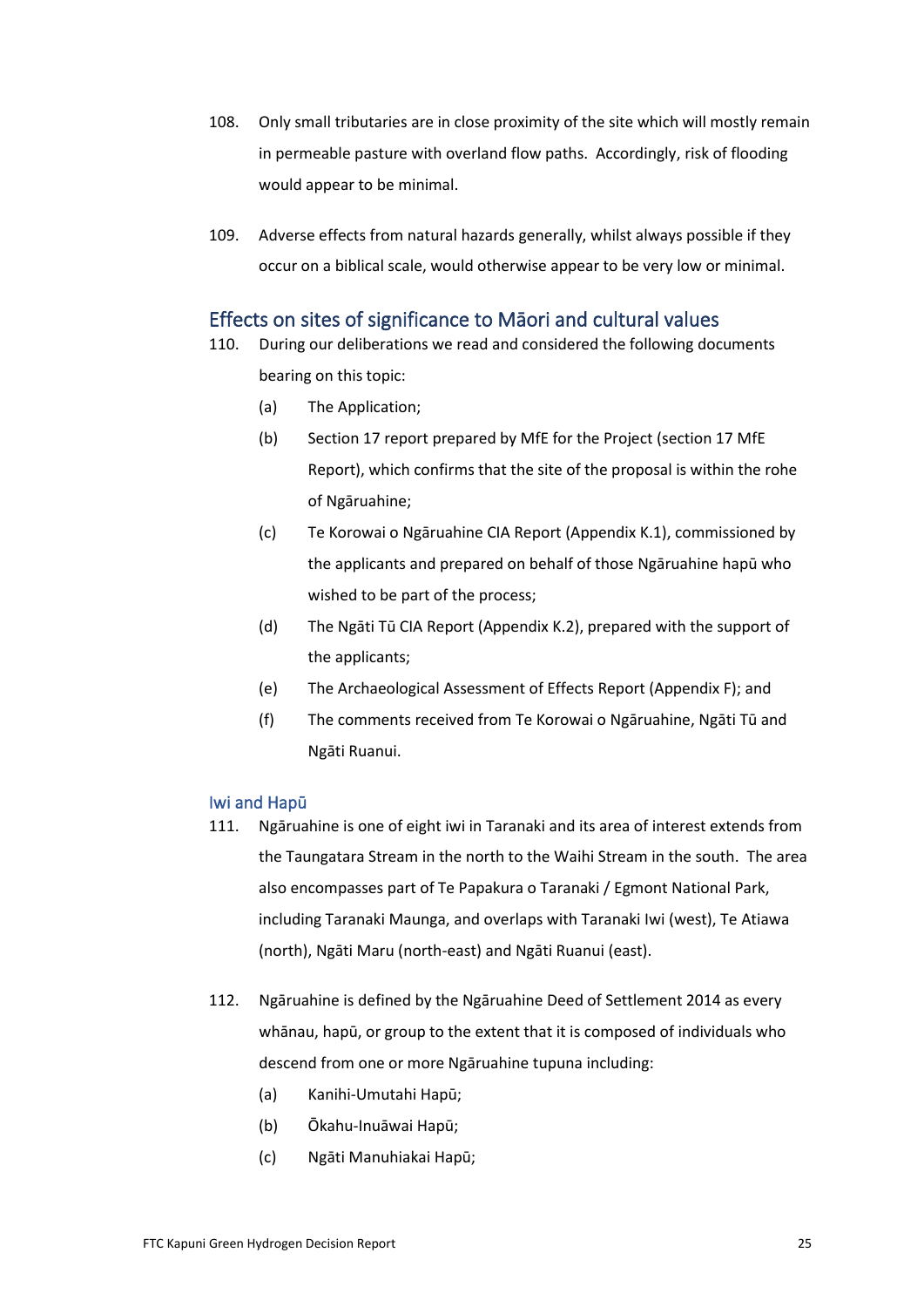- (d) Ngāti Tū Hapū;
- (e) Ngāti Haua Hapū; and
- (f) Ngāti Tamaahuroa me Titahi Hapū.
- 113. Te Korowai o Ngāruahine Trust (Te Korowai) is the mandated post settlement governance entity and representative body for Ngāruahine Iwi.
- 114. Te Rūnanga o Ngāti Ruanui Trust is recognised in the Ngāti Ruanui Claims Settlement Act 2003 as the mandated iwi representing the 8,000 uri, 16 hapū and 10 marae affiliated to Ngāti Ruanui. The takiwā of Ngāti Ruanui (South Taranaki) begins at the W'enuakura River in the South to the Pātea River (a shared area of interest with the neighbouring iwi of Ngā Rauru Kītahi). From the Pātea River, the ro'e reaches inland to W'aka'urangi and back to the coast to wa'apu o te awa o Waingongoro (mouth of the Waingongoro River) and offshore from the mouth of the W'enuakura River north to the Waingongoro River and beyond to Te Tai-o-Re'ua (the Tasman Sea).

#### Engagement

- 115. The applicants' engagement with tangata whenua is outlined in Section 6.6 and Appendix P.1 of the Application.
- 116. Engagement with Te Korowai began in July 2019. In late May 2020, Te Korowai advised the applicants to engage directly with the two hapū which have mana whenua in respect of the Project Site, being Ngāti Tū and Ngāti Manuhiakai.
- 117. The applicants have engaged with both hapū since mid-2020 and sought to address concerns, where possible, with a view to forming ongoing and constructive long-term relationships, an approach that was confirmed and acknowledged by the hapū. This engagement resulted in the Ngāti Tū CIA Report (Appendix K.2), and a letter of support from Ngāti Manuhiakai (Appendix P.5).
- 118. Te Korowai advised, in comments provided under section 21, that all hapū of Ngāruahine should be considered potentially affected by the proposal and was invited to nominate a member of our Panel in accordance with cl 3(2)(b) of Schedule 5 of the Act.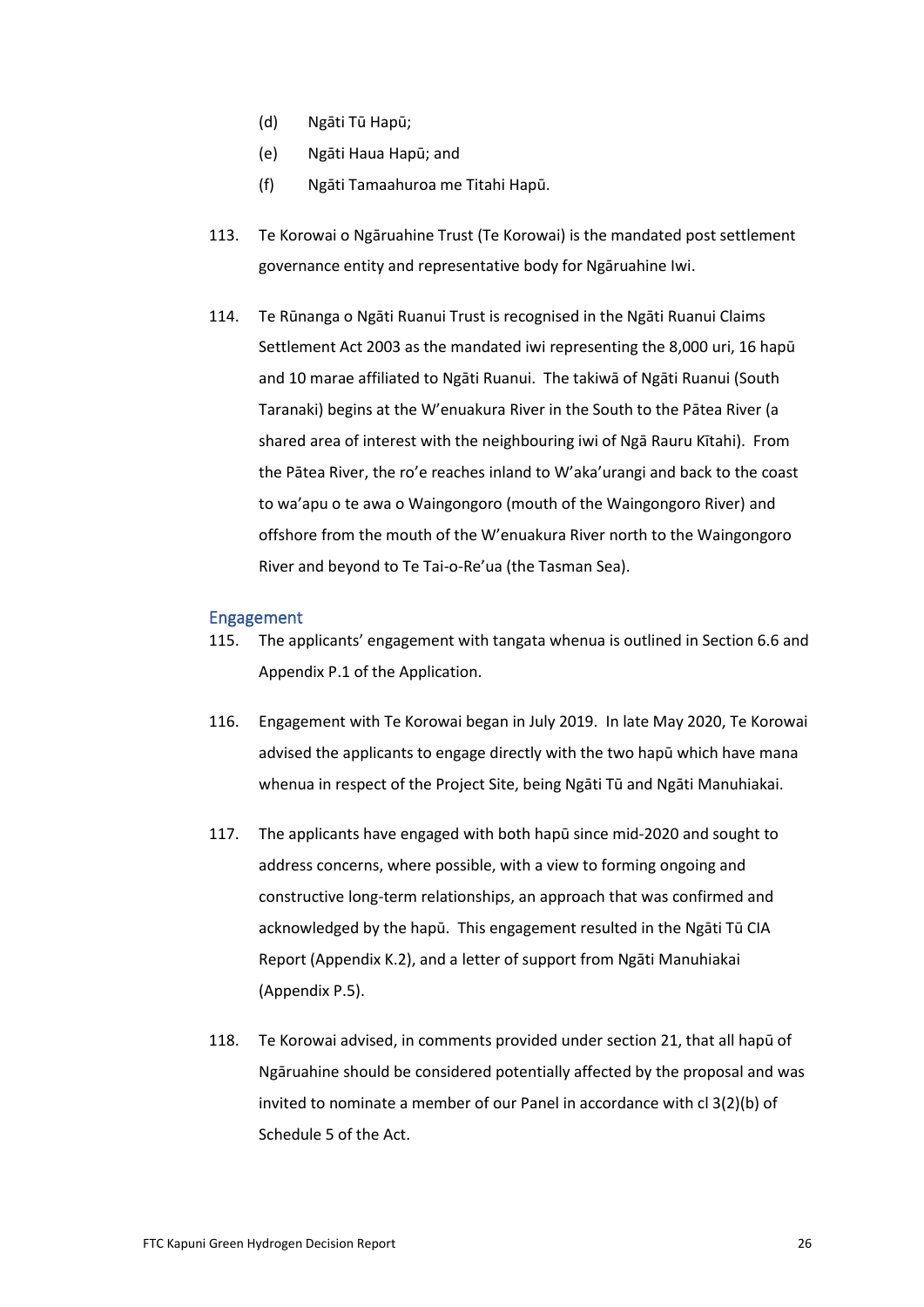- 119. The Minister's Notice of Decision (under section 25 of the Act) dated 23 February 2021, requested the following information:
	- (a) Sightlines of Maunga Taranaki when viewed from sites of importance to Māori – Ngāruahine hapū and Te Korowai to determine sites. These were provided in the application and summarised in Section 6 of the Assessment of Environmental Effects; and
	- (b) A CIA from the Taranaki Māori Trust Board as collective representative of Ngā Iwi o Taranaki or statement of reasons for not providing that assessment.
- 120. The applicants engaged with the Taranaki Māori Trust Board and its Chair provided a letter advising that the Trust Board did not intend to prepare a CIA (Appendix K.3) as Te Korowai and the relevant hapū had provided CIAs or a letter of support.
- 121. The applicants also met with Te Rūnanga o Ngāti Ruanui Trust and subsequently provided various documents and environmental assessments of interest to Ngāti Ruanui. Ngāti Ruanui advised they would provide a formal statement as part of the consenting process.
- 122. The Panel sought comments from Te Korowai, all Ngāruahine hapū, Ngāti Ruanui and the Taranaki Māori Trust Board.

### Te Korowai Cultural Impact Assessment (Appendix K.1)

123. The hapū of Ngāruahine are tangata whenua within their takiwā. They have held, and continue to hold, ahi-ka-roa (long occupation) since the original inhabitants first settled the land. Ngāti Manuhiakai hapū claims ancestry from the Aotea Utanganui waka which was captained by Turi-te-Ariki-nui. During the fourteenth century, Turi, with his wife Rongorongo and their people, travelled south along the coast naming many places as they went, including the Waingongoro River. Ngateko on the Kapuni stream is one of the original landing places of the Wakaringaringa waka, captained by Mawakeroa, the other being Kaupokonui. Many of the people on that waka took up settlement in the area and the Kapuni Stream marks the boundary between the takiwā of Ngāti Manuhiakai and Ngāti Tū Hapū.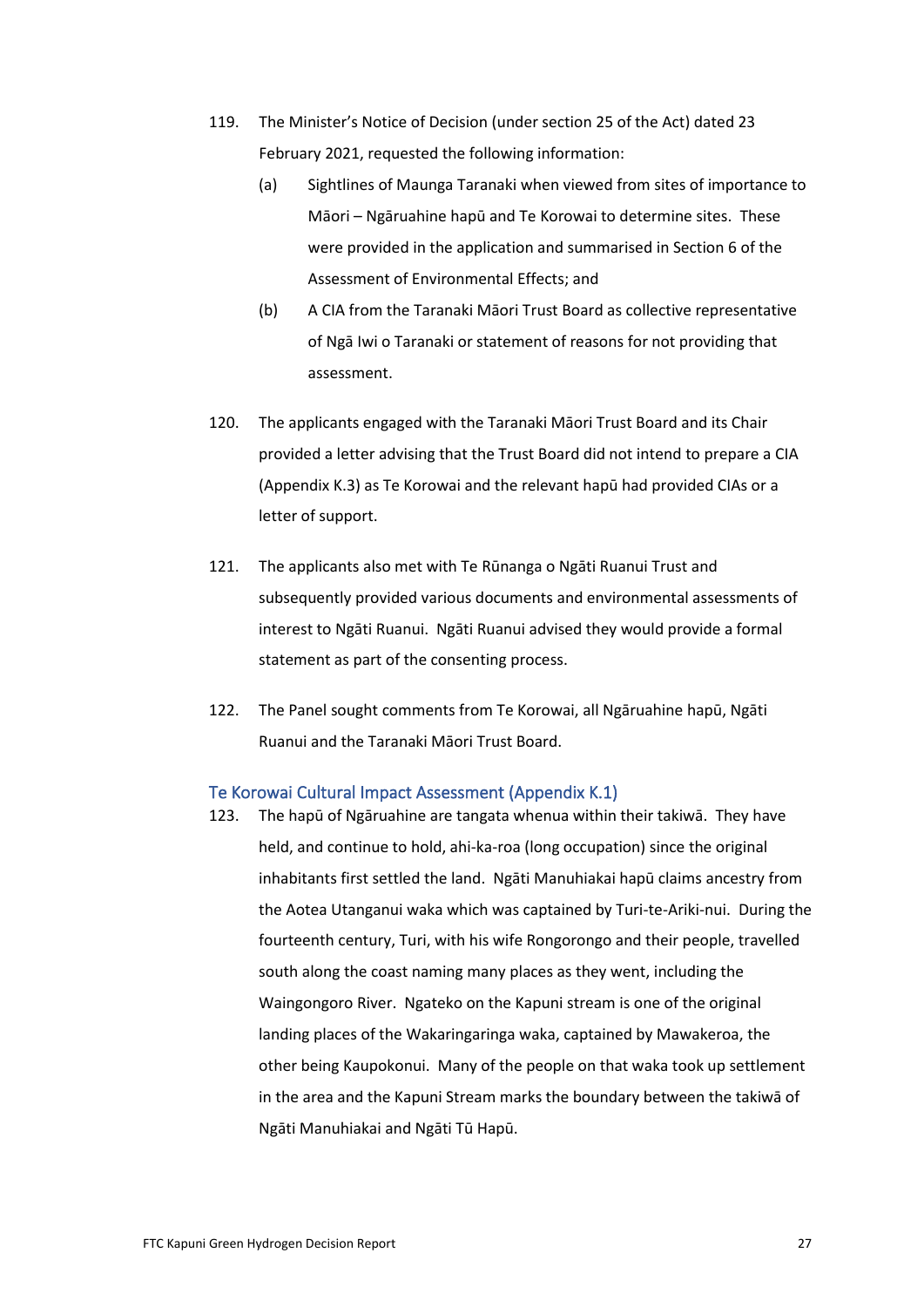124. Ngāti Haua state their whanaungatanga rohe extends from the western side of the Kaupokonui River of the Ngāti Tū Hapū, to the eastern side of the Wahamoko Stream.

### *Methodology*

- 125. The CIA refers to the following sources:
	- (a) Te Anga Pūtakerongo mō Ngā Maunga o Taranaki, Pouākai me Kaitake Record of understanding for Mount Taranaki, Pouākai and the Kaitake Ranges;
	- (b) Te Korowai o Ngāruahine Draft Kaitiaki Plan;
	- (c) Hapū statements and responses;
	- (d) Te Korowai Five Year Strategy (the Five Year Strategy); and
	- (e) Ngāruahine Claims Settlement Act 2016.
- 126. The mitigation offered by the applicants was assessed against the draft kaitiaki plan values, interests and objectives and the CIA indicates whether these were supported, insufficient or declined. Te Korowai's own recommended mitigation measures and conditions were developed using the Five Year Strategy which sets out four pou of Taiao, Kainga, Mahi and Ngāruahinetanga which Te Korowai focus on to build the capacity and capability of Ngāruahine uri, whānau and hapū.
- 127. Te Korowai asked each hapū to assess the effects of the project on their cultural values and interests. Ngāti Hāua completed an assessment to be incorporated into the Te Korowai CIA while Ngāti Tū completed its own CIA with the assistance of the applicants. Te Korowai highlighted factors which they consider prevented other hapū from being able to complete their assessments, including insufficient resources and tight timeframes.
- 128. The authors of the report recorded that in late May 2020, Te Korowai provided advice to the JV partners that they should engage only with two hapū (Ngāti Tū and Ngāti Manuhiakai) as the proposal would directly affect them as mana whenua.
- 129. It is noted in the CIA that the applicants and Ngāruahine have engaged, collaborated and agreed on a number of measures which will result in benefits for Ngāruahine. Several of these are referred to in the report and identified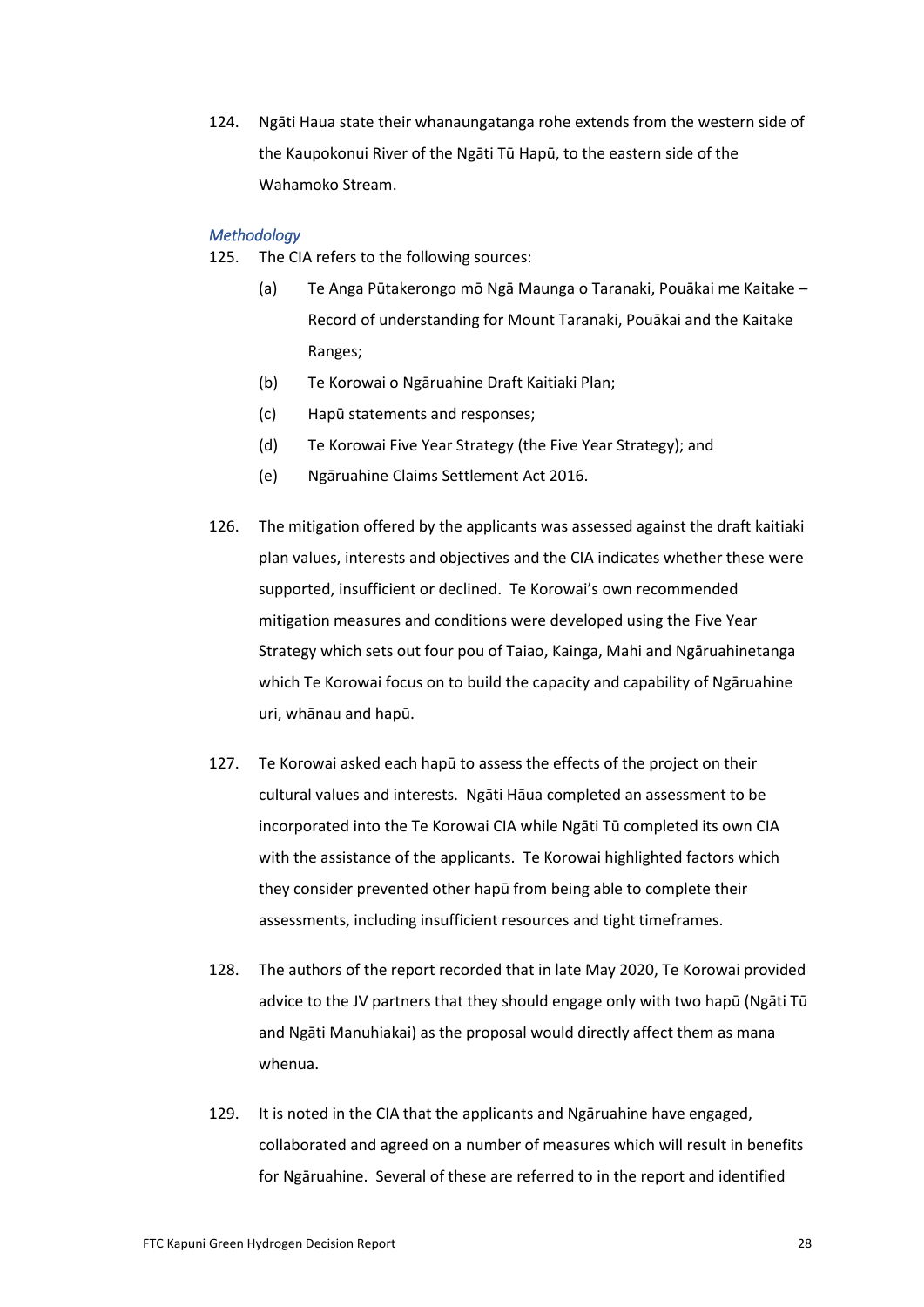below, others are independent of the consent application process and are the subject of an agreement between the applicants and Te Korowai.

#### **Concerns**

- 130. The Te Korowai CIA noted that impacts of the project are likely to affect all six hapū of Ngāruahine and acknowledged that hapū responses to the project varied widely, ranging from total support, to a neutral stance, to opposition.
- 131. Te Korowai recorded (CIA, section 10.1) their concern that the FTCA process:
	- (a) Removes the ability for Ngāruahine to participate in RMA decision making processes as provided for in the Ngāruahine Claims Settlement Act;
	- (b) Fails to account for the ongoing Taranaki Maunga Treaty Settlement and subsequently the relationship between all Iwi of the region and Taranaki Maunga; and
	- (c) Undermines the positive relationship Te Korowai has built with STDC which would otherwise have been crucial to decision making under standard resource consent processes.
- 132. The CIA recorded that Te Korowai conditionally supports the proposal if there is a clear commitment from the applicants to remove the wind turbines from the proposed site at the end of their useful life or after a maximum of 35 years of operation (whichever occurs earliest). This is based on their concerns regarding the protection of the unique Ngāruahine Cultural Landscape.
- 133. Ngāti Haua's assessment of cultural impacts was set out in Appendix 3 of the Te Korowai CIA. The hapū expressed some concern at the short timeframe within which they were expected to come together to consider and discuss the impacts of the application on them, resulting in feelings of disempowerment and loss. They recorded their concerns as to the effects on wairua and the inability to mitigate against harm that disturbs the essence of wairua and the spiritual pathway from a person to Tupuna Maunga and the Taiao. The hapū requested a focus on Maunga Tupuna as a legal person in the CIA as an important feature and emphasised the cultural impact on hapū and iwi from a holistic, whole of Maunga, approach upholding the mana of Taranaki Maunga as their tupuna. With many uri belonging to many of the Marae in the South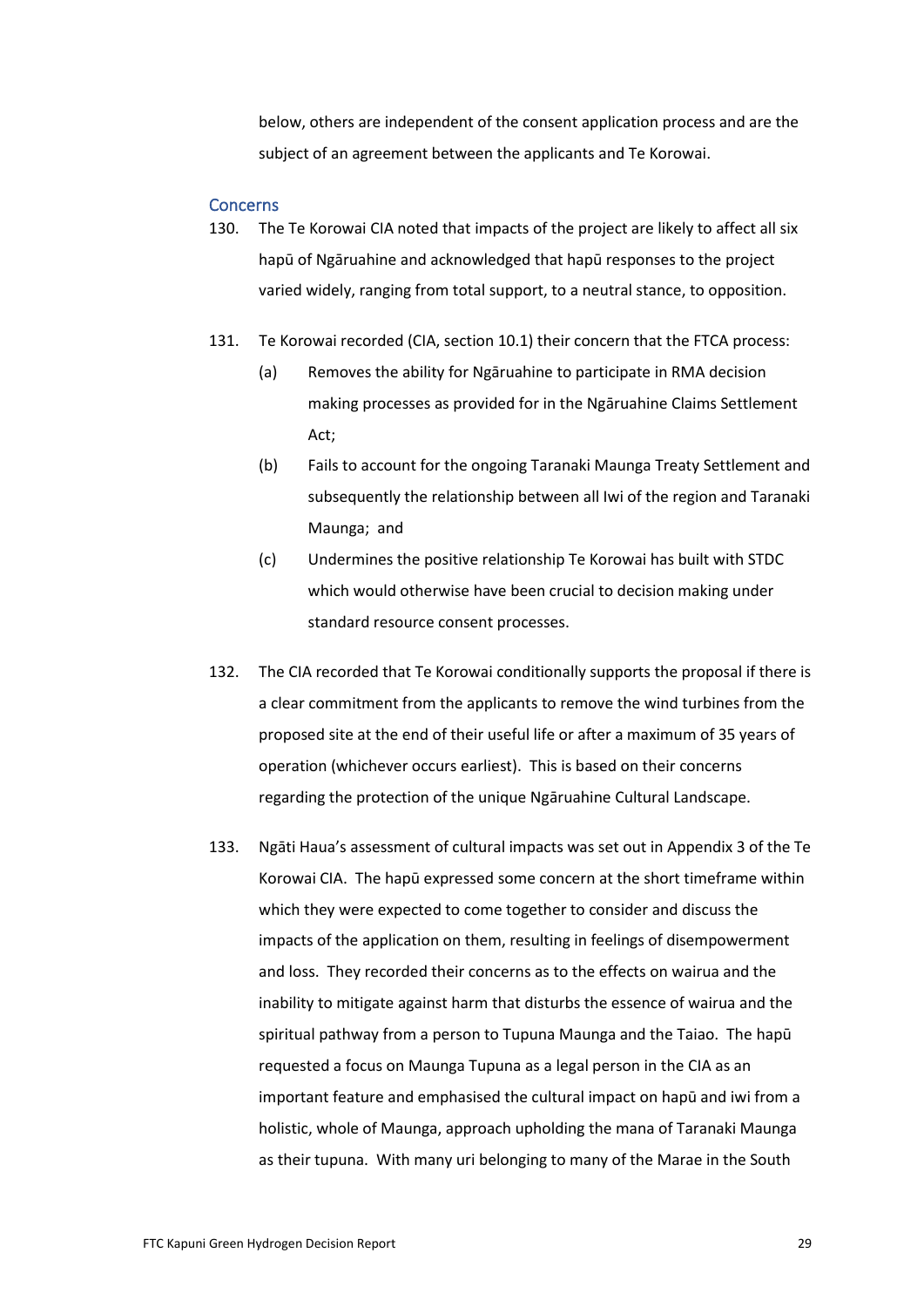Taranaki location and wider, Ngāti Haua observed that cultural practices and rituals can be practiced anywhere in Taranaki, that they are not 'maraecentric', but centred on Tupuna Maunga as kaitiaki.

- 134. Ōkahu-Inuāwai Hapū resolved by general consensus that they:
	- (a) Do not support wind turbines as part of the Hiringa Project;
	- (b) Do not support any Fast-tracking of the project which will leave hapū behind;
	- (c) Have formally withdrawn from future discussions with the applicants.
- 135. Tamaahuroa Titahi Hapū confirmed that they supported the applicants' work to reduce emissions and any decisions made by Ngāti Manuhiakai and Ngāti Tū regarding the project.
- 136. As noted previously, Ngāti Manuhiakai provided the Minister with confirmation that they are satisfied that the potential impacts that have been identified can and will be appropriately mitigated by the applicants and that the applicants have taken their interests into account. They confirmed that they support the project in principle and look forward to working with the applicants in the delivery and operation of this exciting project.

#### *Mitigation Measures*

- 137. The CIA included an assessment of mitigation measures (CIA, section 11) with a large number of measures supported by Te Korowai.
- 138. Measures proposed by the applicants which Te Korowai indicated conditional support for included:
	- (a) Provision of material support for STEM education pathways for Māori children such as a possible education van resource;
	- (b) Assessment of wind potential siting and development of monitoring with Hapū.

#### *Recommendations and suggested conditions*

- 139. Te Korowai recommended further conditions (CIA, section 11.1) dealing with the end of life phase of the wind turbines:
	- (a) Development, with Ngāti Manuhiakai and Ngāti Tū, of a Turbine Decommissioning Plan for how the four wind turbines will be removed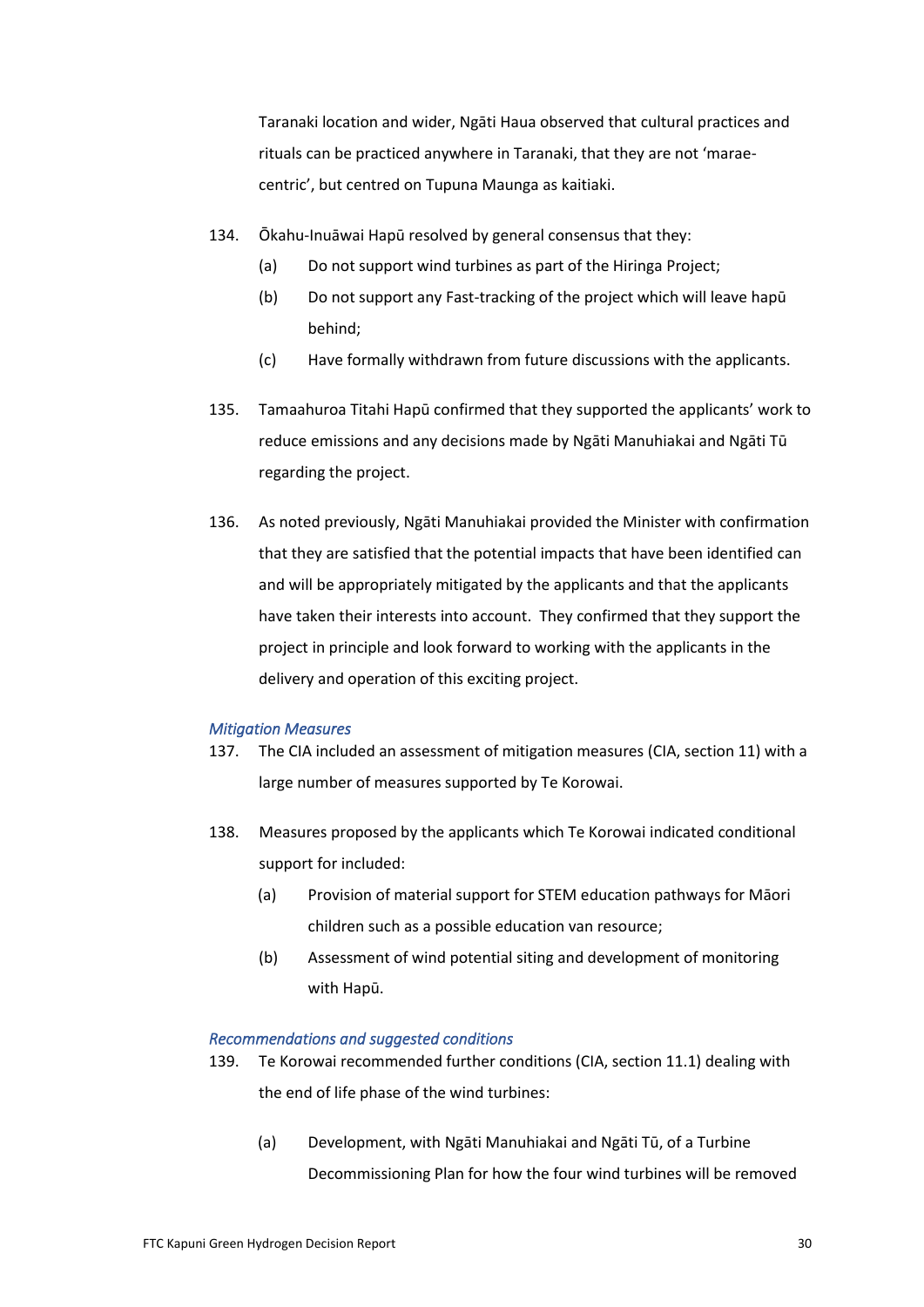from the Kōkiri Road site at the end of their useful life or after a maximum of 35 years of operation (whichever occurs earliest); and

- (b) Development, with Ngāti Manuhiakai and Ngāti Tū, of an Alternative Site Plan for any new replacement turbines on a site, or sites coastward of SH45.
- 140. The applicants accepted conditions to this effect.
- 141. Te Korowai sought a number of other conditions of consent relating to matters including: support for solar/renewable energy projects for the remaining marae, not increasing water take under existing resource consents, allowing for stream monitoring and mitigating any interference from the wind turbines on radio, television, and cell phone reception.
- 142. In the CIA Te Korowai acknowledged that a relationship agreement had been developed with the applicants but the constraints of the fast-track process had not allowed for this to be finalised and signed.

### Ngāti Tū Cultural Impact Assessment (Appendix K.2)

- 143. Ngāti Tū also claim ancestry from the Aotea waka with Turi-te-Ariki-nui and his wife Rongorongo and their people also naming the Kaupokonui River and Maraekura. The name of the flat lands adjacent to the Kaupokonui River and lying between Pukekohe Pa and the Taoratai kainga is Maraekura, the 'courtyard of the precious heirloom Huna-kiko' which Turi had brought with him from Hawaiki-Rangiatea.
- 144. The Ngāti Tū Hapū CIA set out a brief history and their connection to Kaupokonui River. It recorded the core cultural principles of the hapū which are centred on Mana Whenua, Mana Awa & Mana Tangata and discussed each of these principles as they relate to the application, concluding:
	- (a) With a request for a Fresh Water Ecology Report and/or Stream Health Monitoring Assessment Kit Test (SHMAK) as to the ecological health of waterways in their takiwā, noting they would support more trees/riparian planting along waterways, and acknowledging the applicants will replace any riparian plant removed on farm, to enable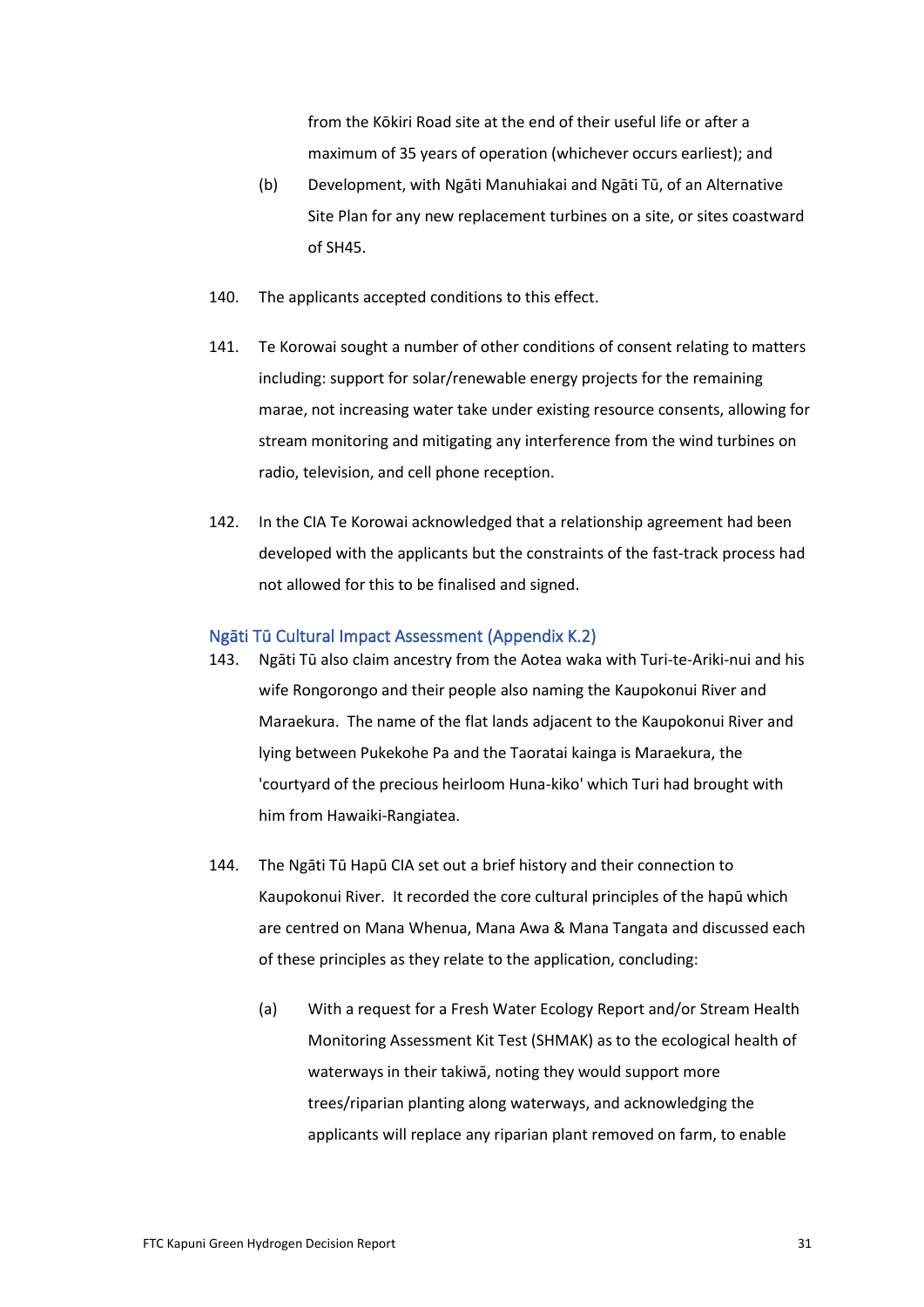culverts for site access, at a 2:1 ratio and are giving consideration to go beyond single row planting.

- (b) The advantages of the wind turbines cancel out the disadvantages, noting the applicants' commitment to develop a decommissioning strategy to avoid disposal of the turbines in landfill.
- (c) In terms of the effects on migrating birds, consideration should be given to future planting of trees and potential for increased activity of birdlife, in response to which the applicants offered to plant additional trees at locations around the site including in an area Ngāti Tū Hapū approves.
- 145. The CIA acknowledged the effort made by the applicants to satisfy Ngāti Tū concerns and recorded various measures (CIA, section 4.7) that the applicants had agreed to.
- 146. In addition to the above, and while acknowledging the applicants' desire to establish a relationship with Ngāti Tū Hapū, the hapū noted they would require an annual royalty to fully support the project.

#### Marae Viewpoints

- 147. As noted in the Landscape and Visual Effects Assessment (LVEA) (Appendix G.1 and Addendum to Landscape and Visual Effects: Marae Assessments Prepared for Hiringa Energy, 13 October 2021) the connection between Taranaki Maunga and its wider landscape holds special value to Ngā iwi o Taranaki and siting of wind turbines in key viewshafts across the ring plain will result in adverse cultural landscape effects.
- 148. The LVEA observed that while the four turbines occupy only a small physical area, they are new elements on the ring plain and their height, form and dynamic movement will affect landscape character and may also potentially affect the cultural and spiritual connections between the maunga and the surrounding landscape.
- 149. Assessments together with visual simulations were provided in relation to the seven marae of Ngāruahine: Te Aroha Marae, Inaha Road (2.4km to closest turbine), Aotearoa Marae, Hastings Road (6.6km), Waiokura Marae, Winks Road (4.7km), Mawhitiwhiti Marae, corner Omahuru & Hastings Road (6.9km),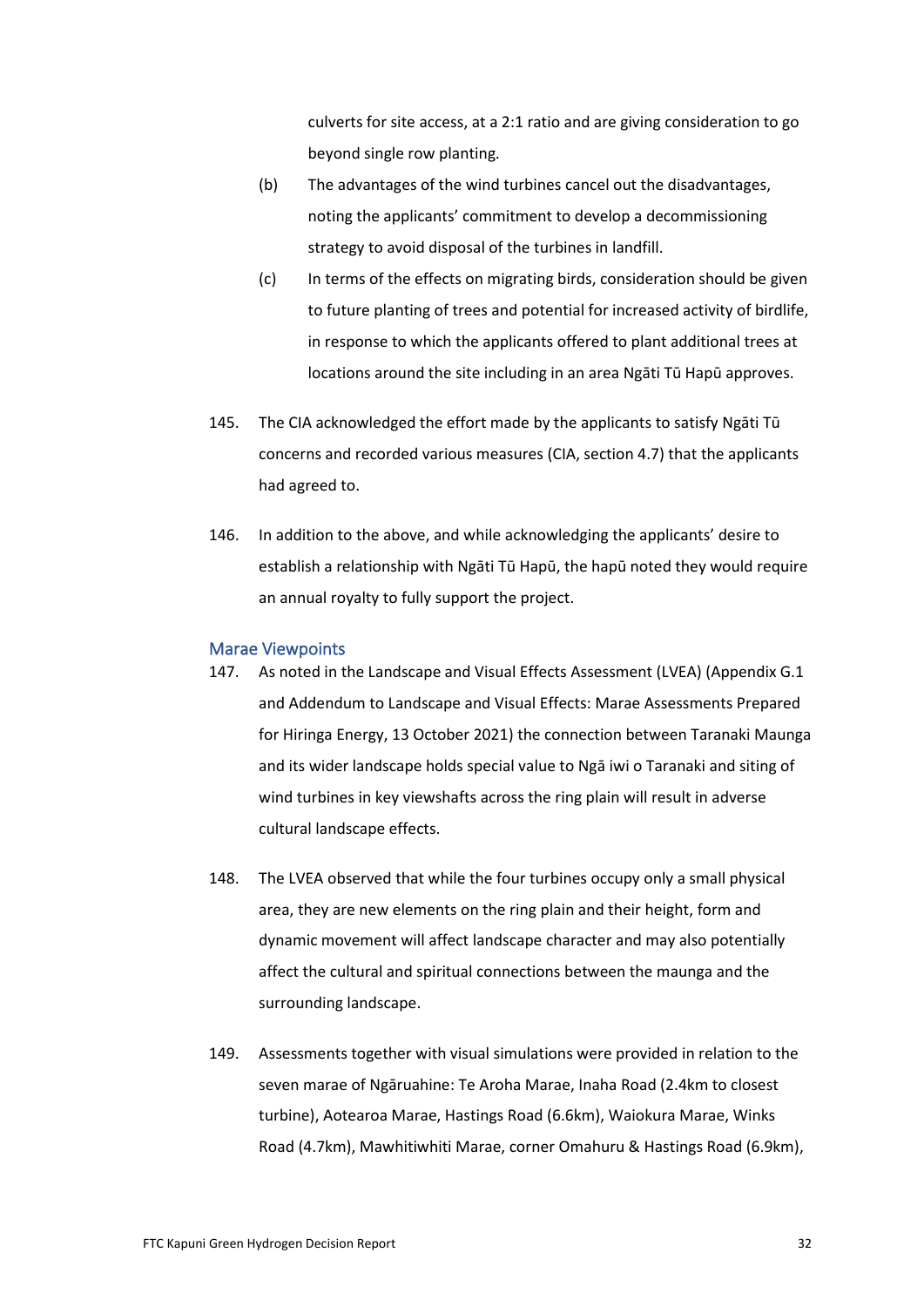Oeo Pā, South Road (16.8km), Ōkare Ki Uta Marae, Taikatu Road (10.9km) and Tāwhitinui Marae, South Road (13.4km).

- 150. The assessment establishes that aside from Te Aroha Marae and Mawhitiwhiti Marae, the adverse visual effects experienced from the other five marae will be *very low to low.*
- 151. The visual effects on Te Aroha Marae (Ngāti Manuhiakai) were assessed as being *high*. The LVEA concludes that while the turbines are not located directly in front of the maunga, they are very much viewed in its context and interrupt the view to the lower sweeping slopes. The assessment considered the level of visibility and visual effects of the turbines is affected by the direction the turbine rotors are facing with a noticeable difference when the rotors are facing the dominant westerly wind direction. It is noted that Ngati Manuhiakai Hapū have provided a letter of support for the project.
- 152. The visual effects on Mawhitiwhiti Marae were assessed as *moderate*. The turbines are not viewed in an immediate context of the maunga and the significant distance between the marae and the Project site and the intervening vegetation will mean that while the turbines are clearly visible in this flat landscape, at this distance they are not of a dissimilar scale as some of the shelterbelt trees. Consequently, the visual effects of the turbines are moderate adverse particularly with the tall hedge on the opposite side of the road partly obscuring the turbines when viewed from the marae buildings and immediate environs. No official feedback was received from Kanihi-Umutahi Hapū.

# Potential effects on Mana Whenua

### *Cultural Landscape*

153. The CIA by Te Korowai records that the Ngāruahine Cultural Landscape describes both a physical area and the relationship and interaction between Ngāruahine and the environment. The values within this landscape are more than just visual aesthetics or concern for the natural environment. It includes the sense of place that underpins Ngāruahine identity. This cultural relationship is with the land, coastal and freshwaters, indigenous biodiversity, and Taranaki Maunga.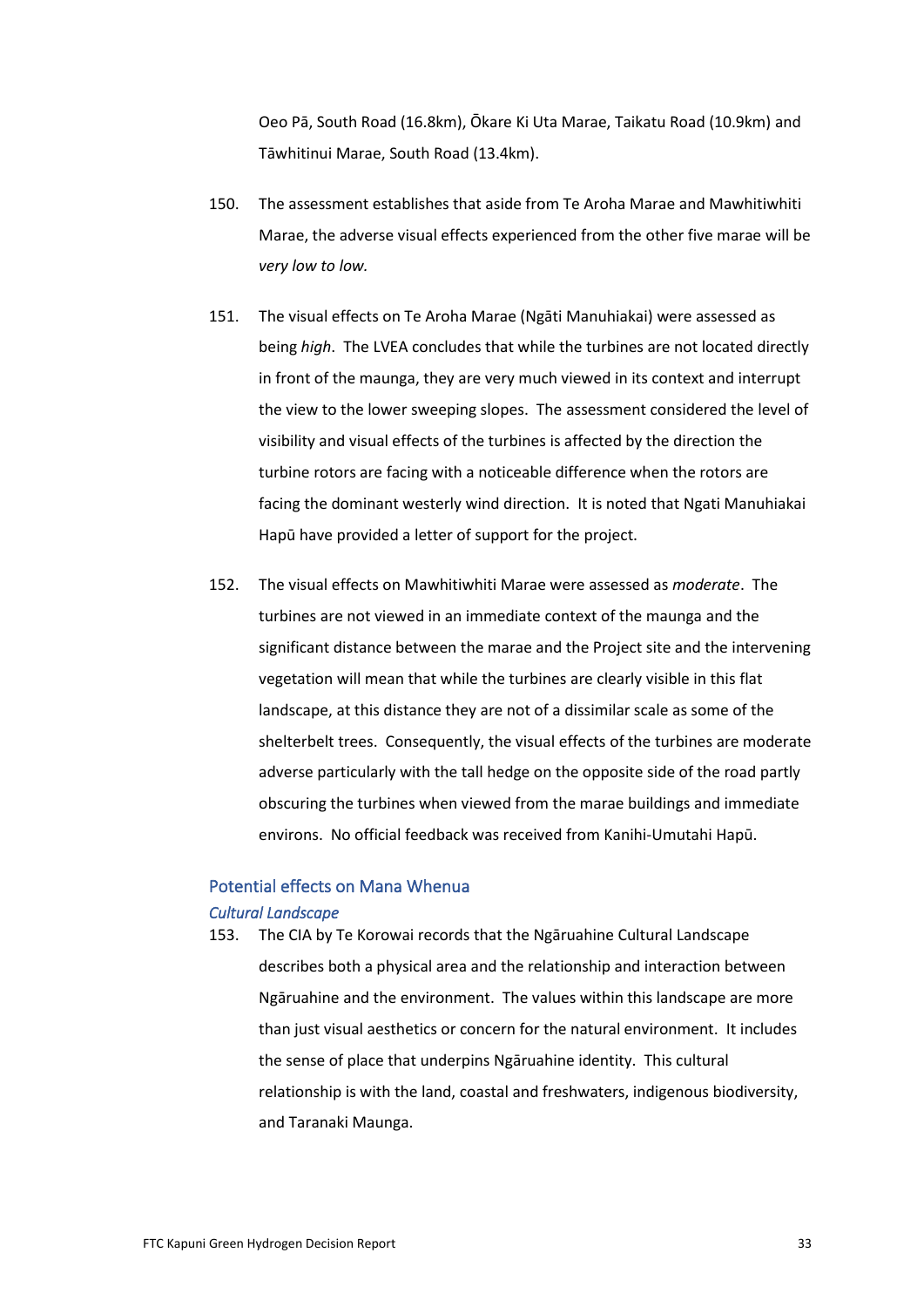- 154. Te Korowai noted their expectations around the protection of the Ngāruahine Cultural Landscape and significant relationship of Ngāruahine uri to Taranaki Maunga have been made clear to the applicants. Their position regarding the wind turbines and occupation of the Ngāruahine Cultural Landscape is based on protecting the rights and interests of all uri, whānau and hapū of Ngāruahine.
- 155. The CIA noted that the cultural impacts of wind turbine technology are less well known especially in relation to the occupation of cultural landscapes and the history of renewable wind generation in Taranaki being very recent with the completion of the Waipipi wind farm between Pātea and Waverley.
- 156. The Te Korowai CIA concludes the impact of the turbines is not de minimis and that the impact will be high and potentially lead to cumulative adverse cultural effects. In order to address these effects Te Korowai have worked closely with the applicants to identify appropriate measures which would avoid, remedy, or mitigate these adverse effects, as presented in the CIA and set out below.
- 157. The comments by Ngāti Ruanui, as recorded below, highlighted their concerns regarding the dominance of the turbines on the landscape with an adverse visual landscape impact that cannot be diminished or compensated.

#### *The relationship to Taranaki Maunga*

- 158. Te Korowai CIA records that the relationship of Ngāruahine to Taranaki Maunga is ancestral, spiritual, and physical. It is their most significant wāhi tapu and has a direct effect on their wellbeing, sense of place and identity as Ngāruahine. They consider the wind turbines will obstruct and/or modify a space which is crucial to that identity. The CIA points out that the applicants' landscape and visual assessment compares the proposed wind turbines against other existing structures at the Ballance and Kapuni Gas plants and concludes the effects of the turbines will be attenuated by the existing structures and other landscape features.
- 159. The CIA records that Te Korowai are very concerned at the immediate impacts and potential cumulative adverse cultural effects the turbines will have on the relationship Ngāruahine uri have with their ancestor, Taranaki Maunga.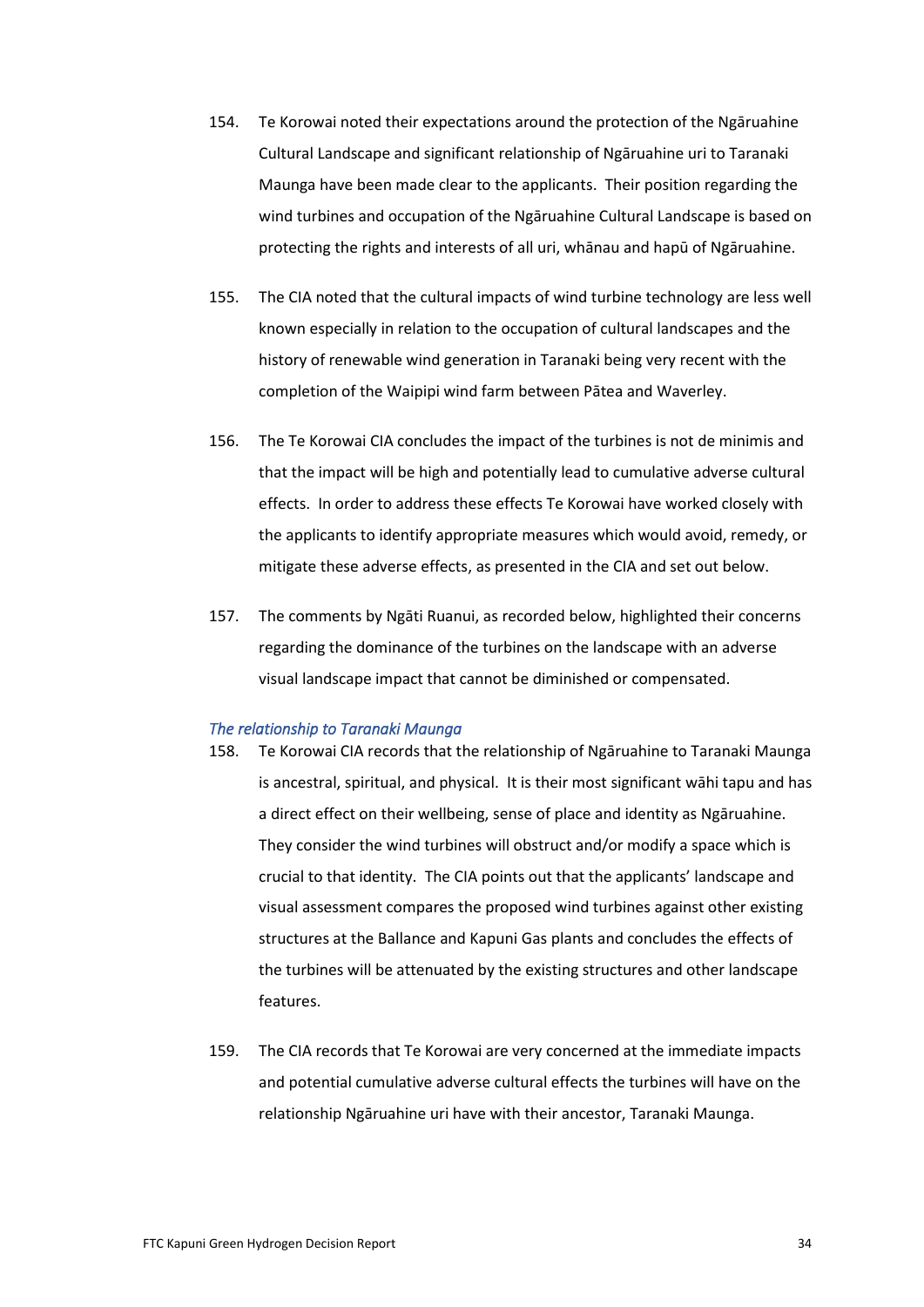- 160. The CIA acknowledges that the turbines will be arranged in a way that best ensures views from all Marae and Kura Kaupapa to Tupuna Maunga within the rohe of Ngāruahine are maintained, in accordance with the respective preferences expressed by hapū and Policy 6.4 of the Draft Ngāruahine Kaitiaki Plan.
- 161. As noted above, Ngāti Ruanui also emphasised their connection to the maunga and the interconnection between the maunga, the w'enua and the moana. They consider the intensity of development proposed within this landscape erodes this connection and therefore the mauri of the ecosystem and the mauri of Ngāti Ruanui.
- 162. The applicants acknowledge the cultural significance of Taranaki Maunga and the visual effects of the turbines and have sought to minimise as far as practicable the cultural and visual impacts, and proposed a number of mitigation measures.

### *Potential for precedent / Future Expansion*

163. The CIA expressed concern as to what might occur if the project and technology is scaled up and extended. Te Korowai were very concerned that the wind turbine component be limited so as not to create a means for more obstructions in the Ngāruahine Cultural Landscape or a precedent which other operators might seek to exploit and which may adversely affect their whanaunga iwi in Taranaki and Ngāti Ruanui noted similar concerns with the size of the turbines setting a precedent and benchmark for more to come. Conditions agreed by the applicants in response to these concerns are noted at paragraph [139] above.

#### *Impact on freshwater resources*

- 164. Te Korowai were concerned that there could be an increase in water abstractions from the Waingongoro River should the Project be scaled up in future.
- 165. Ngāti Tū considered the projected consumption of water usage to be reasonable but were concerned about the ecological health status of the waterways in their boundaries and asked the applicants to provide "A Freshwater Ecology Report".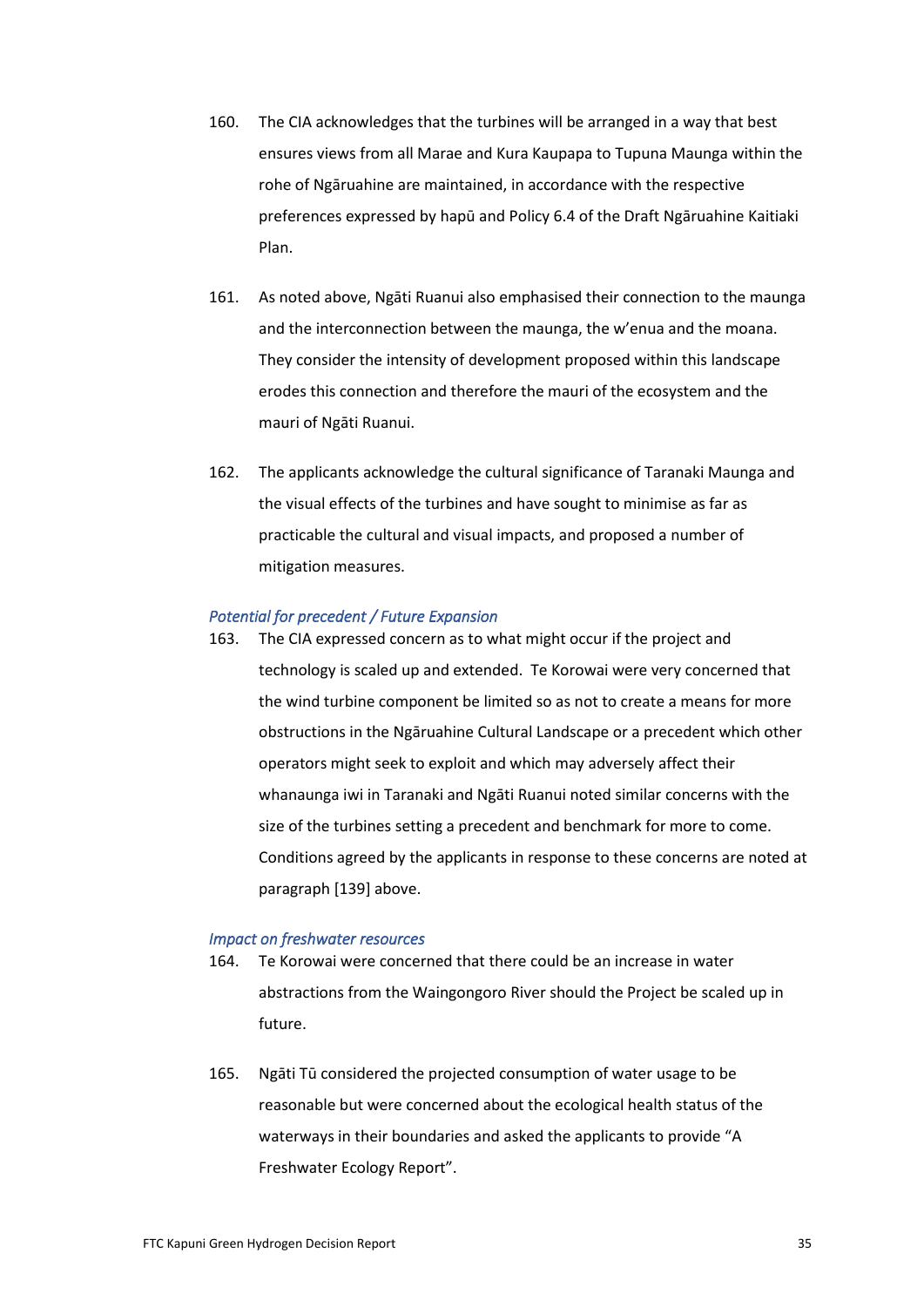166. A freshwater ecological assessment was undertaken and concluded that subject to adherence to the mitigation measures any actual and potential adverse effects on freshwater ecology will be appropriately avoided and/or mitigated (Appendix J.3). We refer to our evaluation of ecological effects above.

### Comments received

- 167. In comments to the Panel, Te Korowai reiterated concerns with respect to decommissioning and the need for an alternative site plan in particular and emphasised the misgivings in relation to the fast-track consenting process. In large part those comments reflected the content of the CIA and the recommendations therein, which we detailed above. The Panel have carefully considered the detailed recommendations in the Te Korowai and Ngāti Tū CIA documents and the issues helpfully raised by Ngāti Ruanui.
- 168. Ngāti Ruanui also provided comments highlighting their concerns regarding the impact of the wind turbines both from a visual perspective and a cultural one, with particular respect to the precedent setting nature of the proposed turbines and the risk that they could set a benchmark for more to come without iwi, hapū and the wider community to test that through the planning process.
- 169. Ngāti Ruanui emphasised the interconnection between the iwi, the w'enua and the awa which is acknowledged and accepted by the Crown in their Te Tiriti Settlement of 2003 and reminded the Panel that the fast-track process was not intended to undermine sound environmental decision making or the Crown's obligations under Te Tiriti.
- 170. In addition to the condition with respect to development of an Alternative Site Plan referred to at paragraph [139] above, the applicants noted that a number of alternative sites for the turbines had been screened and considered with constraints around proximity to dwellings, distance from the Ballance Plant and visual impacts to nearby landowners, culturally sensitive sites and the Manaia town. The applicants were of the view that the project had considered multiple factors to enable project viability while managing and minimising the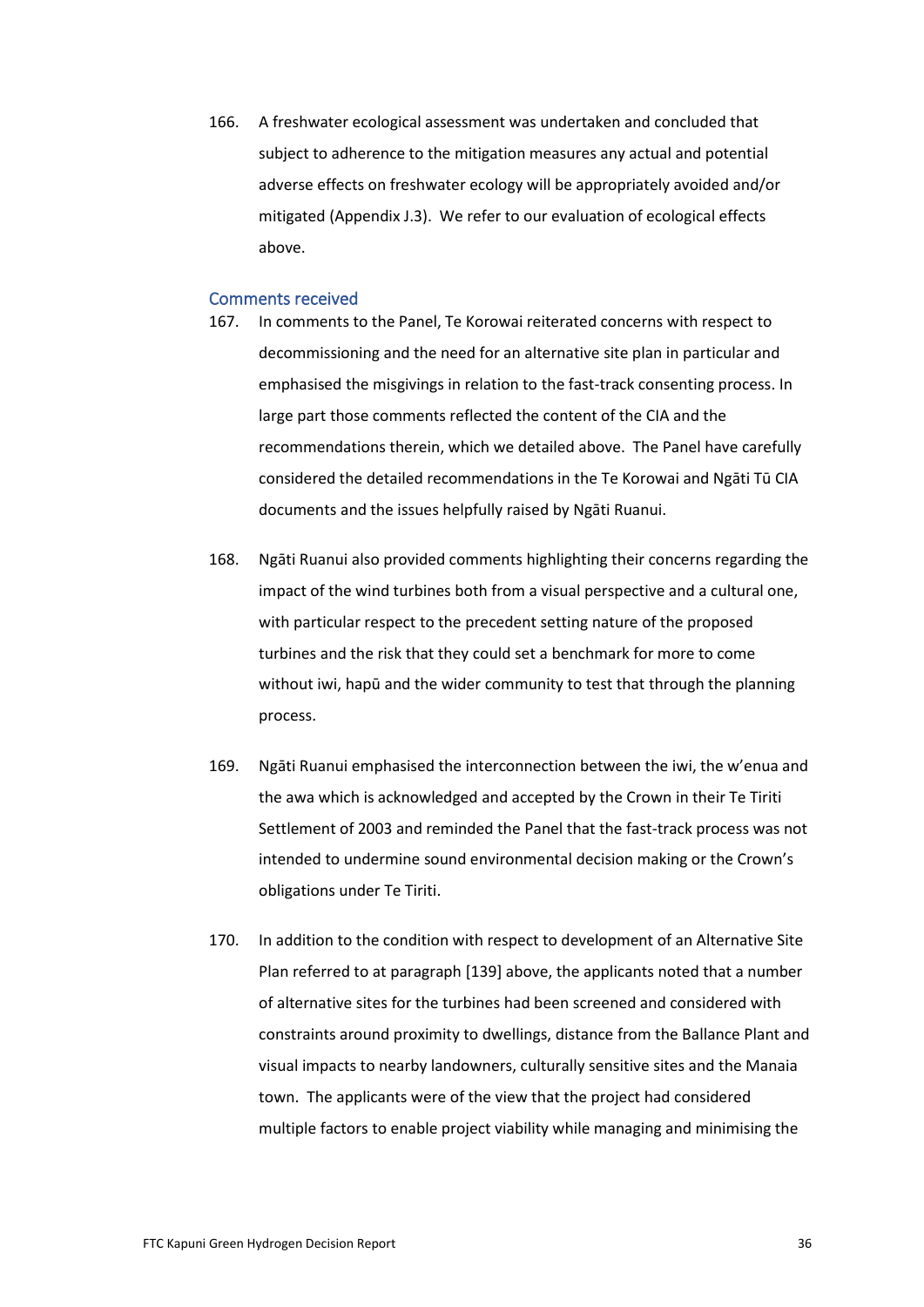impacts of the turbines and that the site selected is the only identified viable site for the proposed project.

#### Comments on draft conditions

- 171. We received comments on draft conditions from Te Korowai on 30 November 2021, expressing their fundamental concerns related to the fast-track process and the impact of the Project on their cultural landscape and relationship with the Maunga. They considered those impacts were not addressed by the Project or the draft conditions.
- 172. Many of the issues raised (including those related to wind turbine location and landscape) are already addressed in conditions which have been volunteered by the applicants and we acknowledge the groundwork that has been done by the iwi, hapū and the applicants to address those concerns.
- 173. The detailed feedback recommended amendment to conditions to ensure the provision of information to Te Korowai, Ngāti Tū and Ngāti Manuhiakai in relation to culverts and the lizard survey, and clarity regarding the opportunity for a representative from each of those hapū, to be present during earthworks. The Panel were comfortable with those suggestions and have amended conditions 36, 73 and 91 accordingly.
- 174. Some concern was expressed regarding the conditions related to Air Traffic Safety insofar as artificial lighting might impact on the visual clarity of the cultural landscape and the night sky with the request that aviation lighting used on the turbines should minimise glare and light trespass. We note that these matters are the subject of conditions of a Determination of Hazard in Navigable Airspace from the Civil Aviation Authority for the wind turbines, which the applicant is bound to comply with. Condition 94 requires the applicant to comply with those conditions and provide a copy of that Determination to STDC.
- 175. We recognise the ongoing concern regarding the potential for increased water abstraction from the Waingongoro River should the project be scaled up in the future. The current application does not seek a permit for water abstraction and any future abstraction would be the subject of a separate consenting process.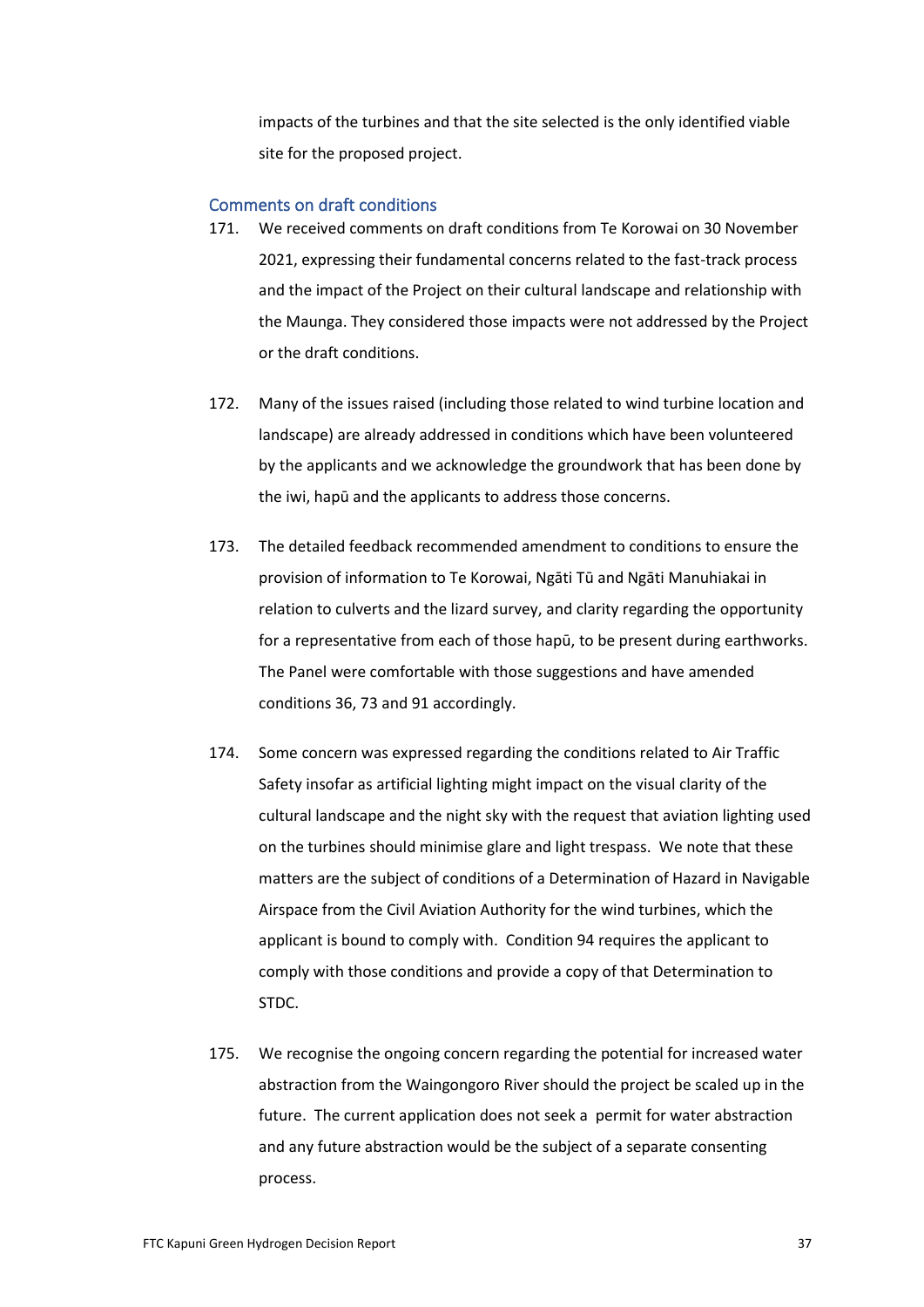176. Our further comments on the more fundamental concerns raised are addressed in our findings on this cultural issues section below.

## Other matters considered

- 177. In addition to the CIAs, correspondence and comments received from iwi and hapū, the panel has considered:
	- (a) Iwi/hapū management plans;
	- (b) Treaty settlements; and
	- (c) Te Tiriti o Waitangi.

#### Iwi Planning Documents

- 178. The CIA by Te Korowai records that the Ngāruahine Environmental plan, Te Uru Taiao o Ngāruahine, is still in draft form and was scheduled to be lodged with local authorities in August 2021. The draft plan identifies the values, principles and resource management issues of significance for Ngāruahine in relation to the Kaitiaki Area. To our knowledge, the plan is yet to be finalised but we are satisfied that it has been appropriately taken into account and utilised by Te Korowai to develop their CIA, to which the applicants and the Panel have given significant consideration.
- 179. The Ngāti Ruanui Environmental Management Plan was published in December 2012 and describes the values Ngāti Ruanui hold fast to, including two key values of Whakapapa and Kaitiakitanga that are the basis of the plan. Maunga Taranaki is identified as a wāhi tapu which must be protected.
- 180. Windfarms are identified as a specific issue relating to land use with recognition that they may be developed in the future with the move towards more sustainable forms of energy generation and the Plan records the expectation that Ngāti Ruanui would seek adequate control and consent approval process to mitigate and control any negative impact of the windfarm on the landscape. Landscape protection is identified as being of particular significance in the coastal protection zone.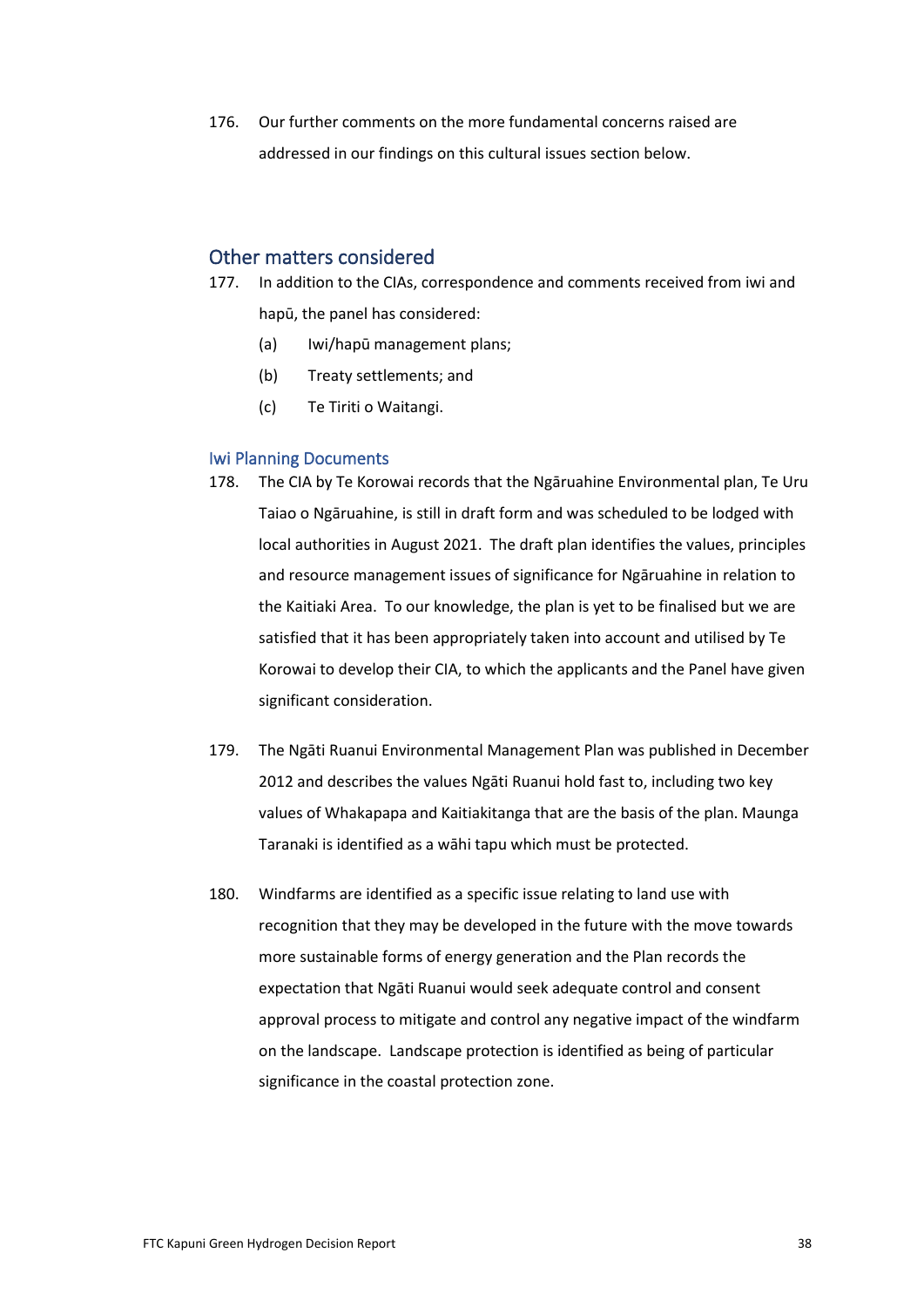- 181. We have considered the content of the Ngāti Ruanui Environmental Plan and assessed the proposal against the wind farm policy and the Plan's concepts: We note that:
	- (a) This development is not in the takiwā (as described by them) of Ngāti Ruanui;
	- (b) The Panel is considering this application as a discretionary activity;
	- (c) A Landscape and Visual Assessment (LVA) has been provided with the application clearly identifying key landscape features and the extent to which effects on those features may be addressed;
	- (d) The wind turbines have been designed and situated to minimise noise and negative visual impacts as outlined in the Noise Assessment and LVEA and where those effects are unable to be addressed the applicants have engaged with those affected parties to provide various forms of mitigation, many of which have resulted in agreements outside this process and those parties providing their support for the application. Draft consent conditions also provide for noise monitoring and reporting;
	- (e) The wind turbines are not located in the coastal area.
- 182. The applicants have acknowledged the cultural significance of Taranaki Maunga and the visual effects of the turbines and have sought to minimise as far as practicable the cultural and visual impacts and proposed a number of mitigation measures. These measures included relocating the turbines south of the Ballance Kapuni plant to PKW land, orientating the turbines in a north south configuration, and reducing the spacing between the turbines to reduce the visual impact on Maunga views from sensitive sites and the Manaia town.

#### Treaty Settlements

183. The section 17 MfE Report confirmed that the Treaty settlement with Ngāruahine is the only settlement of direct relevance to the proposed Project area. Ngāruahine, the Trustees of Te Korowai o Ngāruahine Trust and the Crown signed a deed of settlement on 1 August 2014. An amendment deed was signed on 6 November 2014 and a second amendment deed was signed on 5 April 2016.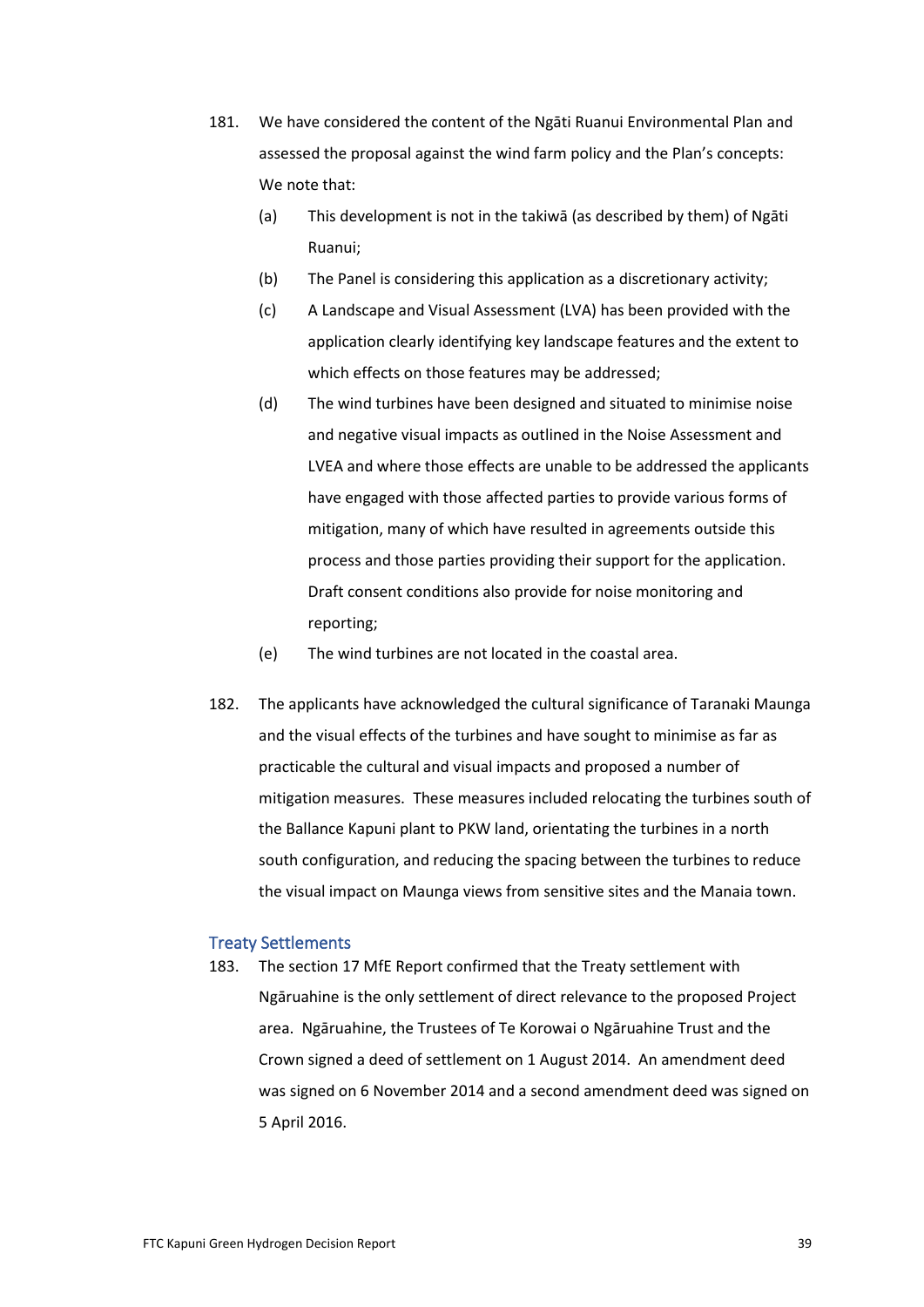- 184. Legislation to enact the settlement is contained in the Ngāruahine Claims Settlement Act 2016. The purpose of that Act is to give effect to certain provisions of the deed of settlement and to record the Crown's acknowledgments and apology.
- 185. There are no current Treaty settlement negotiations directly relevant to the Project Site. However, the Crown is currently in collective negotiations with Ngā Iwi o Taranaki (comprising Ngāruahine along with Ngaa Rauru Kiitahi, Ngāti Ruanui, Taranaki Iwi, Te Atiawa, Ngāti Mutunga, Ngāti Tama and Ngāti Maru) to provide an apology and cultural redress in relation to Mt Taranaki, the Pouākai and Kaitake ranges (collectively referred to as Ngā Maunga). This redress forms part of the settlements of historical Treaty claims with each of the iwi. The Taranaki Māori Trust Board is the representative body for Taranaki Iwi collectively.
- 186. The Project does not include an activity that will occur on land returned under a Treaty settlement or an activity that has not been agreed to in writing by the relevant landowner.
- 187. There are two cultural redress properties located approximately 3km northeast of the Wind Turbine Site. These are Te Ngutu o te Manu Site A, which has been vested in Te Korowai as an historic reserve, and Te Ngutu o te Manu Site B, currently a recreation reserve owned by STDC. It is understood that Te Korowai and STDC intend to negotiate a purchase of the site by Te Korowai. Te Ngutu o te Manu, or 'the beak of the bird' was a principal Ngāruahine settlement associated with the chief Tītokowaru, and the locality was a scene of clashes between Māori and colonial forces in Taranaki during the 1860s. Heritage Buildings / Objects H76 (Te Ngutu O Te Manu Memorial) and HS20 (Te Ngutu o Te Manu Pā / Battleground) are listed in the South Taranaki District.
- 188. We accept the Project does not impact on these two properties.
- 189. The section 17 MfE Report identifies that in the opening paragraphs of the cultural redress section of the Treaty settlement, Ngāruahine and the Crown acknowledged that Tupuna Koro o Taranaki (Mt Taranaki) is of great traditional, cultural, historical and spiritual importance to all iwi of Taranaki. The Ngāruahine settlement does not provide an apology or any cultural redress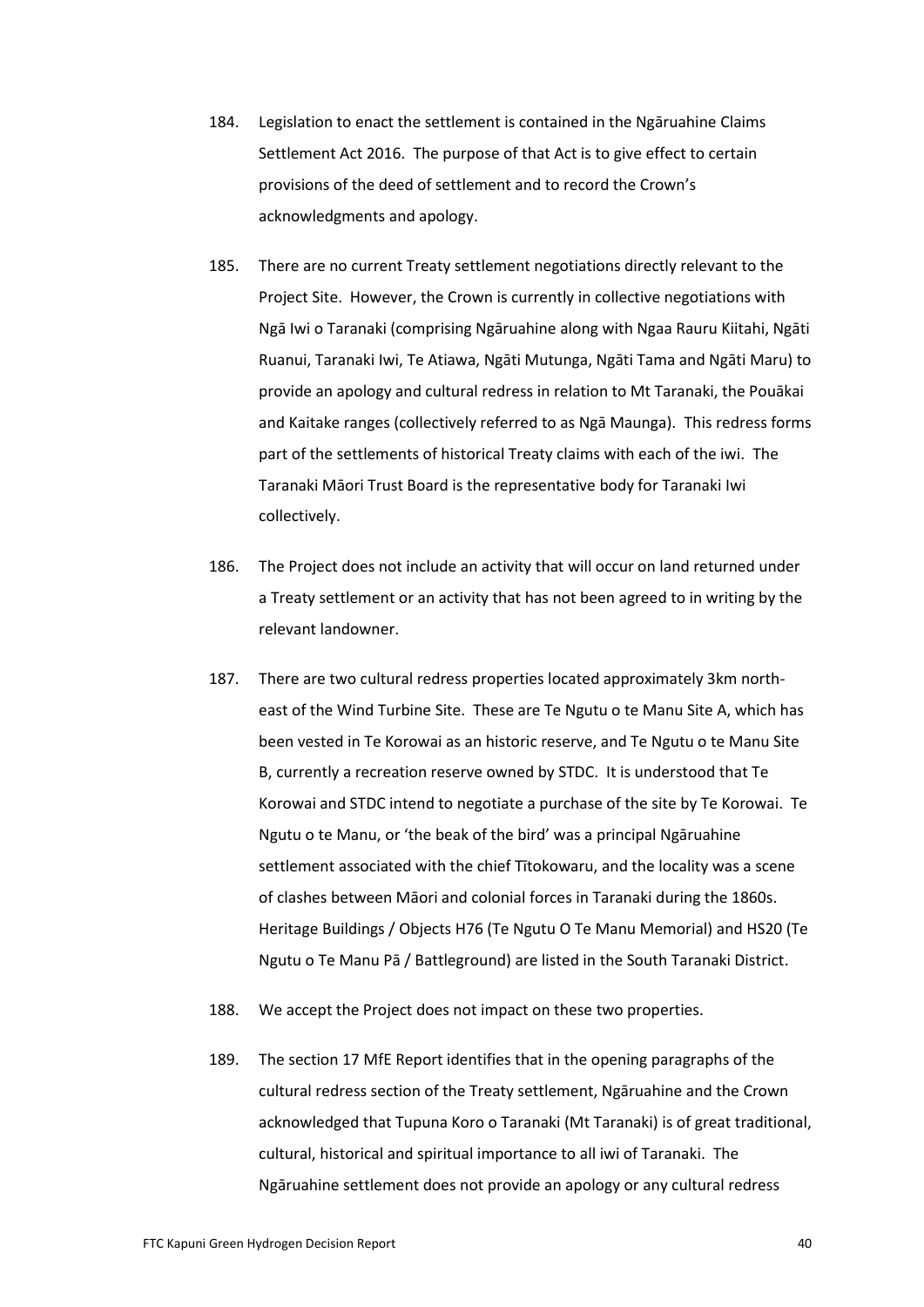from the Crown in relation to any of the historical claims relating to Tupuna Koro o Taranaki. It provides for Te Korowai and the Crown, as soon as practical, to work together with the mandated representatives of other iwi of Taranaki to develop an apology and cultural redress in relation to their respective historical Treaty claims relating to Tupuna Koro o Taranaki.

- 190. The Te Korowai CIA notes that settlement negotiations have been ongoing regarding historical claims for Taranaki Maunga, with Te Anga Pūtakerongo, the record of understanding (ROU), agreed between the Crown and Ngā Iwi o Taranaki in 2017. The ROU identifies that any settlement will provide for the relationship of Te Mana o Ngā Maunga and Te Mana o Te Kāhui in legislation.
- 191. The Maunga values contained in the ROU focus on:
	- (a) the status of Ngā Maunga as an indivisible whole and as a Tupuna;
	- (b) preserving and protecting the natural environment and features of Ngā Maunga; and
	- (c) the relationship of Ngā Iwi o Taranaki with Ngā Maunga;
- 192. The ROU recognises Ngā Maunga as a living being, which "encompasses all of the physical and metaphysical elements of Nga Maunga from the peaks through to all of the surrounding environs."
- 193. The intention is for the collective redress deed and legislation to provide for the declaration of a legal personality for Ngā Maunga and the vesting of all Crown-owned land in Ngā Maunga, in that legal personality.
- 194. Statements of association by Ngāruahine of their particular cultural, spiritual, historical and traditional association with streams, tributaries and marginal strips are contained in the Deed of Settlement. The Kapuni Stream and its tributaries lie within the takiwā of Ngāti Manuhiakai, while the takiwā of Ngāti Tū includes the Waiokura Stream and its tributaries. Both streams are statutory acknowledgement areas as per the Ngāruahine Claims Settlement Act 2016. The purposes of the statutory acknowledgements are set out in section 31 of the Settlement Act, and include:
	- (a) relevant consent authorities, the Environment Court and Heritage New Zealand Pouhere Taonga must have regard to the acknowledgement in certain decision-making situations.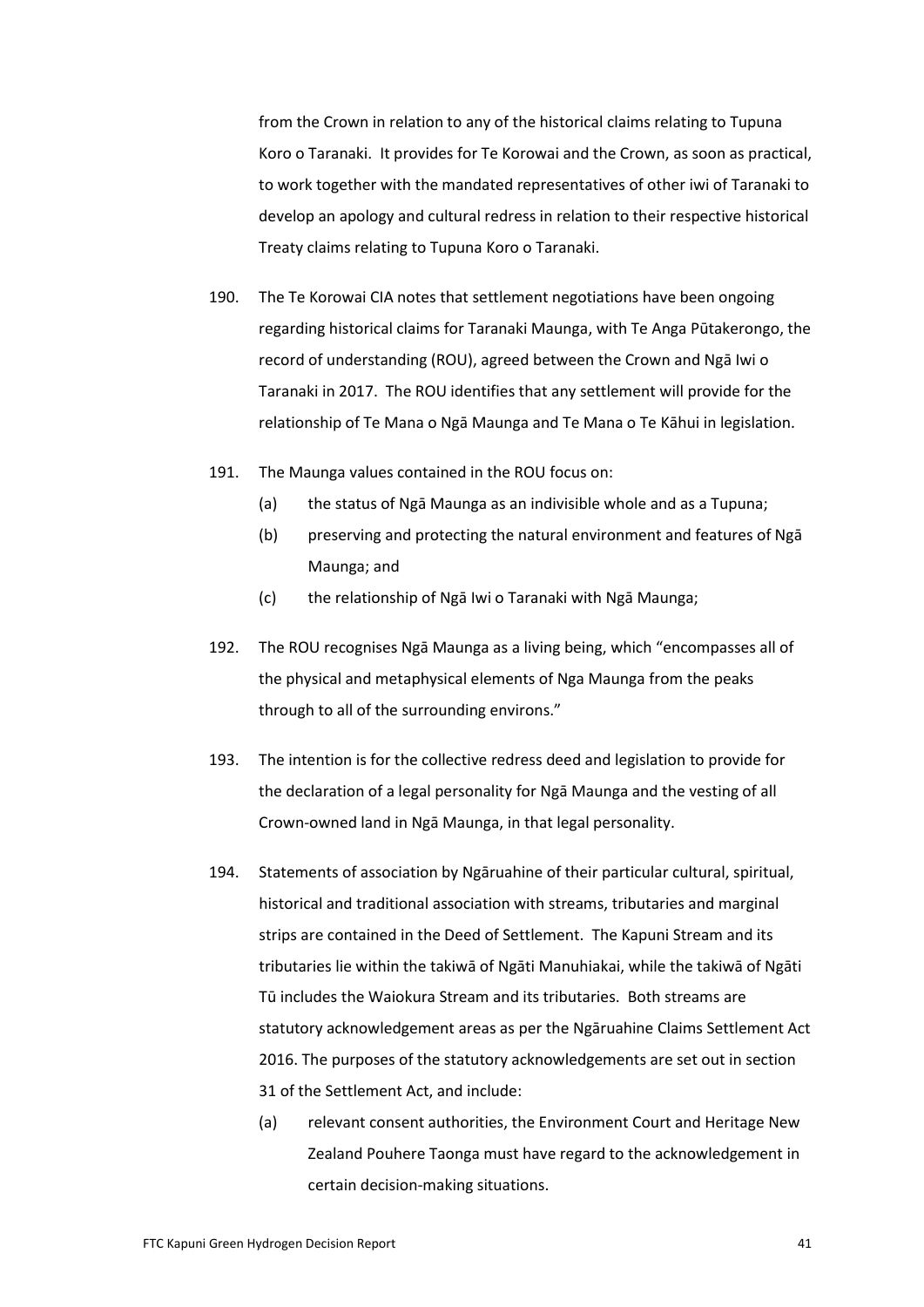- (b) consent authorities must provide notices of resource consent applications affecting statutory areas to Te Korowai.
- (c) the trustees and any member of Ngāruahine can cite the statutory acknowledgement as evidence of the association of Ngāruahine with a statutory area before the relevant consent authorities, the Environment Court, Heritage New Zealand Pouhere Taonga or the Environmental Protection Authority (EPA) or a board of inquiry under Part 6AA of the RMA.
- 195. The statements of association indicate (among other things) that:
	- (a) the wai that flows through these awa symbolises the link between the past and the present. Each awa has its own mauri and wairua which connect the hapū with the river and the spiritual world. They are significant taonga that provide both physical and spiritual sustenance.
	- (b) through their cultural, spiritual, traditional and historic associations with the rivers and their environs, and associated land, flora and fauna, the hapū have a responsibility as kaitiaki in accordance with their kawa and tikanga to restore, protect and manage all those natural and historic resources and sites. This relationship is as important to present day whānau as it was to their tupuna. The continued recognition of the hapū, their identity, traditions and status as kaitiaki is entwined with the rivers in their rohe and associated lands and resources.
- 196. It is recognised that the Kapuni Stream and its tributaries are of significance as Statutory Acknowledgement Areas and ESC measures will be implemented to protect stream tributaries appropriately avoiding and mitigating adverse effects upon them.
- 197. The settlement made provision for Ngāruahine to prepare a kaitiaki plan for the kaitiaki area identifying for that area:
	- (a) the Ngāruahine values and principles.
	- (b) resource management issues of significance to Ngāruahine.
- 198. As noted previously, the application records that Te Korowai are currently in the process of preparing the Kaitiaki Plan, but to the best of the applicants' knowledge it has not yet been lodged with South Taranaki District Council or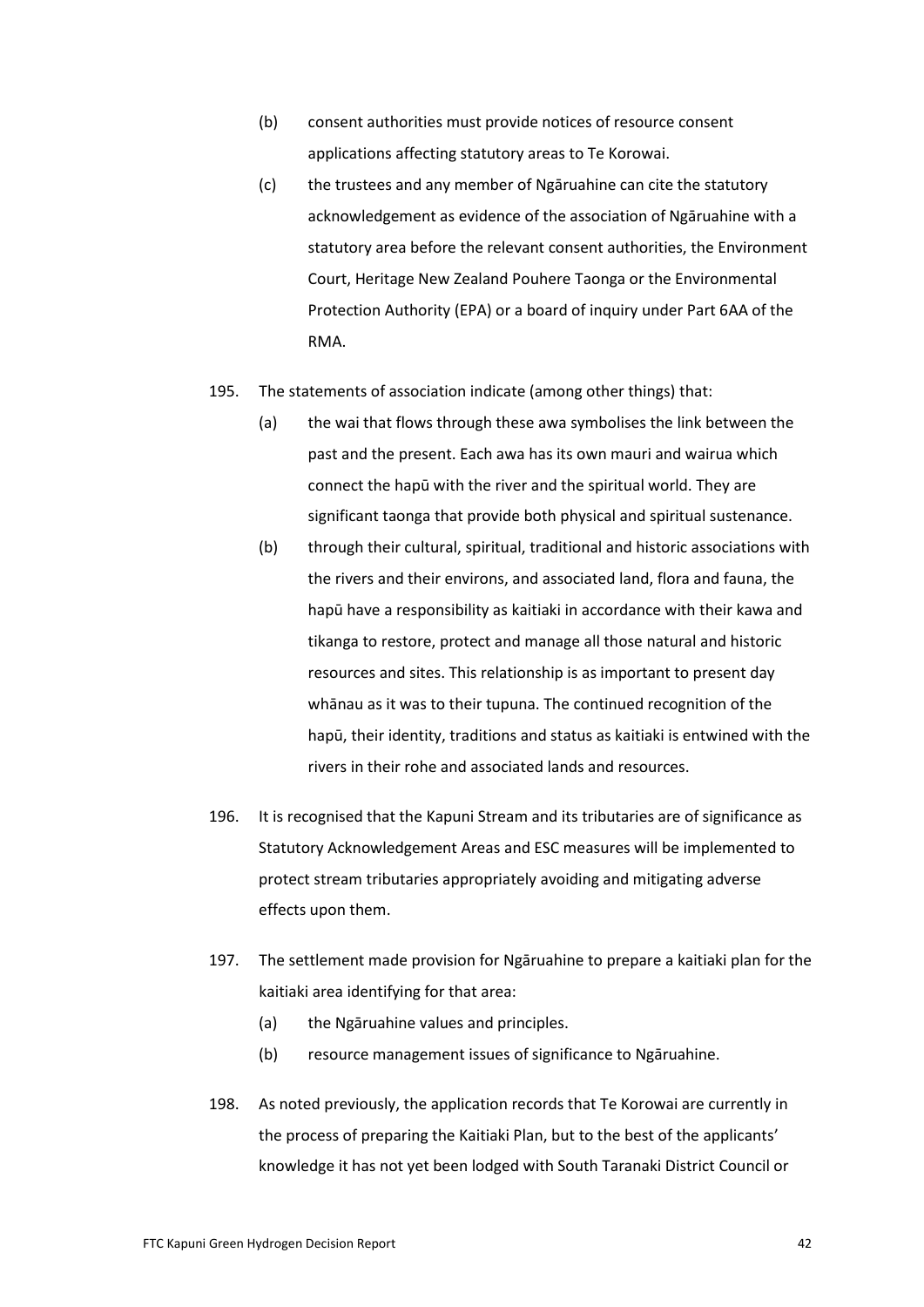Taranaki Regional Council or any other government department. Te Korowai CIA notes the draft Kaitiaki Plan was used as a reference when developing the CIA.

#### Te Tiriti o Waitangi / The Treaty of Waitangi

- 199. Section 6 of the Act requires that all persons performing functions and exercising powers under it must, in achieving the purpose of the Act, act in a manner that is consistent with the principles of the Treaty of Waitangi and Treaty settlements.
- 200. The Te Korowai CIA identifies a number of principles which have been defined through the findings of the Waitangi Tribunal and decisions of the Courts including:
	- (a) Kāwanatanga the Crown's right to govern and delegate resource management decision-making powers to local authorities.
	- (b) Rangatiratanga the right of iwi to control, manage and use tribal resources according to their cultural preferences.
	- (c) Partnership a relationship between iwi and central and local government based on the concepts of good faith, mutual respect, reasonable co-operation, and compromise.
	- (d) Resource development the facilitation of iwi resource development.
	- (e) Spiritual principle recognition of the spiritual relationship that tangata whenua have with the environment.
- 201. Case law indicates that these principles may also include active protection, good faith consultation and communication.
- 202. As discussed above, the processes of engagement undertaken with representatives of tangata whenua have facilitated opportunities for involvement in the development of the CIAs, relationship agreements, iwi resource development and investment, long term relationships, appropriate conditions of consent and enabled the exercise of kaitiakitanga.

#### Panel findings and conditions imposed

203. We are satisfied the applicants have consulted all iwi and hapū with an interest in the Project, with a desire to determine how kaitiakitanga can be integrated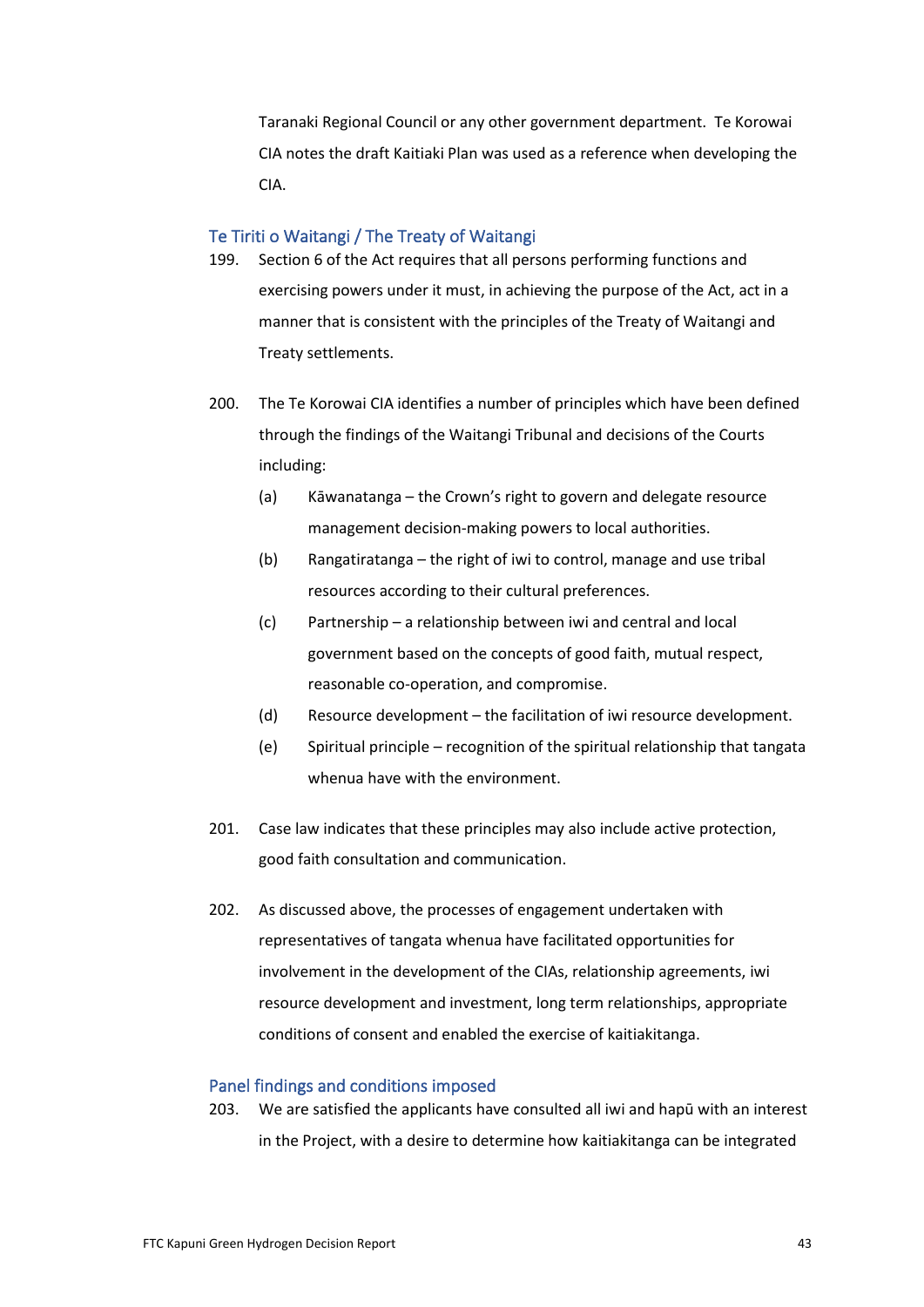into the project, to mitigate cultural effects of the project and to find partnership opportunities that will benefit tangata whenua.

- 204. The applicants have resourced and supported the development of CIAs by iwi and hapū and genuinely sought to address adverse effects of concern where possible. It is clear from both CIAs that the mitigation measures suggested by the applicants during consultation are largely supported by Te Korowai and in turn, Te Korowai's recommendations and requested consent conditions have been adopted by the applicants.
- 205. The applicants have sought to minimise the impact on the cultural landscape of Ngāruahine and its hapū as far as practicable. These measures include relocating the turbines south of the Ballance Kapuni plant to PKW land, orientating the turbines in a north south configuration, and reducing the spacing between the turbines and considering the impact from the Marae located near the PKW farm.
- 206. Kaitiakitanga has been implemented via practices such as site walkovers and karakia with due diligence to identify sites of potential significance to tangata whenua, noting also that there are no known archaeological sites on the application site. The proposal avoids sites and areas of cultural and spiritual significance with hapū observation of earthworks and ongoing environmental monitoring and a discovery protocol in place if previously unknown features are discovered.
- 207. The Panel recognises that the proposed turbines will have an impact on the cultural landscape and the special relationship Ngāruahine and their hapū have with Taranaki Maunga for the duration that the turbines are in place. We acknowledge that while the Project Site might not be in their rohe, Ngāti Ruanui expressed a similar view given their connection with the maunga and its influence on the wider landscape.
- 208. Whilst we acknowledge those concerns we are cognisant of the mitigation measures undertaken by the applicants and the conditions of consent which to a large extent have satisfied Te Korowai, Ngāti Tū and Ngāti Manuhiakai, to ensure that this development is constrained to its present intensity.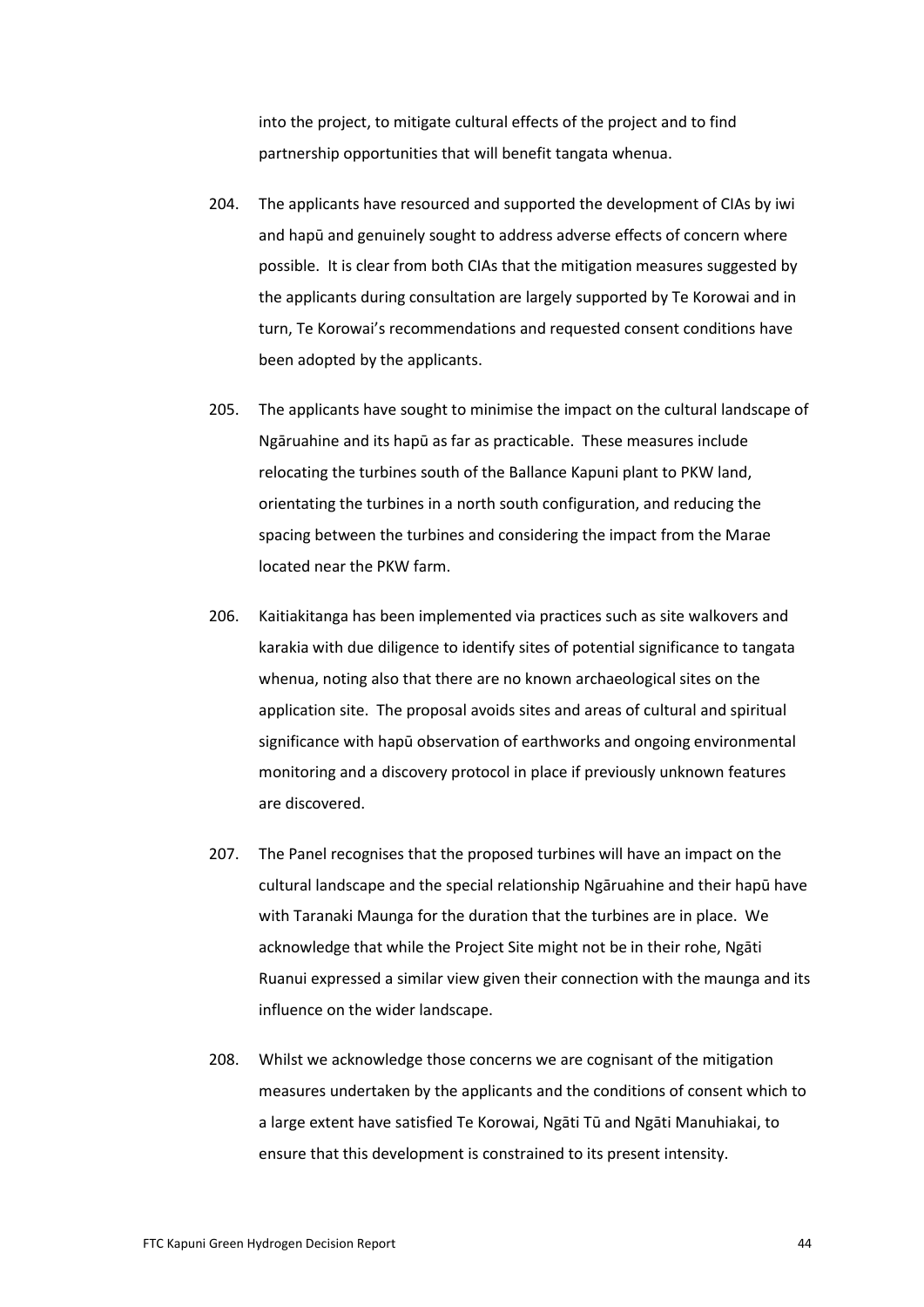- 209. With the number of wind turbines to be erected at the PKW site limited to four, the removal of the turbines after the expiry of their useful life or after a maximum of 35 years of operation subject to a Decommissioning Plan prepared in collaboration with Te Korowai, Ngāti Tū and Ngāti Manuhiakai, including an Alternative Site Plan if necessary to identify an alternative site/s coastward of SH45, we are satisfied the concerns of the iwi and hapū regarding the protection of their cultural landscape have been addressed, while also recognising the importance of the Government's commitment to renewable energy, including as contained in the NPS-REG.
- 210. While we acknowledge the concerns raised by iwi in relation to the fast-track consenting process, those are not matters the Panel has any jurisdiction over.
- 211. We acknowledge the applicants' intention to continue to work closely with Te Korowai and the mana whenua hapū Ngāti Manuhiakai and Ngāti Tū, to ensure the cultural impacts of the Project are understood and respected, and to build a relationship that results in positive outcomes for the hapū, Te Korowai, the broader community, and the environment. We also acknowledge the sincerity in the applicants' response that they have developed a relationship agreement with Te Korowai and signed the agreement though the matter currently sits before Te Korowai's Board to complete. Whether or not their Board or delegated authority agrees and executes that relationship agreement has no bearing on the decision we have reached.

## Effects on Historic Heritage

- 212. An archaeological assessment of effects (AAE) was undertaken to assess any potential effects on any unrecorded archaeological deposits on the Project Site (Appendix F).
- 213. The AAE, prepared by the project archaeologist Ivan Bruce, confirmed that there is no historic record of traditional Māori occupation at this specific location and the property contains no recorded archaeological sites.
- 214. A site walkover of the Wind Turbine Site and cable route with mana whenua hapū, Ngāti Tū and Ngāti Manuhiakai, and Mr Bruce occurred to determine the potential for the application site to contain archaeology and/or sites of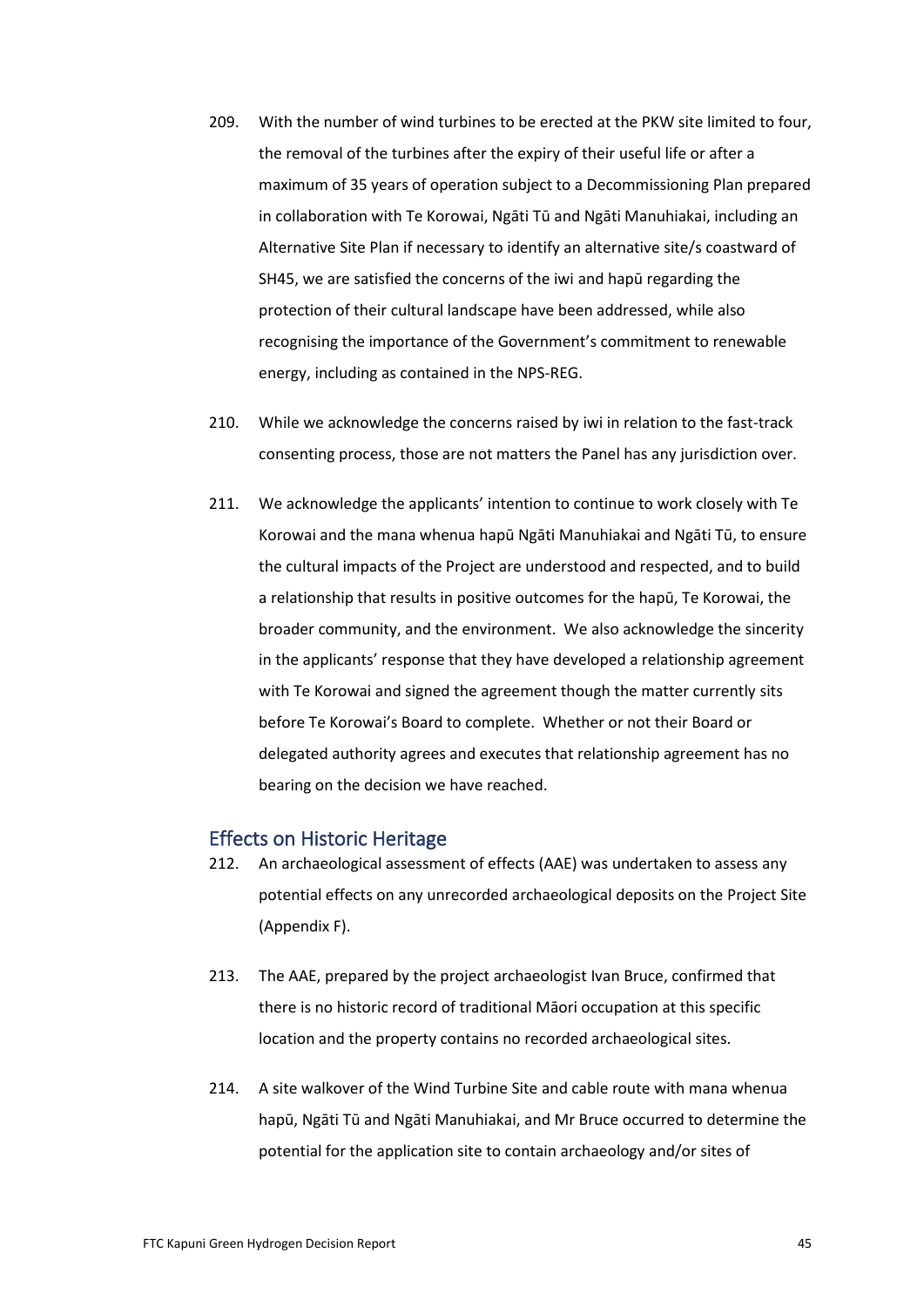significance to Māori. Mr Bruce also considered the proposed works at the Ballance Plant in his assessment.

215. The likelihood of recovering in-situ archaeological evidence on the property was assessed as low and Mr Bruce recommended that all works are undertaken under an archaeological discovery protocol. His report also proposed subsurface testing for the purposes of providing some assurance to all parties that unrecorded archaeological sites do not exist in the affected area.

#### Comments received

- 216. Heritage New Zealand Pouhere Taonga (HNZPT) requested amendments to the proposed / draft conditions to provide greater clarity around the Archaeological Discovery Protocol (ADP) and cultural monitoring at the site. It considered it was more appropriate for the proposed condition to be in the subsequent 'Cultural' section of the conditions, rather than 'Archaeology' as Iwi/cultural monitors are on site during earthworks for wider reasons than just archaeology and iwi/cultural monitors cannot replace or do the work of an archaeologist unless specifically trained as an archaeologist. HNZPT noted that the protocols for archaeological monitoring are appropriately detailed in the ADP and therefore, this clause is not required under 'Archaeology' conditions, but it is appropriate to include with the 'Cultural' conditions.
- 217. HNZPT also observed that the proposed archaeology condition directed the consent holder to the ADP in Ivan Bruce's report: 'Green Hydrogen Project, Archaeological Assessment of Effects dated April 2021'. It noted that including the ADP in the conditions, under that heading, will provide greater ease of use for the contractor/s and that it is appropriate to include all conditions within a single document rather than refer the contractor/s to a separate document/s. HNZPT also recommended the addition of an advice note in relation to the provisions of the Heritage New Zealand Pouhere Taonga Act 2014, to make it clear to the contractor/s and others on site that contravening the ADP protocols puts them at risk of prosecution under the aforementioned Act.
- 218. Comments by the Minister for Arts, Culture and Heritage supported HNZPT's view that an ADP be added as a condition of consent and the recommendation to add an advice note.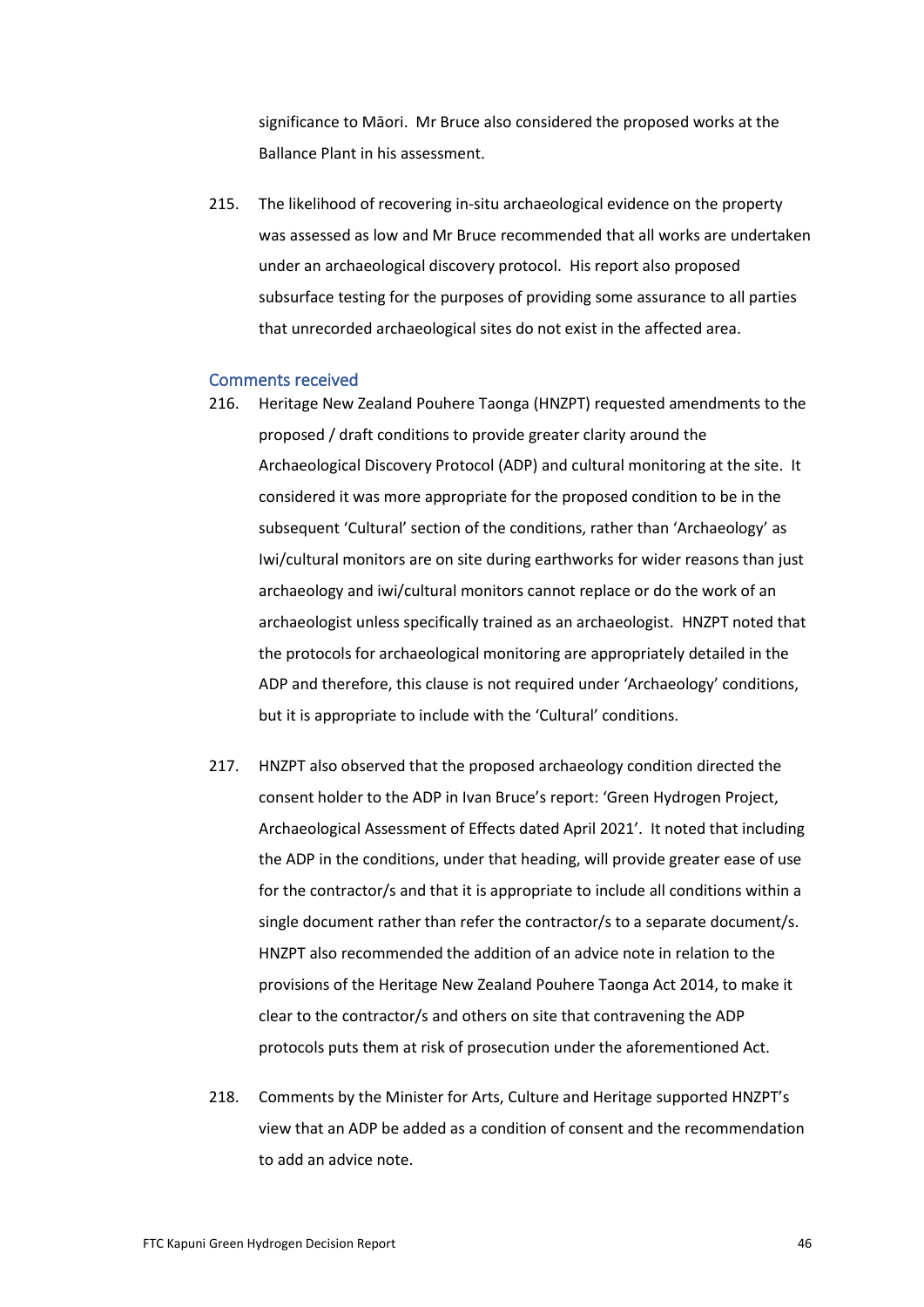#### Panel findings and conditions imposed

219. With the applicants also supportive of the amendments proposed by HNZPT, the Panel adopted those recommendations and made the requisite amendments to the Draft Conditions.

# Part J: Assessment against relevant policy statements in planning instruments

- 220. The project appears to be a comfortable fit with relevant objectives and policies of the NPS – REG which recognises the national significance of renewable electricity generation and the acknowledgement of the practical implications of achieving New Zealand's target for electricity generation from renewable resources. Policy C2 directs decision-makers, when considering any residual environmental effects of renewal electricity generation activities that cannot be avoided, remedied or mitigated, to have regard to offsetting measures.
- 221. The NPS-FM entrenches the importance of freshwater management and recognises that protecting the health of freshwater protects the health and wellbeing of the wider environment. The policies require a level of management that ensures the health and wellbeing of the water bodies and freshwater ecosystems in the receiving environment, and that those are prioritised through appropriate erosion and sediment control measures. The project appears to be consistent with those policies in that any actual or potential effects on freshwater are largely limited to the construction period and are to be managed in accordance with best practice control and sediment control measures addressed via volunteered conditions, including conditions directed to maintaining fish passage and stream function, with riparian planting mitigation.
- 222. The NZCPS is generally irrelevant to this project other than to reduction in sediment loadings in runoff for stormwater systems to minimise any sediment discharge to water bodies which flow to the sea. That issue appears to be addressed through the erosion and sediment control plan provided for in conditions.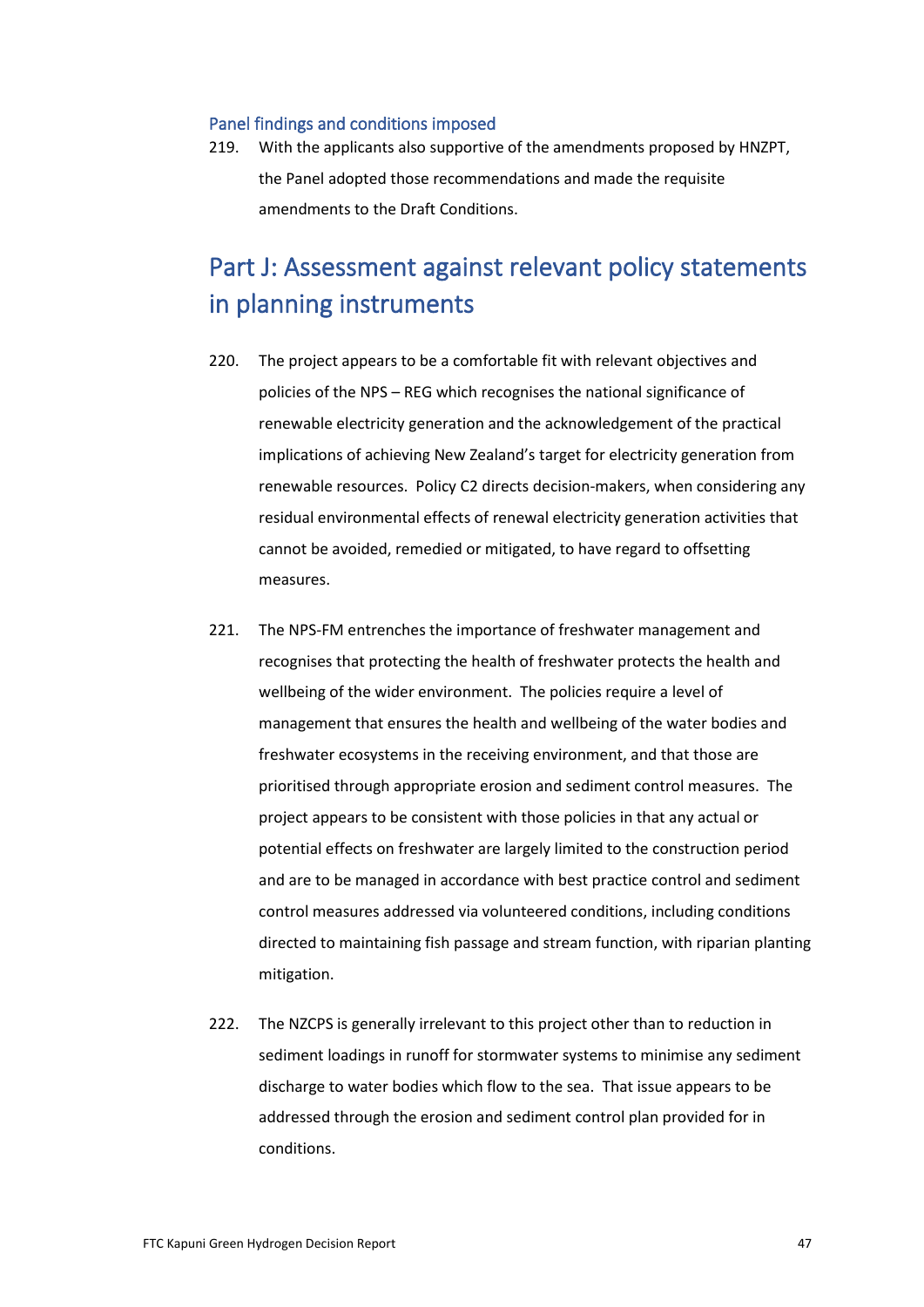- 223. The RPS contains a number of policies that are of relevance. The project is consistent with Chapter 4 (Use and Development of Resources) in that it will use the natural and physical resources of the area to create social and economic benefits for people and communities. Chapter 5 (Land and Soil) is relevant in respect of the management of hazardous substances and contaminated sites, as is Chapter 11 (natural hazards). Volunteered conditions address both of these policies and, in so far as the policy urges the promotion of alternatives to hazardous substances, for this particular project there are no alternatives. Chapter 6 (Freshwater) policies are addressed in the same way and by the same measures referrable to the NPS-FW as noted above. The project conforms with Chapter 7 (Air and Climate Change) policies in that it progresses the adaptation of the agriculture and transport sectors via reduction of carbon emissions, and the same observations can be made of Chapter 14 (Energy) and Chapter 15 (The Built Environment) in that regard. Similarly, the project conforms with Chapter 9 (Indigenous Bio-Diversity) in so far as the ecological values of the application site (already highly modified with dairy and industrial uses and therefore with low levels of indigenous biodiversity) are protected through maintenance of water quality and riparian areas of the streams.
- 224. The policy areas where possible inconsistency arise are Chapter 10 (Natural Features and Landscapes, Historical Heritage and Amenity Value) and Chapter 16 (Statement of Resource Management Issues of Significance to Iwi Authorities). Several policies are relevant amongst them, in particular NFL Policy 1 noting the special scenic, recreational, scientific and Māori cultural and spiritual values associated with Taranaki Maunga, and NFL Policy 3 which refers to the protection of outstanding natural features and landscape. Similarly, REL Objective 1 and Policies 3, 5 and 7 and CSV Objective 1 Policy 1 must be seen as envisaging the importance of the Maunga to iwi given its cultural and spiritual significance.
- 225. The Panel considers that it is an unavoidable conclusion that the project is not fully consistent with all the objectives and policies of these two chapters of the RPS. However, for the reasons set out in effects on the cultural and heritage values the Panel does not consider such inconsistency as problematic.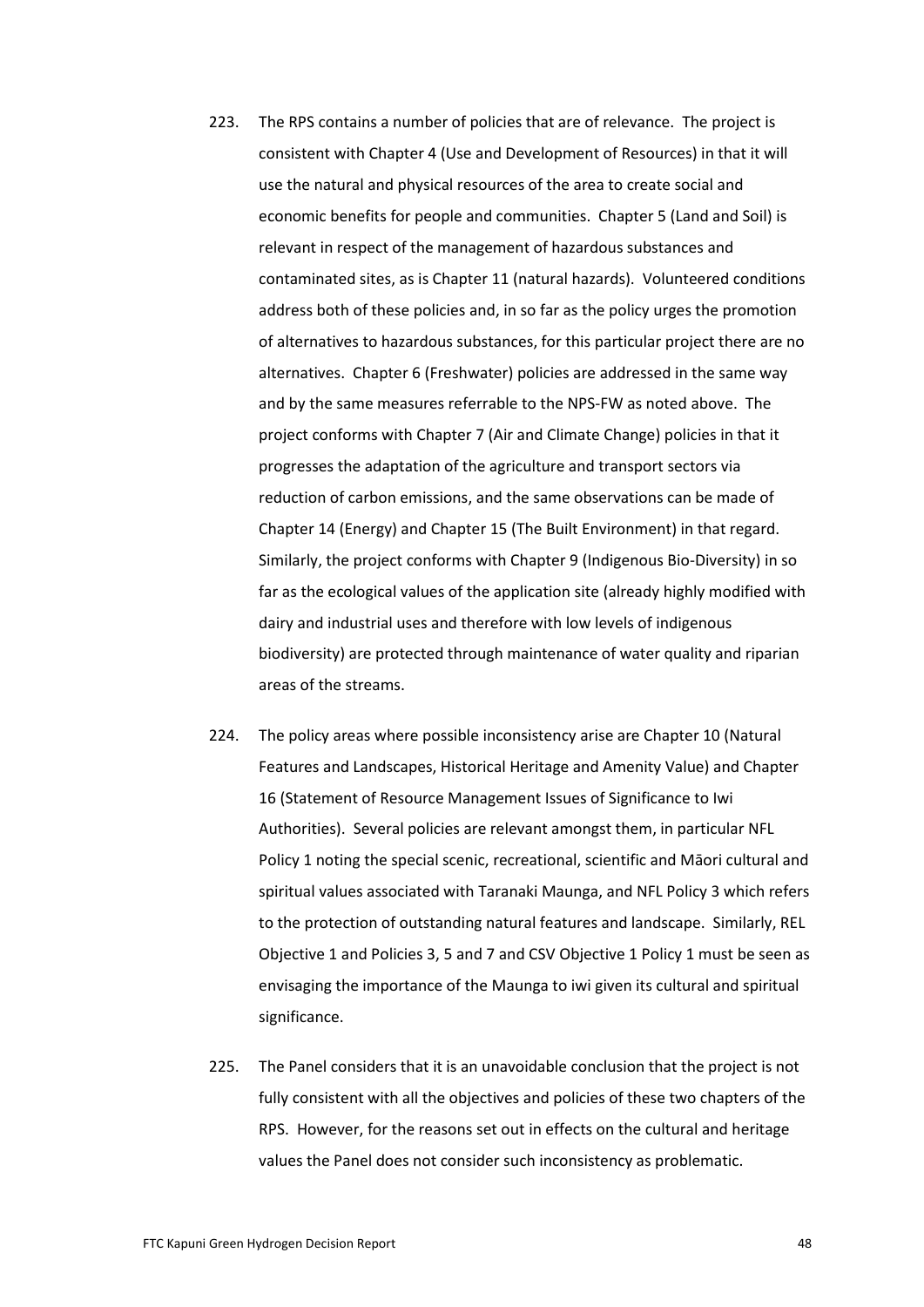- 226. The RFWP details a number of objectives and policies relating to the protection and enhancement of the natural, ecological and amenity values of freshwater. On the basis of the assessment, steps and measures already referred to, the Panel does not consider the project to be inconsistent with any of these policies.
- 227. The STDP contains a number of objectives and policies that are of broad relevance. The project is consistent with the Rural Zone Objectives and Policies which highlight the need to provide for productive land use and that the rural environment is maintained and enhanced with adverse effects managed. Notwithstanding the presence of the turbines, the rural character and the farming operations remain unaffected. The project is consistent with the Rural Industrial Zone Objectives and Policies in that the effects of the proposed facilities at the Ballance Plant will be negligible and indistinguishable from the existing activities and their effects.
- 228. The project is consistent with the hazardous substances and contaminated land objectives and policies in that a thorough risk assessment process has been carried out and the location of the hydrogen facilities at the Ballance Plant avoids all of the features identified in Policy 2.9.11. Similarly, the project is consistent with the energy objectives and policies with their emphasis on the development, operation, maintenance and upgrading of renewable energy activities. There is also conformity with network utilities since the project makes use of existing utilities and upgrades their safe and efficient utilisation.
- 229. Natural hazards have been assessed and it is not considered the project will create, worsen, displace or increase the severity of natural hazards.
- 230. Objectives and policies concerning waterbodies are met. Similarly indigenous biodiversity objectives and policies are met – to the extent that they are present.
- 231. The proposal is consistent with integrated land use and infrastructure planning objectives and policies in that it will not rely on Council infrastructure other than roading and parts of the road reserve for the power cable. In that regard a road maintenance agreement is proposed together with a deed of easement, and those matters are addressed in the conditions.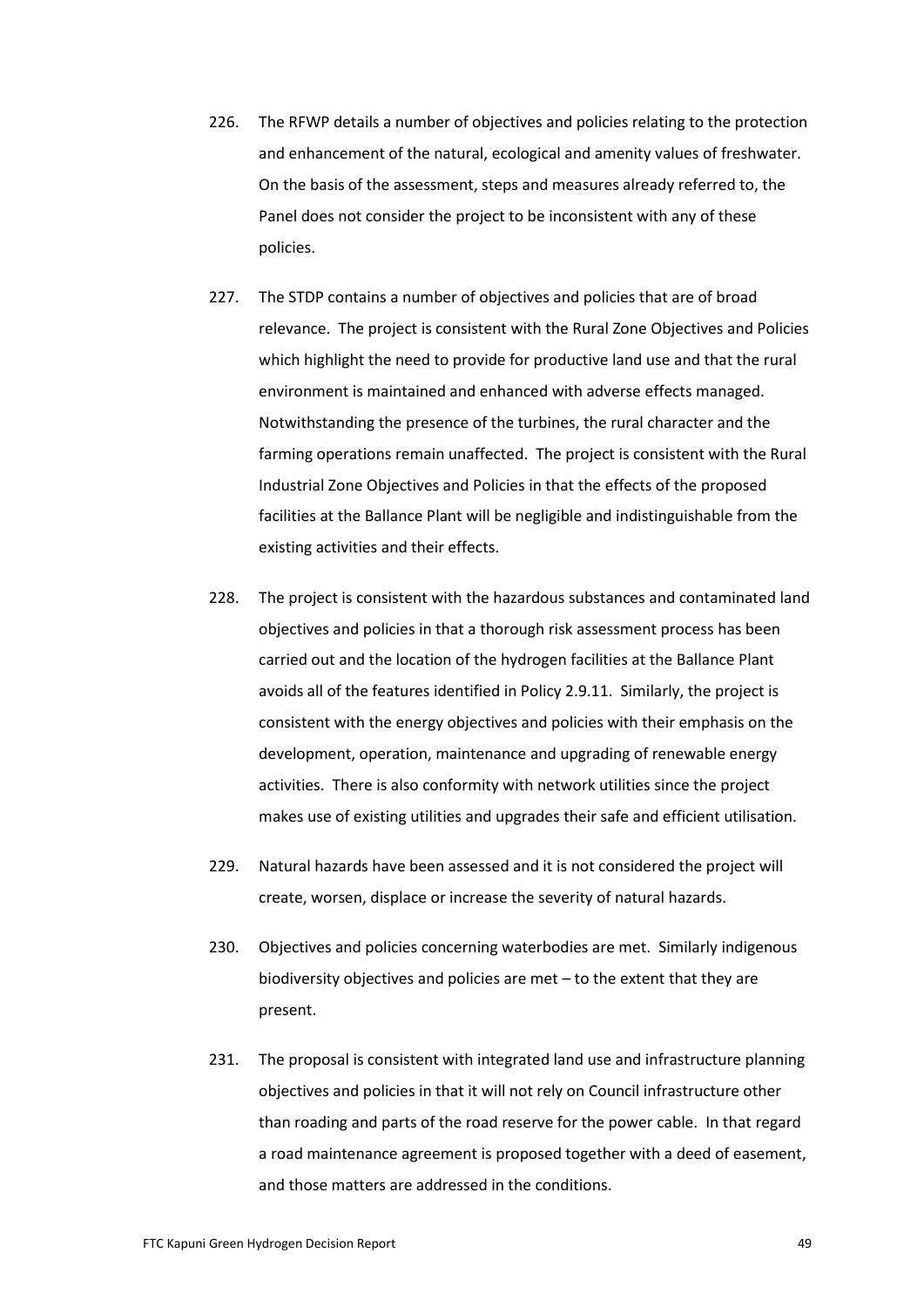- 232. With the exception of the construction period, the project does not engage the transportation objectives and policies. With regard to the construction period, a Management Plan for managing construction traffic is the subject of a volunteered condition.
- 233. Once again, the only objectives and policies that would appear on their face to contain policies that might be inconsistent with the project are those relating to tangata whenua. To the extent that those policies require engagement and consultation, they appear to have been met. But again the real issue devolves to the substantive recognition and provision for the relationship of tangata whenua and their culture and traditions (including mauri) with their sites and areas of cultural and spiritual significance – namely the Maunga. The Panel accepts that a potential inconsistency arises in that regard and makes the same observation made in respect in of the RPS polices on those topics.
- 234. With the exception of the cultural significance of the Maunga to iwi, the project is consistent with the objectives and policies of historic heritage in that there are no known features of significance, but that if any are discovered in the course of the project, appropriate steps can be taken to investigate and conserve as per conditions that have been to some extent reshaped by the Panel.

## Part K: Conditions

- 235. Draft conditions proposed by the applicants have been further developed by the Panel, including by reference to comments received from the persons and entities noted at paragraph 40 above. The final conditions cover the following subjects:
	- (a) Wind turbine characteristics;
	- (b) Plans;
	- (c) Earthworks and construction:
	- (d) Contaminated soil;
	- (e) Culverts
	- (f) Risk management
	- (g) Noise (both construction and maintenance noise and operational / wind turbine noise);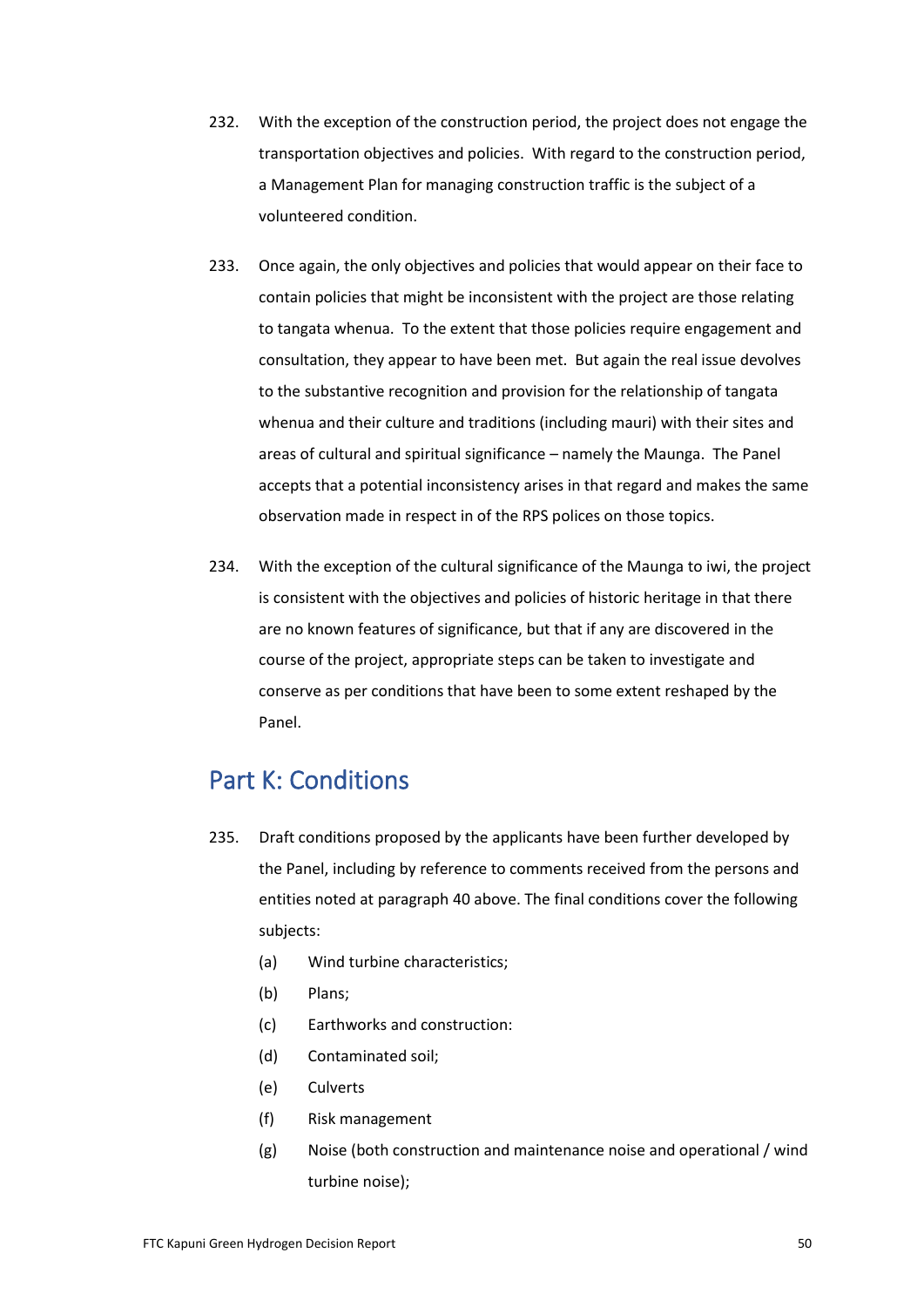- (h) Traffic (including management of construction traffic, vehicle access and physical road improvements);
- (i) Ecological management and mitigation;
- (j) Landscape mitigation;
- (k) Archaeology;
- (l) Cultural matters;
- (m) Communication services;
- (n) Air traffic safety;
- (o) Shadow flicker;
- (p) Hazardous substances and contaminants;
- (q) Community consultation and communication;
- (r) Complaints;
- (s) Decommissioning and site rehabilitation; and
- (t) Review.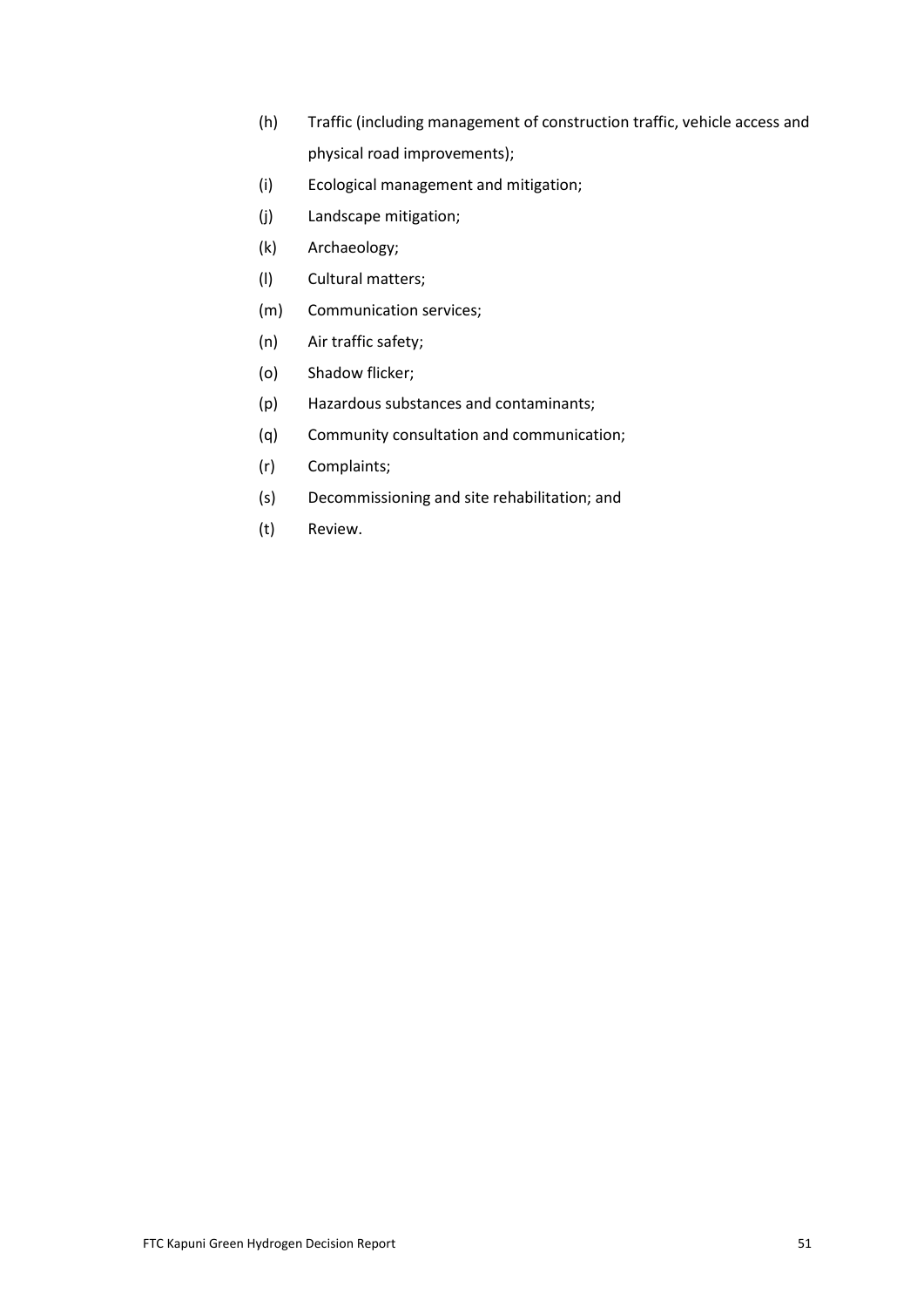## Condition relating to urea transition

- 236. The Panel recognises that the current urea production is a lawful activity utilising existing resource consents that do not expire until 2035. As such, if nothing else happens, that would be part of the permitted baseline and, as pointed out earlier, it is far from clear as a matter of law that consideration of the potentially adverse effects of an end use product in these particular circumstances is open to the Panel.
- 237. However, what is more relevant here is that this project is said to be justified for fast-track consenting, and that is squarely premised on the transition to utilisation of hydrogen in the heavy transport industry (and see FTCA Schedule 6 clause 31(1)(b)). Indeed at 4.4 of the Assessment of Environmental Effects it is explicitly said:

"Green hydrogen production is planned to transition from 100% urea to the transport market over a 5 year period as the fuel cell electric vehicles market increases, with the intention to increase electrolysis capacity once green urea production falls below a minimum threshold."

- 238. Absent that transition (i.e. if the proposal were simply to continue producing urea) it is difficult to see how the fast-track consenting could be justified. The proposal may or may not have succeeded as an ordinary application under the Resource Management Act. Therefore, given the reliance on transition to justify fast-tracking, it is appropriate to ensure that any consent matches that justification, and is reflected in the appropriate conditions.
- 239. The applicants raised a concern that part of the condition proposed by the Panel introduced an element of uncertainty to the project by enabling the South Taranaki District Council to impose fresh conditions if transition was rendered difficult in the prevailing market conditions. The Panel has reviewed this, but does not consider the condition required further amendment. As currently framed, it will be open to the consent holder to refer the market conditions in exchanges with the Council in the review process as a factor it regards as of significance to any consideration of further conditions.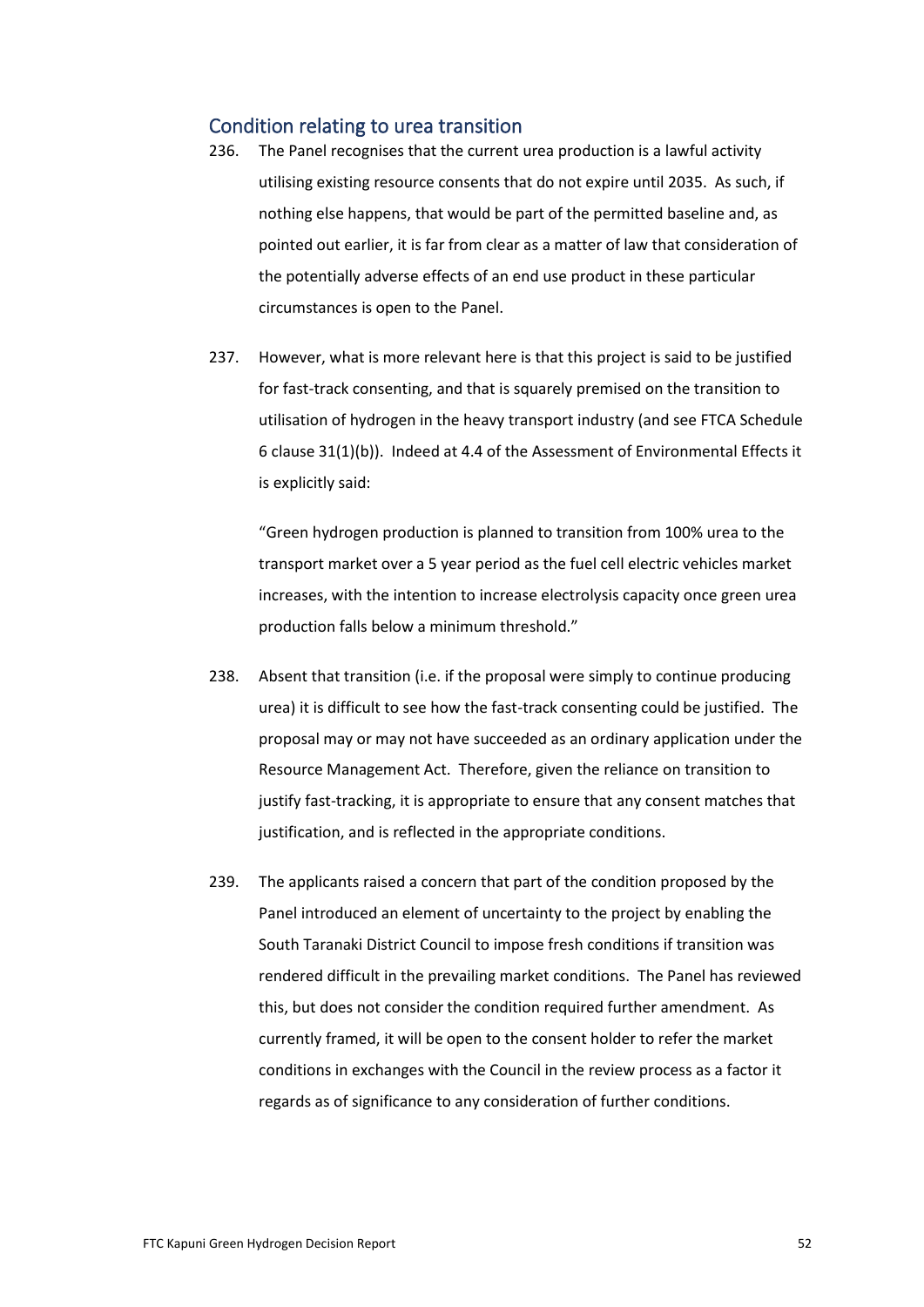## Part L: Consistency with the two statutory purposes

## Drawing the threads together

- 240. Drawing together the various threads required to determine this application, first consideration needs to be given to the mandatory requirements referred to above in Section F.
- 241. Aside from the displacement of section 8 of the Resource Management Act 1991 by section 6 of the FTCA, the Part 2 principles of the former assume prime importance, since all other considerations set out in Clause 31 of Schedule 6 of the FTCA are subject to that. However, for the reasons already discussed the application appears to be entirely consistent with those provisions.
- 242. Turning to the specific Clause 31(1) considerations, the evaluation of actual and potential effects on the environment set out above justifies a conclusion by the Panel that, with appropriate conditions, there are no disenabling effects in terms of the legislative requirements.
- 243. Clause 31(1)(b) introduces the 'offset' consideration. Again, with the appropriate conditions, the Panel concludes that granting consent is justified under this criterion as well.
- 244. With regard to the Clause 29(2) documents (i.e. the "Planning Instruments"), it needs to be remembered as per the earlier analysis that the required consents at worst are classified as discretionary activities. A number are controlled activities or restricted discretionary activities where the ambit of exercising discretion to decline is limited. As per the Panel's above consideration of relevant policy matters, the granting of consent subject to conditions is not contrary to and mostly consistent with those policies.
- 245. There is no other matter in terms of Clause 31(1)(d) that the Panel considers relevant and reasonably necessary to determine the consent application.
- 246. Issues affecting iwi have been specifically addressed earlier. In terms of Clause 31(2) the panel has reached the view that granting consent with the appropriate conditions is consistent with Te Tiriti and with relevant Te Tiriti settlements.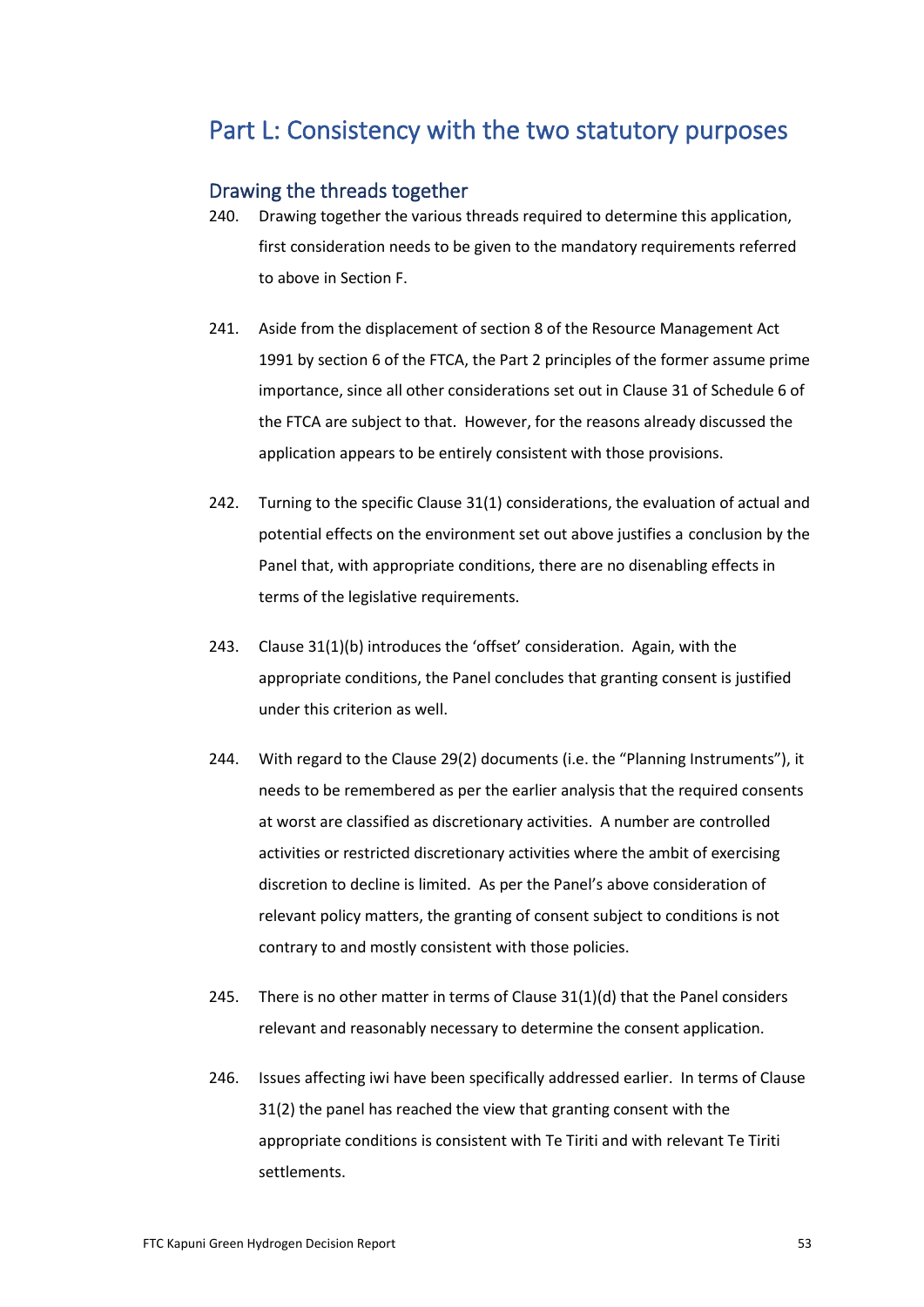247. It should also be recorded that in reaching these conclusions the Panel has disregarded the adverse effects of any activity permitted by planning instruments and any effect on persons who have given written approvals to the application.

## Part M: Final decision

- 248. Accordingly, pursuant to the application of the relevant statutory criteria, the Panel is satisfied that it is appropriate to grant consent on the application of the various statutory criteria for a term of 35 years from the date of grant, but on the conditions attached.
- 249. As required by Clauses 38 and 45 of Schedule 6 of the FTCA, persons entitled to appeal must commence any appeals within the 15 working day period from the day that they are notified of this decision.

**Richard Fowler QC (Chair) Sheena Tepania (Member)**

**Robert Northcott (Member) Justine Inns (Member)**

van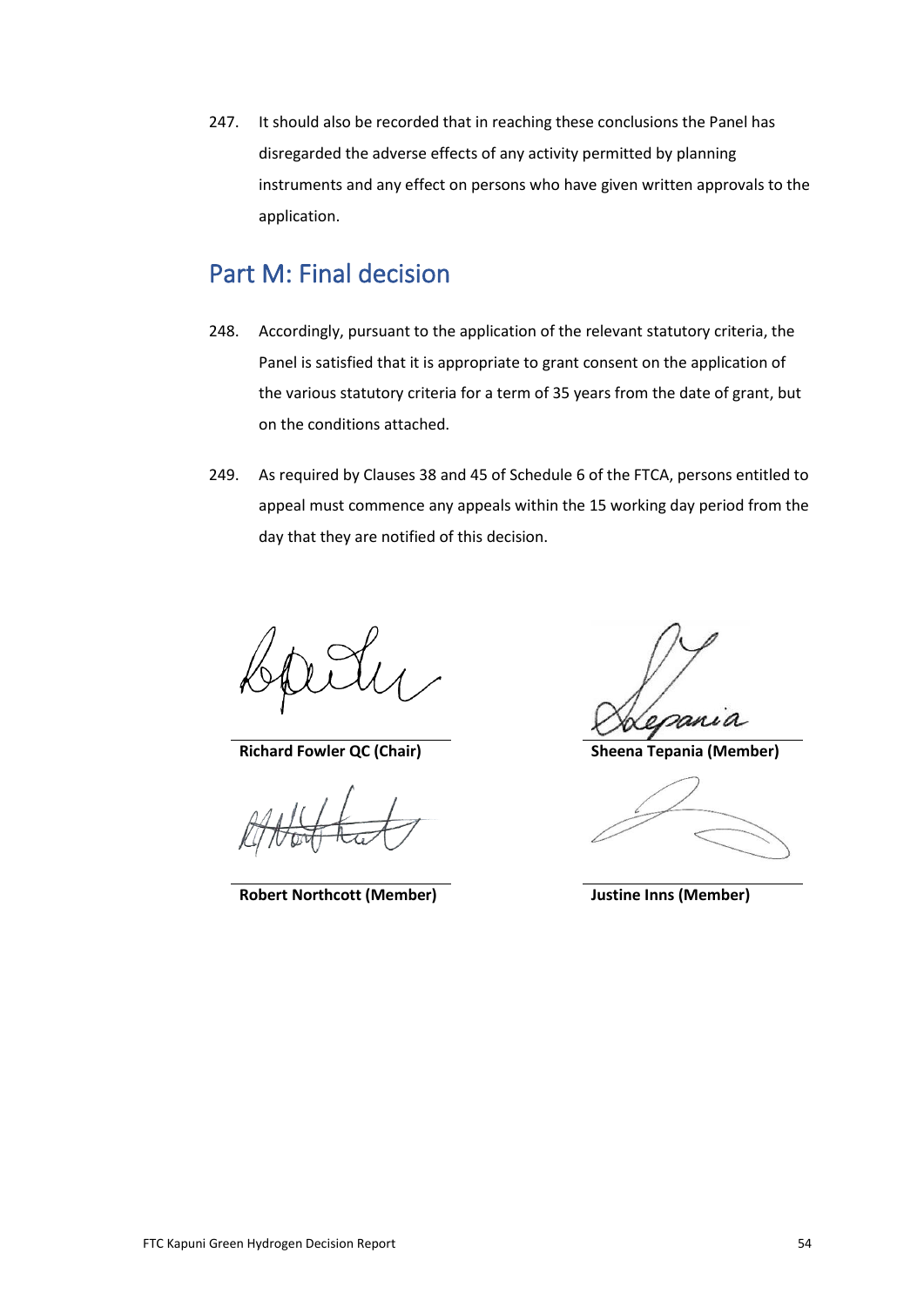# Appendix 1 Parties invited to comment

Parties invited to comment on the Kapuni Green Hydrogen application.

|   | Ainsley and Philip Luscombe                                       |
|---|-------------------------------------------------------------------|
|   | Ballance Agri-Nutrients (Kapuni) Limited                          |
|   | <b>Blair Luscombe</b>                                             |
|   | <b>Business New Zealand Incorporated</b>                          |
|   | Daniel Meyer                                                      |
|   | Deborah and Shane French                                          |
| * | Department of Conservation                                        |
|   | Employers' and Manufacturers' Association (Northern) Incorporated |
| * | Environmental Defence Society Incorporated                        |
| * | Erna and Remigi Zimmerman and Hendrik Mansvelt                    |
| * | <b>Fonterra Limited</b>                                           |
|   | Gavin and Sheryl Matoe                                            |
| * | Generation Zero Incorporated                                      |
|   | <b>Glyn Fleming</b>                                               |
| * | Greenpeace of New Zealand Incorporated                            |
|   | Haylee Goodwin                                                    |
| * | Heritage New Zealand Pouhere Taonga                               |
|   | Infrastructure New Zealand Incorporated                           |
|   | Jono Smyth and Victoria Webster                                   |
|   | Kānihi Umutahi (hapū of Ngāruahine)                               |
|   | Lance and Mel Graves (PKW farms)                                  |
|   | Lynette and Roger Luscombe                                        |
|   | Milinda Sanjeewa                                                  |
| * | Minister for Arts, Culture and Heritage                           |
|   | Minister for Climate Change                                       |
|   | Minister for Infrastructure                                       |
|   | Minister for Land Information                                     |
|   | Minister for Treaty of Waitangi Negotiations                      |
|   | Minister of Conservation                                          |
|   | <b>Minister of Defence</b>                                        |
|   | Minister of Education                                             |
|   | Minister of Housing                                               |
|   | Minister of Local Government                                      |
|   | Minister of Māori Crown Relations: Te Arawhiti                    |
|   | Minister of Transport                                             |
|   | Nathan and Courtney Joyce                                         |
|   | New Zealand Fish and Game Council                                 |
| * | New Zealand Infrastructure Commission / Te Waihanga               |
|   | Ngāti Haua (hapū of Ngāruahine)                                   |
|   | Ngāti Manuhiakai (hapū of Ngāruahine)                             |
| ∗ | Ngāti Ruanui                                                      |
|   | Ngāti Tamaahuroa Titahi (hapū of Ngāruahine)                      |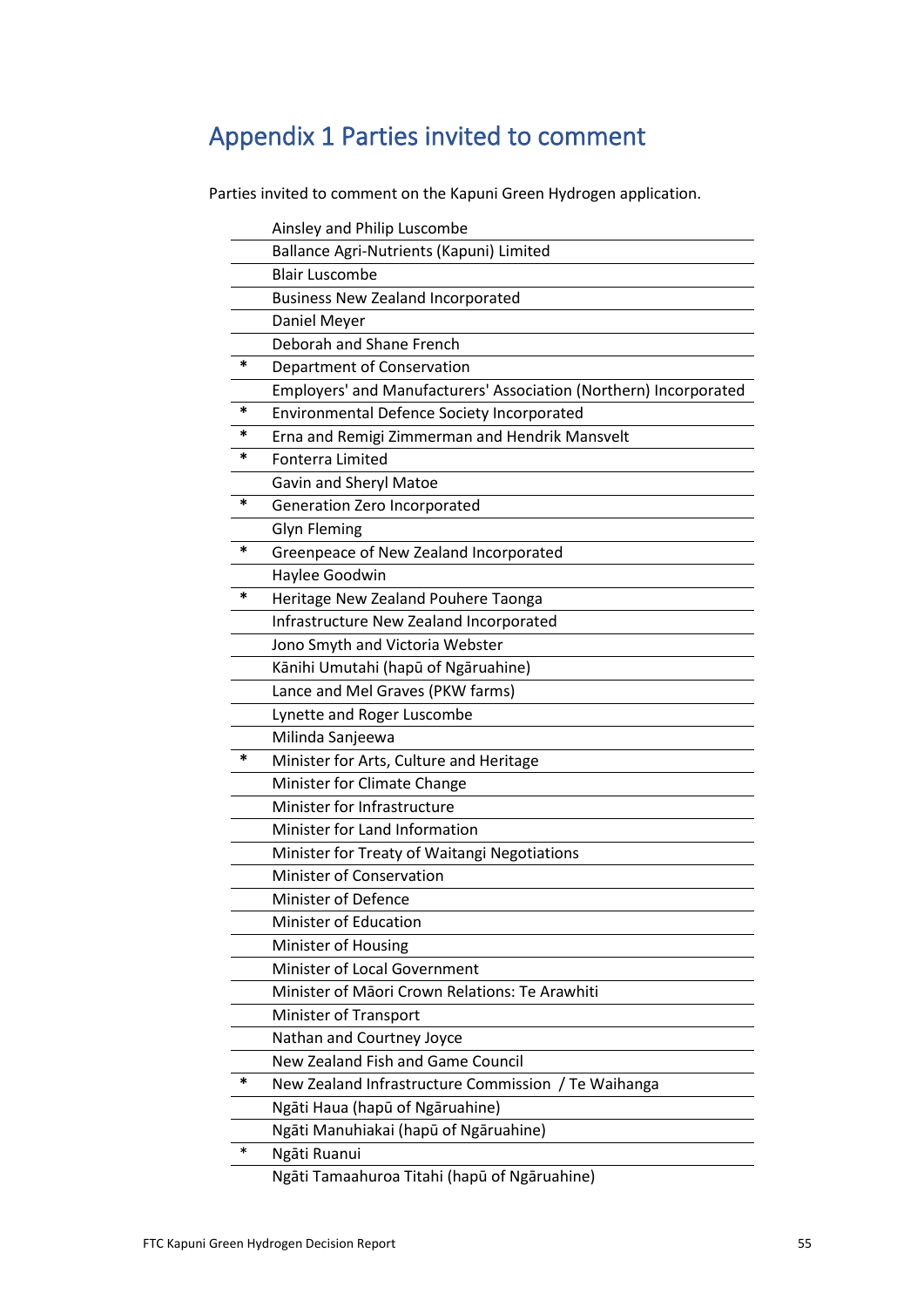|        | Ngāti Tū (hapū of Ngāruahine)                           |
|--------|---------------------------------------------------------|
|        | <b>Nick Hayes</b>                                       |
|        | Nicolaas van der Westhuizen                             |
|        | Nova Energy Limited                                     |
|        | Ōkahu-Inuāwai (hapū of Ngāruahine)                      |
|        | PowerCo Limited                                         |
|        | Property Council of New Zealand                         |
|        | Rangi and Heather Edwards                               |
|        | Robyn Smith and Valmai Sutton                           |
| *      | Royal Forest and Bird Protection Society of New Zealand |
|        | Sean Richardson                                         |
|        | <b>Shayne and Claire Graves</b>                         |
| $\ast$ | South Taranaki District Council                         |
|        | Suzanne and Terrence Lawn                               |
|        | Taranaki Māori Trust Board                              |
| *      | Taranaki Regional Council                               |
| *      | Te Korowai o Ngāruahine Trust                           |
|        | Te Tumu Paeroa (for Māori Trustee)                      |
| *      | The Proprietors of Parininihi Ki Waitōtara Block        |
| *      | <b>Todd Petroleum Mining Company Limited</b>            |
|        | <b>Transpower New Zealand Limited</b>                   |

*\* Denotes parties who provided a comment and were invited to comment on draft conditions*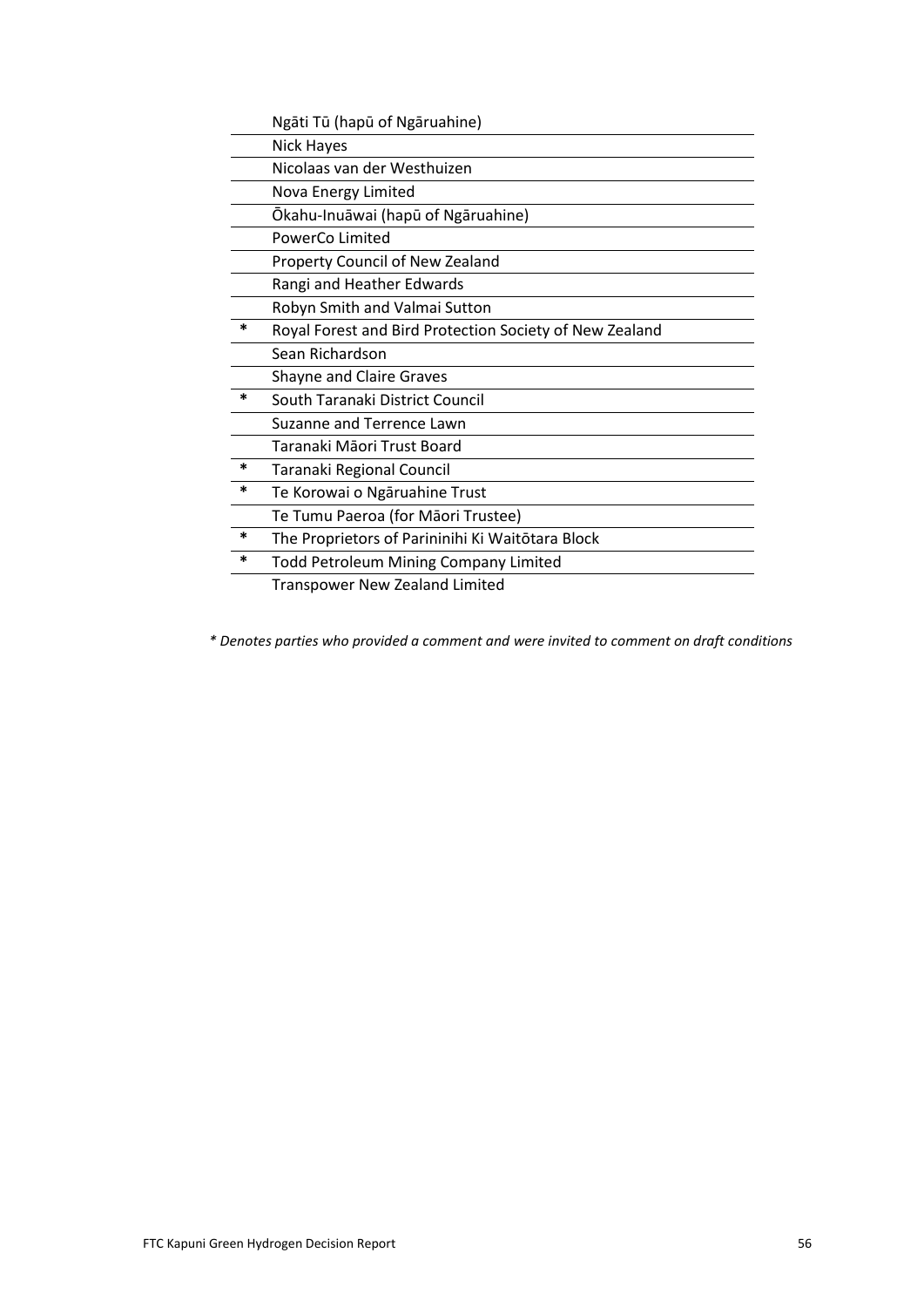# Appendix 2 Conditions

## **GENERAL**

- (1) The construction, operation and maintenance of the Kapuni Green Hydrogen Project shall be undertaken in general accordance with the information provided in "Kapuni Green Hydrogen Project Resource Consent Application and Assessment of Environmental Effects" dated August 2021 and any other documentation relevant to the resource consent applications. In the event of any conflict or discrepancy between these documents and the conditions of this resource consent, the conditions shall be determinative.
- (2) Pursuant to Clause 37 (7) and (8) of Schedule 6 of the COVID-19 Recovery (Fasttrack Consenting) Act 2020, this resource consent shall lapse if not given effect to within 2 years of the commencement of this resource consent.
- (3) Pursuant to section 134(1) of the Resource Management Act 1991, this resource consent may only be exercised by the consent holder, its successor, or any person acting under the prior written approval of the consent holder.
- (4) The consent holder shall ensure that all contractors engaged to undertake activities authorised by this resource consent are made aware of the conditions and management plans that apply to this resource consent that are relevant to their work area and the measures required for compliance with the conditions.
- (5) The consent holder shall notify the Group Manager Environmental Services, South Taranaki District Council and the Chief Executive, Taranaki Regional Council as to the commencement date of earthworks authorised as part of this resource consent, at least 20 working days before such works commence.
- (6) The consent holder shall at all times construct, operate and maintain the Kapuni Green Hydrogen Project in general accordance with all management plans submitted to, and certified by, the Group Manager – Environmental Services, South Taranaki District Council or the Chief Executive, Taranaki Regional Council as part of the conditions of this resource consent.
- (7) A copy of this consent and all certified management plans (including any certified amendments) shall be readily available and shall be produced without unreasonable delay upon request from a servant or agent of the South Taranaki District Council or the Taranaki Regional Council. The management plans include: (a) An Erosion and Sediment Control Plan.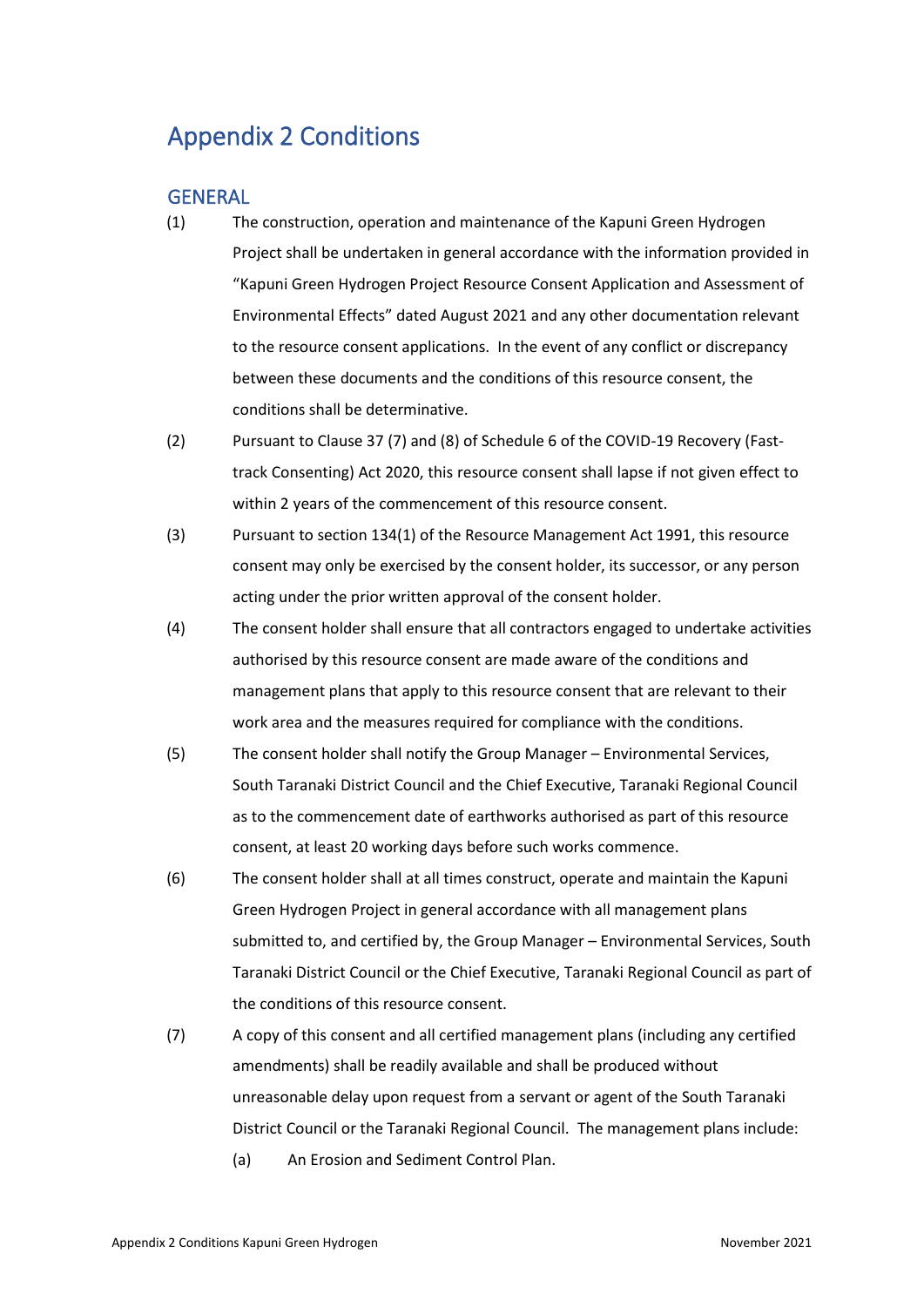- (b) A Revegetation and Landscape Management Plan.
- (c) Emergency Response Plan.
- (d) Construction Noise Management Plan.
- (e) Construction Traffic Management Plan.
- (f) Transport Plan.
- (g) Contaminated Site Management Plan.
- (h) Landscape Plan.
- (i) Lizard Management Plan.
- (j) Fire Management Plan.
- (k) Contaminant Spill Contingency Management Plan.
- (l) Decommissioning Plan.

## WIND TURBINE CHARACTERISTICS

- (8) The maximum number of wind turbines that may be installed on the Wind Turbine Site (Sections 66, 67 and 68 Block III Waimate SD) shall not exceed 4.
- (9) The maximum wind turbine height (to the vertically extended blade tip) shall be no greater than 206 metres above the finished level of the foundation.
- (10) The minimum height of the vertically extended blade tip of any wind turbine shall not be less than 43 metres above finished ground level.
- (11) All wind turbines utilised within the Kapuni Green Hydrogen Project (including any replacement wind turbines that are installed during the term of the consent) shall be of a similar size and type and have three blades.
- (12) Lattice style pylon towers shall not be used for the wind turbine structures.
- (13) The turbine towers, nacelle and rotors shall be painted off-white / light grey (RAL 7035).
- (14) The wind turbines shall be located anywhere within their individual Foundation Envelope Area as outlined in BTW Company drawing 191149-02 Sheet 1 Rev B.
- (15) Within 3 months of completion of construction of the turbines, the Consent Holder shall submit a certificate from a Licensed Cadastral Surveyor to the Group Manager – Environmental Services, South Taranaki District Council confirming the final location and height of the turbines.

## PLANS

(16) At least 40 working days prior to the commencement of construction (building) works authorised as part of this resource consent, the consent holder shall provide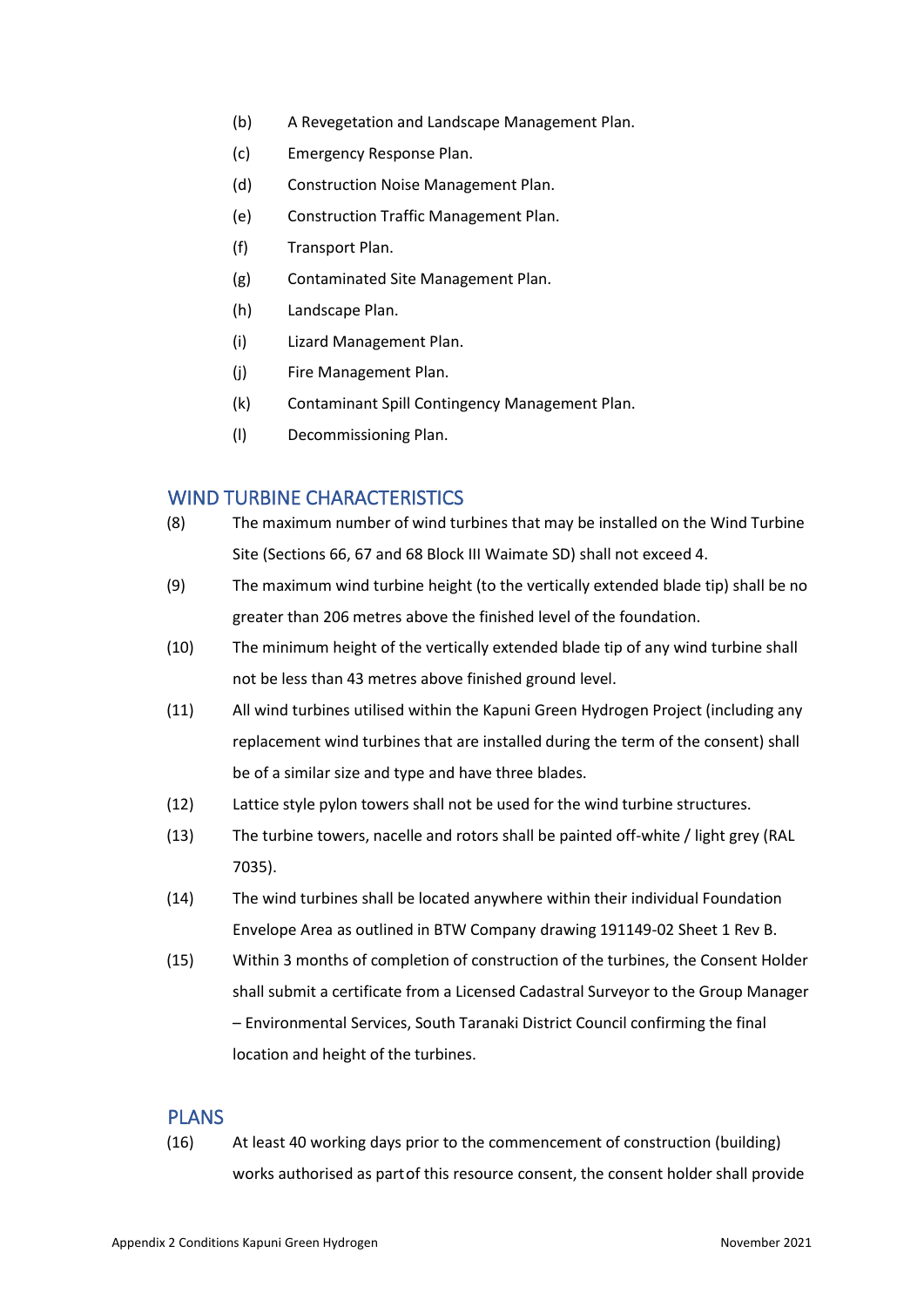the Group Manager – Environmental Services, South Taranaki District Council with a set of final design drawings for the Kapuni Green Hydrogen Project. The final design drawings shall, as a minimum, include:

- (a) The location and spacing of the wind turbines;
- (b) The specifications of the wind turbines, turbine platforms, foundations and hard stand areas;
- (c) The location and specifications of the power cable and all supporting infrastructure;
- (d) The layout, heights and specifications of all buildings and structures associated with the hydrogen facilities at the Ballance Plant; and
- (e) The location of all fill disposal sites.
- (17) Within 40 working days of construction of the Kapuni Green Hydrogen Project being completed (or after each stage, if the project is constructed in stages), the consent holder shall provide the Group Manager – Environmental Services, South Taranaki District Council with a set of as-built plans for the following:
	- (a) All wind turbines, turbine platforms and foundation areas;
	- (b) The internal access road network on the Wind Turbine Site;
	- (c) All fill disposal sites;
	- (d) All above ground, permanent supporting infrastructure; and
	- (e) All fixed, above ground structures that form part of the hydrogen facilities at the Ballance Plant.

### EARTHWORKS AND CONSTRUCTION

- (18) At least 20 working days prior to the commencement of construction works authorised as part of this resource consent, the consent holder shall submit an Erosion and Sediment Control Plan (ESCP) to the Chief Executive, Taranaki Regional Council which shall be prepared generally in accordance with the Waikato Erosion and Sediment Control Guidelines for Soil Disturbing Activities 2009. The ESCP shall be prepared by an experienced and appropriately qualified person and shall provide for the following objectives:
	- (a) Minimise the volume of earthworks required for the construction of the Kapuni Green Hydrogen Project to the extent practicable;
	- (b) Maximise the effectiveness of erosion and sediment control measures associated with earthworks by minimising sediment generation and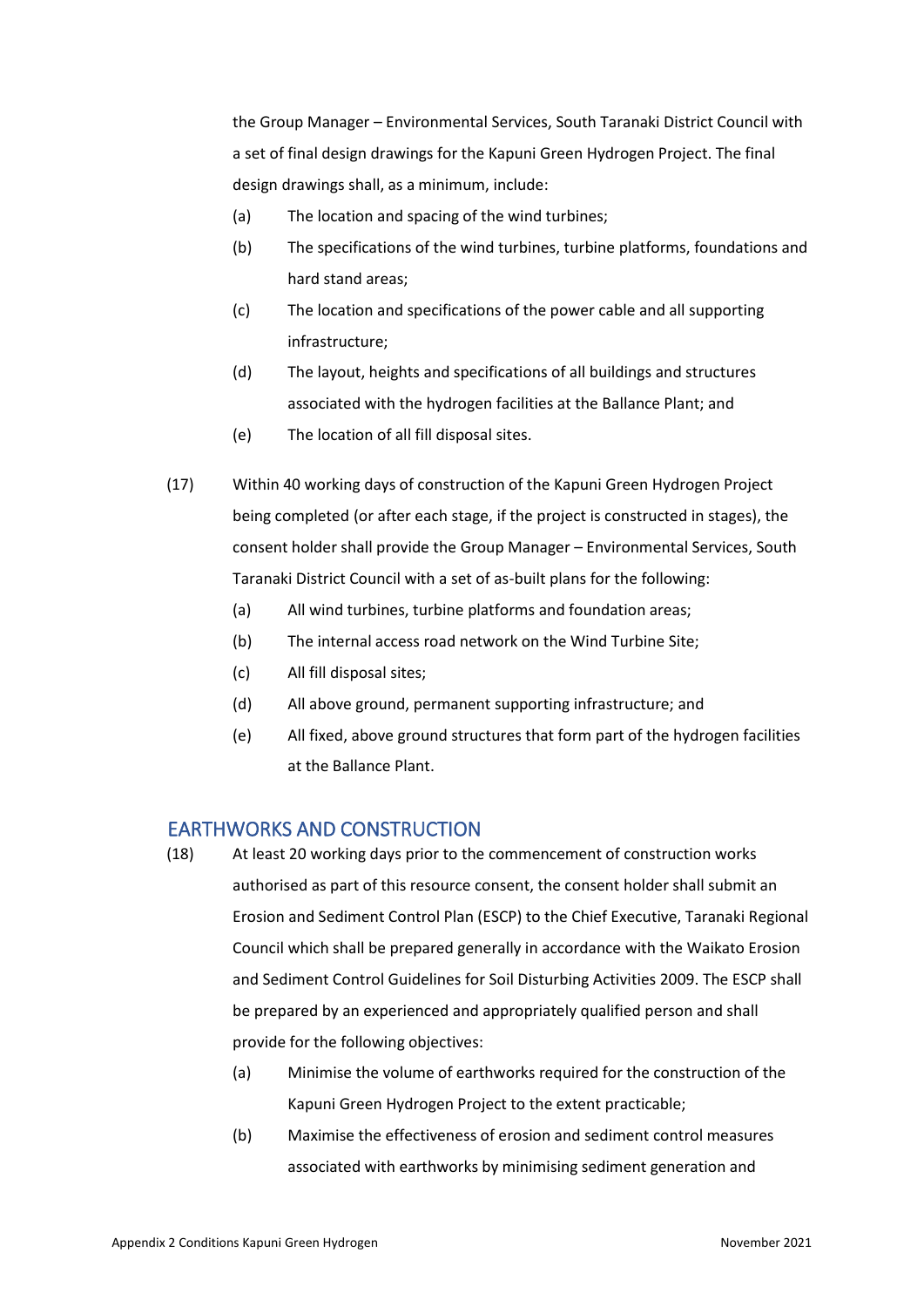sediment laden runoff;

- (c) Minimise the overall area of disturbance so as to reduce the potential impact on any vegetation, streams, wetlands and potential archaeological features within the project site boundaries;
- (d) Ensure control and / or mitigation of the adverse effects of any dust emissions;
- (e) Minimise the effects, and introduction, of weeds;
- (f) Ensure that fill disposal sites are contoured to reflect the surrounding landforms; and
- (g) Rehabilitate and re-vegetate worked areas that are not covered in hardstanding so that they are returned to pasture or their existing vegetative cover.
- (19) In order to achieve the objectives established in Condition 18 above, the ESCP shall, as a minimum, address the following matters:
	- (a) An explanation of how the ESCP shall be implemented and the associated roles, responsibilities and contact details for the principal persons responsible for management during the construction period;
	- (b) A clear description of the planned staging and timing of works and the description of earthworks in each stage, including detailed site plans;
	- (c) Detailed measures for groundwater control and subsoil drainage;
	- (d) Confirmation of the volumes of cut, fill and unsuitable material;
	- (e) The location and design of fill disposal sites;
	- (f) The engineering controls, supervision and certification that will be applied to each stage of development;
	- (g) The specific erosion and sediment control measures that will be applied to each stage of earthworks;
	- (h) The engineering and management procedures for material sources, use, disposal and treatment, stockpiling, fill placement and disposal of unsuitable materials;
	- (i) The specific dust control measures that will be applied to each stage of earthworks and fill disposal sites;
	- (j) The measures to ensure that worked areas are rehabilitated and revegetated as soon as practicable following earthworks;
	- (k) The identification of the vegetation or pasture types and re-vegetation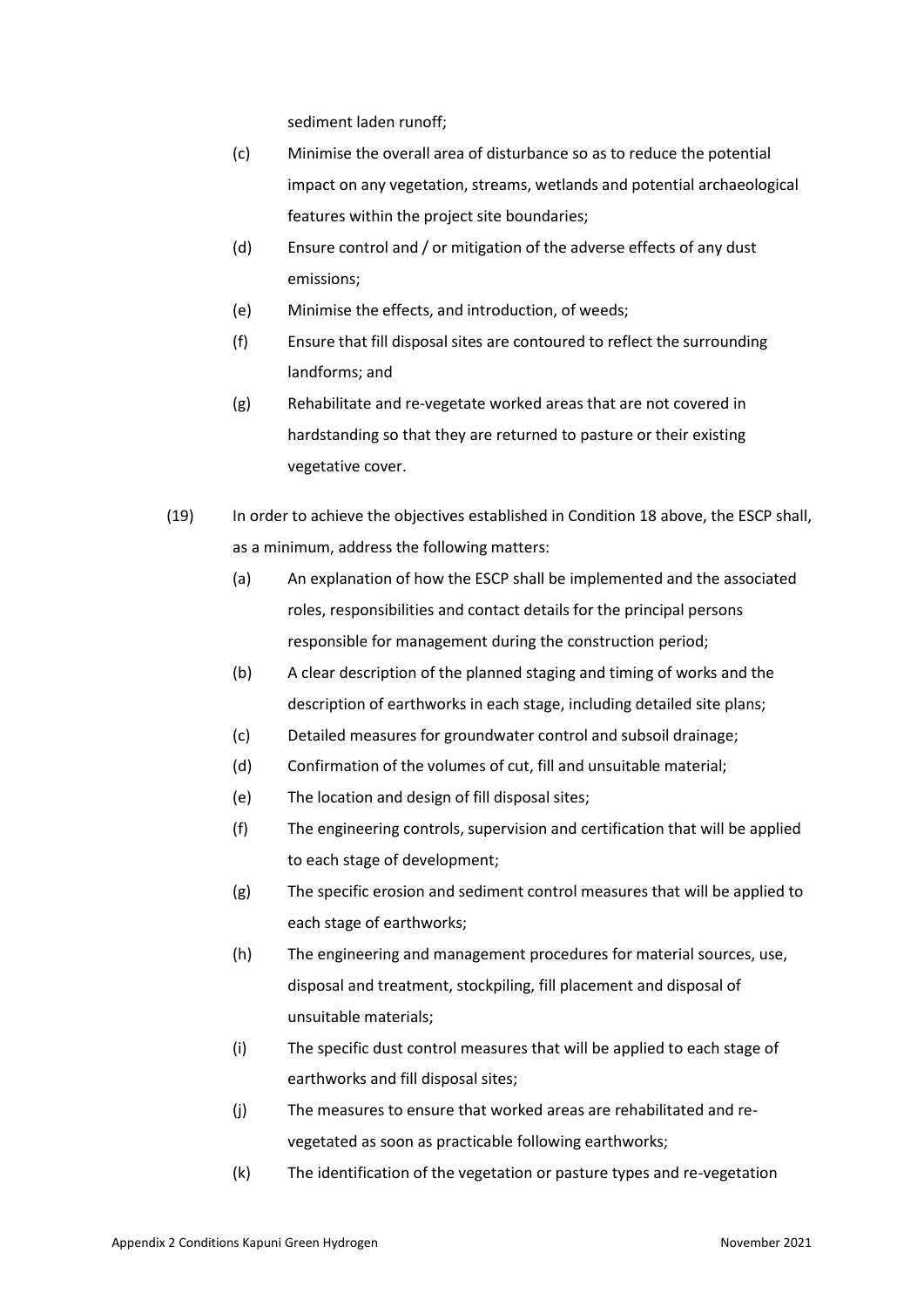material and techniques to be used for rehabilitation purposes;

- (l) The programme and timing of re-vegetation and maintenance activities so that stabilised surface coverage of 80% is achieved;
- (m) The retention of surface cover in order to reduce the effects from sediment-laden stormwater runoff;
- (n) The identification of weed management activities to be undertaken; and
- (o) Details on the frequency of inspections and monitoring of all stormwater, dust, erosion and sediment control measures throughout each stage of construction works, including details of the experienced and appropriately qualified person responsible for inspections and monitoring.
- (20) The ESCP shall be certified in writing by the Taranaki Regional Council acting in a technical certification capacity prior to any earthworks activities authorised by this resource consent commencing and the Consent Holder shall undertake all earthworks authorised by this consent in accordance with the certified ESCP.
- (21) Any changes proposed to the ESCP shall be confirmed in writing by the Consent Holder and certified in writing by the Chief Executive, Taranaki Regional Council acting in a technical certification capacity, prior to the implementation of any changes proposed.
- (22) No less than 2 and no more than 20 working days before commencing earthworks the consent holder shall notify the Chief Executive, Taranaki Regional Council ('the Chief Executive'). Notification shall include the consent number, a brief description of the work, and the intended commencement and completion date. Unless the Chief Executive advises that an alternative electronic method is required, this notice shall be served by completing and submitting the 'Notification of work' form on the Taranaki Regional Council's website:

#### (http:[//bit.ly/TRCWorkNotificationForm\).](http://bit.ly/TRCWorkNotificationForm)) .

- (23) Before commencing any earthworks, the consent holder shall ensure that they (or their representative) meet on site with a Taranaki Regional Council officer who is directly responsible for monitoring compliance with the conditions of this consent. The purpose of this meeting shall be for the consent holder to detail the measures proposed to ensure compliance with the conditions of this consent in relation to the stormwater discharge during earthworks.
- (24) All earthwork areas shall be stabilised vegetatively or otherwise as soon as is practicable and no longer than 6 months after completion of soil disturbance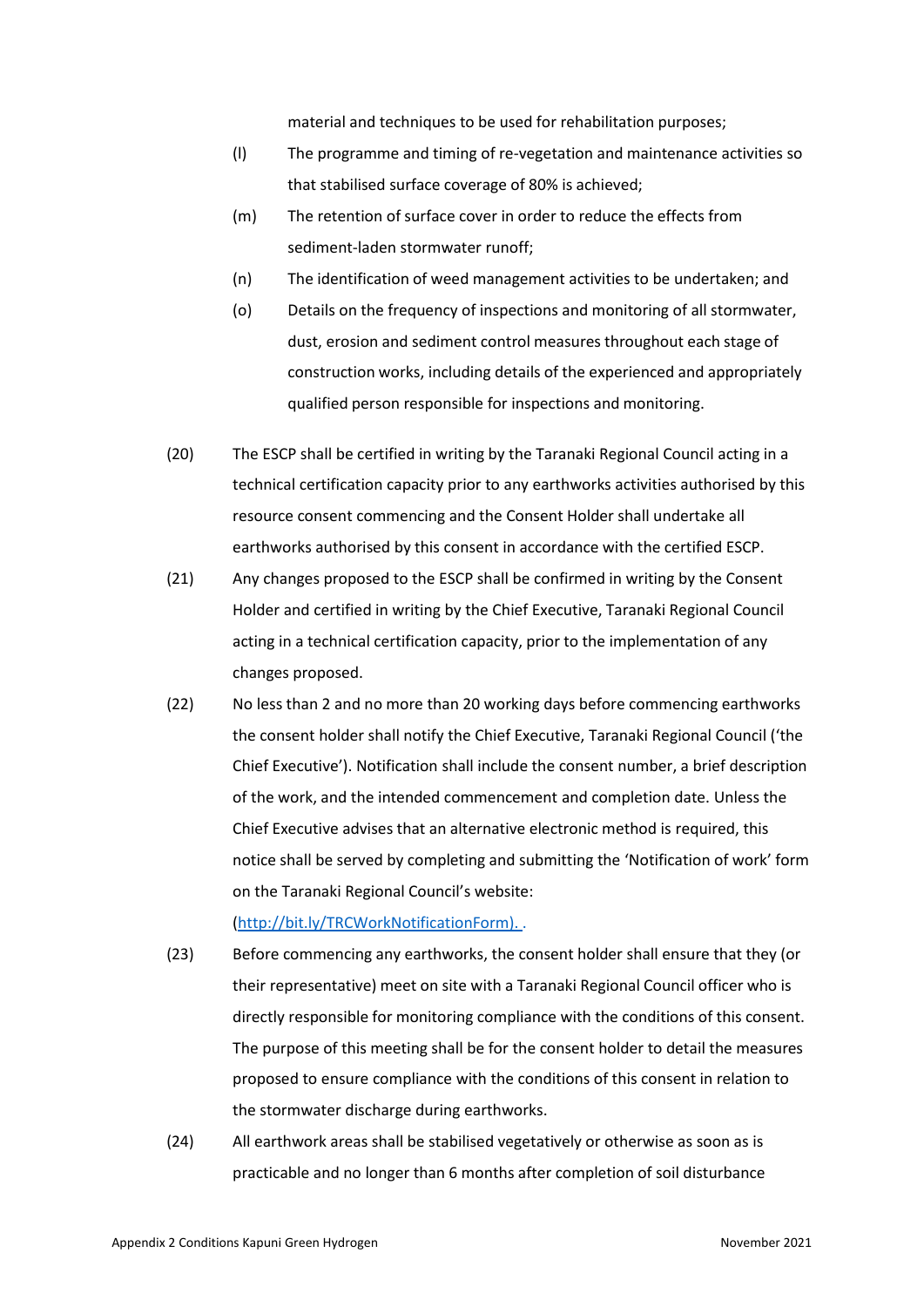activities.

- (25) Any discharge from the sites that reaches surface water shall have a suspended solids concentration no greater than  $100 \text{ g/m}^3$ .
- (26) The consent holder shall at all times adopt the best practicable option, as defined in section 2 of the Resource Management Act 1991, to prevent or minimise any actual or likely adverse effect on the environment associated with discharge of contaminants from the sites during earthworks.

## CONTAMINATED SOIL

- (27) All earthworks at the Ballance Plant associated with the hydrogen facilities shall be undertaken in accordance with the Contaminated Site Management Plan (CSMP) provided in "Kapuni Green Hydrogen Project – Resource Consent Application and Assessment of Environmental Effects" dated 18/08/2021.
- (28) A copy of the CSMP shall be kept on site at all times during construction and the consent holder shall ensure the CSMP is distributed to the Project Manager and all earthworks contractors working on the hydrogen facilities at the Ballance Plant.
- (29) On completion of earthworks for the hydrogen facilities at the Ballance Plant the consent holder shall provide a Works Completion Letter to the Group Manager – Environmental Services, South Taranaki District Council confirming all earthworks have been undertaken in accordance with the CSMP. The letter shall be accompanied by soil disposal evidence and shall detail any complaints, health and safety or environmental incidents and unexpected discoveries that occurred during site earthworks with regards to soil contamination and detail how these matters were managed.

## **CULVERTS**

- (30) The culvert shall be constructed in accordance with drawing number 191149-05, dated 07/07/2021 and provided with the "Kapuni Green Hydrogen Project – Resource Consent Application and Assessment of Environmental Effects" dated 18/08/2021.  In the case of any contradiction between the drawing(s) and the conditions of this consent, the conditions of this consent shall prevail.
- (31) The culvert pipe shall have a diameter no less than 1650 mm.
- (32) The fill over the top of the culvert pipe shall be comprised of suitable soils free of wood, humus and other organic matter. The embankment shall be well compacted in uniform layers not exceeding 300 mm loose depth to achieve a compaction of at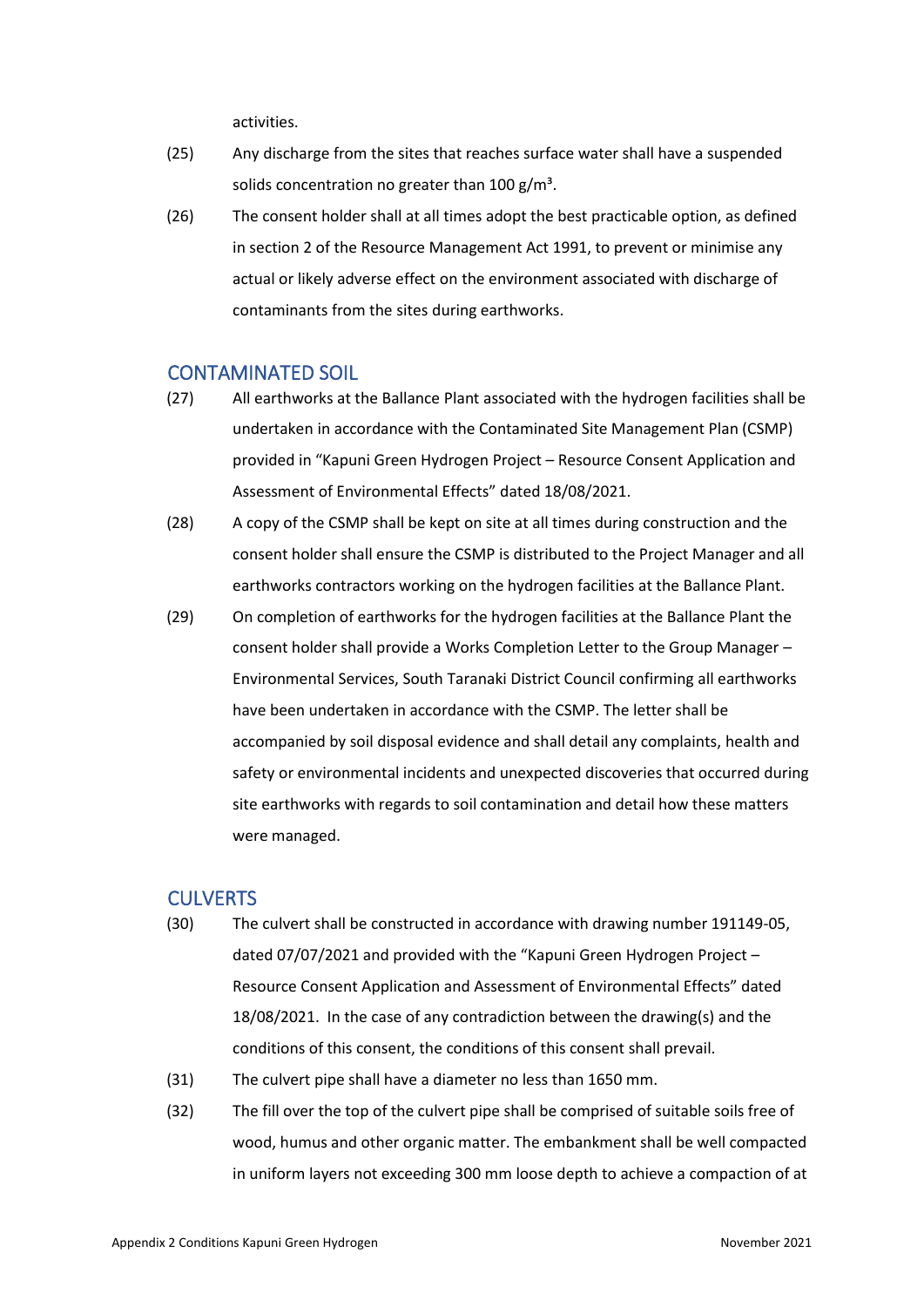least 95% of maximum dry density.

- (33) The fill over the top of the culvert pipe shall be no deeper than 1300 mm.
- (34) Any work carried out in the river bed shall be separated from running water, by a temporary coffer-dam and/or diversion using sand bags or some other form of contained of fill.
- (35) No less than 2 and no more than 20 working days before commencing work the consent holder shall notify the Chief Executive, Taranaki Regional Council ('the Chief Executive'). Notification shall include the consent number, a brief description of the work, and the intended commencement date. Unless the Chief Executive advises that an alternative method is required this notice shall be served by completing and submitting the 'Notification of work' form on the Council's website (http:[//bit.ly/TRCWorkNotificationForm\).](http://bit.ly/TRCWorkNotificationForm))
- (36) Within 20 working days after completion of the installation of the culvert on the Wind Turbine Site, the consent holder shall collect and provide the following information, together with the time and date of its collection, to the Chief Executive of the Taranaki Regional Council (and, with respect to the information listed in paragraphs (e), (f) and (g), to Te Korowai o Ngāruahine Trust, Ngāti Tū and Ngāti Manuhiakai):
	- (a) the type of the structure;
	- (b) the geographical co-ordinates of the structure;
	- (c) the flow of the river or connected area (whether none, low, normal, or high);
	- (d) at the structures location:
		- i. the width of the river or connected area at the water's surface; and
		- ii. the width of the bed of the river or connected area;
	- (e) whether there are any improvements to the structure to mitigate any effects the structure may have on the passage of fish;
	- (f) whether the structure protects particular species, or prevents access by particular species to protect other species;
	- (g) the likelihood that the structure will impede the passage of fish;
	- (h) visual evidence (for example, photographs) that shows both ends of the structure, viewed upstream and downstream;
	- (i) the culvert's asset identification number, if known;
	- (j) whether the culvert's ownership is;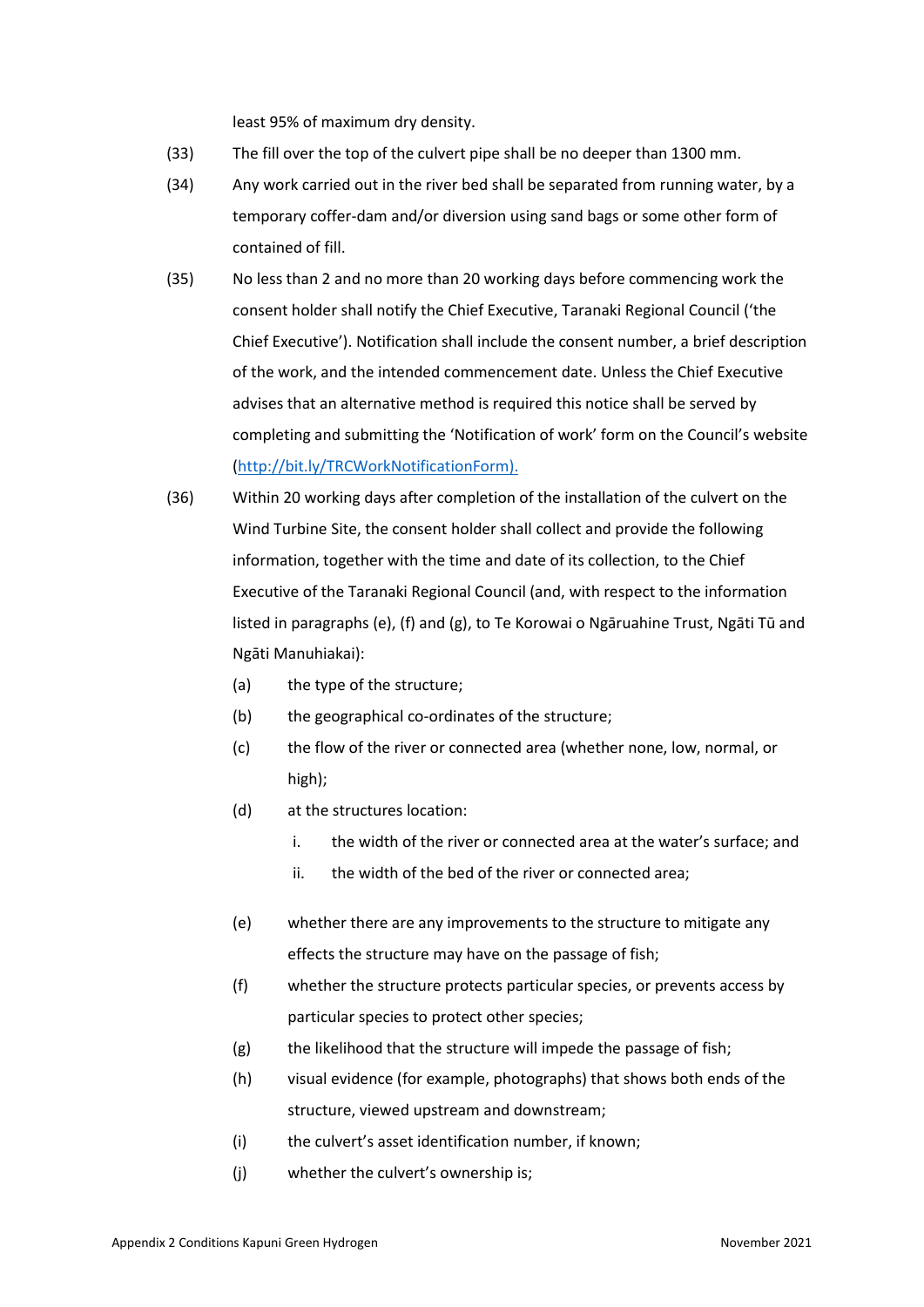- i. held by the Crown (for example, the Department of Conservation), a regional council, a territorial authority, the New Zealand Transport Agency, or KiwiRail Holdings Limited; or
- ii. held publicly by another person or organisation; or
- iii. held privately; or
- iv. unknown;
- (k) the number of barrels that make up the culvert;
- (l) the culvert's shape;
- (m) the culvert's length;
- (n) the culvert's diameter or its width and height;
- (o) the height of the drop (if any) from the culvert's outlet;
- (p) the length of the undercut or erosion (if any) from the culvert's outlet;
- (q) the material from which the culvert is made;
- (r) the mean depth of the water through the culvert;
- (s) the mean water velocity in the culvert;
- (t) whether there are low-velocity zones downstream of the culvert;
- (u) the type of bed substrate that is in most of the culvert;
- (v) whether there are any remediation features (for example, baffles or spat rope) in the culvert;
- (w) whether the culvert has wetted margins;
- (x) the slope of the culvert;
- (y) the alignment of the culvert; and
- (z) the numbers of each other type of structure to which this subpart applies, or of wingwalls or screens, on the culvert.
- (37) Between 15 May and 31 October no work shall be undertaken on any part of the stream bed that is covered by water.
- (38) The consent holder shall take all practicable steps to minimise stream bed disturbance, sedimentation and increased turbidity during installation of the culvert, including by:
	- (a) completing all works in the minimum time practicable;
	- (b) avoiding placement of excavated material in the flowing channel;
	- (c) keeping machinery out of the actively flowing channel, as far as practicable; and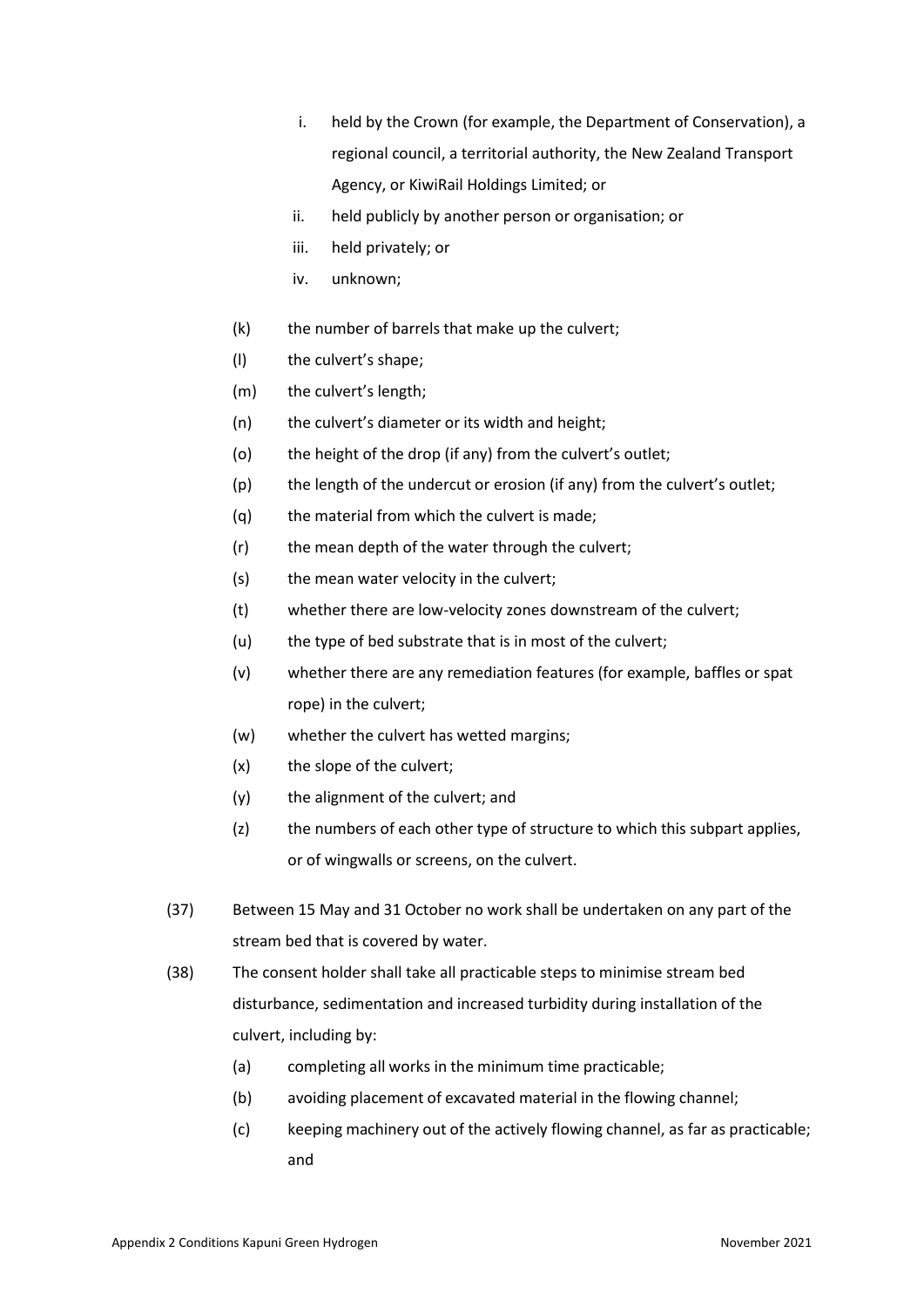- (d) reinstating any disturbed areas as far as practicable.
- (39) A layer of rock riprap 1.150 m thick shall be installed in the stream bed. The riprap shall extend 4 metres downstream of the culvert outlet and 4 metres upstream of the culvert inlet and up the banks on both sides of the stream. The rock shall have the following grading:
	- (a) 100% less than 600 mm diameter;
	- (b) 50% greater than 450 mm diameter;
	- (c) 90% greater than 250 mm diameter.
- (40) The culvert shall not restrict fish passage.
- (41) The invert of the culvert shall be set below the existing stream bed by 330 mm so that it fills with bed material and simulates the natural bed.
- (42) The gradient of the culvert shall be no steeper than the natural gradient of the stream bed at the site.
- (43) On completion of works, the banks of the channel upstream and downstream of the culvert shall be no steeper than the existing natural banks. Where the bank consists of fill, the fill must be well compacted with batter slopes no steeper than 2 horizontal to 1 vertical.
- (44) The culvert shall remain the responsibility of the consent holder and be maintained so that:
	- (a) it does not become blocked, and at all times allows the free flow of water through it; and
	- (b) the consent holder repairs any erosion, scour or instability of the stream bed or banks that the culvert causes.
- (45) The consent holder must ensure that a plan is implemented to monitor and maintain the culvert so that fish passage is maintained and does not reduce over time. Unless the Chief Executive, Taranaki Regional Council agrees to another plan that ensures appropriate monitoring and maintenance, the consent holder shall prepare a plan for that monitoring and maintenance that includes:
	- (a) how the monitoring and maintenance will be done;
		- i. the steps taken to avoid any adverse effects on the passage of fish;
		- ii. the steps to be taken to ensure that the structure's provision for the passage of fish does not reduce over its lifetime;
		- iii. how often, as specified by the Taranaki Regional Council, the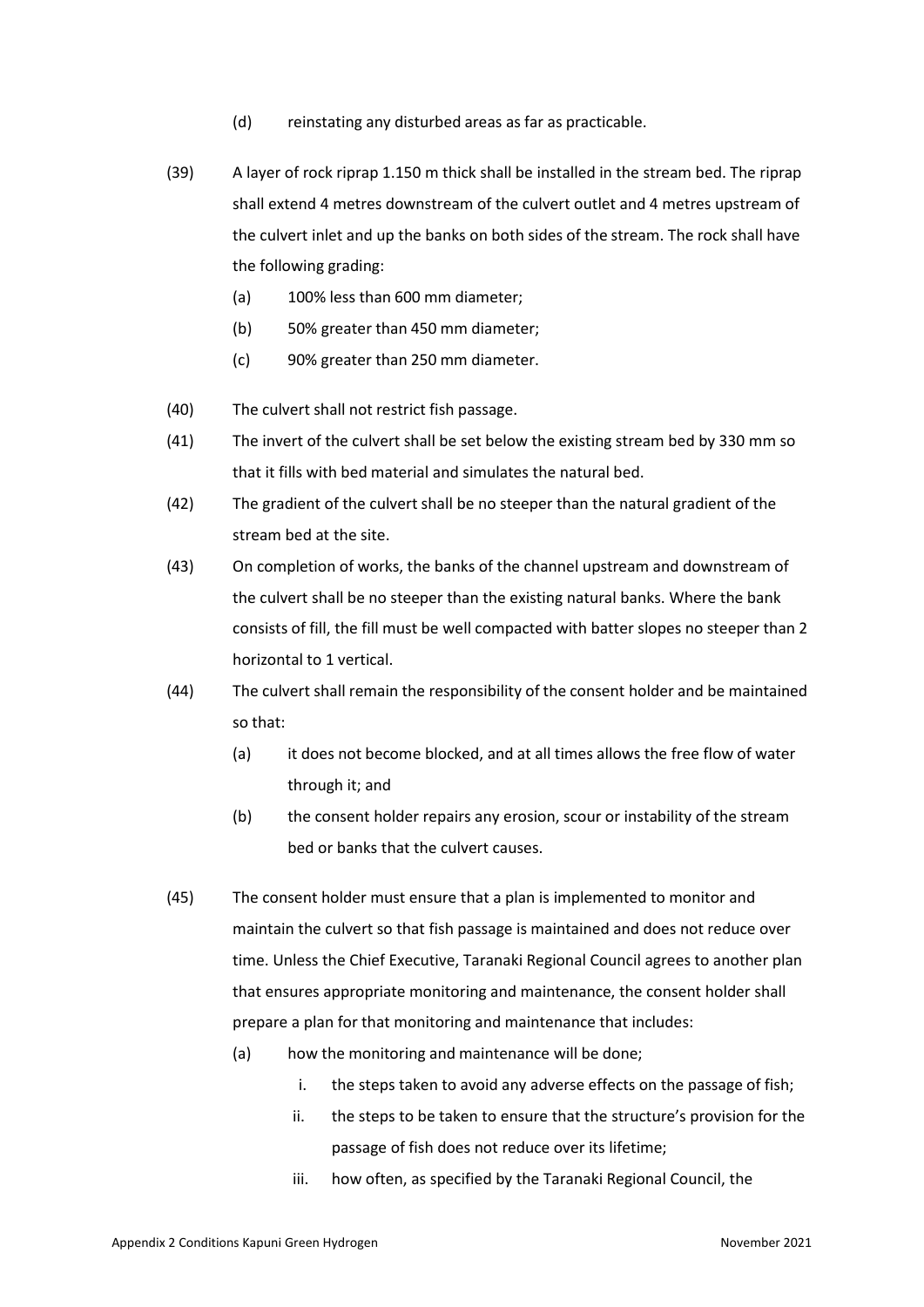information must be provided under paragraph (b) (for the purpose of reassessing the structure's effect on the passage of fish); and

- iv. a process for providing that information.
- (b) require an updated version of the information relating to the structure that was required for the original resource consent to be provided to the Taranaki Regional Council at the following times:
	- i. at the intervals required by the plan; and
	- ii. each time a significant natural hazard affects the structure.

## RISK MANAGEMENT

- (46) Prior to the operation of the hydrogen facilities, the consent holder shall provide the following documentation which demonstrates that the facilities comply with the Health and Safety at Work (Hazardous Substances) Regulations 2017 (HSR), the Health and Safety in Employment (Pressure Equipment, Cranes, and Passenger Ropeways) Regulations 1999 (PECPR) and the Electricity (Safety) Regulations 2010 (ESR):
	- (a) A Location Compliance Certificate under the HSR;
	- (b) A Certificate of Inspection under the PECPR; and

(c) A Certificate of Compliance and a Record of Inspection under the ESR. A copy of the above documentation must be submitted to the Group Manager – Environmental Services, South Taranaki District Council within 20 working days of completion of the works.

- (47) The consent holder must report to the Group Manager Environmental Services, South Taranaki District Council and the Chief Executive, Taranaki Regional Council, any significant incidents resulting in the discharge of hazardous substances to the environment within 24 hours of the incident occurring.
- (48) The consent holder must prepare a copy of an Emergency Response Plan for all new hydrogen facilities for the Kapuni Green Hydrogen Project. The Plan shall be provided to the Group Manager – Environmental Services, South Taranaki District Council prior to operation of the hydrogen facilities and any subsequent updates to the Plan shall also be provided.
- (49) At least 20 working days prior to the commencement of construction works authorised as part of this resource consent, the consent holder shall submit a Fire Management Plan to the Group Manager – Environmental Services, South Taranaki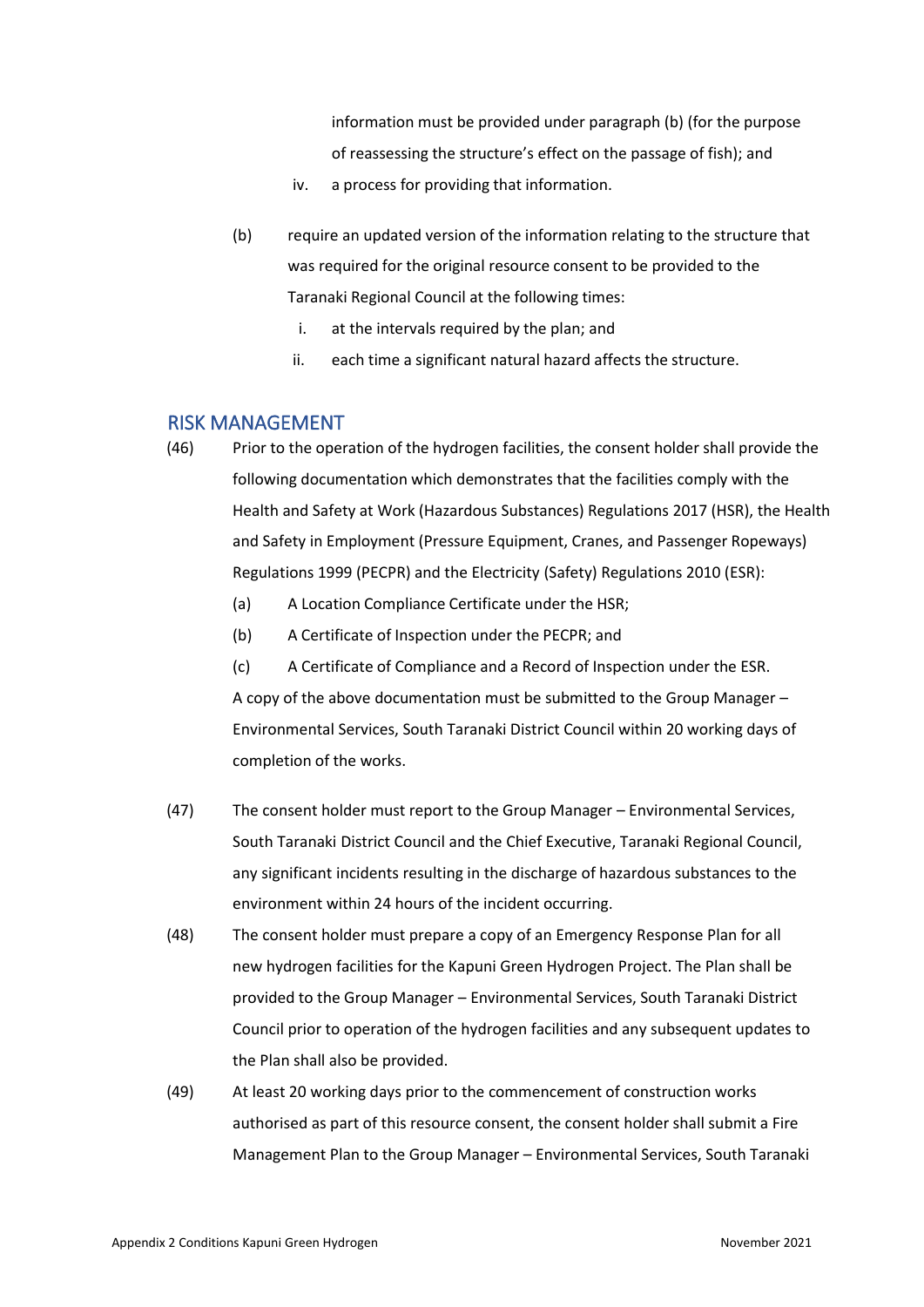District Council to certify that the plan meets the objective below. The Fire Management Plan shall be prepared by a suitably qualified and experienced person and provide for the following objective:

- (a) Ensure measures are implemented on the Wind Turbine Site in order to minimise the potential risk, and effects, of fire.
- (50) In order to achieve the objective established in Condition 49 above, the Fire Management Plan shall, as a minimum, address the following matters:
	- (a) The identification of potential sources of combustion and fire during the construction, operation and maintenance of the Kapuni Green Hydrogen Project;
	- (b) Measures to minimise or prevent the potential for fire during the construction, operation and maintenance of the Kapuni Green Hydrogen Project;
	- (c) Sources of water for fire-fighting purposes and / or fire retardants across the site of the Kapuni Green Hydrogen Project;
	- (d) Protocols for the management of different fire events (e.g. grass fires, mechanical fires) across the site of the Kapuni Green Hydrogen Project; and
	- (e) Training procedures for all site staff and contractors.
- (51) Prior to commencement of any earthworks associated with the installation of the hydrogen pipeline at the Ballance Site, the consent holder shall provide evidence to the Group Manager – Environmental Services, South Taranaki District Council that a Pipeline Easement Permit has been obtained from FirstGas.

## **NOISE**

### **Construction and Maintenance Noise**

- (52) Noise from all construction and maintenance works associated with the Kapuni Green Hydrogen Project shall be measured and assessed in accordance with the requirements and limits of "NZS6803:1999 Acoustics – Construction Noise."
- (53) At least 20 working days prior to the commencement of construction works authorised as part of this resource consent, the consent holder shall submit a Construction Noise Management Plan (CNMP) to the Group Manager – Environmental Services, South Taranaki District Council to certify that the CNMP meets the objectives in this Condition 53 (a), (b) and (c). The CNMP shall be prepared by an appropriately qualified and experienced acoustical consultant. The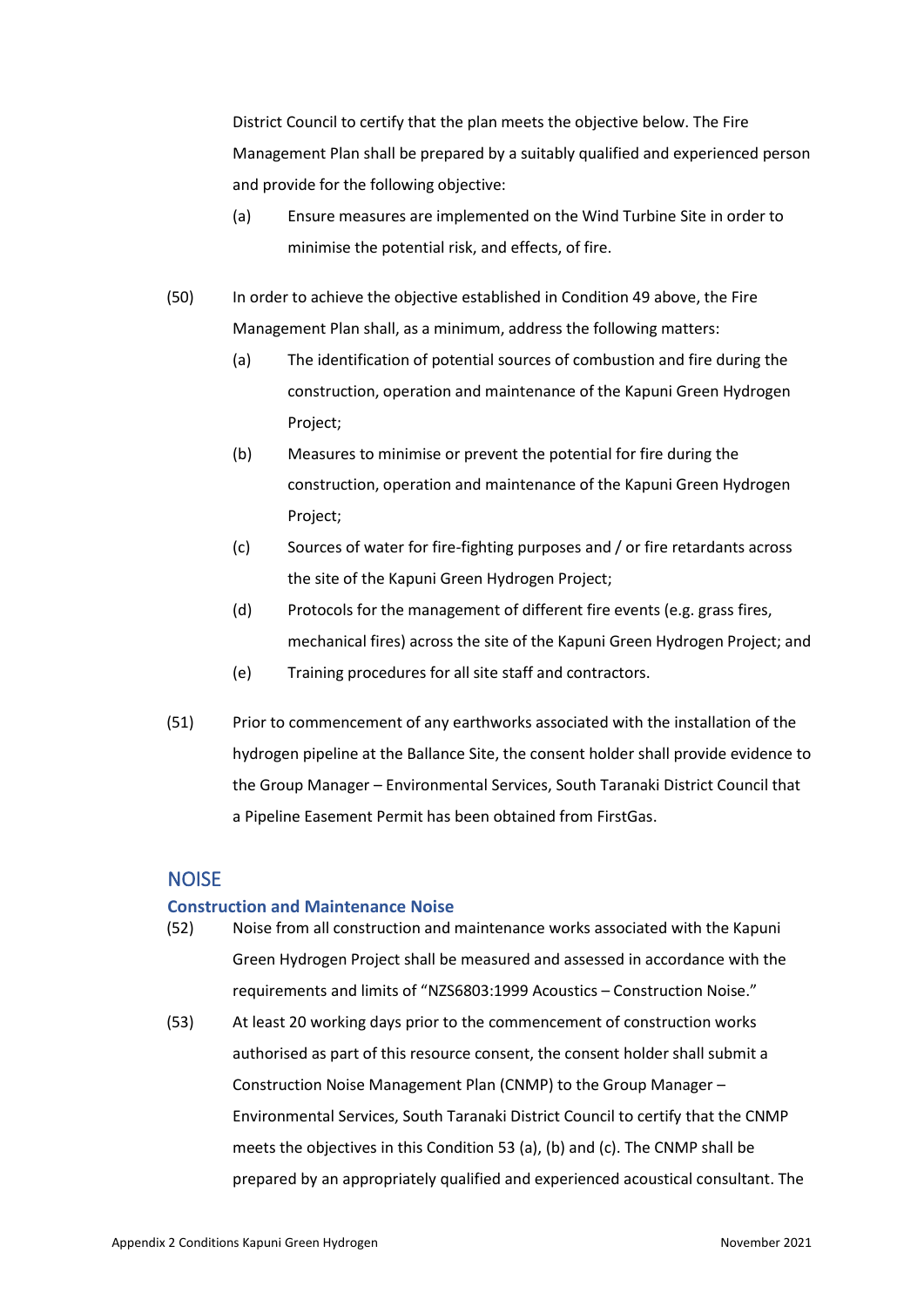CNMP shall be generally in accordance with Section 8 and the relevant annexures of "NZS6803:1999 Acoustics – Construction Noise", which detail the relevant types of construction to which the CNMP is to apply, and the procedures that will be carried out to ensure compliance with the Standard. The objectives of the CNMP shall be to ensure construction works are:

- (a) Designed and implemented to comply with the requirements of "NZS6803:1999 Acoustics – Construction Noise", as measured and assessed in accordance with the long-term noise limits set out in the Standard;
- (b) Implemented in accordance with the requirements of Section 16 of the Resource Management Act 1991, so as to adopt the best practicable option to ensure the emission of noise from the Wind Turbine Site does not exceed a reasonable level; and
- (c) Implemented so that, where practicable, heavy vehicle movements do not occur between the site and State Highway 3 or 45 between 10 pm and 7 am (unless necessary for the completion of delivery of project components or over-sized loads to the site).
- (54) In order to achieve the objectives established in Condition 53 above, the CNMP shall include those matters set out in Section 8 and Annex E of "NZS 6803:1999 Acoustics – Construction Noise" and shall, as a minimum, address the following matters:
	- (a) The operating hours for the construction works and any time restrictions on the operation of heavy vehicles, machinery and equipment;
	- (b) Details on the machinery and equipment to be utilised during the construction works, and any required mitigation measures associated with the operation of the machinery and equipment;
	- (c) Predictions of sound levels from the machinery and equipment to be utilised during the construction works;
	- (d) Details on the noise monitoring programme to be undertaken during the construction works;
	- (e) The procedure for the reporting of any exceedances of "NZS6803:1999 Acoustics – Construction Noise" to the Group Manager - Environmental Services, South Taranaki District Council; and
	- (f) The procedures for the reporting and logging of noise related complaints, including the need for additional monitoring following the receipt of noise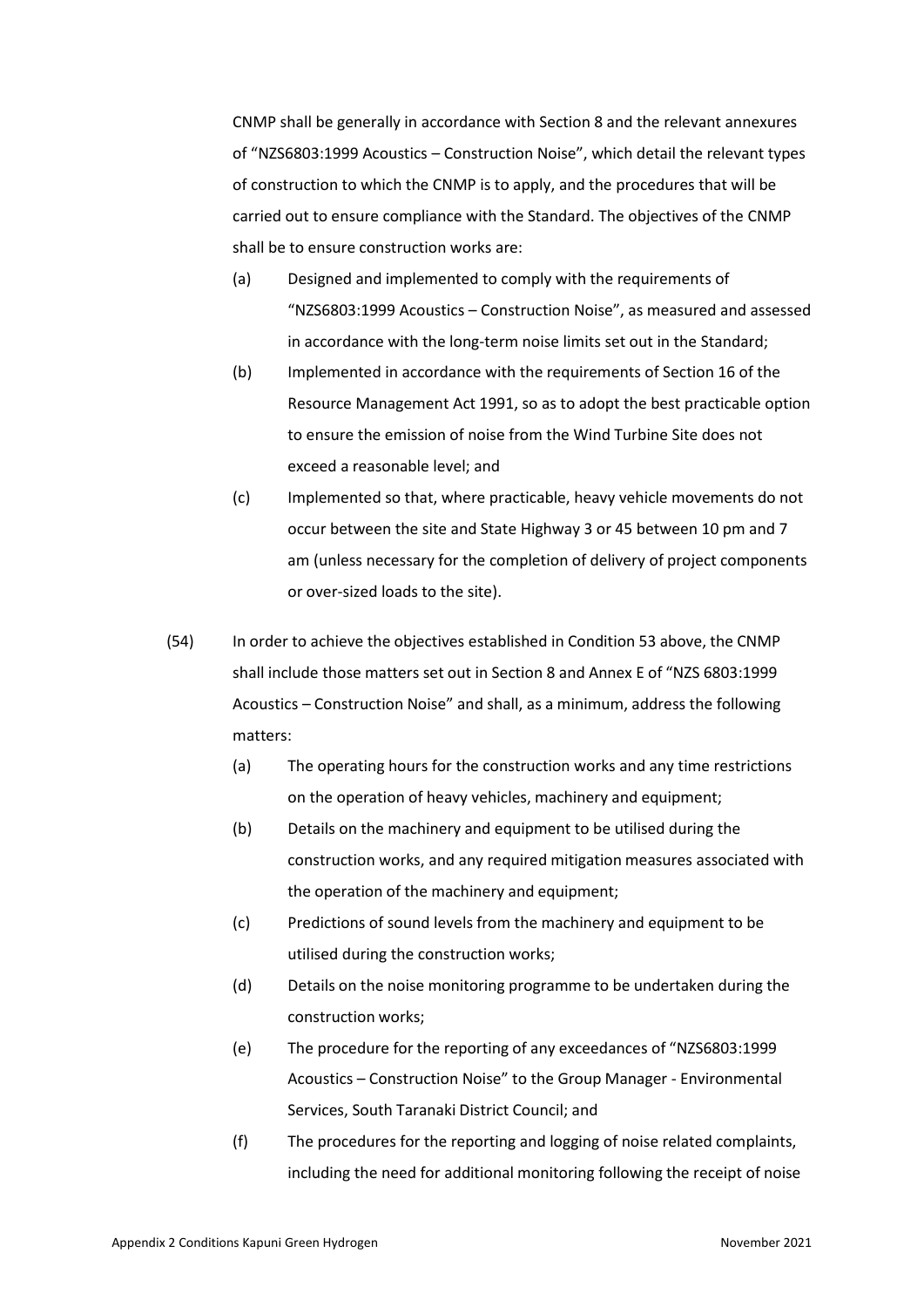complaints.

#### **Operational Noise (Wind Turbines)**

- (55) The wind turbines shall be designed, constructed, operated and maintained so that sound levels from the Wind Turbine Site comply with the requirements of "NZS6808:2010 Acoustics – Wind Farm Noise." For the avoidance of doubt, this condition shall require the wind turbines to be designed, constructed, operated and maintained so that the Wind Turbine Site sound levels shall not exceed the background sound (LA90 (10 min)), plus 5 dB or a level of 40 dB (LA90 (10 min)), whichever is the greater.
- (56) For the purpose of demonstrating compliance with Condition 55 above, sound from the Wind Turbine Site shall be measured and assessed in accordance with "NZS6808:2010 Acoustics Wind Farm Noise" within the notional boundary of any residential dwelling in existence or authorised by a resource consent or building consent at the date of notice of the decision on the "Kapuni Green Hydrogen Project – Resource Consent Application and Assessment of Environmental Effects" dated 18/08/2021 under s 114 of the Resource Management Act (excluding dwellings on properties on which wind turbines are to be located, or where the property owner provided written approval to that application and where this approval has been provided to the Group Manager – Environmental Services, South Taranaki District Council).
- *Note: For the avoidance of doubt, and for the purpose of compliance with Conditions 55 and 56, the"Reference Test Method" shall be adopted for testing whether the Wind Turbine Site has tonal special audible characteristics, as prescribed as Annex C to ISO 1996-2:2007, in accordance with Appendix B of "NZS6808:2010 Acoustics – Wind Farm Noise."*
- (57) Noise monitoring of the wind turbines must be undertaken by the consent holder if reasonably requested by the Group Manager – Environmental Services, South Taranaki District Council and the results provided to Council within 2 weeks of the monitoring being undertaken.

#### **Compliance Testing**

(58) A compliance assessment report shall be prepared in accordance with Section 8.4.1 of "NZS6808:2010 Acoustics – Wind Farm Noise" by an appropriately qualified and experienced acoustical consultant and shall be submitted to the Group Manager – Environmental Services, South Taranaki District Council for certification within three months following the date any wind turbine first generates electricity and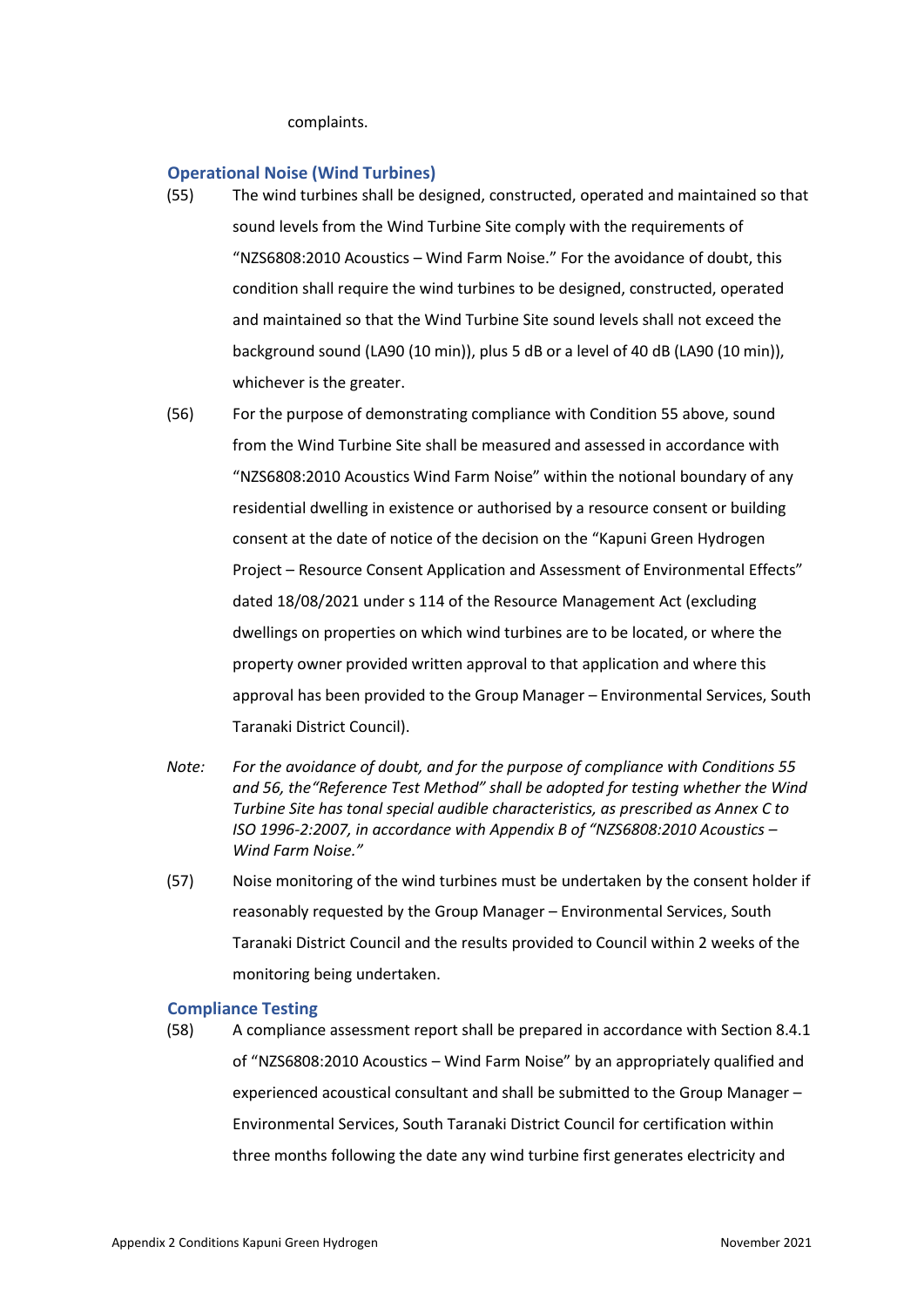again within three months of electricity being generated from the last turbine to be commissioned. Measurement positions used for compliance testing shall include (but not be limited to):

Site #17 – 492 Manaia Road

Site #30 – 1291 Skeet Road

Site #4 – 232 Kokiri Road

Site #108 – 69 Thomas Road

Alternative positions shall be selected if the owner / occupiers do not allow noise monitoring to take place at any of these sites. Any alternative position shall be agreed to by the Group Manager- Environmental Services, South Taranaki District Council, prior to undertaking the noise monitoring.

### **TRAFFIC**

(59) The routes, vehicle types, traffic movements and traffic generation related to the Kapuni Green Hydrogen Project shall be in general accordance with those described in the Traffic Impact Assessment by BTW Company appended to "Kapuni Green Hydrogen Project – Resource Consent Application and Assessment of Environmental Effects" dated 18/08/2021.

#### **Construction Traffic Management Plan**

- (60) At least 30 working days prior to the commencement of construction works authorised as part of this resource consent, the consent holder shall submit a Construction Traffic Management Plan (CTMP) to the Group Manager - Environmental Services, South Taranaki District Council to certify that the plan meets the objectives in this Condition 60 (a) to (g). The objectives of the CTMP shall be to:
	- (a) Ensure all specific legislative requirements (e.g. statutes, regulations and / or bylaws) and consent conditions in relation to construction traffic are adhered to;
	- (b) Encourage a culture of road safety awareness and commitment;
	- (c) Ensure best practice in transport safety;
	- (d) Ensure emergency services are not obstructed;
	- (e) Minimise disruption to the surrounding community, farming operations, rural services and rail operations;
	- (f) Minimise traffic generation; and
	- (g) Encourage the participation of the surrounding community in maximising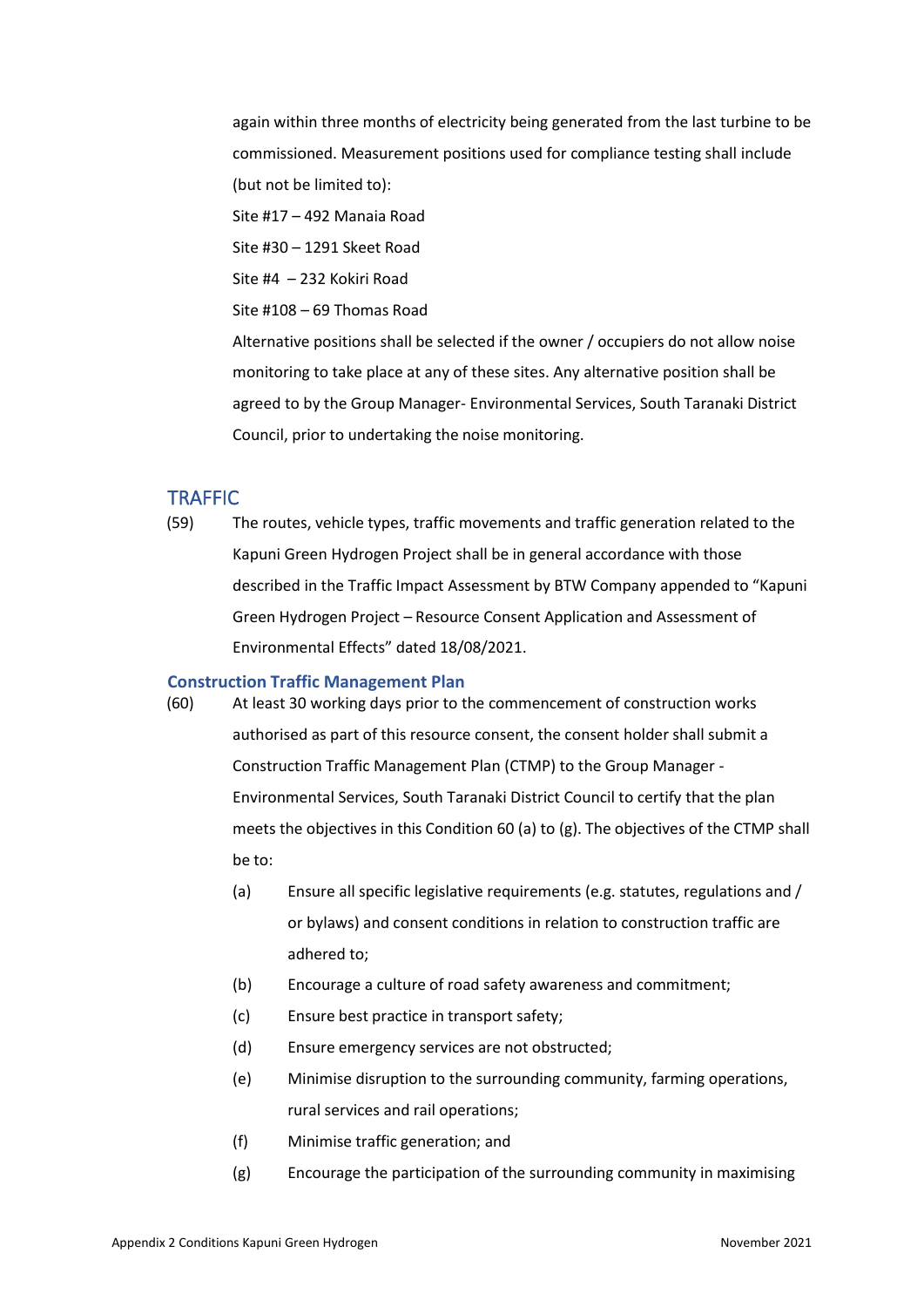safety and minimising disruption.

- (61) In order to achieve the objectives established in Condition 60 above, the CTMP shall, as a minimum, address the following matters:
	- (a) The construction programme and the associated traffic volumes estimated for each construction phase;
	- (b) Driver protocols aimed at ensuring safe driving practices and full compliance with the law, including speed limits, appropriate following distances, observing engine braking restrictions, and affording priority to other traffic;
	- (c) The details of the intended traffic arrangements and provision for the delivery of over-dimension and over-weight loads to the project sites;
	- (d) The nature and timing of road / intersection improvements to be implemented;
	- (e) The traffic management measures to be implemented at intersections, level crossings, stock crossings and access points to local properties;
	- (f) The timing of construction traffic to minimise disruption to, and potential safety issues for, the operation of school bus services;
	- (g) Requirements for the monitoring of construction traffic;
	- (h) Signage to warn drivers approaching the Wind Turbine Site;
	- (i) Communication arrangements with affected residents, South Taranaki District Council, Waka Kotahi / New Zealand Transport Agency (Waka Kotahi/NZTA), KiwiRail, schools, emergency services and other key stakeholders, including provision of prior notice of traffic arrangements and any road closures; and
	- (j) The ongoing review and evaluation of the contents of the CTMP throughout the period of construction works.
- (62) The CTMP shall be prepared by a suitably experienced and qualified traffic engineer and in consultation with Waka Kotahi/NZTA and the Group Manager – Environmental Services, South Taranaki District Council.
- (63) The consent holder shall distribute copies of the CTMP certified by the Group Manager - Environmental Services, South Taranaki District Council to emergency services and landowners / occupiers with access to the local construction traffic routes at least 10 working days prior to the commencement of construction works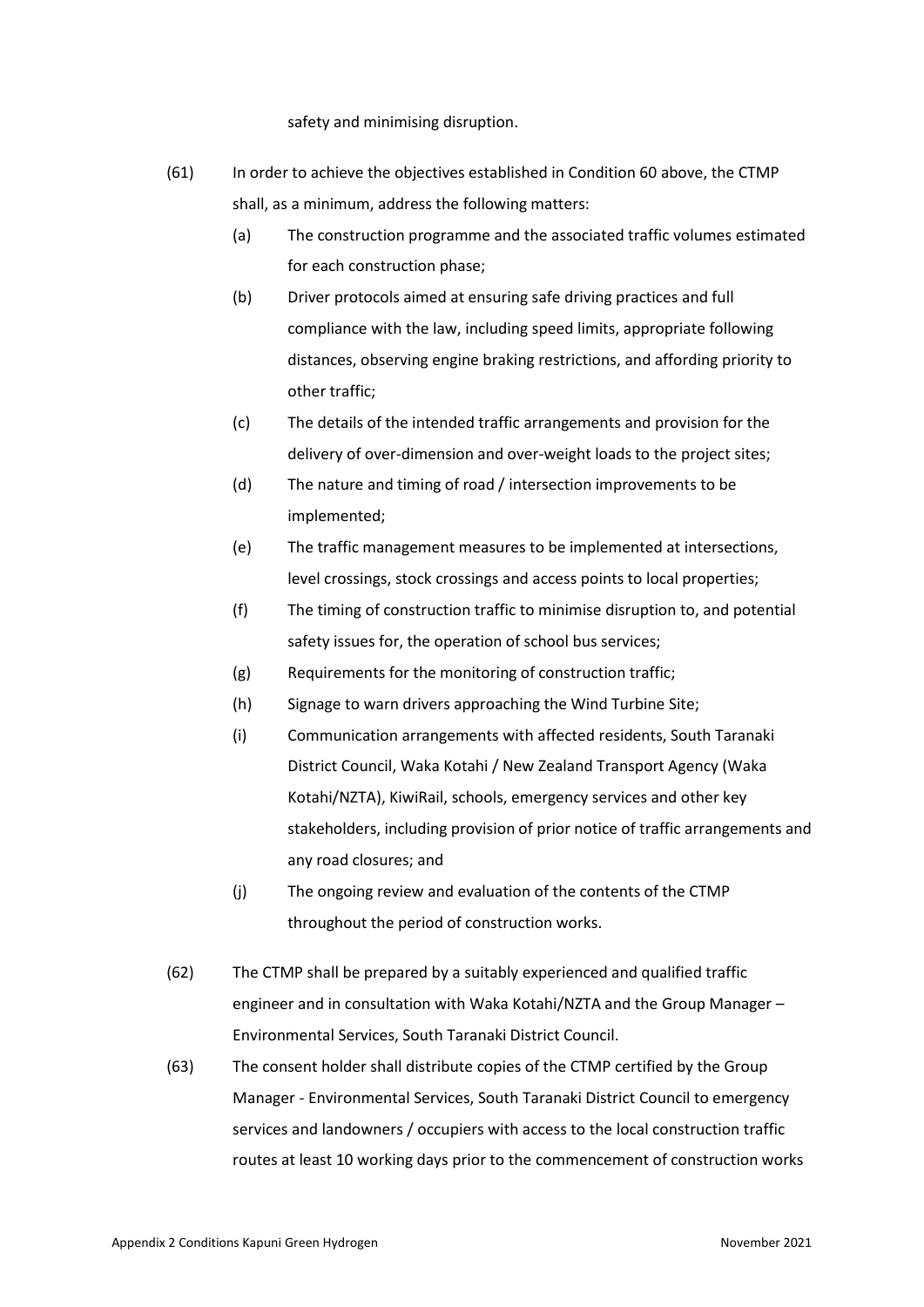authorised as part of this resource consent.

- (64) At least 30 working days prior to the commencement of transportation of the wind turbine components to site, the consent holder shall submit a Transport Plan for the transportation of the wind turbine components to the Group Manager – Environmental Services, South Taranaki District Council to certify that the plan meets the objectives in Condition 60 (a) to (j).
- (65) The Transport Plan shall, as a minimum, address the following matters:
	- (a) Scheduling of traffic loads including component types, configuration and timing;
	- (b) Traffic demand management scheduling to minimise effects on the road network;
	- (c) Detailed route planning including swept paths, components and truck/trailer configurations, passing bays, bridge capacities, use of adjacent road network and specifically Kokiri Road;
	- (d) Details of a trial run over road network mimicking the actual loads, prior to the actual transport of the wind turbine components;
	- (e) Nature and timing of any road improvement works required with the objective that any physical works will be undertaken proactively prior to the relevant activity commencing with contingency to amend or improve road improvements once the activity commences;
	- (f) Road safety including minimising effects on existing activities including school buses;
	- (g) Temporary Traffic Management including any specific plans;
	- (h) Operational requirements;
	- (i) Communication with stakeholders including relevant Road Authorities, Emergency Services, the community and road users generally;
	- (j) Feedback received from STDC, NPDC, Port Taranaki and Waka Kotahi/NZTA and how this feedback will be addressed;
	- (k) Permits all necessary permits be obtained for over-mass and overdimension loads from the respective Road Controlling Authorities;
	- (l) Contingency planning; and
	- (m) Continuous improvement ongoing review of activities including receiving feedback.

#### **Vehicle Access**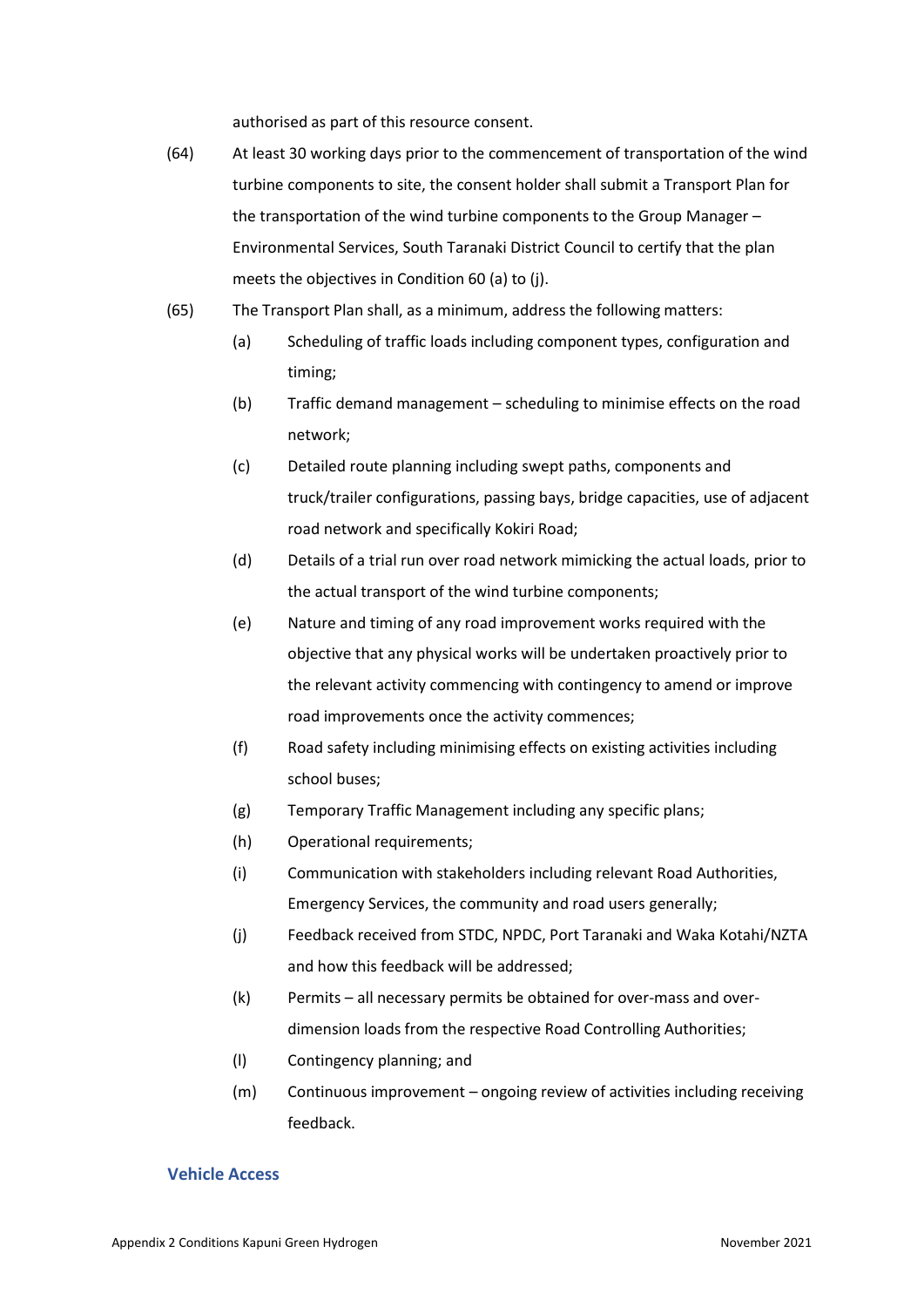(66) The entrance to the Wind Turbine Site off Kokiri Road and the entrances to the hydrogen storage and refuelling facilities off Palmer Road shall be designed and constructed to Type H Standard in accordance with Land Development and Subdivision Infrastructure Standard (Local Amendments Version 3) based on NZS 4404:2010 prior to any other construction works on the sites taking place.

#### **Physical Road Improvements**

- (67) Prior to the commencement of construction works authorised as part of this resource consent, the consent holder shall complete any upgrades of roads and intersections that have been identified as being required in the certified CTMP and/or Transport Plan. Any upgrades to intersections shall be undertaken in accordance with Austroads Design Guidelines (Austroads Part 4A: Unsignalised and Signalised Intersections) and the CTMP and to the satisfaction of the Group Manager - Environmental Services, South Taranaki District Council. Any upgrades to state highways shall also be undertaken to the satisfaction of Waka Kotahi/NZTA.
- (68) The consent holder shall, in consultation with the Group Manager Environmental Services, South Taranaki District Council, undertake and agree the results of a baseline survey of the condition of all local roads to be used for construction traffic prior to the commencement of construction works authorised as part of this resource consent.
- (69) The consent holder shall:
	- (a) Maintain the roads to be used by construction traffic in accordance with the South Taranaki District Council's Local Amendments to "NZS 4404 Land Development and Subdivision Infrastructure" and to the design approval of the Group Manager – Environmental Services, South Taranaki District Council;
	- (b) Ensure that on completion of construction activities for the Kapuni Green Hydrogen Project, the roads used by construction traffic are in no worse condition to that which existed prior to the commencement of construction as documented in the baseline survey conducted as a requirement of Condition 68; and
	- (c) Prior to the commencement of the construction works authorised as part of this resource consent, the consent holder will, for the duration of the construction works, enter into a road maintenance agreement with the South Taranaki District Council (as Road Controlling Authority) for any roads that are expected to experience an increase in traffic volumes of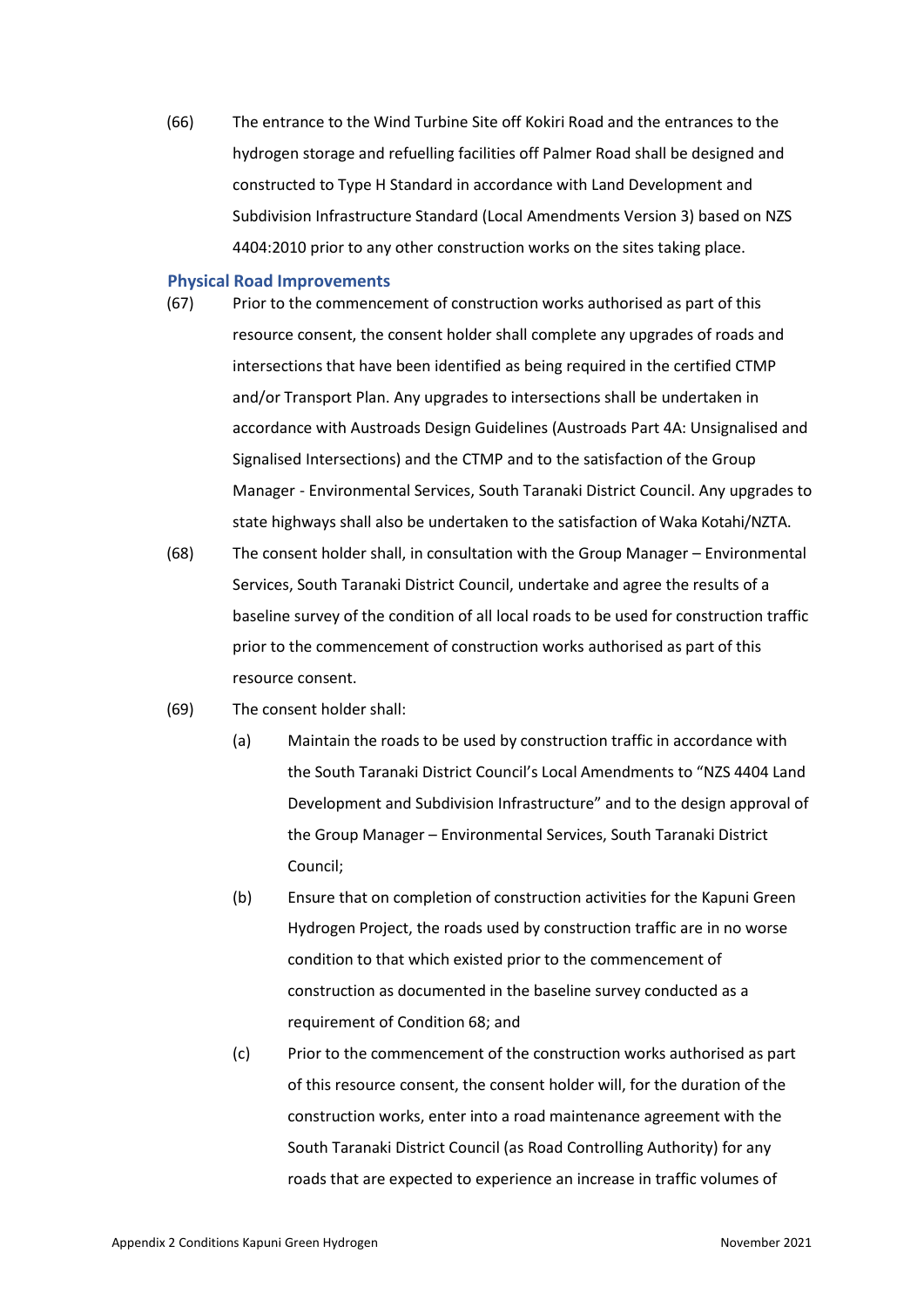150% or more and continue for the period of that increase in traffic volumes.

(70) Prior to the commencement of construction works authorised as part of this resource consent,the consent holder shall obtain an over-dimension and / or overweight load permit from the relevant issuing authority(s) for any over-dimension or over-weight loads travelling to the projectsites. The consent holder shall abide by the requirements of any such permit issued. The consent holder shall also provide the Group Manager – Environmental Services, South Taranaki District Council with a copy of any over-dimension and / or over-weight load permits issued.

# ECOLOGICAL MANAGEMENT / MITIGATION

- (71) At least 20 working days prior to the commencement of construction works on the Wind Turbine Site authorised as part of this resource consent, the consent holder shall submit a Revegetation and Landscape Management Plan to the Group Manager – Environmental Services, South Taranaki District Council for certification that the Plan meets the objective of this Condition 71. The Revegetation and Landscape Management Plan shall be prepared by a suitably experienced and qualified person and shall provide for the following objective:
	- (a) Restore the ecological values of the riparian habitat disturbed as a result of the access track construction works at a 1:2 ratio with a similar 'like for like' habitat as per the Freshwater Ecology Assessment by BTW Company Limited appended to "Kapuni Green Hydrogen Project – Resource Consent Application and Assessment of Environmental Effects" dated 18/08/2021.
- (72) In order to achieve the objective established in Condition 71 above, the Revegetation and Landscape Management Plan shall, as a minimum, address the following matters:
	- (a) A clear description of the timing of any restoration works proposed;
	- (b) The detailed measures proposed to restore the ecological and amenity values of the riparian habitat;
	- (c) A planting plan for the riparian margins, which includes details on the proposed indigenous plant species to be planted and intended planting densities; and
	- (d) Requirements for monitoring, and annual reporting, of on-site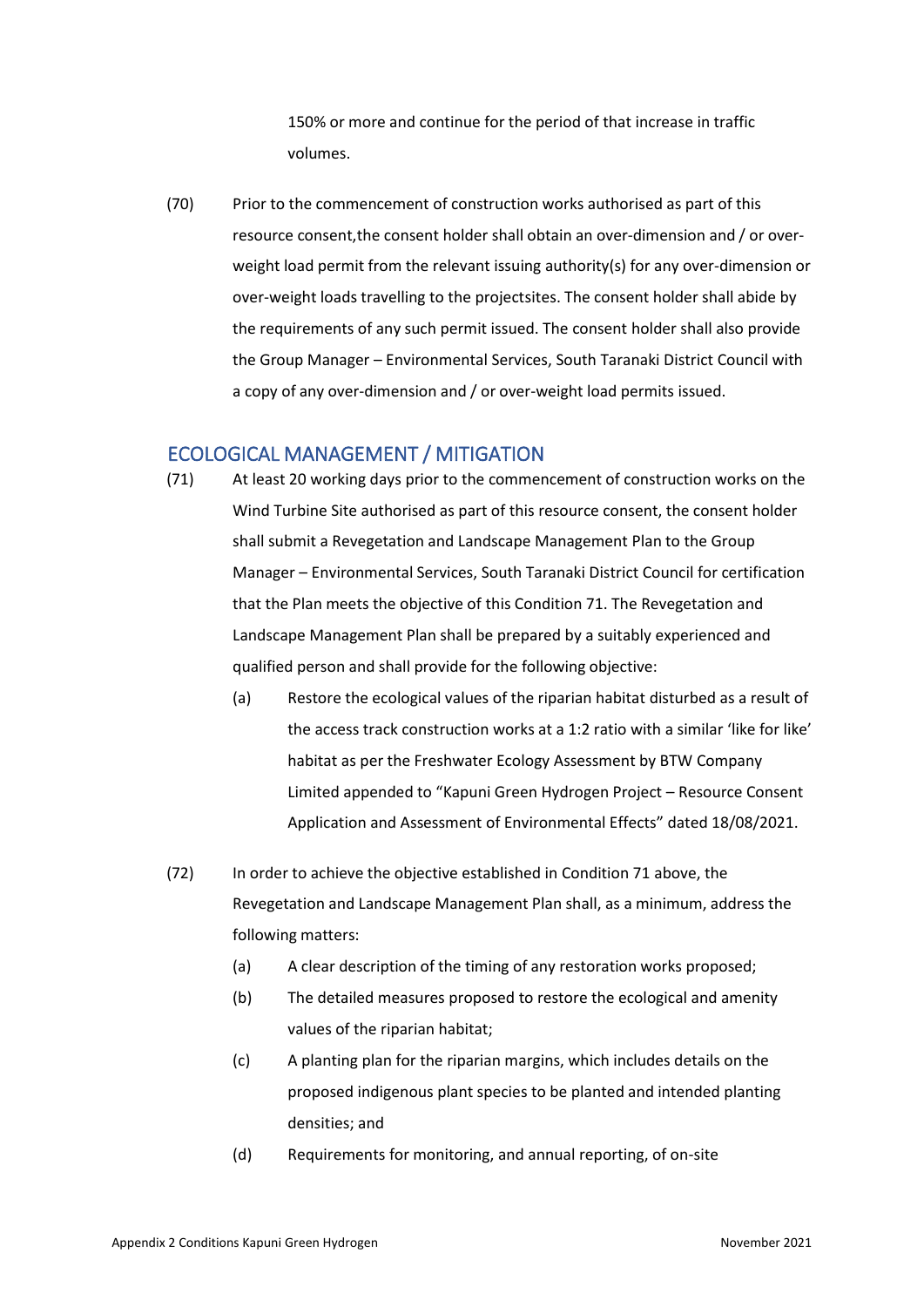enhancement works (including riparian revegetation and plant survival rates).

#### **Lizard survey**

- (73) Upon finalisation of infrastructure plans and associated extents and locations of vegetation clearance (including associated grassland), including the earthworks footprint, a lizard survey must be conducted in these clearance areas by a suitably qualified and experienced herpetologist prior to works commencing. The lizard survey report shall be provided to the Department of Conservation, the Group Manager – Environmental Services, South Taranaki District Council, the Chief Executive, Taranaki Regional Council and Te Korowai o Ngāruahine Trust, Ngāti Tū and Ngāti Manuhiakai. .
- (74) If indigenous lizards are detected during the lizard survey outlined in Condition 73, then a Lizard Management Plan (LMP) must be prepared by a suitably qualified and experienced herpetologist to minimise effects of the project on indigenous lizards and lizard habitat. The LMP, which must be submitted to the Department of Conservation and the Group Manager – Environmental Services, South Taranaki District Council and the Chief Executive, Taranaki Regional Council at least 20 working days prior to the commencement of works, must include (but is not restricted to) the following:
	- (a) An assessment of indigenous lizards present within the site;
	- (b) Methods and timing for lizard salvage and relocation, or a description of alternative mitigation measures if the project herpetologist considers salvage to be unsuitable. This should be determined in consultation with the Department of Conservation;
	- (c) Identification of an appropriate relocation site/s (if lizard salvage and relocation is being conducted) and measures to enhance the habitat quality of the relocation site (or sites) for lizards prior to relocation, such as habitat enhancement or pest control; and
	- (d) Any ongoing management requirements, such as post-release monitoring or pest control.
- *Note: To survey, capture, relocate, or otherwise disturb lizards, a Wildlife Act Authority ("permit") must be obtained from the Department of Conservation.*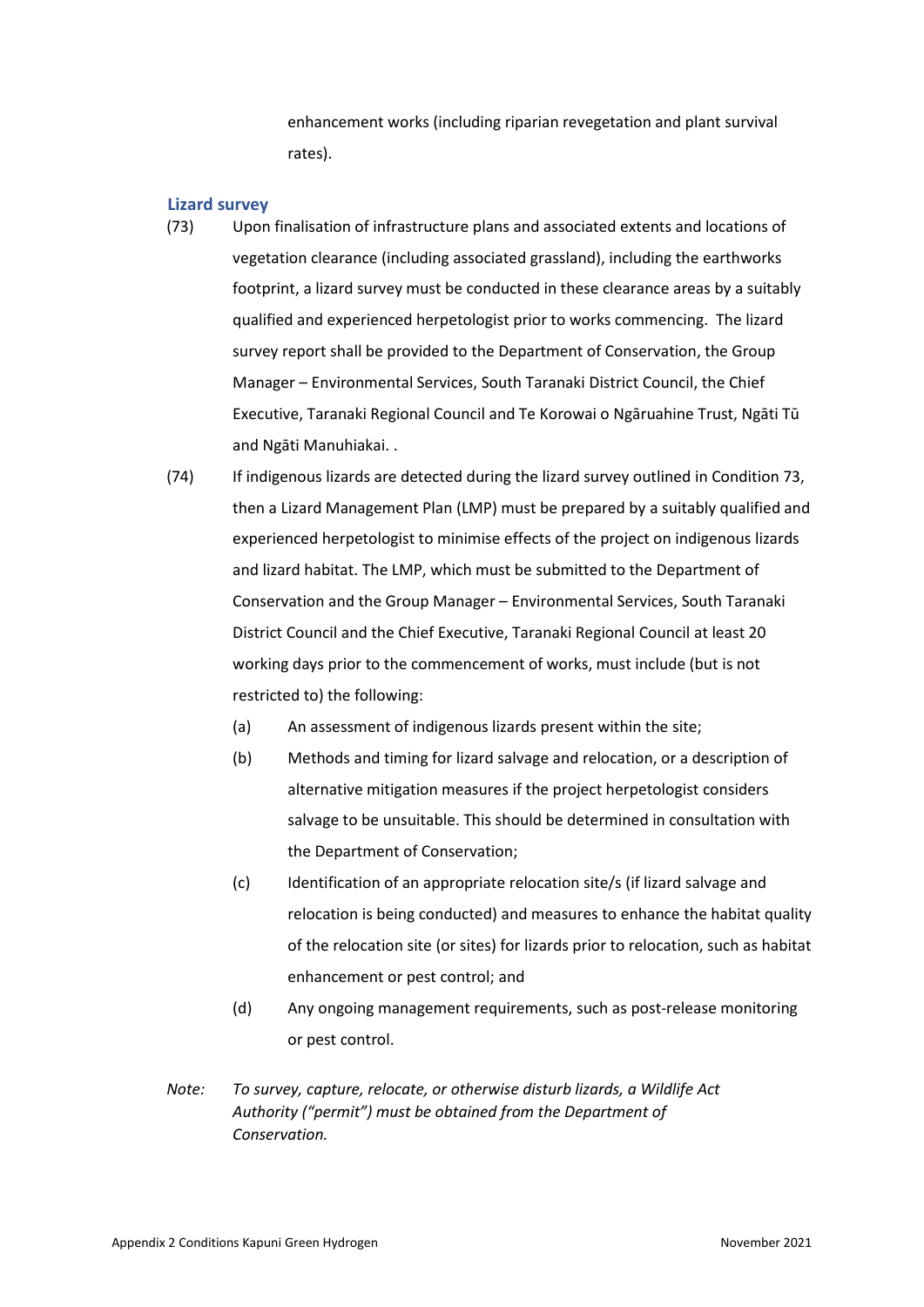# LANDSCAPE MITIGATION

(75) At least 40 working days prior to the commencement of construction works authorised as part of this resource consent, the consent holder shall write to the owner(s) of the dwellings at the following addresses, informing them of their entitlement to landscape mitigation at the cost of the consent holder:

| DWELLING ID | ADDRESS         |
|-------------|-----------------|
|             | 232 Kokiri Road |
|             | 168 Kokiri Road |
|             | 425 Inaha Road  |

- *Note: Conditions 75 to 78 of this resource consent shall not apply if an alternative mitigation agreement is entered into between the consent holder and the property owner or if the property owner provided their written approval to the "Kapuni Green Hydrogen Project – Resource Consent Application and Assessment of Environmental Effects" dated 18/08/2021 or a letter of support for the Kapuni Green Hydrogen Project and where this approval / letter of support has been provided to the Group Manager – Environmental Services, South Taranaki District Council.*
- (76) The written offer required by Condition 75 above shall inform the owner(s) of the dwelling that they may request the consent holder to undertake and maintain landscape mitigation relating to views from dwellings on the property prior to, or after, construction of the Kapuni Green Hydrogen Project.
- (77) Within 40 working days of the date any wind turbine first generates electricity, the consent holder shall repeat the offer required by Condition 75 above to the owner(s) of any dwelling who have not already accepted the offer. The consent holder shall expressly state that the offer shall remain valid for 24 months following the date any wind turbine first generates electricity.
- (78) Where requested by the owner(s), the consent holder shall undertake on-site mitigation planting on those properties. The mitigation planting shall be set out in a property specific concept plan that is provided in draft form for approval by the owner(s) within 60 working days of the owner requesting mitigation planting. The concept plan will typically consist of trees or other planting planted within the general vicinity of a dwelling on those properties to intercept views towards the four wind turbines and lessen any adverse visual impacts.
- (79) Following approval of the concept plan by the owner(s), the consent holder shall implement the concept plan at a practicable time agreed between the consent holder and the owner(s), but preferably during the first planting season (May – September) following the approval of the concept plan.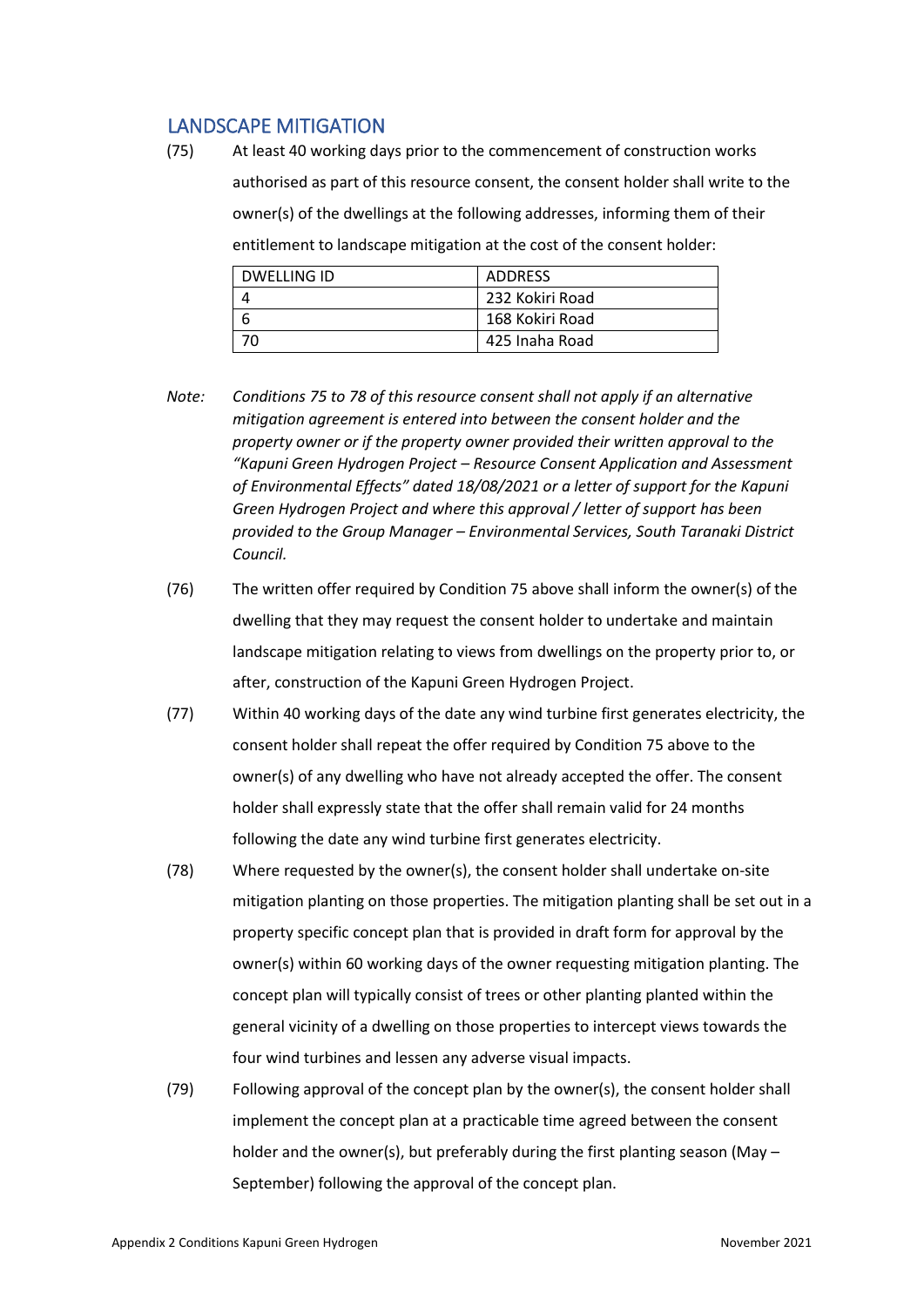- (80) Subject to Condition 81 below, the consent holder shall maintain the planting for 12 months following the completion of the planting. The maintenance of the planting shall include the consent holder replacing any trees that die within the first 12 months following the completion of the planting.
- (81) In the event that any owner(s) advises the consent holder that they wish to maintain the planting themselves, the consent holder shall pay the owner(s) the sum of money allocated in the cost estimate for maintenance set out in the approved concept plan.
- (82) In the event that any owner(s) advise the consent holder that they wish to implement the concept plan themselves, the consent holder shall pay the owner(s) the sum of money allocated in the approved concept plan on the agreement that the owner(s) shall carry out the planting themselves.
- (83) A copy of each concept plan, and confirmation that the works have been implemented and maintained (or that arrangements have been made for the owner(s) to implement and / or maintain the planting themselves in accordance with Conditions 81 and 82 above), shall be provided to the Group Manager – Environmental Services, South Taranaki District Council within 20 working days of the completion of such works or arrangements.
- (84) At least 20 working days prior to the commencement of construction works at the Ballance Plant authorised as part of this resource consent, the consent holder shall submit a Landscape Plan to the Group Manager – Environmental Services, South Taranaki District Council for certification that the Plan meets the objective in Condition 84(a). The Landscape Plan shall be prepared by a suitably experienced and qualified person and shall provide for the following objective:
	- (a) To provide part screening of the hydrogen storage and refuelling facilities and mitigate the visual effects of the facilities when viewed from Palmer Road.
- (85) In order to achieve the objective established in Condition 84 above, the Landscape Plan shall, as a minimum, address the following matters:
	- (a) A clear description of the timing for the landscaping planting proposed;
	- (b) Planting species, location, quantity and size at time of planting.
- (86) All planting identified in the Landscape Plan shall be in place to the satisfaction of the Group Manager – Environmental Services, South Taranaki District Council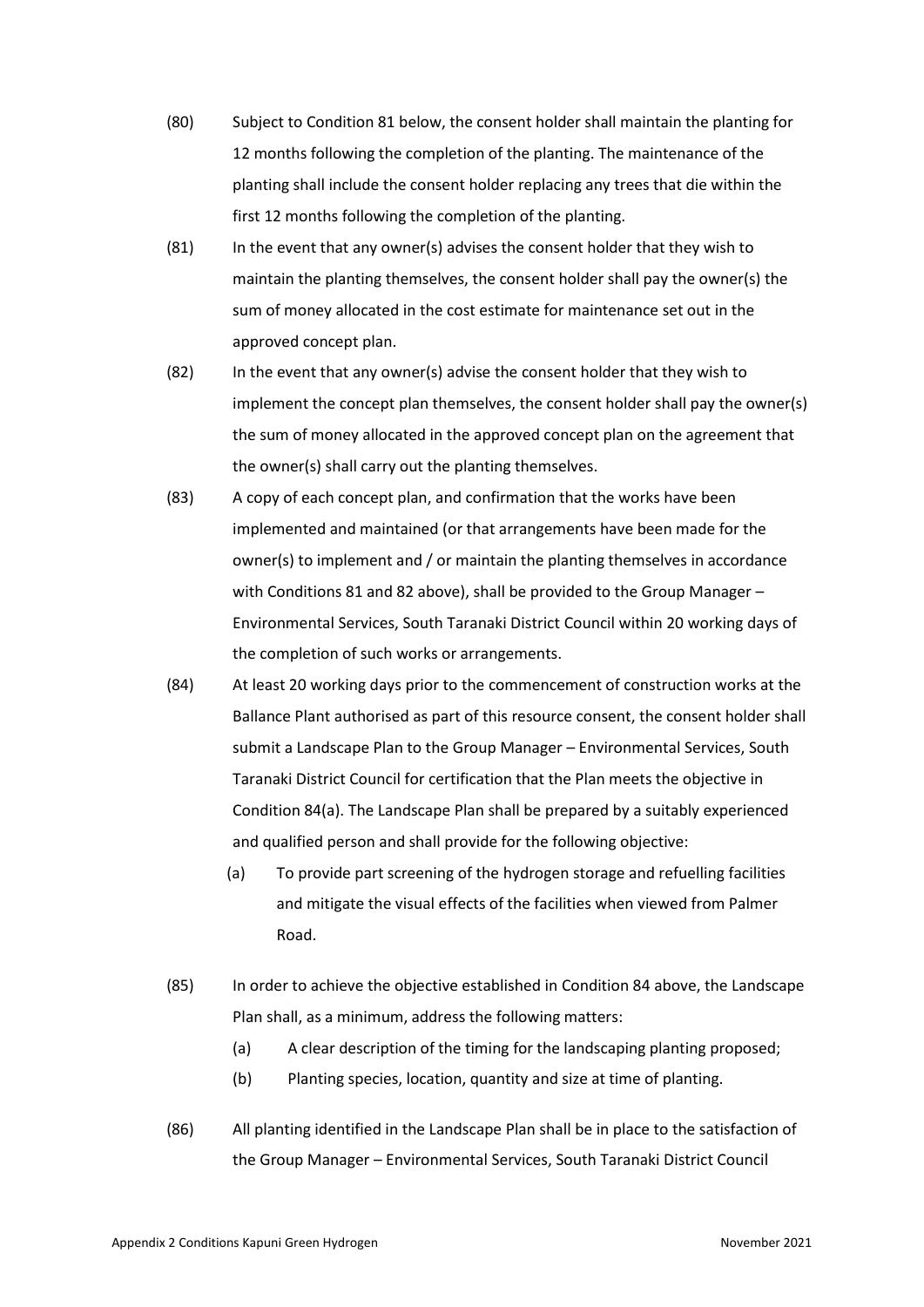within 12 months of commencement of operation of the hydrogen facilities.

(87) The landscaping must be maintained including replacing plants where necessary to provide effective visual screening, for the duration of the consented activity to the satisfaction of the Group Manager – Environmental Services, South Taranaki District Council.

### **ARCHAEOLOGY**

(88) The Archaeological Discovery Protocol will apply to the unexpected recovery of artefacts or archaeological material encountered during earthworks undertaken as part of this project. The following procedure will be adopted if archaeological evidence is discovered, or is reasonably suspected to have been discovered during earthworks involved in this project:

- (a) If a contractor observes potential archaeological material or artefacts, the contractor must cease works. The project supervisor should be called to the location of the find. Construction work at the site will cease in the area of the discovery, for a reasonable period of time, to allow a site inspection by a qualified archaeologist.
- (b) The project supervisor will contact the project archaeologist to confirm the find. The project archaeologist must inform the Heritage New Zealand Pouhere Taonga (HNZPT) regional archaeologist as soon as a find is confirmed. The relevant Iwi representatives should be advised of the find at this time, if not prior.
- (c) The site must be secured in a way that protects the site as far as possible from further damage. Temporary fencing with a 5m buffer around the find is recommended.
- (d) If kōiwi tangata (human remains) are encountered during earthworks or erosion, no further modification of the site concerned shall occur until the project archaeologist, local Iwi, HNZPT and the NZ Police have been advised and their responses received.
- (e) The conditions of any authority under the Heritage New Zealand Pouhere Taonga Act 2014, any resource consent under the Resource Management Act 1991, COVID-19 Recovery (Fast-track Consenting) Act 2020, Protected Objects Act 1975, Coroners Act 2006, or any equivalent replacement legislation that may result from an archaeological discovery, are to be observed. Kaumātua will be given the opportunity to conduct karakia and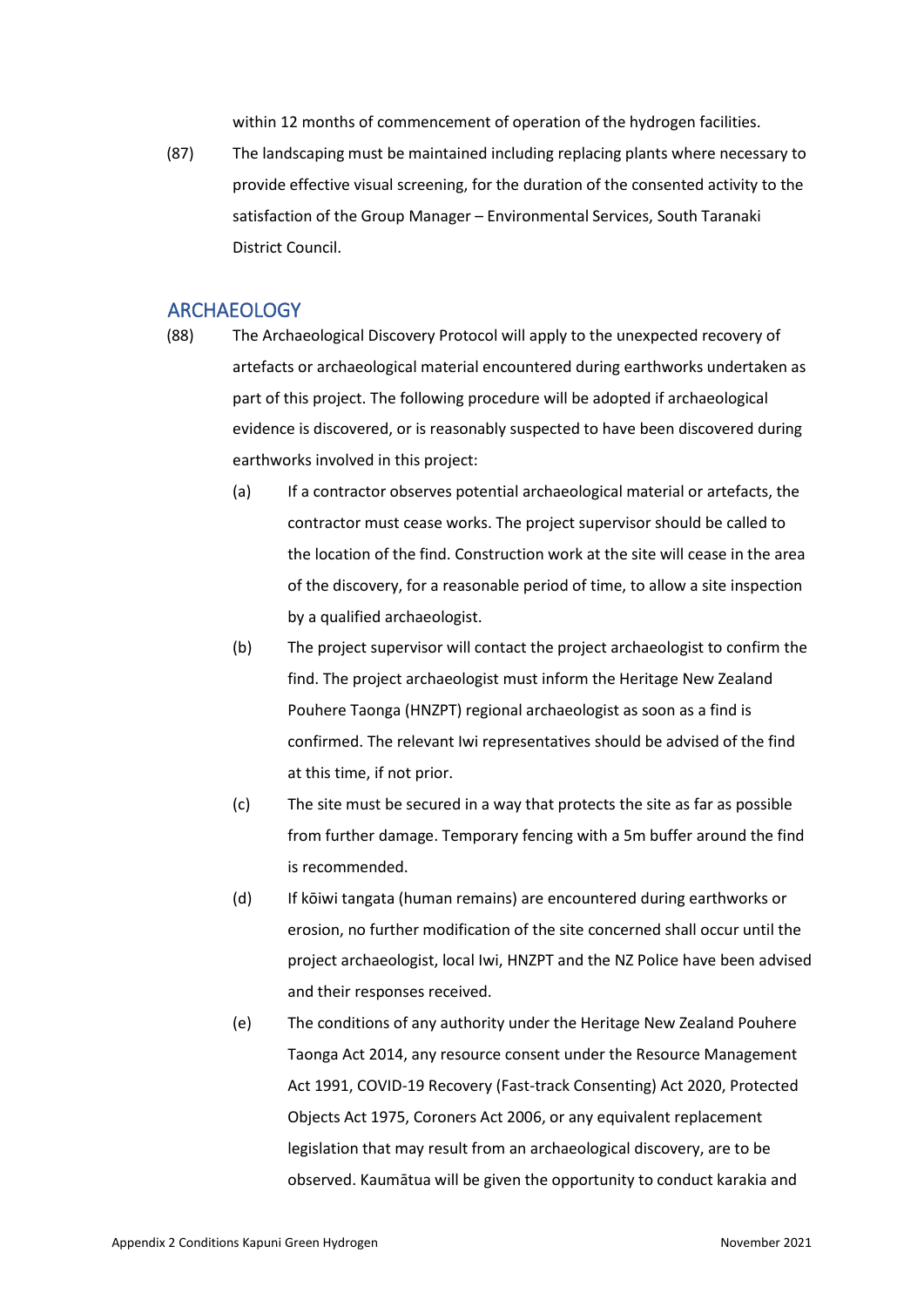such other religious or cultural ceremonies, as required.

- (f) Earthworks activity on-site can recommence as soon as the archaeologist and other relevant parties have given approval (this may include the HNZPT, local Iwi and the New Zealand Police, depending on their involvement). Works may recommence in another area on-site away from the find at the discretion of the project archaeologist.
- *Notes: All archaeological sites are protected under the Heritage New Zealand Pouhere Taonga Act 2014. An archaeological site is defined as a place associated with pre-1900 human activity, where there may be evidence relating to the history of New Zealand. This includes pre-1900 sites associated with Māori and non-Māori activity.*

*The Heritage New Zealand Pouhere Taonga Act 2014 makes it unlawful to modify, damage or destroy any archaeological site, where an archaeological assessment has indicated potential for archaeological material and whether the site is recorded or not. Application must be made to Heritage New Zealand Pouhere Taonga for an Authority to modify, damage or destroy an archaeological site.* 

*The Act provides for substantial penalties for unauthorised destruction or modification. In the event that archaeological material is encountered during this project the archaeological evidence will most likely relate to prehistoric Māori occupation. Such evidence is expected to take the form of shell; bone; charcoal or cracked rock; artefacts including intact or partial stone implements; flaked stone; and obsidian; or in-filled pits and/or earthworks.*

### **CULTURAL**

- (89) The consent holder shall ensure that site inductions for all contractors working on the Kapuni Green Hydrogen Project include a cultural component which provides details of mana whenua iwi and hapū for the project area, the cultural significance of the project area to mana whenua and the protocols in place related to earthworks monitoring and archaeological discovery.
- (90) The consent holder shall provide Ngāti Tū and Ngāti Manuhiakai hapū an opportunity to perform a karakia to bless the project site/s prior to works commencing.
- (91) The consent holder shall provide an opportunity for a representative both of Ngāti Tū and Ngāti Manuhiakai hapū to be present on site during any earthworks for the Kapuni Green Hydrogen Project.

### COMMUNICATION SERVICES

(92) The consent holder shall undertake an independent assessment, prepared by a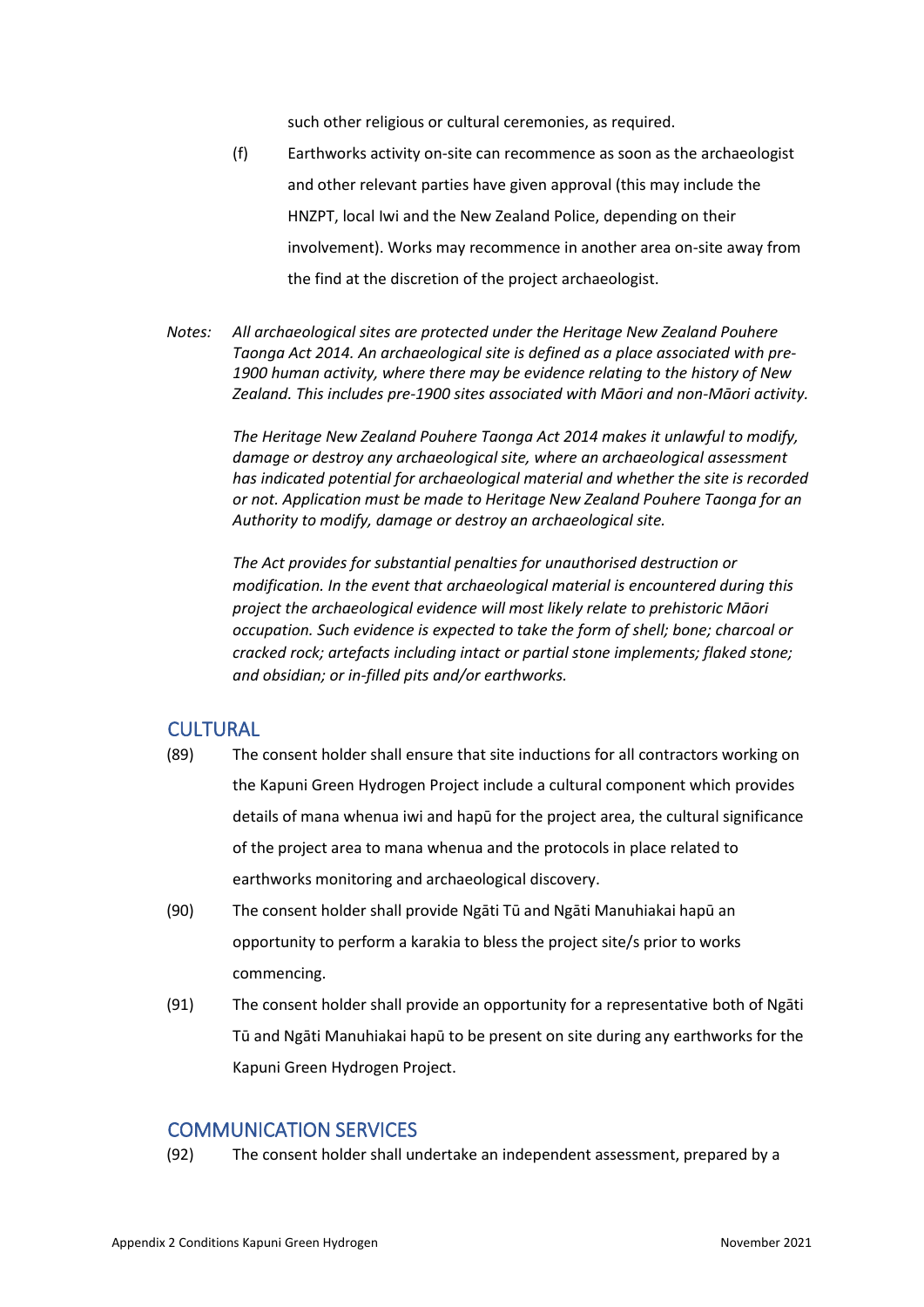person qualified in communication reception, of television reception at any residential dwelling either existing or consented at the date of notice of the decision on the "Kapuni Green Hydrogen Project – Resource Consent Application and Assessment of Environmental Effects" dated 18/08/2021 under s 114 of the Resource Management Act located within the intended coverage area, if it receives any complaints (within 12 months of the first wind turbine as part of the Kapuni Green Hydrogen Project being commissioned) from occupants of that dwelling that post construction television reception is impaired. If the television reception quality is found to be impaired as a result of the operation of the Kapuni Green Hydrogen Project, the consent holder shall undertake the best practicable measures to provide reasonable television reception.

(93) The consent holder shall undertake an independent assessment, prepared by a person qualified in radio reception and transmission, of radio reception if it receives any complaints (within 12 months of the first wind turbine as part of the Kapuni Green Hydrogen Project being commissioned) from users of radio transmitters that post construction radio reception or transmission is impaired. If the radio transmission quality is found to be impaired as a result of the operation of the Kapuni Green Hydrogen Project, the consent holder shall undertake the best practicable measures to provide reasonable radio reception.

### AIR TRAFFIC SAFETY

(94) The consent holder shall comply with all conditions of the Determination of Hazard in Navigable Airspace issued by the Civil Aviation Authority under Part 77 of the Civil Aviation Rules dated 12 August 2021 and, prior to commencing installation of the wind turbines, will provide a copy of that Determination to the General Manager – Environmental Services, South Taranaki District Council.

# SHADOW FLICKER

(95) The consent holder shall ensure that shadow flicker effects at any residential dwelling existing or consented at the date of notice of the decision on "Kapuni Green Hydrogen Project – Resource Consent Application and Assessment of Environmental Effects" dated 18/08/2021 under s 114 of the Resource Management Act (excluding dwellings on properties on which wind turbines are to be located, or where the property owner has provided their written approval to the Kapuni Green Hydrogen Project including the effects of the shadow flicker and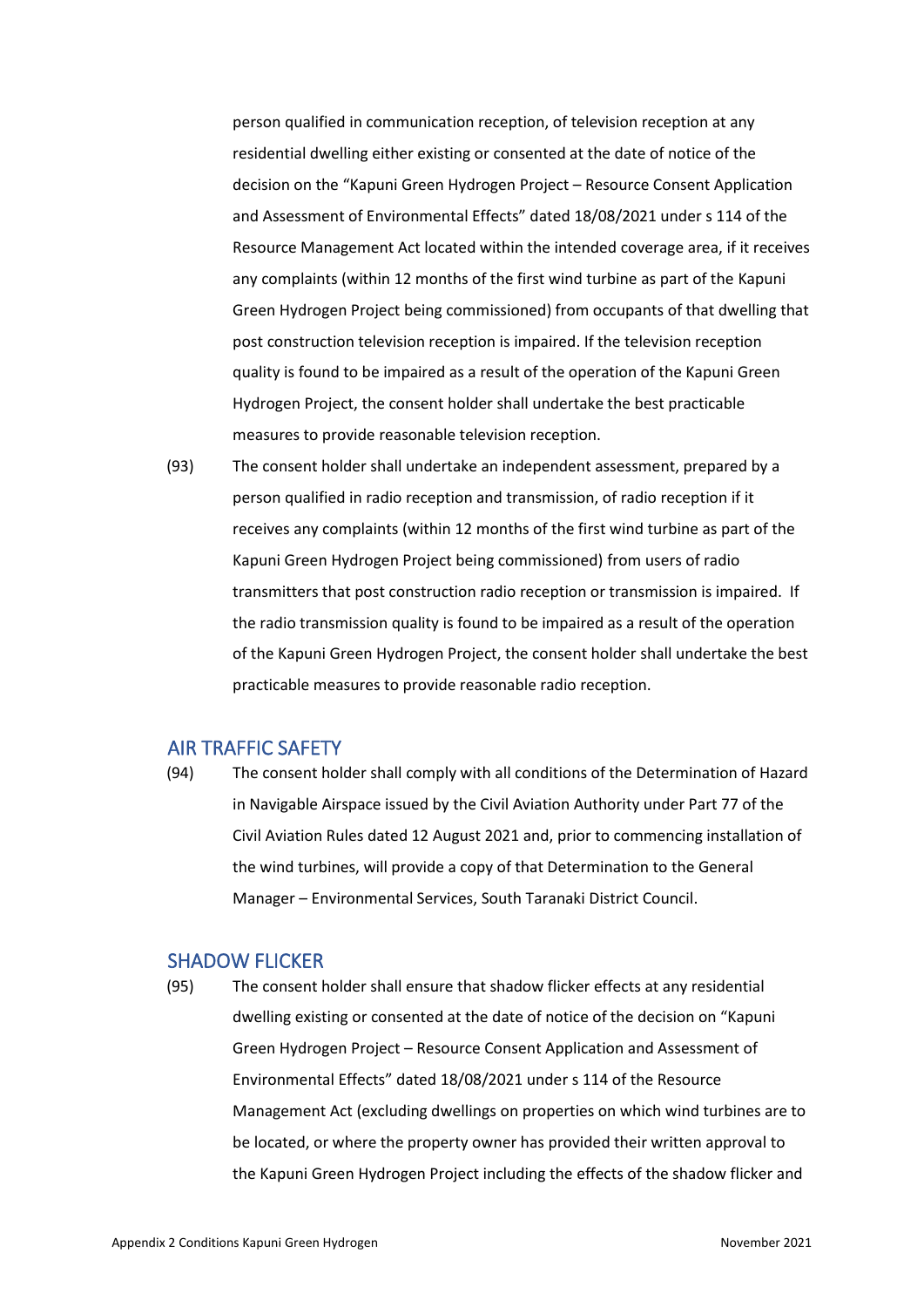where this approval has been provided to the Group Manager – Environmental Services, South Taranaki District Council) shall be no greater than 30 minutes per day, and a total of 30 hours per year.

### HAZARDOUS SUBSTANCES / CONTAMINANTS

- 
- (96) At least 20 working days prior to the commencement of construction works authorised as part of this resource consent, the consent holder shall submit a Contaminant Spill Contingency Management Plan to the Group Manager – Environmental Services, South Taranaki District Council for endorsement acting in a technical certification capacity to certify that the plan meets the objectives in this Condition 96 (a) and (b). The Contaminant Spill Contingency Management Plan shall be prepared by a suitably qualified and experienced person and provide for the following objectives:
	- (a) Ensure measures are implemented on the site of the Kapuni Green Hydrogen Project in order to minimise the potential risk, and effects, of a spill of hazardous substances, fuels or other contaminants; and
	- (b) The use, handling or storage of hazardous substances during the construction, operation and maintenance of the Kapuni Green Hydrogen Project complies with the requirements of the Health and Safety at Work Act and its associated regulations.
- (97) In order to achieve the objectives established in Condition 96 above, the Contaminant Spill Contingency Management Plan shall, as a minimum, address the following matters:
	- (a) The identification of designated bulk fuel storage, contaminant storage facilities and re-fuelling locations;
	- (b) Measures to ensure that all contaminant storage or designated re-fuelling areas are bunded or contained in such a manner so as to prevent the discharge of contaminants;
	- (c) Requirements for all mobile fuel tankers to carry spill kits;
	- (d) Details on the contents of the spill kits;
	- (e) Records of the names of operators trained in spill response and remediation;
	- (f) Measures to ensure that all machinery is regularly maintained in such a manner so as to minimise the potential for leakage of contaminants;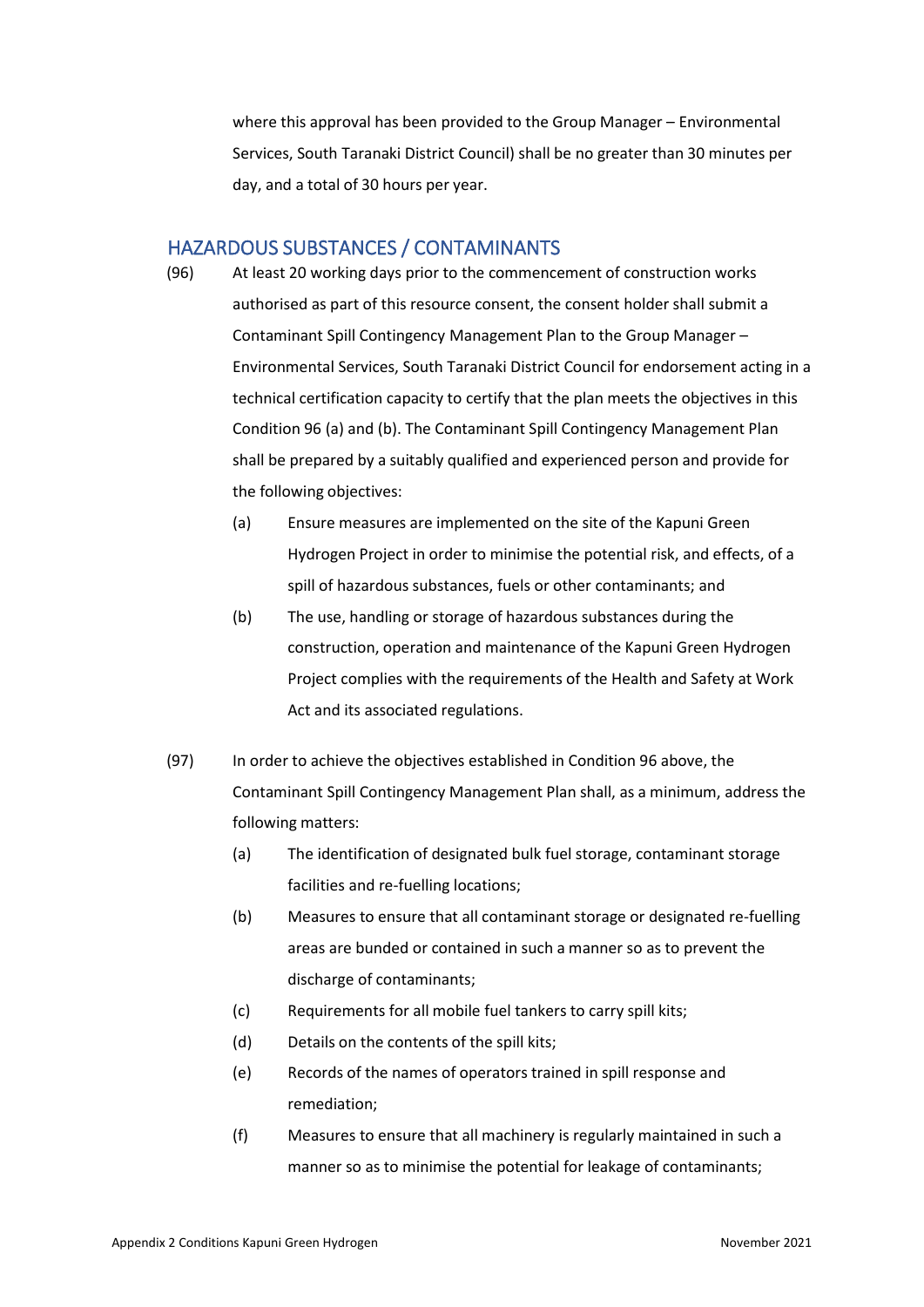- (g) Measures to ensure that no machinery is cleaned, stored or refuelled within 20 metres of the bed of any waterbody;
- (h) Measures to ensure that all contaminants are removed from the site at the end of the construction works, except for those required for the on-going maintenance and operational activities at the Kapuni Green Hydrogen Project;
- (i) Details of an internal and external notification procedure in the event of a spill of contaminants; and
- (j) The identification of measures to be undertaken to remediate a contaminant spill, including instructions for removing and disposing of contaminated material in a manner suitable to ensure no further contamination occurs.

# COMMUNITY CONSULTATION/COMMUNICATION

- (98) The consent holder shall establish and publicise a web page and email so that members of the public may raise matters with, or make an enquiry of, the consent holder during the construction of the Kapuni Green Hydrogen Project. The web page and email shall be established at least 10 working days prior to the commencement of construction works authorised as part of this resource consent, and shall be maintained until the completion of construction works. The web page and email addresses shall be publicised by the following means:
	- (a) Via the consent holder's website or social media;
	- (b) Via an advertisement in the South Taranaki Star and the Taranaki Daily News;
	- (c) Via the site signage at the entrance to the Kapuni Green Hydrogen Project on Kokiri Road; and
	- (d) As part of the Construction Traffic Management Plan distributed to landowners / occupiers with access to the local construction traffic routes.
- (99) At least 40 working days prior to the commencement of construction works authorised as part of this resource consent, the consent holder shall establish and co-ordinate a Consultative Group for the Kapuni Green Hydrogen Project. Subject to the conditions below, this group is to be consulted, as a minimum, at least six monthly during the construction phase and over the first two years of the operation of the Kapuni Green Hydrogen Project. Thereafter, the frequency of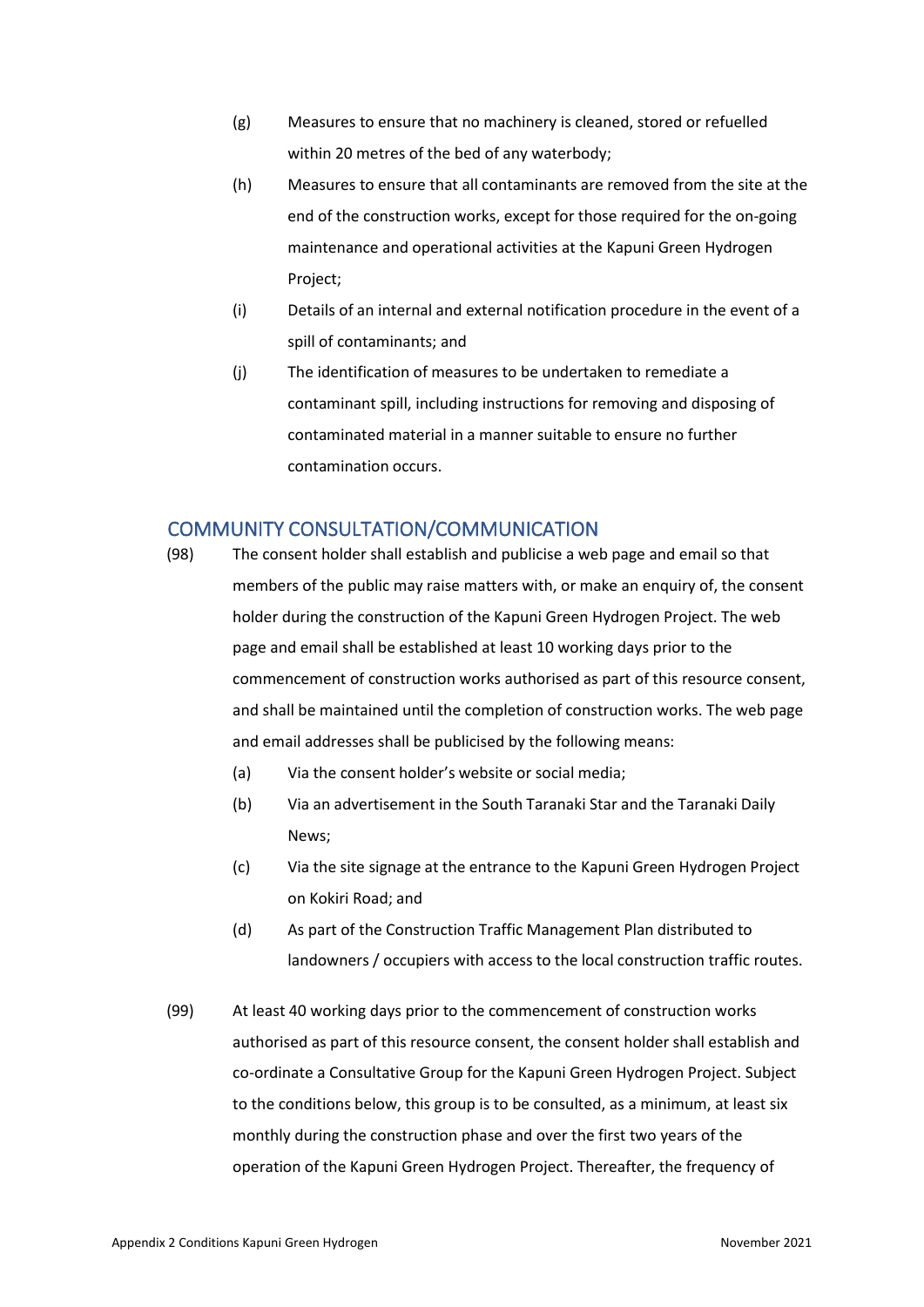consultation is to be determined by a majority of the Consultative Group itself. Individual Consultative Group members may, with the agreement of the Group Manager – Environmental Services, South Taranaki District Council, call meetings at shorter intervals to deal with any interim matters that need to be addressed before the next scheduled meeting.

- (100) The objective of the Consultative Group will be to facilitate information flow between the consent holder's management team and the community and will be an on-going point of contact between the consent holder and the community. The functions of the Consultative Group shall also include acting as a forum for relaying community concerns about the construction and on-going operation of the Kapuni Green Hydrogen Project to the consent holder's on-site management team, developing acceptable means of addressing (where possible) and managing those concerns, and reviewing the implementation of measures to resolve and manage community concerns.
- (101) The consent holder shall be responsible for convening the meetings of the Consultative Group and shall cover the direct costs associated with the establishment and operation of the meetings. The consent holder shall be responsible for the keeping and distribution of the Consultative Group's minutes to all participants in the Consultative Group. A person independent of the consent holder shall chair the meeting. The chair of the Consultative Group shall be appointed by the Group Manager – Environmental Services, South Taranaki District Council.
- (102) The consent holder shall notify its intention to establish a Consultative Group for the Kapuni Green Hydrogen Project by public notice. The consent holder shall invite, as a minimum, the following parties to participate in the Consultative Group:
	- (a) A representative of property owners and occupiers on local roads surrounding the Wind Turbine Site identified for use by construction traffic;
	- (b) A representative of property owners who own land adjacent to the site as identified in BTW drawing 191149 – GIS – 105 Sheet 1 Rev 5;
	- (c) An elected representative of the South Taranaki District Council; and
	- (d) A representative each from Ngāti Tū and Ngāti Manuhiakai hapū.
- (103) No owner or occupier of any property on which the Kapuni Green Hydrogen Project is located may be a member of the Consultative Group. The consent holder shall not be in breach of this condition if any one or more of the parties specified above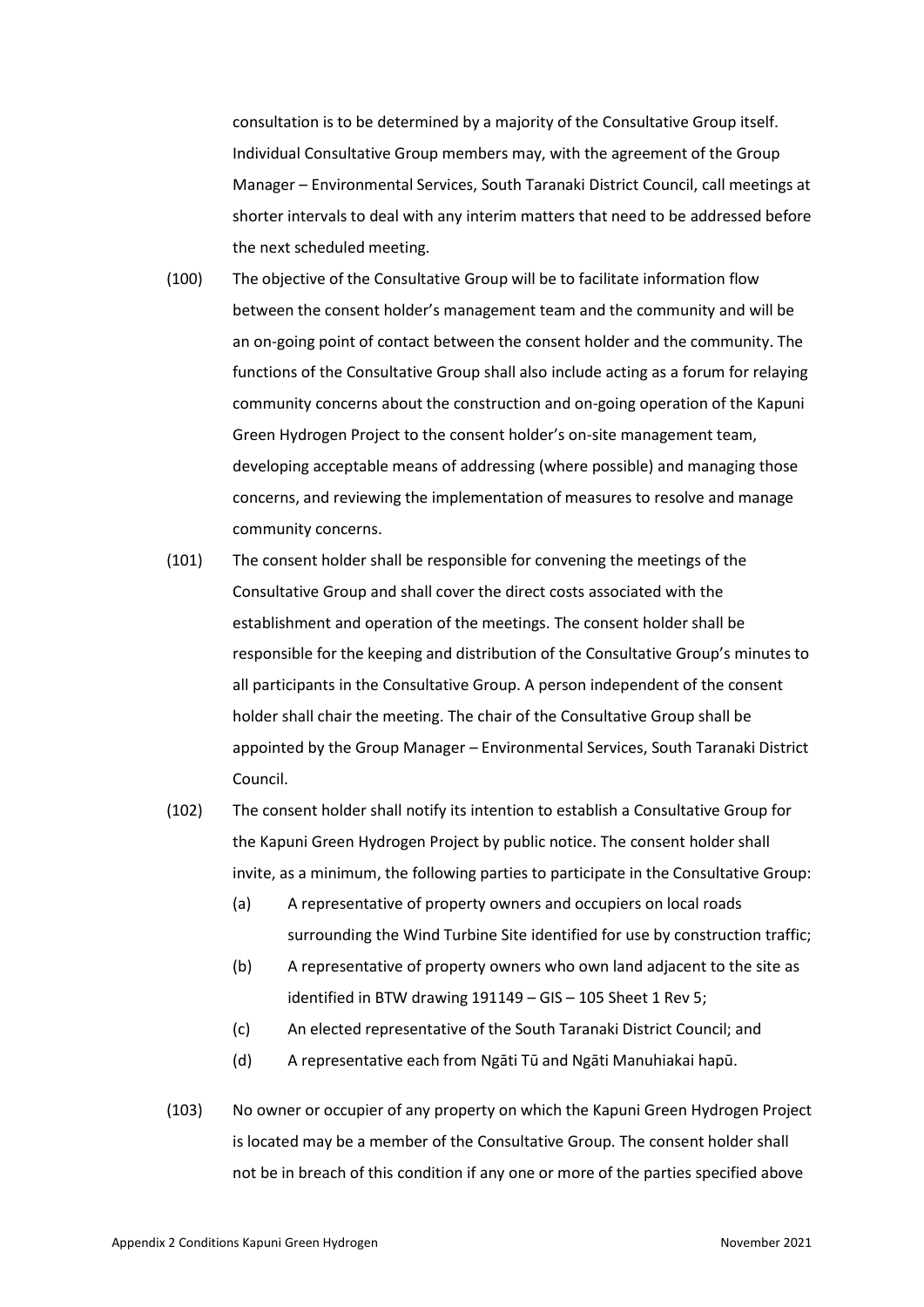do not wish to be members of the Consultative Group or to attend any particular meeting.

- (104) The Consultative Group shall cease to exist when a 75% majority of the Consultative Group vote that it is no longer necessary.
- (105) The consent holder shall maintain and keep a Complaints Register to record any complaints about construction works and operation of the Kapuni Green Hydrogen Project received by the consent holder in relation to traffic, noise, dust, television or radio reception interference, shadow flicker or any other environmental effects. The register shall record, where this information is available, the following:
	- (a) The date, time and duration of the incident that resulted in the complaint;
	- (b) The location of the complainant when the incident was detected;
	- (c) The possible cause of the incident; and
	- (d) Any corrective action taken by the consent holder in response to the complaint, including the timing of the corrective action.
- (106) The Complaints Register shall be available to staff and authorised agents of the South Taranaki District Council and to members of the Consultative Group at all reasonable times upon request. Complaints received by the consent holder that may infer non-compliance with the conditions of this resource consent shall be forwarded to the Group Manager – Environmental Services, South Taranaki District Council within 48 hours of the complaint being received.

# DECOMMISSIONING AND SITE REHABILITATION

- (107) The wind turbines shall be removed from the site, either at the end of their useful life or the end of the term of this consent, whichever occurs earliest, in accordance with a certified Decommissioning Plan as per Conditions 108-110.
- *Note: For the purposes of this consent, "useful life" means the period of time that the wind turbines remain fit for purpose and structurally sound. For the avoidance of doubt, structurally sound means free from flaw, defect or deterioration to the extent that the turbines remain capable of adequately and safely accommodating the wind turbine blades and motors. (When the turbines are rendered obsolete and uneconomic to modify or repair or when a period of 35 years has passed,they are to be decommissioned from the site in accordance with the conditions of this consent*).
- (108) At least 80 working days prior to the commencement of decommissioning of the wind turbines authorised as part of this resource consent, the consent holder shall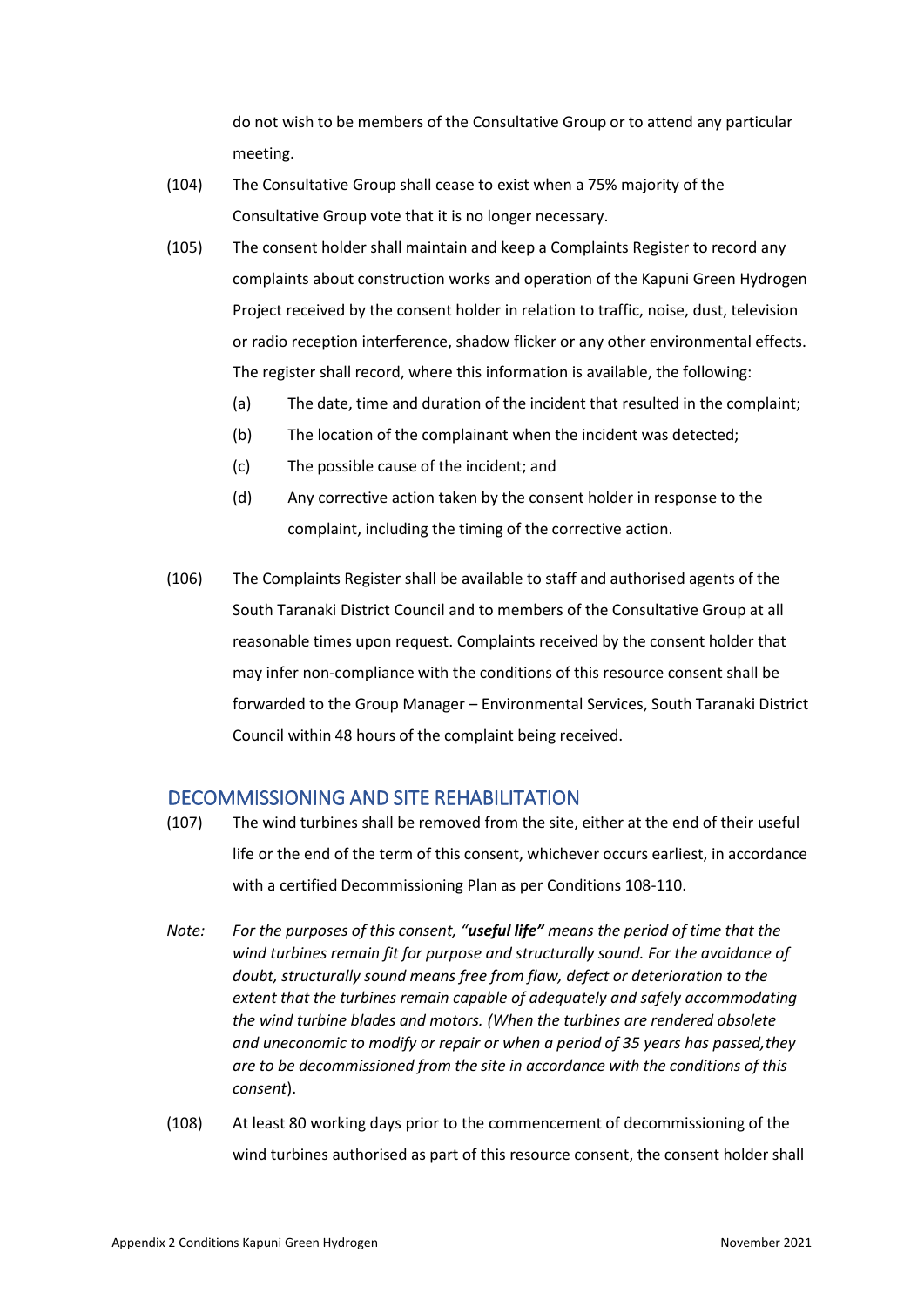submit a Decommissioning Plan to the Group Manager – Environmental Services, South Taranaki District Council for endorsement acting in a technical certification capacity to certify that the plan meets the objectives in this Condition 108 (a) – (c). The Decommissioning Plan shall be prepared by a suitably qualified and experienced person and provide for the following objectives:

- (a) Decommissioning of the wind turbines and associated infrastructure in a manner that complies with all legislative requirements;
- (b) Leaving the land in a condition that is safe and suitable for the subsequent land use (as agreed with the landowner); and
- (c) Ensuring that the components and infrastructure are disposed of in a way that maximises re-use and recycling. For any parts that cannot be reused or recycled, ensuring that they are not sent to landfill but are disposed of in an environmentally responsible way in accordance with industry best practice.
- (109) The Decommissioning Plan shall include but not be limited to:
	- (a) Details on all infrastructure to be decommissioned, including details, method and location of reuse, recycling or disposal and the reasons why the options have been chosen;
	- (b) Details of specific infrastructure to remain on-site post-closure and reasons why it will remain on site;
	- (c) Scheduling and timing for decommissioning;
	- (d) Details for finished ground cover at completion of decommissioning and future intended land use;
	- (e) A Transport Plan for the transport of wind turbine components and any other infrastructure offsite addressing the matters in Condition 65 (a) – (m);
	- (f) Details of management, any ongoing maintenance, monitoring and reporting proposed by the consent holder to ensure post-closure activities are carried out in accordance with the conditions of this resource consent.
- (110) The Decommissioning Plan shall be prepared in collaboration with Te Korowai o Ngāruahine Trust, Ngāti Tu and Ngāti Manuhiakai, and evidence of this shall be submitted to the Group Manager – Environmental Services, South Taranaki District Council. If hydrogen production associated with the Project is to continue at the Ballance site after the duration of the consent, the Decommissioning Plan shall also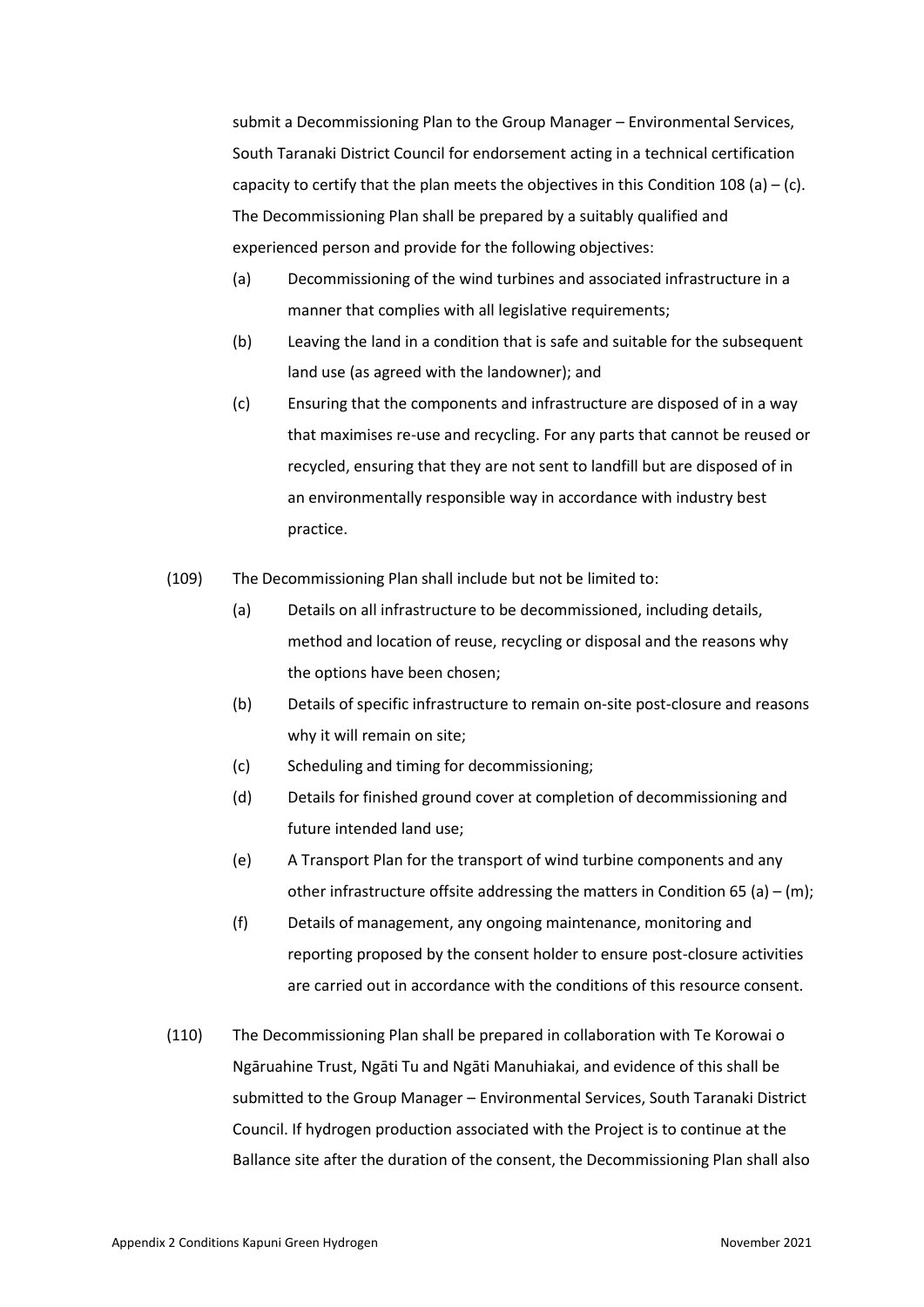include an Alternative Site Plan that is to be prepared in collaboration with Ngāti Tu and Ngāti Manuhiakai. The Alternative Site Plan shall, as a minimum, contain a process to identify an alternative site, or sites, situated coastward of SH45 to locate any replacement wind turbines on.

### REVIEW

- (111) Pursuant to Sections 128 to 131 of the Resource Management Act 1991, the South Taranaki District Council or the Taranaki Regional Council may, 1 year after the commencement of this resource consent, and at 5 yearly intervals thereafter, serve notice on the consent holder of its intention to review any or all of the conditions of this resource consent for any of the following purposes:
	- (a) To review the effectiveness of the conditions of this resource consent in avoiding, remedying or mitigating any adverse effects on the environment that may arise from the exercise of this resource consent (in particular, the potential adverse environmental effects in relation to ecology, archaeology, noise, hazardous substances, earthworks, traffic and roading, visual, landscape and amenity effects);
	- (b) To address any adverse effects on the environment which have arisen as a result of the exercise of this resource consent that were not anticipated at the time of commencement of this resource consent, including addressing any issues arising out of complaints; and
	- (c) To review the adequacy of, and necessity for, any of the monitoring programmes or management plans that are part of the conditions of this resource consent.

#### TRANISTION FROM UREA PRODUCTION

- (112) Over a five year period, on the dates specified below, the consent holder shall provide a written report to the South Taranaki District Council as to progress in achieving the transition of green hydrogen production from utilisation entirely for the purposes of urea production to utilisation in the transport market.
- (113) The dates specified for the purposes of Condition 112:
	- (a) By 30 June 2023; and
	- (b) Each anniversary thereafter until 30 June 2028.
- (114) Pursuant to s 128(1)(a)(iii) of the Resource Management Act 1991, the South